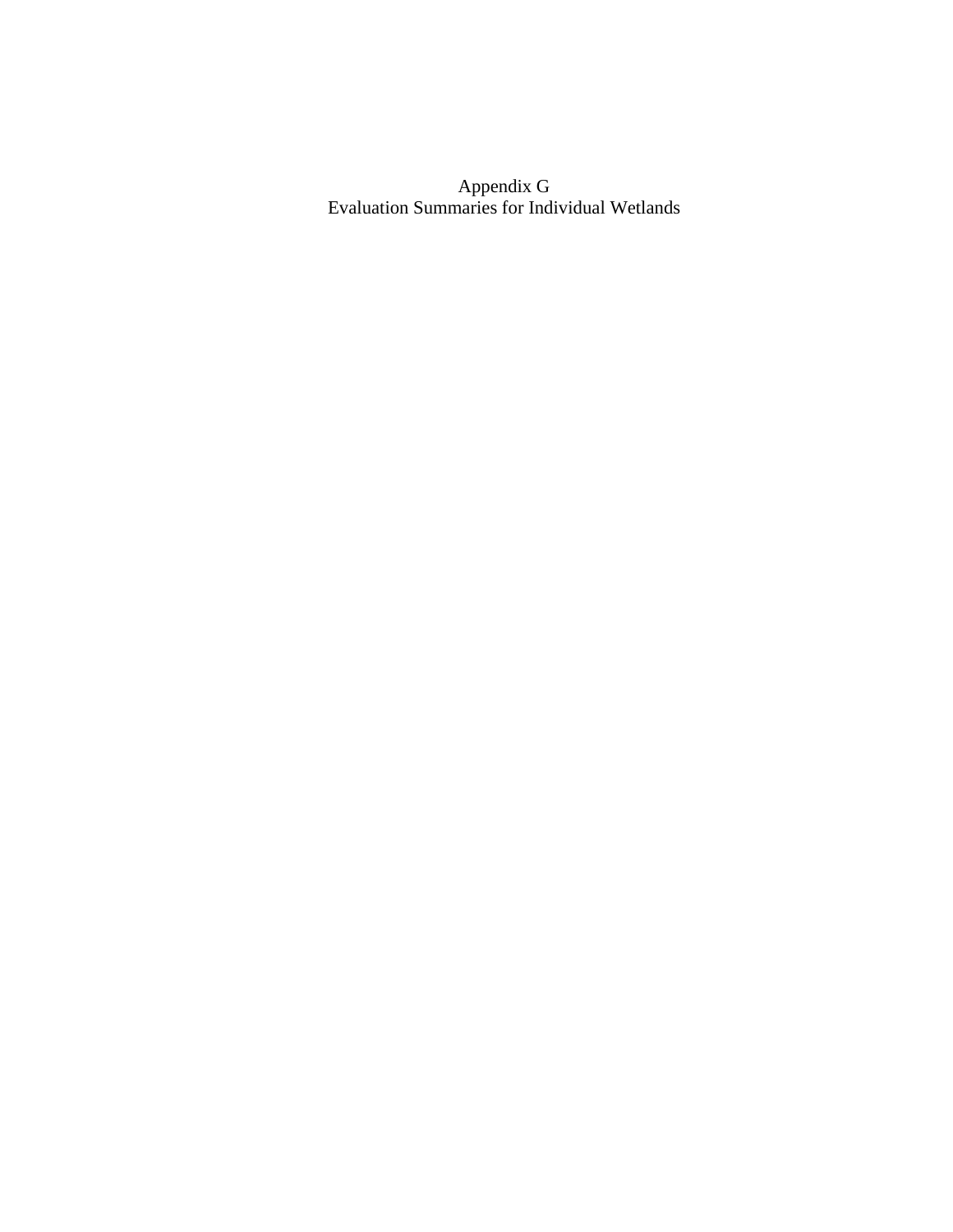Wetland Evaluation **Wetland #:** 40101 **Former #:** <sup>44</sup> (in part) **T\_R\_S:** T1NR71WS12

**Investigator:** A. Carpenter, C. Browne **Date of Visit:** 5/26/2004 **Obs. Method:** Onsite

**G eneral Location:** Along Four Mile Canyon Creek; about one mile section beginning upstream at northwest city boundary at Lee Hill Drive and extending to dowstream end 200 yds east of Broadway.

**D escription:** This northwest section of Four Mile Canyon Creek is located mostly west of Broadway on the edge of the foothills. It is characterized by an open meadow setting (much of which is owned/managed by City open space). The creek descends over a relatively steep gradient for most of this section. The vegetation is generally sparser than in up and downstream sections and is characterized by a mostly open canopy with an absence of trees in many places and little understory. A groundwater discharge spring was observed draining into the creek from the south. pH in groundwater from the spring was 7.5 while the ph of the nearby creek was 8.5.

| <b>Wetland Origin: Natural</b>             | <b>Primary Water Source:</b> | Creek |                   |   |
|--------------------------------------------|------------------------------|-------|-------------------|---|
| <b>Hydroperiod:</b> Seasonally flooded     | Max WaterDepth (ft):         |       |                   |   |
| Major plant communities present            | % of wetland area            |       | % Vegetated: 15   |   |
| narrow leaf cottonwood - plains cottonwood | 80                           |       | % Bare ground: 80 |   |
| coyote willow - peach leaf willow          | 20                           |       | % Water:          | 5 |

#### **FUNCTION AND VALUE ASSESSMENT Ratings: 5 = very high, 4 = high, 3 = medium, 2 = low, 1 = no Confidence in rating: c = high, b = medium, a = low Groundwater** 3 b Both groundwater recharge or discharge may occur depending on water levels. Porous alluvium allows infiltration,<br>Recharge but recharge potential limited somewhat by high groundwater & thin unconsolidated layer. **Groundwater** 3 b Groundwater discharge spring observed draining into the creek from the southwest. **Discharge Flood Storage /** 3 b **Floodflow Alteration Shoreline Anchor.** / 3 b **Stabilization Sediment Trapping /** 2 b **Retention Nutrient Retention** 2 b No significant sediment accumulation. Minor retention in sparse cottonwoods. **(long-term) Nutrient Retention** 2 b **(short-term) Food Chain Support** 2 b Some production in cottonwoods and shoreline grasses, but a lower production wetland relative to others in ciry. **(export) Food Chain Support** 2 b **(within basin) Fish Habitat / Aquatic** 1 b Natural variation in flows and summer dry periods make fish habitat unlikely. Aquatic insects possible in spring. **Diversity Wildlife** 3 b Open space provides protection of surrounding area. **Habitat Active** 1 c No instream active use **Recreation Passive Rec / 3 b** Open space park trails provide access for hiking enjoyment. **Heritage Value**

Comments: seasonal flows in creek, wetland defined as bankfull channel. Functional values for wildlife and passive recreation increased **omments:** Nice band of cottonwoods along creek, garlic mustard present, precipitation in foothills to the west supports extended since 1988 probably due to open space park protection and separation of this upper reach from lower more urbanized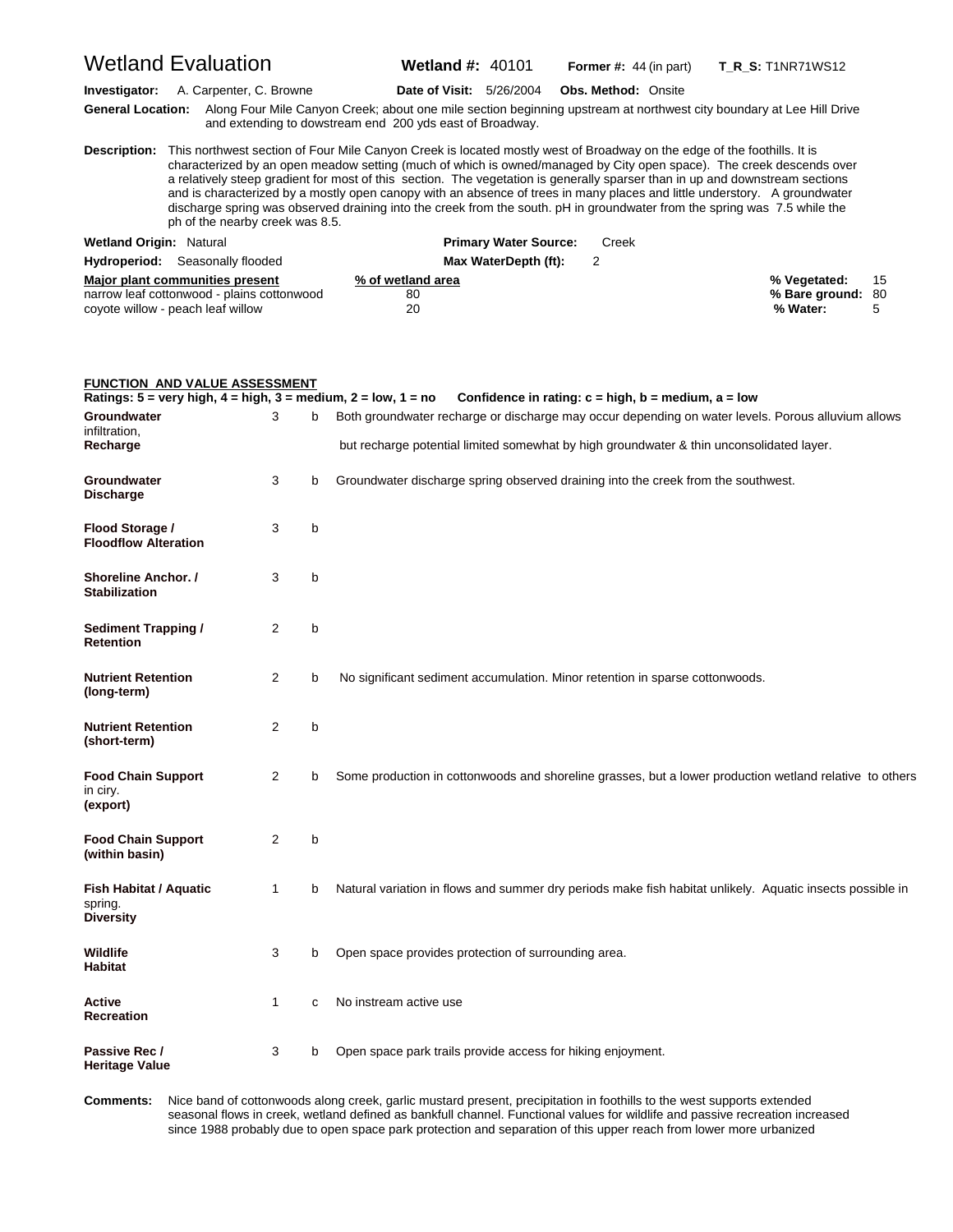Wetland Evaluation **Wetland #:** 40102 **Former #:** <sup>44</sup> (in part) **T\_R\_S:** T1NR70WS18

**Investigator:** A. Carpenter, C. Browne **Date of Visit:** 5/26/2004 **Obs. Method:** Onsite and viewed from property

**General Location:** Along 4 Mile Canyon Creek from Broadway east to Farmer' s Ditch just east of 26th Street.

**D escription:** Narrow, mostly forested wetand along Four Mile Creek channel through residential areas. As the creek enters the urban setting there is a noted change in vegetation to a partially covered canopy with increased density of vegetation though still less understory than further downstream. Channel manipulations using check dams and rock along streambanks are more prevalent than upstream. The creek dries in places and no groundwater discharge springs were observed. Creek flows are intermittent and highly variable.

| <b>Wetland Origin: Natural</b>               | <b>Primary Water Source:</b> | Creek |                   |    |
|----------------------------------------------|------------------------------|-------|-------------------|----|
| <b>Hydroperiod:</b> Intermittently flooded   | Max WaterDepth (ft):         |       |                   |    |
| Major plant communities present              | % of wetland area            |       | % Vegetated:      | 10 |
| plains cottonwood/Siberian elm/mixed         | 40                           |       | % Bare ground: 89 |    |
| plains cottonwood-green ash-mixed herbaceous | 60                           |       | % Water:          |    |

| <b>FUNCTION AND VALUE ASSESSMENT</b>                                                               |   |   |                                                                                                |
|----------------------------------------------------------------------------------------------------|---|---|------------------------------------------------------------------------------------------------|
| Ratings: $5 = \text{very high}, 4 = \text{high}, 3 = \text{medium}, 2 = \text{low}, 1 = \text{no}$ |   |   | Confidence in rating: $c = high$ , $b = medium$ , $a = low$                                    |
| Groundwater<br>groundwater                                                                         | 3 | b | Losing stream conditions observed -- dry east of 19th Street and west of Riverside court. Both |
| Recharge                                                                                           |   |   | recharge or discharge may occur depending on water levels.                                     |
| Groundwater<br><b>Discharge</b>                                                                    | 3 | b | No seepage directly observed.                                                                  |
| Flood Storage /<br><b>Floodflow Alteration</b>                                                     | 3 | b | Overflow channels present in places but mostly channelized flow within steep banks.            |
| Shoreline Anchor. /<br><b>Stabilization</b>                                                        | 3 | b | Fewer shrubs and presence of brome result in less stabilization than downstream section.       |
| <b>Sediment Trapping /</b><br><b>Retention</b>                                                     | 2 | b | Pockets of sand and minor silt deposits present but likely to be flushed out with large flows. |
| <b>Nutrient Retention</b><br>(long-term)                                                           | 2 | b | Some storage in trees but absence of significant sediment trapping.                            |
| <b>Nutrient Retention</b><br>(short-term)                                                          | 2 | b |                                                                                                |
| <b>Food Chain Support</b><br>(export)                                                              | 4 | b | High velocity flow events carry leaf litter from tree canopy                                   |
| <b>Food Chain Support</b><br>(within basin)                                                        | 3 | b |                                                                                                |
| <b>Fish Habitat / Aquatic</b><br><b>Diversity</b>                                                  | 1 | C | Stream dries up in this section.                                                               |
| Wildlife<br><b>Habitat</b>                                                                         | 3 | b | Deer present. Some open city land south of trailer park.                                       |
| Active<br><b>Recreation</b>                                                                        | 1 | b |                                                                                                |
| Passive Rec /<br><b>Heritage Value</b>                                                             | 2 | b | Mostly private property so limited access.                                                     |

Comments: wetland defined as bankfull channel. **omments:** Channel downcutting severely in western end of wetland; garlic mustard (Alliaria peteolata), a highly invasive plant, is present;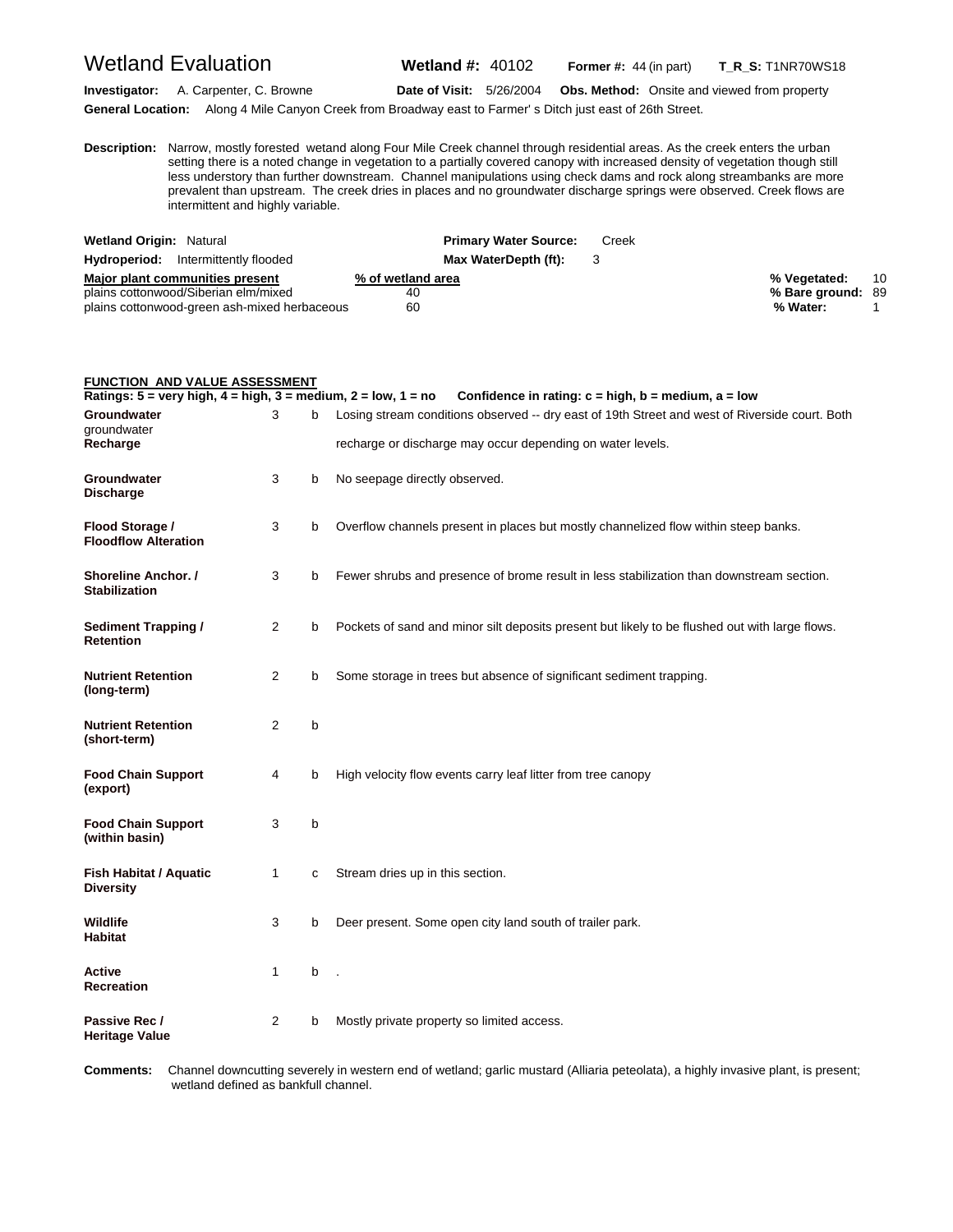### Wetland Evaluation **Wetland #:** 40103 **Former #:** <sup>46</sup> **T\_R\_S:** T1NR70WS17

**Investigator:** A. Carpenter, C. Browne **Date of Visit:** 5/26/2004 **Obs. Method:** Onsite and viewed from property **General Location:** Fourmile Canyon Creek from Farmers Ditch east to 30th Street

**D** the edge of an upland steppe-like feature. Farmers Ditch leakage was observed to provide supplemental water to the creek. **escription:** This section of Fourmile Canyon Creek begins just east of Farmers Ditch where a drop in elevation appears to coincide with Localized occurrences of downcutting and channelized flow are more significant compared to futher downstream, although Salix exigua along streambanks provides excellent shoreline stabilization in places.

| <b>Wetland Origin: Natural</b>                                      | <b>Primary Water Source:</b> | Urban / industrial runoff |                                               |    |
|---------------------------------------------------------------------|------------------------------|---------------------------|-----------------------------------------------|----|
| <b>Hydroperiod:</b> Intermittently flooded                          | Max WaterDepth (ft):         |                           |                                               |    |
| Major plant communities present<br>crack willow- plains cottonwoods | % of wetland area<br>100     |                           | % Vegetated:<br>% Bare ground: 89<br>% Water: | 10 |

| FUNCTION AND VALUE ASSESSMENT<br>Ratings: 5 = very high, 4 = high, 3 = medium, 2 = low, 1 = no |              |             | Confidence in rating: $c = high$ , $b = medium$ , $a = low$                                                                                                                                                               |
|------------------------------------------------------------------------------------------------|--------------|-------------|---------------------------------------------------------------------------------------------------------------------------------------------------------------------------------------------------------------------------|
| Groundwater<br>Recharge                                                                        | 3            | b           | Both groundwater recharge or discharge may occur depending on water levels.                                                                                                                                               |
| Groundwater<br>Minor<br><b>Discharge</b><br>aquifer.                                           | 3            | b           | USGS Hydrogeologic map indicates groundwater discharge in eastern portion of this stream section.<br>seepage occurs in places near residences but from homeowner irrigation rather than the water table                   |
| Flood Storage /<br>most<br><b>Floodflow Alteration</b>                                         | 3            | b           | Overall contribution of water from groundwater compared to precip appears relatively low.<br>Limited storage capactiy in channel and floodplain but low opportunity given the low to dry creek conditions<br>of the year. |
| Shoreline Anchor. /<br>stream<br><b>Stabilization</b>                                          | 4            | c           | Salix exigua along streambanks provides excellent shoreline stabilization in places. But in localized places<br>is downcutting where banks are dominated by grasses.                                                      |
| Sediment Trapping /<br>packets of<br>Retention                                                 | 3            | b           | Sand deposits evident along stream bed but little evidence of fine silt material except where trapped in<br>woody debris.                                                                                                 |
| <b>Nutrient Retention</b><br>(long-term)                                                       | 3            | b           | Some nutrients stored in cottonwoods and shrubs, but dry periods and low to moderate sediments limit<br>opportunity.                                                                                                      |
| <b>Nutrient Retention</b><br>(short-term)                                                      | 3            | b           |                                                                                                                                                                                                                           |
| <b>Food Chain Support</b><br>(export)                                                          | 4            | b           | Tree canopy provides source of leaf litter but opportunity limited by only occassional flushing flows.                                                                                                                    |
| <b>Food Chain Support</b><br>(within basin)                                                    | 4            | b           |                                                                                                                                                                                                                           |
| Fish Habitat / Aquatic<br>Diversity                                                            | $\mathbf{1}$ | b           | Dry sections observed during site visit.                                                                                                                                                                                  |
| Wildlife<br>Habitat                                                                            | 3            | b           |                                                                                                                                                                                                                           |
| Active<br>Recreation                                                                           | 1            | b           |                                                                                                                                                                                                                           |
| Passive Rec /<br><b>Heritage Value</b>                                                         | 3            | $\mathbf c$ | Bikers and pedestrians on bike path and nearby residential areas benefit from passive rec. value.                                                                                                                         |

Comments: Increased urbanization. **omments:** Narrow floodplain along Four Mile Creek. Garlic mustard present. Wildlife value decreased since 1980s probably due to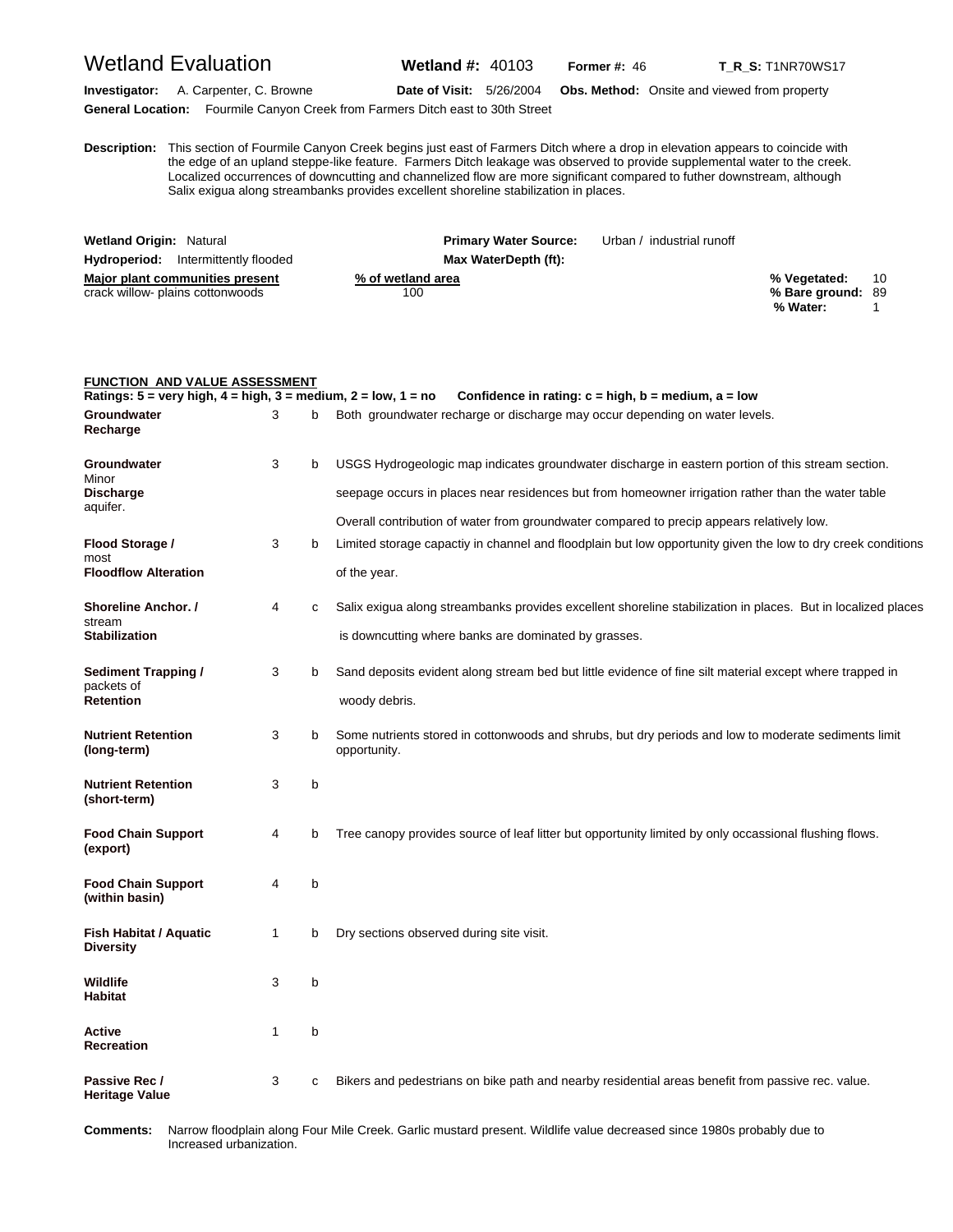## Wetland Evaluation **Wetland #:** 40104 **Former #:** <sup>23</sup> (in part) **T\_R\_S:** T1NR70WS17

**Investigator:** A. Carpenter, C. Browne **Date of Visit:** 5/25/2004 **Obs. Method:** Onsite **General Location:** Four Mile Creek east of 30th St. and west of bike path

**D escription:** This section encompasses wetland beyond the channel itself, and it is characterized by a broader flatter stream channel with less distinct streambanks or benches.

| <b>Wetland Origin: Natural</b>                                                  | <b>Primary Water Source:</b> | Urban / industrial runoff |                                |    |
|---------------------------------------------------------------------------------|------------------------------|---------------------------|--------------------------------|----|
| <b>Hydroperiod:</b> Intermittently flooded                                      | Max WaterDepth (ft):         | 0.1                       |                                |    |
| Major plant communities present<br>crack willow/coyote willow/reed canary grass | % of wetland area<br>100     |                           | % Vegetated:<br>% Bare ground: | 98 |
|                                                                                 |                              |                           | % Water:                       |    |

| <b>FUNCTION AND VALUE ASSESSMENT</b>                                                               |              |   |                                                                                                                                                                                                                                          |
|----------------------------------------------------------------------------------------------------|--------------|---|------------------------------------------------------------------------------------------------------------------------------------------------------------------------------------------------------------------------------------------|
| Ratings: $5 = \text{very high}, 4 = \text{high}, 3 = \text{medium}, 2 = \text{low}, 1 = \text{no}$ |              |   | Confidence in rating: $c = high$ , $b = medium$ , $a = low$                                                                                                                                                                              |
| Groundwater<br>stream bed.<br>Recharge                                                             | 2            | b | Urban runoff outfalls observed flowing from residential areas and dissappearing into unconsolidated<br>But not expected to significantly recharge aquifer, and USGS geohydrologic map shows creek as receiving<br>groundwater discharge. |
| Groundwater<br><b>Discharge</b>                                                                    | 3            | b |                                                                                                                                                                                                                                          |
| Flood Storage /<br><b>Floodflow Alteration</b>                                                     | 3            | b |                                                                                                                                                                                                                                          |
| <b>Shoreline Anchor. /</b><br><b>Stabilization</b>                                                 | 3            | b | Flood debris along edges and presence of significant sand deposits indicate periodic high flows.                                                                                                                                         |
| <b>Sediment Trapping /</b><br><b>Retention</b>                                                     | 3            | b | Large quantity of sand deposits present (though little fines.                                                                                                                                                                            |
| <b>Nutrient Retention</b><br>(long-term)                                                           | 3            | a | Some retention in flood deposits and in smaller trees.                                                                                                                                                                                   |
| <b>Nutrient Retention</b><br>(short-term)                                                          | 3            | b |                                                                                                                                                                                                                                          |
| <b>Food Chain Support</b><br>(export)                                                              | 3            | b |                                                                                                                                                                                                                                          |
| <b>Food Chain Support</b><br>(within basin)                                                        | 3            | b |                                                                                                                                                                                                                                          |
| <b>Fish Habitat / Aquatic</b><br><b>Diversity</b>                                                  | $\mathbf{1}$ | C | Dry section of creek at time of visit                                                                                                                                                                                                    |
| Wildlife<br>south.<br><b>Habitat</b>                                                               | 2            | b | Connects to offsite habitat via channel but mostly surrounded by housing developments to north and                                                                                                                                       |
| Active<br><b>Recreation</b>                                                                        | 1            | b |                                                                                                                                                                                                                                          |
| Passive Rec /<br><b>Heritage Value</b>                                                             | 3            | C | Bikers and pedestrians on bike path and nearby residential areas benefit from passive rec. value.                                                                                                                                        |

**Comments:** Relatively wide floodplain (100 ft) along creek, south of bike path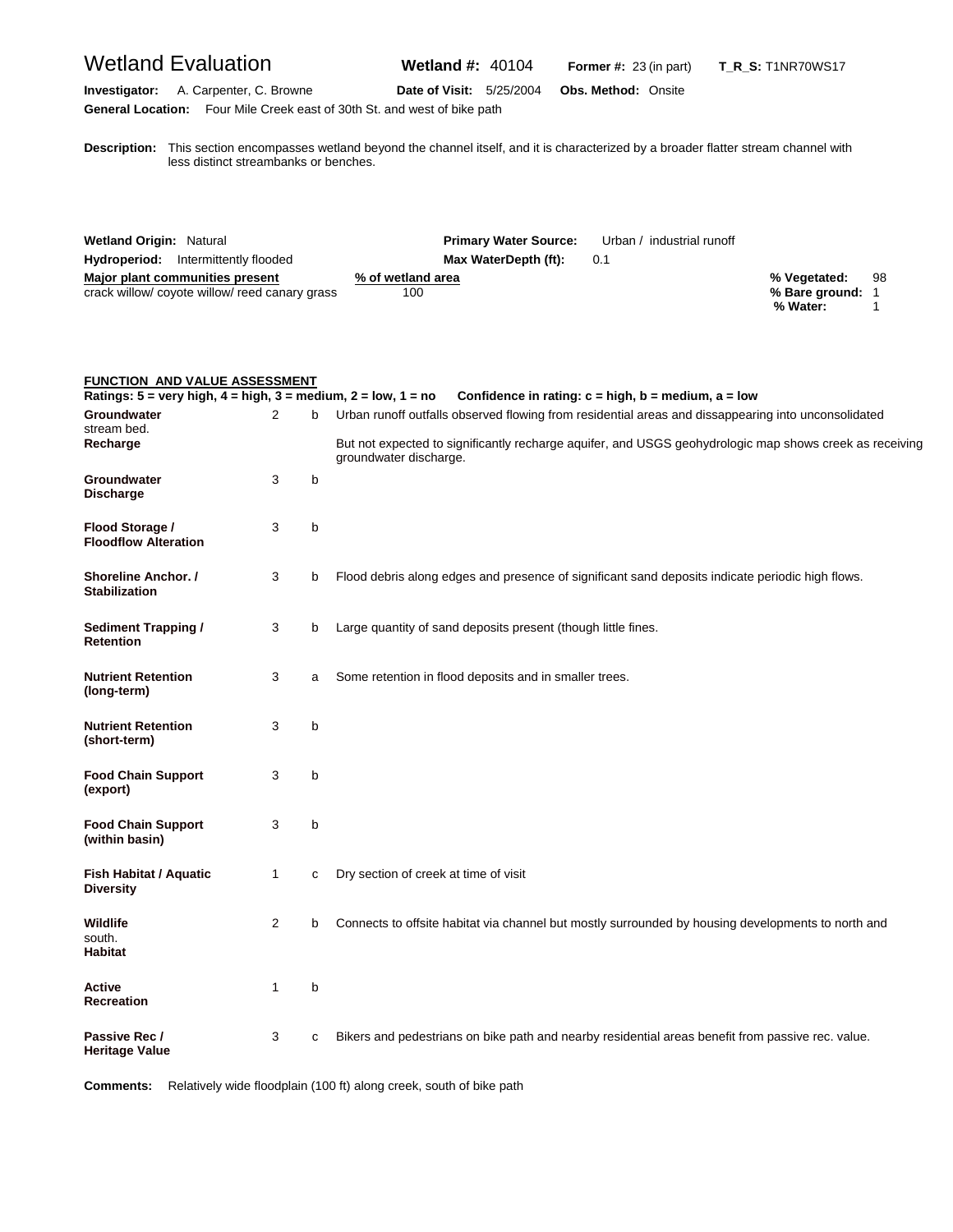## Wetland Evaluation **Wetland #:** 40105 **Former #:** <sup>23</sup> (in part) **T\_R\_S:** T1NR70WS17

**Investigator:** A. Carpenter, C. Browne **Date of Visit:** 5/25/2004 **Obs. Method:** Onsite

**General Location:** West of 47th St. along Four Mile Creek west to bike path, north of soccer fields.

**D** supported by groundwater seepage. Several functions have significantly improved since the initial evaluation in 1987 due to **escription:** Large wetland area includes a low elevation floodplain along Fourmile Canyon Creek combined with slope wetland the removal of grazing pressures and the recovery of the vegetation. (Includes small 0.1 ac section of Four Mile creek located at just east of the Diagonal Hwy.).

| <b>Wetland Origin: Natural</b>                                                                                                                                |   |   | Ground water<br><b>Primary Water Source:</b>                                                                                                                                                                                                                                                                          |                                            |              |
|---------------------------------------------------------------------------------------------------------------------------------------------------------------|---|---|-----------------------------------------------------------------------------------------------------------------------------------------------------------------------------------------------------------------------------------------------------------------------------------------------------------------------|--------------------------------------------|--------------|
| Hydroperiod: Saturated                                                                                                                                        |   |   | Max WaterDepth (ft):<br>1                                                                                                                                                                                                                                                                                             |                                            |              |
| Major plant communities present<br>crack willow<br>cattail<br><b>Baltic rush</b><br>nebraska sedge<br>American three square<br>FUNCTION  AND VALUE ASSESSMENT |   |   | % of wetland area<br>80<br>10<br>6<br>2<br>$\overline{2}$                                                                                                                                                                                                                                                             | % Vegetated:<br>% Bare ground:<br>% Water: | 98<br>0<br>2 |
|                                                                                                                                                               |   |   | Ratings: $5 = \text{very high}, 4 = \text{high}, 3 = \text{medium}, 2 = \text{low}, 1 = \text{no}$<br>Confidence in rating: $c = high$ , $b = medium$ , $a = low$                                                                                                                                                     |                                            |              |
| Groundwater<br>Recharge                                                                                                                                       | 2 | b | Some recharge may occur when water table is low but not expected to be significant volume or duration.                                                                                                                                                                                                                |                                            |              |
| Groundwater<br>seepage<br>Discharge<br>than                                                                                                                   | 3 | с | Geohydrologic map shows likely area of discharge. Vegetation pattern indicates a slope wetland with<br>expected from south off of upland formation (associated with bedrock outcrop). Outflow appears greater<br>inflow. Water from soccer field watering and urban runoff at west end could be contributing sources. |                                            |              |
| Flood Storage /<br>probably<br><b>Floodflow Alteration</b>                                                                                                    | 4 | C | Downed trees block/slow flow in places. Flood storage function has improved since Cooper evaluation<br>due to revegetation that has occurred since the removal of grazing pressures.                                                                                                                                  |                                            |              |
| Shoreline Anchor. /<br><b>Stabilization</b>                                                                                                                   | 3 | b | Limited opportunity as high erosional flows appear to be limited.                                                                                                                                                                                                                                                     |                                            |              |
| <b>Sediment Trapping /</b><br>increases<br><b>Retention</b>                                                                                                   | 4 | b | Evidence of sediment accumulation present along edges and overflow channels. Low water velocity<br>opportunity for trapping.                                                                                                                                                                                          |                                            |              |
| <b>Nutrient Retention</b><br>(long-term)                                                                                                                      | 4 | b | Wooded wetland along south edge of creek and sediment deposits provide long-term nutrient retention                                                                                                                                                                                                                   |                                            |              |
| <b>Nutrient Retention</b><br>ın<br>(short-term)                                                                                                               | 4 | b | Short term storage in herbaceous and aquatic veg and in short-term fine sediment deposits that flush out<br>periodically.                                                                                                                                                                                             |                                            |              |
| <b>Food Chain Support</b><br>(export)                                                                                                                         | 3 | b | Occassional high flushing flows possible but infrequent.                                                                                                                                                                                                                                                              |                                            |              |
| <b>Food Chain Support</b><br>(within basin)                                                                                                                   | 4 | с |                                                                                                                                                                                                                                                                                                                       |                                            |              |
| Fish Habitat / Aquatic<br>Diversity                                                                                                                           | 2 | b |                                                                                                                                                                                                                                                                                                                       |                                            |              |
| Wildlife<br><b>Habitat</b>                                                                                                                                    | 3 | b | Tracks and deer bed. Song birds.                                                                                                                                                                                                                                                                                      |                                            |              |
| Active<br><b>Recreation</b>                                                                                                                                   | 1 | b |                                                                                                                                                                                                                                                                                                                       |                                            |              |
| Passive Rec /<br>provides a lot<br><b>Heritage Value</b>                                                                                                      | 4 | с | Evidence of many pedestrians and bikers on Four-mile greenway trail, and proximity to soccer fields<br>of access and passive recreational value.                                                                                                                                                                      |                                            |              |

**Comments:** Floodplain of Four Mile Creek extends south of creek nearly to bike path; outstanding, large, diverse wetland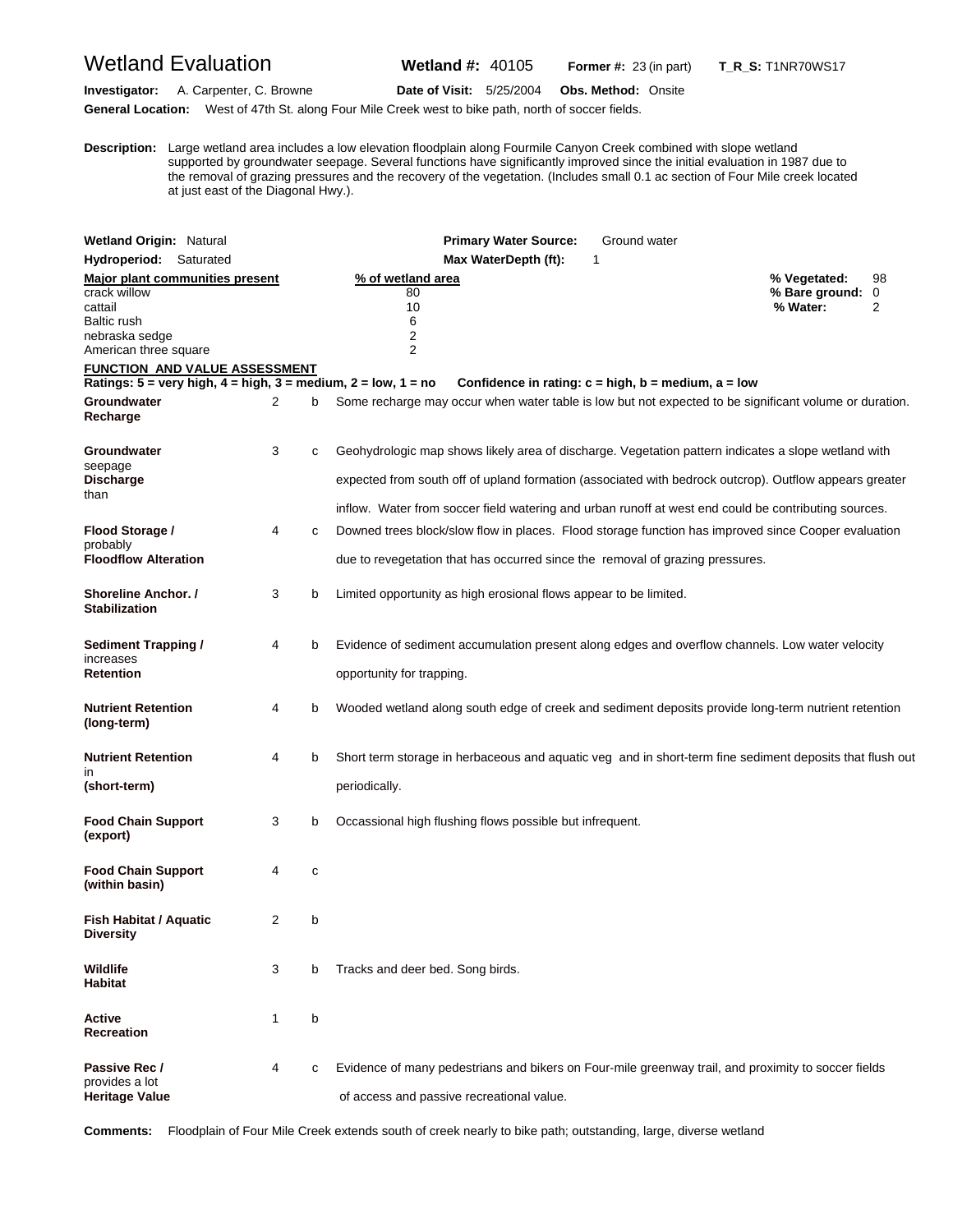### Wetland Evaluation **Wetland #:** 40106 **Former #:** <sup>29</sup> **T\_R\_S:**

**Investigator:** A. Carpenter, C. Browne **Date of Visit:** 6/23/2004 **Obs. Method:** Onsite

**General Location:** One block west of 47th Street, immediately north of St. Johns Ave. in Four Mile Creek subdivision

**D escription:** Isolated small pond located in subdivision within Fourmile Canyon Creek watershed. Wetland was in pasture during previous assessment, so functional values have shifted with landuse changes (w/ some improvements)

| Wetland Origin: Urban/ industrial<br><b>Hydroperiod:</b> temporarily flooded                                                               |                |   | <b>Primary Water Source:</b><br>Creek<br>$\overline{2}$<br>Max WaterDepth (ft):                                                                                                                                                                                                                                   |                                            |
|--------------------------------------------------------------------------------------------------------------------------------------------|----------------|---|-------------------------------------------------------------------------------------------------------------------------------------------------------------------------------------------------------------------------------------------------------------------------------------------------------------------|--------------------------------------------|
|                                                                                                                                            |                |   |                                                                                                                                                                                                                                                                                                                   |                                            |
| <b>Major plant communities present</b><br>open water<br>cattail                                                                            |                |   | % of wetland area<br>70<br>25                                                                                                                                                                                                                                                                                     | % Vegetated:<br>% Bare ground:<br>% Water: |
| common reed                                                                                                                                |                |   | 4                                                                                                                                                                                                                                                                                                                 |                                            |
| meadow foxtail                                                                                                                             |                |   | 1                                                                                                                                                                                                                                                                                                                 |                                            |
|                                                                                                                                            |                |   |                                                                                                                                                                                                                                                                                                                   |                                            |
| <b>FUNCTION AND VALUE ASSESSMENT</b><br>Ratings: $5 = \text{very high}, 4 = \text{high}, 3 = \text{medium}, 2 = \text{low}, 1 = \text{no}$ |                |   | Confidence in rating: $c = high$ , $b = medium$ , $a = low$                                                                                                                                                                                                                                                       |                                            |
| Groundwater<br>Recharge                                                                                                                    | 2              | b | Although this wetland is in an area where depth to groundwater is greater than 10 ft., suggesting potential<br>recharge, the low permeable underlying clays appear to restrict infiltration and create a perched effect.<br>(Homeowner reported that water is supplied once per year from Farmers Ditch lateral.) |                                            |
| Groundwater<br><b>Discharge</b>                                                                                                            | 1              | C |                                                                                                                                                                                                                                                                                                                   |                                            |
| Flood Storage /<br>was not                                                                                                                 | 2              | b | High water mark shows some capacity to store reainwater but extent that stormwater is directed to pond                                                                                                                                                                                                            |                                            |
| <b>Floodflow Alteration</b>                                                                                                                |                |   | determined.                                                                                                                                                                                                                                                                                                       |                                            |
|                                                                                                                                            |                |   |                                                                                                                                                                                                                                                                                                                   |                                            |
| Shoreline Anchor. /<br><b>Stabilization</b>                                                                                                | 2              | b | Little erosional force other than wind on pond, but trees and cattails provide some anchoring.                                                                                                                                                                                                                    |                                            |
| <b>Sediment Trapping /</b>                                                                                                                 | $\overline{2}$ | b | Pond would serve as effective trap, but input is expected to be low (based on lack of obvious storm drains                                                                                                                                                                                                        |                                            |
| into<br><b>Retention</b>                                                                                                                   |                |   | pond).                                                                                                                                                                                                                                                                                                            |                                            |
| <b>Nutrient Retention</b><br>(long-term)                                                                                                   | 3              | b | Trees, shrubs, sediments                                                                                                                                                                                                                                                                                          |                                            |
| <b>Nutrient Retention</b><br>(short-term)                                                                                                  | 3              | b | Cattails                                                                                                                                                                                                                                                                                                          |                                            |
| <b>Food Chain Support</b><br>(export)                                                                                                      | 1              | b | No outlet observed.                                                                                                                                                                                                                                                                                               |                                            |
| <b>Food Chain Support</b><br>(within basin)                                                                                                | 4              | b | Emergent and vegetated shorelines.                                                                                                                                                                                                                                                                                |                                            |
| <b>Fish Habitat / Aquatic</b><br><b>Diversity</b>                                                                                          | $\overline{2}$ | а | Potentially eutrophic/low oxygen conditions from algae blooms.                                                                                                                                                                                                                                                    |                                            |
| Wildlife                                                                                                                                   | 3              | b | Geese, ducks, redwing blackbirds, butterflies present. But, small isolated system and suspect water quality                                                                                                                                                                                                       |                                            |
| may<br>Habitat                                                                                                                             |                |   | limit.                                                                                                                                                                                                                                                                                                            |                                            |
| Active<br><b>Recreation</b>                                                                                                                | 1              | с | Active use is prohibited by HOA                                                                                                                                                                                                                                                                                   |                                            |
| Passive Rec /<br><b>Heritage Value</b>                                                                                                     | 3              | с | Prior assessment probably completed prior to development, hence difference in passive rec. ranking.                                                                                                                                                                                                               |                                            |

**Comments:** Quite a nice wetland in a new subdivision, pond apparently vey shallow; surrounded by cattails, giant reed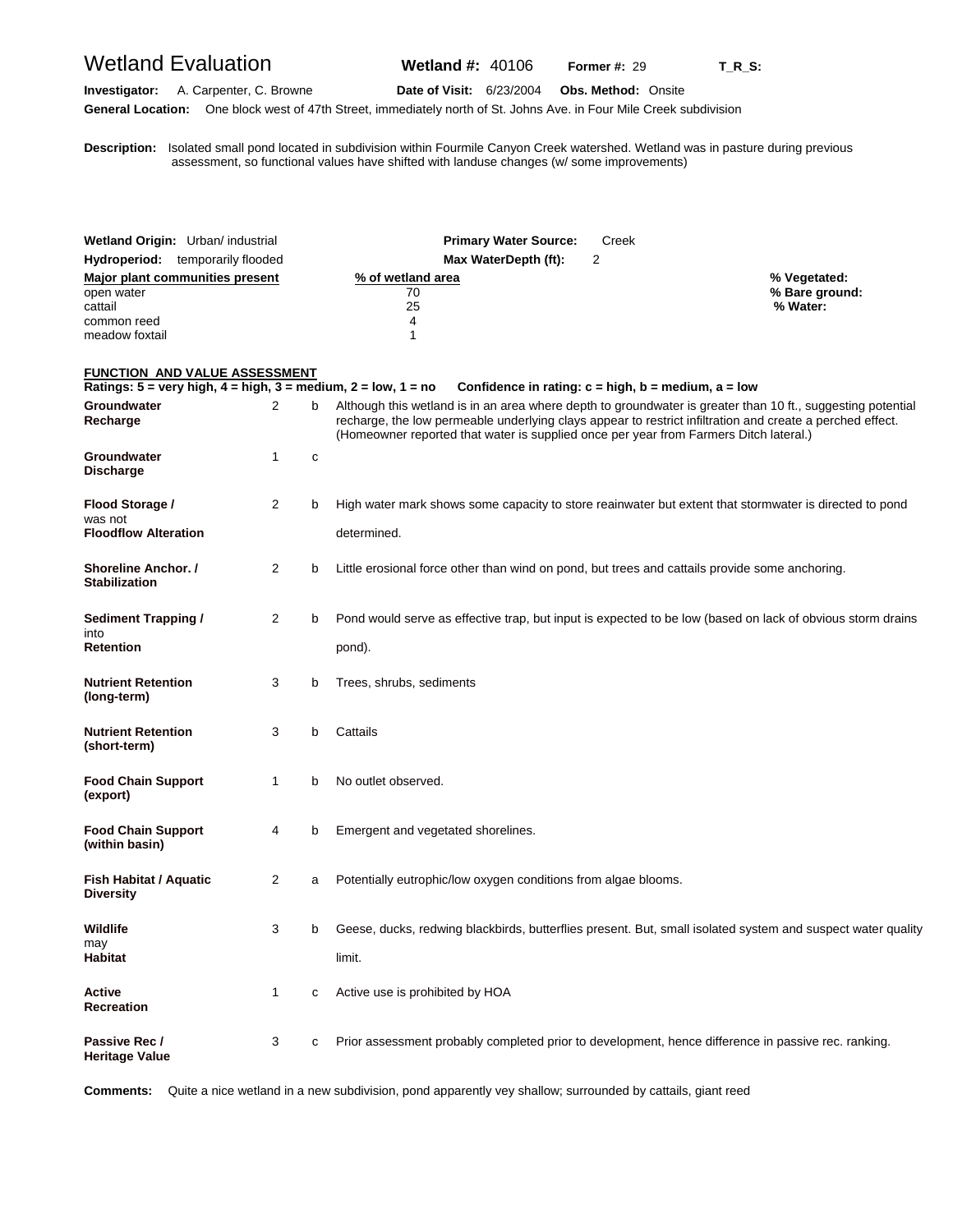## Wetland Evaluation **Wetland #:** 40201 **Former #: 13** T\_R\_S: T1NR70WS18

**Investigator:** A. Carpenter, C. Browne **Date of Visit:** 6/10/2004 **Obs. Method:** Viewed from property boundary **General Location:** Along Wonderland Creek east of Broadway and west of 15th Street

**D escription:** This is a narrow strip (1-2 ft wide) along Wonderland Creek as it flows through a greenbelt located in the back yards of a residential neighborhood.

| <b>Wetland Origin: Natural</b>                                                            | <b>Primary Water Source:</b>  | Urban / industrial runoff |                                                 |  |
|-------------------------------------------------------------------------------------------|-------------------------------|---------------------------|-------------------------------------------------|--|
| <b>Hydroperiod:</b> Intermittently flooded                                                | Max WaterDepth (ft):          |                           |                                                 |  |
| Major plant communities present<br>reed canary grass<br>coyote willow / reed canary grass | % of wetland area<br>60<br>40 |                           | % Vegetated: 95<br>% Bare ground: 0<br>% Water: |  |

| <b>FUNCTION AND VALUE ASSESSMENT</b>                                                                              |                |   |                                                                                                           |
|-------------------------------------------------------------------------------------------------------------------|----------------|---|-----------------------------------------------------------------------------------------------------------|
| Ratings: $5 = \text{very high}, 4 = \text{high}, 3 = \text{medium}, 2 = \text{low}, 1 = \text{no}$<br>Groundwater | 2              | b | Confidence in rating: $c = high$ , $b = medium$ , $a = low$                                               |
| Recharge                                                                                                          |                |   |                                                                                                           |
| Groundwater                                                                                                       | 3              | b | Geohydrology map indicates potential for groundwater discharge to creek, but extent that local seepage    |
| supports<br><b>Discharge</b>                                                                                      |                |   | the creek as compared to surface water runoff unknown.                                                    |
| Flood Storage /<br><b>Floodflow Alteration</b>                                                                    | 2              | b | Narrow channel with surface water flows controlled by Wonderland Lake (so opportunity limited).           |
| <b>Shoreline Anchor.</b> /<br>Opportunity                                                                         | $\overline{2}$ | C | Absence of trees in places, downcutting occuring, some signs of streambank erosion observed.              |
| <b>Stabilization</b>                                                                                              |                |   | limited by influence of Wonderland Lake.                                                                  |
| Sediment Trapping /                                                                                               | 2              | b | Streambanks slope steeply to creek but all vegetated so relatively low opportunity for input from runoff. |
| Small<br><b>Retention</b>                                                                                         |                |   | pockets of sediments intermixed with organic matter observed in places, and few if any flushing flows     |
| expected                                                                                                          |                |   | due to Wonderland Lake.                                                                                   |
| <b>Nutrient Retention</b><br>(long-term)                                                                          | 2              | b | Some coyote willow and pockets of sediments provide some retention.                                       |
| <b>Nutrient Retention</b><br>(short-term)                                                                         | 2              | b |                                                                                                           |
| <b>Food Chain Support</b><br>(export)                                                                             | 2              | b | Generally low productivity although coyote willow and cottonwoods provide some leaf litter.               |
| <b>Food Chain Support</b><br>(within basin)                                                                       | $\overline{2}$ | b | Low productivity system with only narrow band of vegetation and mowed to edges in places.                 |
| Fish Habitat / Aquatic<br><b>Diversity</b>                                                                        | 1              | C | Too small and manipulated by lake outfall, expected to dry periodically.                                  |
| <b>Wildlife</b><br><b>Habitat</b>                                                                                 | 2              | b | Possibly small mammals, but absence of cover or diverse vegetation limit opportunity.                     |
| Active<br><b>Recreation</b>                                                                                       | 1              | b |                                                                                                           |
| Passive Rec /<br><b>Heritage Value</b>                                                                            | 2              | b | access limited to immediate homeowners                                                                    |

Comments: reduced mowing and planting of native (and reduced pesticide and herbicides applications if used). **omments:** Mowed bluegrass lawn to within 5 feet of channel edge. Would benefit from improved management practices, such as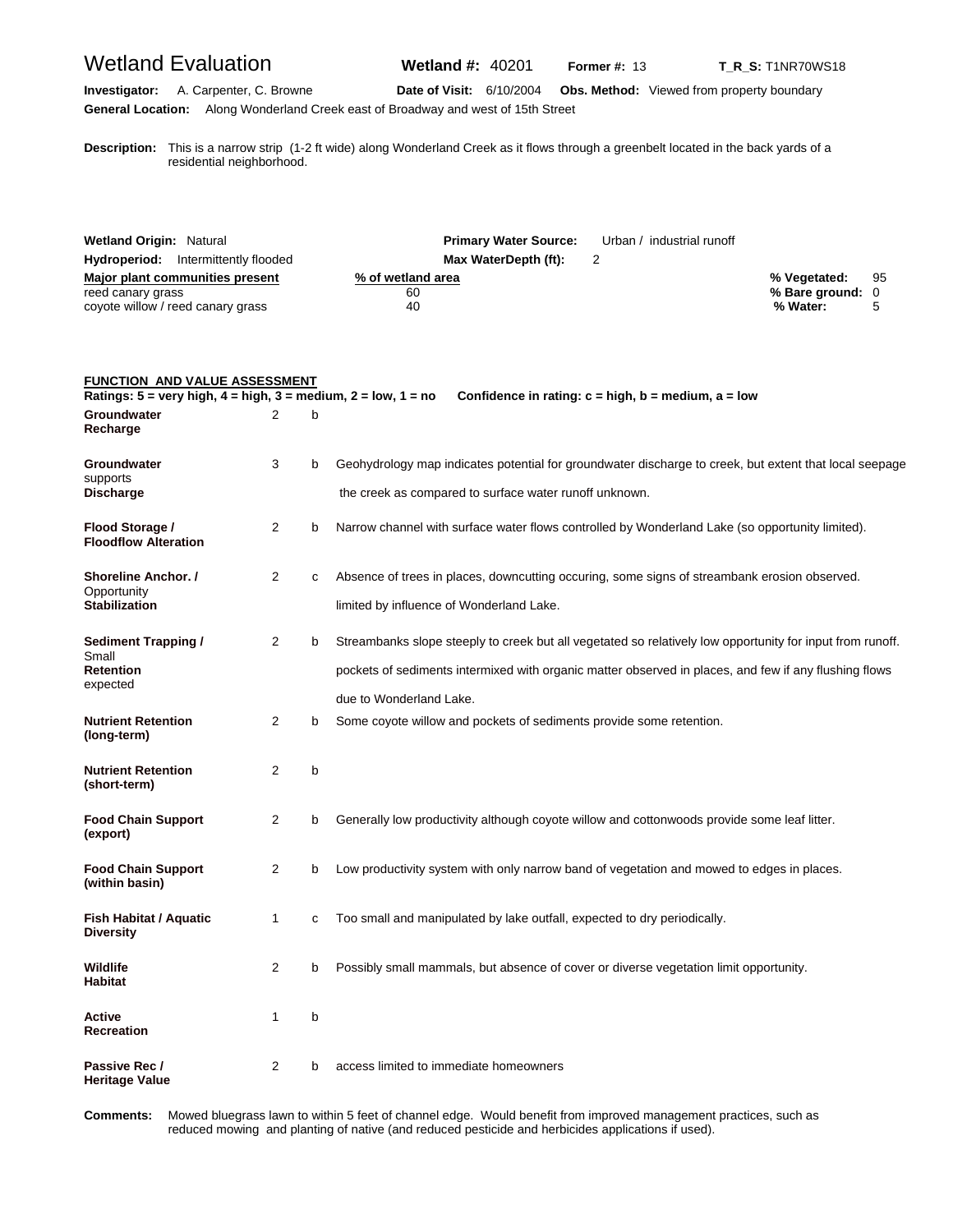#### Wetland Evaluation **Wetland #:** 40202 **Former #: 13** T\_R\_S: T1NR70WS18

**Investigator:** A. Carpenter, C. Browne, J. **Date of Visit:** 6/9/2004 **Obs. Method:** Onsite and viewed from property **General Location:** Along Wonderland Creek east of 15th Street and west of 19th Street

**D escription:** This wetland encompasses a combination of slope wetlands and a broader floodplain along Wonderland Creek. The wetland extends through the back yards of a fairly low density residential area that provides wider buffers than commonly found on private property in an urban area. As a result of the overall size, landscape and plant diversity, and hydrologic regime, the wildlife and flood storage values are greater in this section than in the adjacent segments of the creek.

| <b>Wetland Origin: Natural</b>  | <b>Primary Water Source:</b> | Ground water       |
|---------------------------------|------------------------------|--------------------|
| <b>Hydroperiod:</b> Saturated   | Max WaterDepth (ft):         |                    |
| Major plant communities present | % of wetland area            | 95<br>% Vegetated: |
| reed canary grass               | 89                           | % Bare ground: 0   |
| Baltic rush                     | 10                           | % Water:           |
| open water                      |                              |                    |

#### **FUNCTION AND VALUE ASSESSMENT Ratings: 5 = very high, 4 = high, 3 = medium, 2 = low, 1 = no Confidence in rating: c = high, b = medium, a = low Groundwater** 2 b **Recharge Groundwater** 4 b Seeps present in slope wetland portion. Resident reports area is always wet (had been dug out for a duck poind **Discharge in past.)** Geohydrologic maps confirm potential for discharge. (Extent to which volume of water from groundwater is greater than surface water inflows is uncertain.) **Flood Storage /** 2 b Local depressions help to store stormwater runoff. **Floodflow Alteration Shoreline Anchor. /** a 2 b Downcutting evident and some sloughing, but other areas stabilized by shrubs. Limited opportunity due to **Stabilization** upstream water control structures at Wonderland Lake. **Sediment Trapping /**  2 b Minor sediment accumulation in pockets but opportunity limited by low inputs and vegetated slopes. **Retention Nutrient Retention** 2 b No significant sedimentation or woody species present. **(long-term) Nutrient Retention** 2 b Grasses predominate along much of bank. **(short-term) Food Chain Support** 2 b Not a lot of overhanging vegetation and low flows in narrow channel provide only moderate opportunity for **(export)** export. **Food Chain Support** 2 b Mowing of portions of residential area has reduced productivity. **(within basin) Fish Habitat / Aquatic** 1 c At outflow creek flows through grate into pipe beneath 19th then enters buried pipe beneath Waldorf school. **Diversity Wildlife** 3 b Deer present in slope wetland. S. Dougherty reported presence of racoon, small mammals and waterfowl in '94. **Habitat Active** 1 b **Recreation**

**Passive Rec /** 3 b Local residents enjoy view and passive recreational value. **Heritage Value** 

**C omments:** Unusual complex of slope and riparian wetlands within City, with sufficient buffer to maintain functional qualities. Increased paving with subdivisions can be expected to increase runoff, erosion of shoreline, and downcutting, as well as increasing sedimentand nutrient loads, and reduce habitat quality by fragmentation. Part of wetland along creek channel is subject to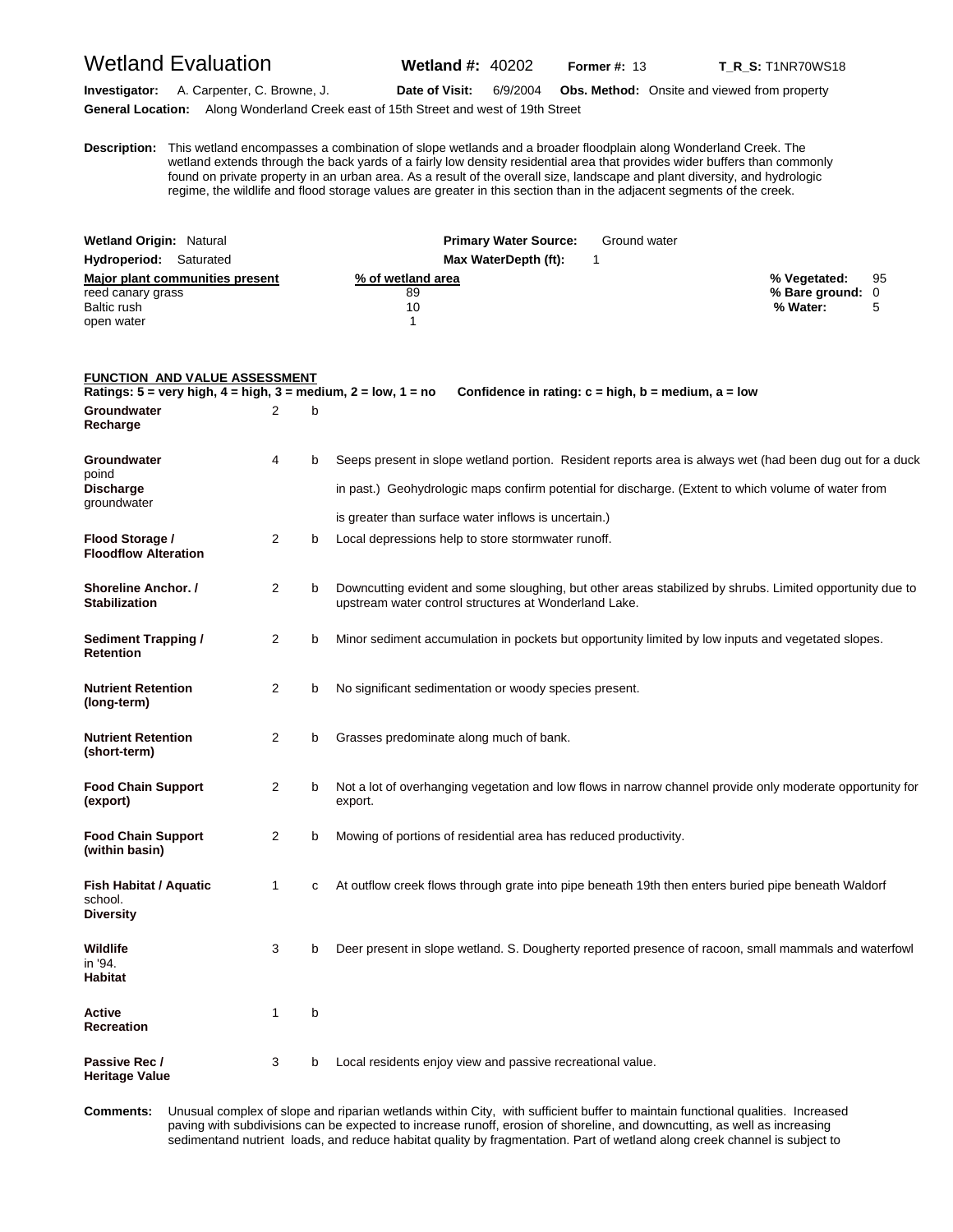## Wetland Evaluation **Wetland #:** 40203 **Former #: 10** T\_R\_S: T1NR70WS18

**Investigator:** A. Carpenter, C. Browne **Date of Visit:** 6/17/2004 **Obs. Method:** Onsite **G eneral Location:** Immediately west of Crestview Elementary School north of Sumac Street on school grounds. West of playground at base of slope

**Description:** Constructed pond and palustrine wetland supported primarily by groundwater.

| Wetland Origin: Urban/ industrial                                                                       |                |   | <b>Primary Water Source:</b><br>Ground water                                                                                                                           |                                   |
|---------------------------------------------------------------------------------------------------------|----------------|---|------------------------------------------------------------------------------------------------------------------------------------------------------------------------|-----------------------------------|
| <b>Hydroperiod:</b> Saturated                                                                           |                |   | Max WaterDepth (ft):<br>1                                                                                                                                              |                                   |
| <b>Major plant communities present</b>                                                                  |                |   | % of wetland area                                                                                                                                                      | % Vegetated:<br>95                |
| cattail<br>American three square<br>reed canary grass<br>coyote willow / reed canarygrass<br>open water |                |   | 65<br>10<br>10<br>10<br>5                                                                                                                                              | % Bare ground: 0<br>% Water:<br>5 |
| <b>FUNCTION AND VALUE ASSESSMENT</b>                                                                    |                |   |                                                                                                                                                                        |                                   |
| Ratings: $5 = \text{very high}, 4 = \text{high}, 3 = \text{medium}, 2 = \text{low}, 1 = \text{no}$      |                |   | Confidence in rating: $c = high$ , $b = medium$ , $a = low$                                                                                                            |                                   |
| Groundwater<br>features<br>Recharge                                                                     | 2              | b | Although regional groundwater information indicates this is a potential groundwater recharge area, local<br>and the results of construction grading suggest otherwise. |                                   |
| Groundwater<br>to                                                                                       | 4              | c | Seep along western edge and site observations indicate groundwater discharge. Grading activities appear                                                                |                                   |
| <b>Discharge</b>                                                                                        |                |   | have increased area intersecting water table and have enhanced natural slope wetland feature.                                                                          |                                   |
| Flood Storage /<br><b>Floodflow Alteration</b>                                                          | 2              | b | Minor storage of local stormwater runoff may occur.                                                                                                                    |                                   |
| Shoreline Anchor. /<br><b>Stabilization</b>                                                             | 2              | b | Minor slope stabilization may occur along vegetated slopes on west and north edges.                                                                                    |                                   |
| <b>Sediment Trapping /</b><br><b>Retention</b>                                                          | 2              | b | Minor trapping of sediments in surficial runoff may occur, but source appears limited.                                                                                 |                                   |
| <b>Nutrient Retention</b><br>(long-term)                                                                | $\overline{2}$ | b | Some retention in woody species and sediments, but limited input.                                                                                                      |                                   |
| <b>Nutrient Retention</b><br>(short-term)                                                               | $\overline{2}$ | b | In cattails and herbaceous/grasses.                                                                                                                                    |                                   |
| <b>Food Chain Support</b><br>(export)                                                                   | 2              | b | Low flows limit export opportunity.                                                                                                                                    |                                   |
| <b>Food Chain Support</b><br>(within basin)                                                             | 4              | c |                                                                                                                                                                        |                                   |
| <b>Fish Habitat / Aquatic</b><br><b>Diversity</b>                                                       | $\overline{2}$ | b | Though no fish observed may be present if stocked, also habitat appears good for aquatic insects.                                                                      |                                   |
| Wildlife<br>Habitat                                                                                     |                |   | Fairly small and isolated system in busy school area and not well connected to offsite habitat                                                                         |                                   |
| Active<br>Recreation                                                                                    | 2              | b | School children may use for educational studies.                                                                                                                       |                                   |
| Passive Rec /<br><b>Heritage Value</b>                                                                  | 4              | b | Although this is a farily small wetland, its location next to the school enhances its accessibility and passive<br>recreational uses.                                  |                                   |

**Comments:** Excellent example of constructed wetland; no fish observed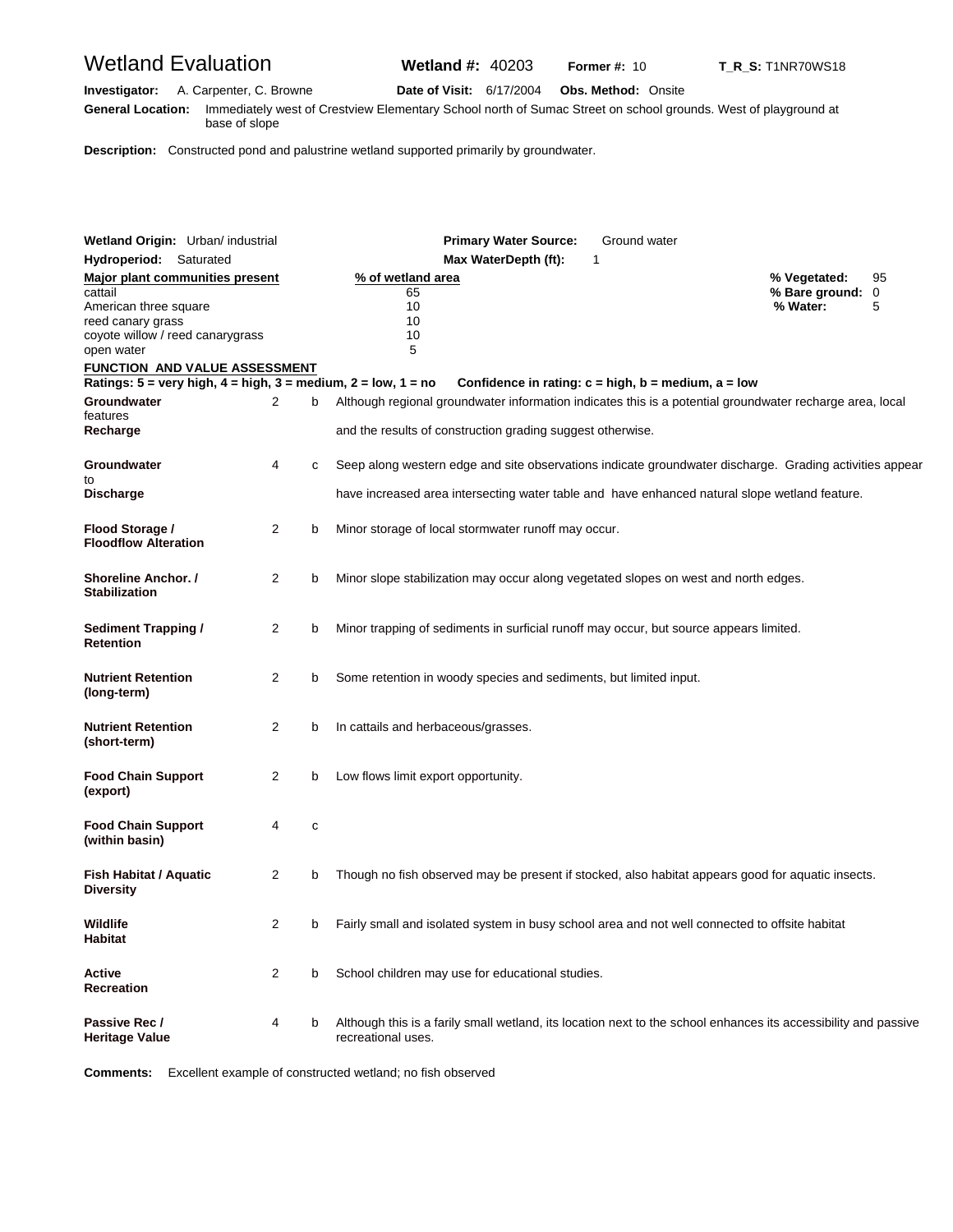| <b>Wetland Evaluation</b>                                                                                                                  |                         |   | <b>Wetland #: 40204</b>                                                                                                                | <b>Former #: 14</b>        | <b>T_R_S:</b> T1NR70WS18                                    |
|--------------------------------------------------------------------------------------------------------------------------------------------|-------------------------|---|----------------------------------------------------------------------------------------------------------------------------------------|----------------------------|-------------------------------------------------------------|
| Investigator:                                                                                                                              | A. Carpenter, C. Browne |   | Date of Visit:<br>6/9/2004<br>General Location: Small pond; East of Centennial Middle School in commons area of residential subivision | <b>Obs. Method: Onsite</b> |                                                             |
| Creek drainage basin.                                                                                                                      |                         |   | Description: Small pond surrounded by manicured landscape and mowed bluegrass with limited functional value. Located in Wonderland     |                            |                                                             |
| Wetland Origin: Urban/ industrial<br>Hydroperiod: Semi-permanently flooded                                                                 |                         |   | <b>Primary Water Source:</b><br>Max WaterDepth (ft):                                                                                   | Ditch<br>2                 |                                                             |
| <b>Major plant communities present</b><br>cattail<br>American three square<br>open water                                                   |                         |   | % of wetland area<br>33<br>2<br>65                                                                                                     |                            | % Vegetated:<br>35<br>% Bare ground:<br>0<br>% Water:<br>65 |
| <b>FUNCTION AND VALUE ASSESSMENT</b><br>Ratings: $5 = \text{very high}, 4 = \text{high}, 3 = \text{medium}, 2 = \text{low}, 1 = \text{no}$ |                         |   | Confidence in rating: $c = high$ , $b = medium$ , $a = low$                                                                            |                            |                                                             |
| Groundwater<br>Recharge                                                                                                                    | 2                       | b |                                                                                                                                        |                            |                                                             |
| Groundwater<br><b>Discharge</b>                                                                                                            | $\overline{2}$          | b | No obvious inlet or outlet. Geohydrologic map suggests may intersect water table, but water level probably<br>artificially maintained. |                            |                                                             |
| Flood Storage /<br><b>Floodflow Alteration</b>                                                                                             | 2                       | b |                                                                                                                                        |                            |                                                             |
| Shoreline Anchor. /<br><b>Stabilization</b>                                                                                                | $\mathbf{1}$            | b | Little vegetation and little opportunity ffrom erosional forces                                                                        |                            |                                                             |
| <b>Sediment Trapping /</b><br><b>Retention</b>                                                                                             | $\mathbf{1}$            | b | No source of significant sediments observed.                                                                                           |                            |                                                             |
| <b>Nutrient Retention</b><br>(long-term)                                                                                                   | 2                       | b | Some long-term retention in typha with input from landscaping (no flushing flows).                                                     |                            |                                                             |
| <b>Nutrient Retention</b><br>(short-term)                                                                                                  | 2                       | b | Some algae observed.                                                                                                                   |                            |                                                             |
| <b>Food Chain Support</b><br>(export)                                                                                                      | 1                       | b |                                                                                                                                        |                            |                                                             |
| <b>Food Chain Support</b><br>(within basin)                                                                                                | 2                       | c | Relatively low production but appears that all production stays in basin.                                                              |                            |                                                             |
| Fish Habitat / Aquatic<br><b>Diversity</b>                                                                                                 | $\mathbf{1}$            | b | Aerated system, no fish observed.                                                                                                      |                            |                                                             |
| <b>Wildlife</b><br><b>Habitat</b>                                                                                                          | $\mathbf{1}$            | с |                                                                                                                                        |                            |                                                             |
| Active<br><b>Recreation</b>                                                                                                                | 1                       | b |                                                                                                                                        |                            |                                                             |
| Passive Rec /<br><b>Heritage Value</b>                                                                                                     | 2                       | b |                                                                                                                                        |                            |                                                             |

**Comments:** Area mowed, irrigated bluegrass; pond has aerator; pipes leading out of pond suggest it may be used as an irrigation water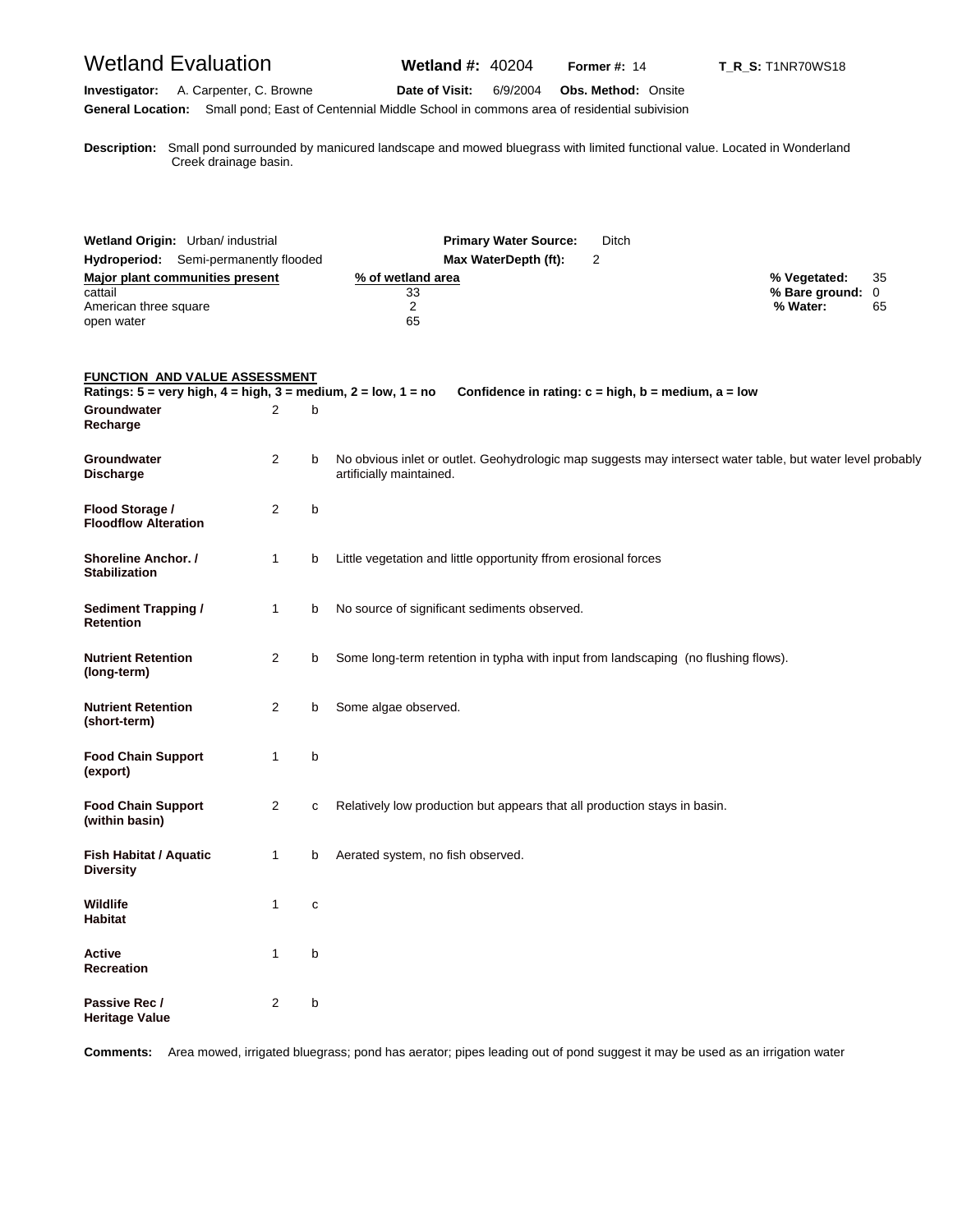## Wetland Evaluation **Wetland #:** 40205 **Former #:** <sup>45</sup> **T\_R\_S:** T1NR70WS18

**Investigator:** A. Carpenter, C. Browne **Date of Visit:** 6/9/2004 **Obs. Method:** Onsite

**General Location:** Wonderland Creek drainage, west of 26th street and east of Centennial Middle School.

**D escription:** This wetland represents a re-emergence of Wonderland Creek after it was diverted into pipes and ditches upstream (and no longer supported wetland functions) A combination of urban runoff, landscape irrigation water, and groundwater drain into a channel just south of a residential development to support the wetland and re-establish creek flow. Cattails in drainage swale transition into wooded palustrine area that provides moderate nutrient retention, production and habitat -- although limited to a relatively small area.

| <b>Wetland Origin: Natural</b>                 | <b>Primary Water Source:</b> | Urban / industrial runoff |                  |    |
|------------------------------------------------|------------------------------|---------------------------|------------------|----|
| Hydroperiod: Saturated                         | Max WaterDepth (ft):         |                           |                  |    |
| Major plant communities present                | % of wetland area            |                           | % Vegetated:     | 97 |
| cattail                                        | 25                           |                           | % Bare ground: 2 |    |
| crack willow / coyote willow / mixed graminoid | 70                           |                           | % Water:         |    |
| reed canarygrass                               | ∽                            |                           |                  |    |

#### **FUNCTION AND VALUE ASSESSMENT**

| Ratings: $5 = \text{very high}, 4 = \text{high}, 3 = \text{medium}, 2 = \text{low}, 1 = \text{no}$ |   |   | Confidence in rating: c = high, b = medium, a = low                                                                          |
|----------------------------------------------------------------------------------------------------|---|---|------------------------------------------------------------------------------------------------------------------------------|
| Groundwater<br>Appears                                                                             | 2 | b | Geohydrologic map shows potential for groundwater recharge or discharge depending on water levels.                           |
| Recharge                                                                                           |   |   | semi-permanently saturated so opportunity may be limited.                                                                    |
| Groundwater<br>flowpaths                                                                           | 3 | b | Seeps suggest groundwater discharge at time of visit but nto moderate size area and could be short                           |
| <b>Discharge</b>                                                                                   |   |   | from infiltration of landscape water or ditch leakage.                                                                       |
| Flood Storage /<br><b>Floodflow Alteration</b>                                                     | 3 | b | Broad flat area just west of 26th appears to provide storage for road runoff.                                                |
| Shoreline Anchor. /<br><b>Stabilization</b>                                                        | 2 | b | Drop in elevation but little downcutting or erosion evident. Lots of woody root mass, but little opportunity for<br>erosion. |
| <b>Sediment Trapping /</b><br><b>Retention</b>                                                     | 2 | b |                                                                                                                              |
| <b>Nutrient Retention</b><br>(long-term)                                                           | 2 | b | Lots of wood production and some organic accumulation in soils but in relatviely small area.                                 |
| <b>Nutrient Retention</b><br>(short-term)                                                          | 2 | b | Inflow of nutrients from landscaping and urban runoff, and retention in typha and sediments.                                 |
| <b>Food Chain Support</b><br>(export)                                                              | 2 | b |                                                                                                                              |
| <b>Food Chain Support</b><br>(within basin)                                                        | 3 | b |                                                                                                                              |
| Fish Habitat / Aquatic<br><b>Diversity</b>                                                         | 2 | a | No fish but significant number of insects in limited standing water                                                          |
| Wildlife<br><b>Habitat</b>                                                                         | 2 | b |                                                                                                                              |
| Active<br><b>Recreation</b>                                                                        | 1 | C |                                                                                                                              |
| Passive Rec /<br>Heritage Value                                                                    | 2 | b |                                                                                                                              |

**Comments:** May be in former channel of Wonderland Creek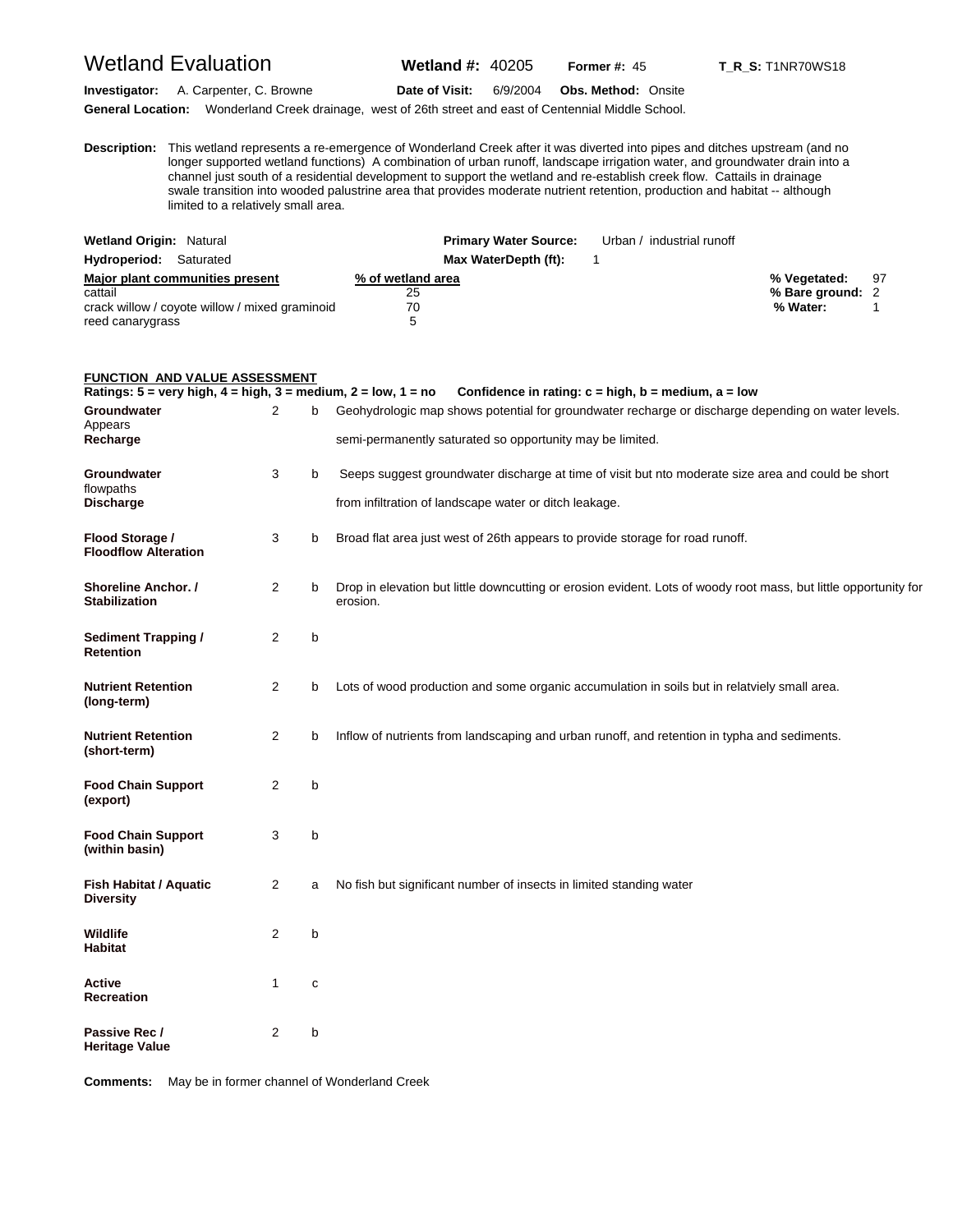## Wetland Evaluation **Wetland #:** 40206 **Former #:** <sup>13</sup> **T\_R\_S:** T1NR70WS17 &

#### **Investigator:** A. Carpenter, C. Browne **Date of Visit:** 6/9/2004 **Obs. Method:** Onsite **General Location:** West of 28th Street and east of 26th street along Wonderland Creek Greenway Trail

**D escription:** Concrete-sided channel section with vegetation in channel (possible presence and extent of concrete bottom in places unknown).

| Wetland Origin: Urban/ industrial          | <b>Primary Water Source:</b> | Urban / industrial runoff |                  |    |
|--------------------------------------------|------------------------------|---------------------------|------------------|----|
| <b>Hydroperiod:</b> Intermittently flooded | Max WaterDepth (ft):         | 0.2                       |                  |    |
| Major plant communities present            | % of wetland area            |                           | % Vegetated:     | 95 |
| cattail                                    | 75                           |                           | % Bare ground: 0 |    |
| crack willow / cattail                     | 20                           |                           | % Water:         |    |
| open water                                 | 5                            |                           |                  |    |

#### **FUNCTION AND VALUE ASSESSMENT**

| Ratings: $5 =$ very high, $4 =$ high, $3 =$ medium, $2 =$ low, $1 =$ no |                |             | Confidence in rating: $c = high$ , $b = medium$ , $a = low$                                              |
|-------------------------------------------------------------------------|----------------|-------------|----------------------------------------------------------------------------------------------------------|
| Groundwater<br>whole                                                    | $\mathbf{1}$   | b           | Concrete sided channel restricts communication with aquifer. (Uncertain if concrete bottom extends along |
| Recharge                                                                |                |             | section)                                                                                                 |
| <b>Groundwater</b><br><b>Discharge</b>                                  | $\mathbf{1}$   | b           | Concrete sided channel restricts communication with aquifer.                                             |
| Flood Storage /<br><b>Floodflow Alteration</b>                          | 2              | b           |                                                                                                          |
| <b>Shoreline Anchor.</b> /<br><b>Stabilization</b>                      | $\mathbf{1}$   | C           | No shoreline exposed (concrete sided)                                                                    |
| <b>Sediment Trapping /</b><br><b>Retention</b>                          | 2              | b           | Limited source from lightly vegetated slope. Periodically dredged to remove sediments.                   |
| <b>Nutrient Retention</b><br>(long-term)                                | 2              | b           | Sediment trapping occurs but are removed by dredging.                                                    |
| <b>Nutrient Retention</b><br>(short-term)                               | 3              | b           | Dense cattails fill channel.                                                                             |
| <b>Food Chain Support</b><br>(export)                                   | $\overline{2}$ | b           | No overhanging veg.                                                                                      |
| <b>Food Chain Support</b><br>(within basin)                             | $\overline{2}$ | b           |                                                                                                          |
| Fish Habitat / Aquatic<br><b>Diversity</b>                              | $\mathbf{1}$   | $\mathbf c$ |                                                                                                          |
| Wildlife<br><b>Habitat</b>                                              | $\overline{2}$ | b           | Possibly small mammals. Also red-winged blackbirds.                                                      |
| Active<br><b>Recreation</b>                                             | $\mathbf{1}$   | $\mathbf c$ |                                                                                                          |
| Passive Rec /<br><b>Heritage Value</b>                                  | $\overline{2}$ | b           |                                                                                                          |

**Comments:**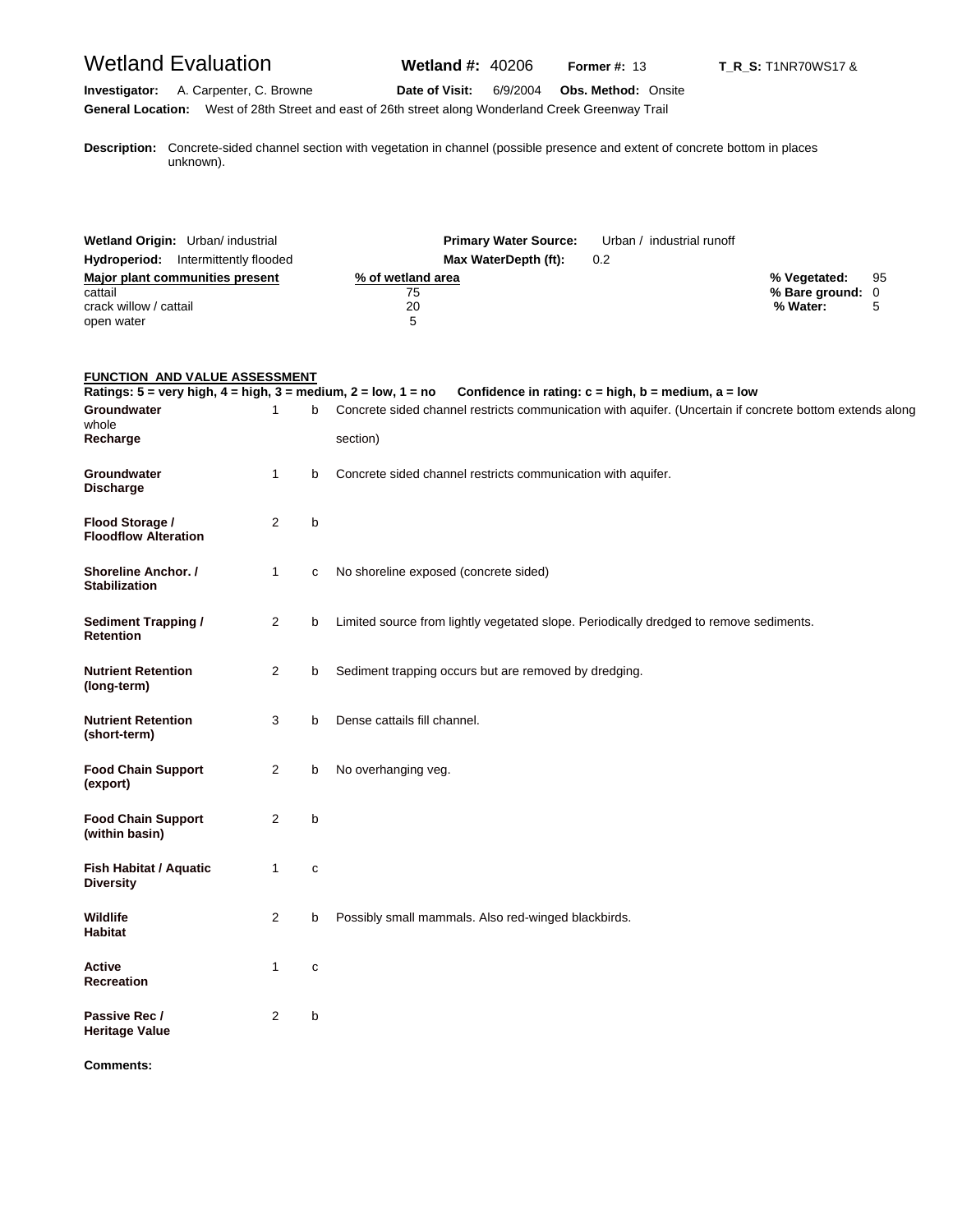### Wetland Evaluation **Wetland #:** 40207 **Former #:** <sup>14</sup> **T\_R\_S:** T1NR70WS20

**Investigator:** A. Carpenter, C. Browne **Date of Visit:** 6/15/2004 **Obs. Method:** Onsite **General Location:** Wonderland Creek east of 28th Street and north of Kalmia Ave. Bike path runs parallel to eastern side of wetland

**D** buildings and benearth 28th). Receives stormwater drainage from 28th. Concrete and rock rip line streambanks in places to **escription:** Short section (approx. 500 ft) of Wonderland Creek which emerges from submerged section (that flows behind apartment provide erosion control. Functions primarily to trap sediments and nutrients and provides passive recreational value.

| <b>Wetland Origin: Natural</b>                         | <b>Primary Water Source:</b> | Urban / industrial runoff |                  |    |
|--------------------------------------------------------|------------------------------|---------------------------|------------------|----|
| <b>Hydroperiod:</b> Intermittently flooded             | Max WaterDepth (ft):         | 0.5                       |                  |    |
| Major plant communities present<br>% of wetland area   |                              |                           | % Vegetated:     | 93 |
| plains cottonwood - Russian olive-crack willow /<br>99 |                              |                           | % Bare ground: 6 |    |
| open water                                             |                              |                           | % Water:         |    |

|                                                                                                    | FUNCTION AND VALUE ASSESSMENT |   |                                                                                                                                                        |  |  |  |
|----------------------------------------------------------------------------------------------------|-------------------------------|---|--------------------------------------------------------------------------------------------------------------------------------------------------------|--|--|--|
| Ratings: $5 = \text{very high}, 4 = \text{high}, 3 = \text{medium}, 2 = \text{low}, 1 = \text{no}$ |                               |   | Confidence in rating: $c = high$ , $b = medium$ , $a = low$                                                                                            |  |  |  |
| Groundwater<br>Recharge                                                                            | 2                             | b | Geohydrologic map shows potential for groundwater recharge or discharge depending on water levels.                                                     |  |  |  |
| Groundwater<br>Discharge                                                                           | 2                             | b | Geohydrologic map shows potential for groundwater recharge or discharge depending on water levels.                                                     |  |  |  |
| Flood Storage /<br>rock                                                                            | 2                             | b | Receives stormwater runoff from 28th Street and dense urban area. Sideslopes constructed of conrete and                                                |  |  |  |
| <b>Floodflow Alteration</b>                                                                        |                               |   | for erosion control; lowers infiltration and therefore flood storage.                                                                                  |  |  |  |
| <b>Shoreline Anchor. /</b><br><b>Stabilization</b>                                                 | 3                             | b | Cottonwoods, russian olive, and shrubs contribute to shoreline stabilization along banks not covered with<br>concrete and rock.                        |  |  |  |
| <b>Sediment Trapping /</b><br>Retention                                                            | 4                             | b | Evidence of deposits in pockets along channel and in small pool where sediments accumulate. Dense<br>vegetation at southeast end also traps sediments. |  |  |  |
| <b>Nutrient Retention</b><br>input.<br>(long-term)                                                 | 3                             | b | Sediments and woody vegetation along banks provide retention. Runoff from urban irrigation provides                                                    |  |  |  |
| <b>Nutrient Retention</b><br>(short-term)                                                          | 2                             | b | Some retention in short-resident sediments that are flushed out in high flows, and in herbaceous veg.                                                  |  |  |  |
| <b>Food Chain Support</b><br>(export)                                                              | 3                             | b | Overhanging branchees provide leaf litter and moderate flows provide export.                                                                           |  |  |  |
| <b>Food Chain Support</b><br>(within basin)                                                        | 2                             | b | Moderate productivity in small area but riprap edges lijmit extent of wetland vegetation.                                                              |  |  |  |
| <b>Fish Habitat / Aquatic</b><br><b>Diversity</b>                                                  | $\mathbf{1}$                  | c | Too shallow and irregular flows. Upstream sections piped and channelized. Water quality suspect.                                                       |  |  |  |
| Wildlife<br>Habitat                                                                                | 2                             | b | Evidence of deer trail and bedding, but connection to offsite habitat limited to N.                                                                    |  |  |  |
| Active<br>Recreation                                                                               | $\mathbf{1}$                  | b |                                                                                                                                                        |  |  |  |
| Passive Rec /<br><b>Heritage Value</b>                                                             | 3                             | b | Proximity to bike path offers access and passive rec. value.                                                                                           |  |  |  |

**Comments:** Wetland defined as bankfull channel; channel armored and heavily manipulated.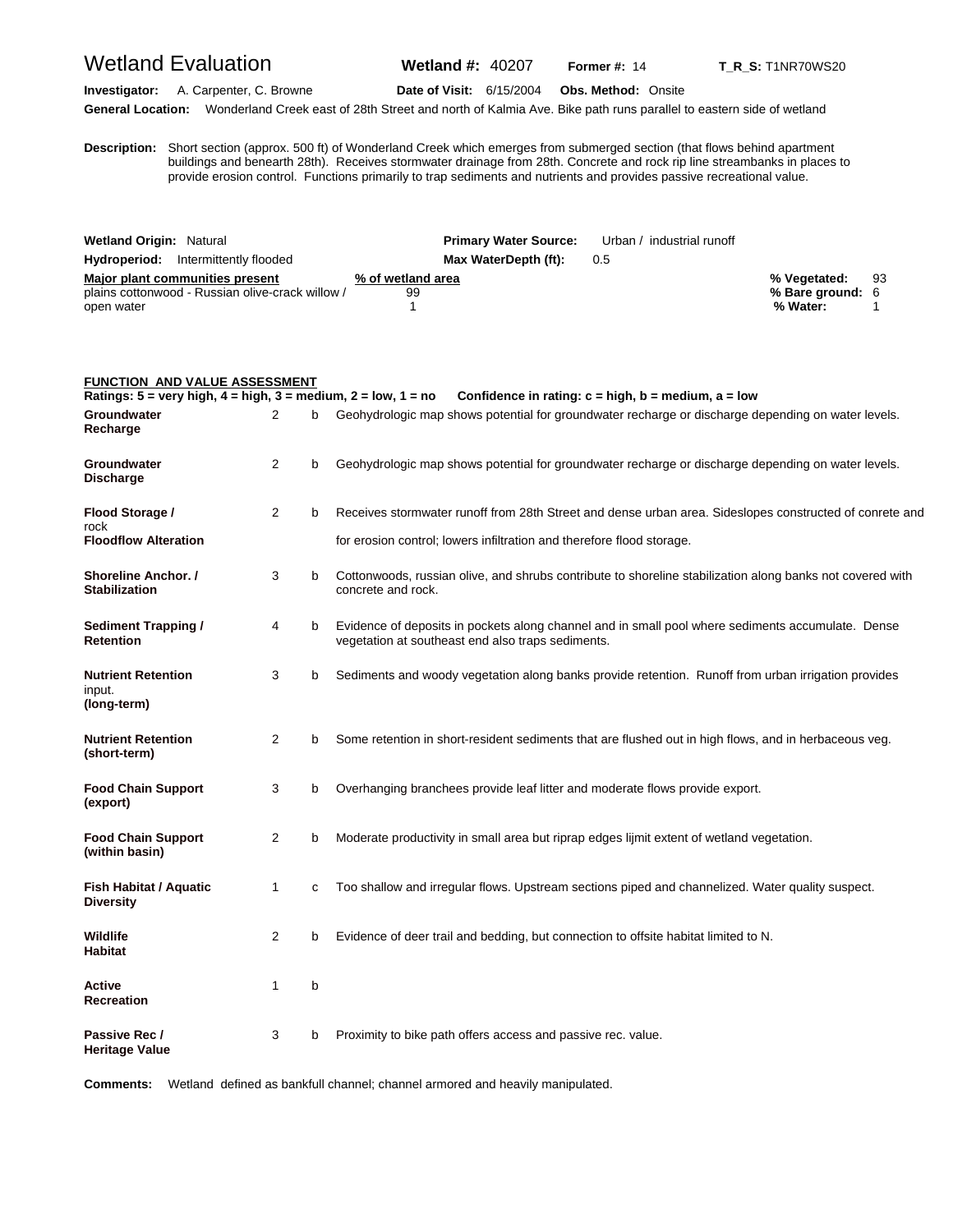## Wetland Evaluation **Wetland #:** 40208 **Former #:** <sup>30</sup> (in part) **T\_R\_S:** T1NR70WS20

**Investigator:** A. Carpenter, C. Browne **Date of Visit:** 6/15/2004 **Obs. Method:** Onsite **General Location:** South of Kalmia St. and north of Diagonal Highway

**D escription:** This wetland is a channelized creek through a dense urban area, receiving most of its water from urban runoff. The creek corridor generally parallels a landform divide between an upland flat-topped terrace to the north and a transitional unit that slopes toward lowlands to the south.

| <b>Wetland Origin: Natural</b>         | <b>Primary Water Source:</b> | Urban / industrial runoff |                  |    |
|----------------------------------------|------------------------------|---------------------------|------------------|----|
| <b>Hydroperiod:</b> Seasonally flooded | Max WaterDepth (ft):         | 0.3                       |                  |    |
| Major plant communities present        | % of wetland area            |                           | % Vegetated:     | 96 |
| green ash/Siberian elm/mixed graminoid | 100                          |                           | % Bare ground: 2 |    |
|                                        |                              |                           | % Water:         |    |

| <b>FUNCTION AND VALUE ASSESSMENT</b>                                                               |                |   |                                                                                                          |
|----------------------------------------------------------------------------------------------------|----------------|---|----------------------------------------------------------------------------------------------------------|
| Ratings: $5 = \text{very high}, 4 = \text{high}, 3 = \text{medium}, 2 = \text{low}, 1 = \text{no}$ |                |   | Confidence in rating: $c = high$ , $b = medium$ , $a = low$                                              |
| Groundwater<br>levels.                                                                             | 3              | b | Geohydrologic map indicates potential for groundwater recharge or discharge depending on the water       |
| Recharge<br>ground                                                                                 |                |   | Recharge appears likely based on depth to water table map which shows groundwater 5-10 ft below          |
|                                                                                                    |                |   | surface on average.                                                                                      |
| Groundwater<br><b>Discharge</b>                                                                    | $\overline{2}$ | a | Some minor local seepage possible during peak gorundwater levels but relative contribution probably low. |
| Flood Storage /                                                                                    | 3              | b | Channel provides path for significant flood waters as evidenced by high water marks and debris deposits  |
| on<br><b>Floodflow Alteration</b>                                                                  |                |   | sideslopes. Abundant woody vegetation slows water, but general lack of microtopography limits retention. |
| Shoreline Anchor. /<br><b>Stabilization</b>                                                        | 3              | b | Evidence of downcutting and streambank erosion occuring in areas, but generally lots of woody debris.    |
| Sediment Trapping /                                                                                | 3              | b | Pipe beneath the Diagonal highway is relatively small diameter and significantly fille in so outflow is  |
| partially<br><b>Retention</b><br>dominagted by                                                     |                |   | restircted. Nonetheless, most waters flow quickly through this wetland except for in minor areas         |
|                                                                                                    |                |   | emergent vegetation.                                                                                     |
| <b>Nutrient Retention</b><br>(long-term)                                                           | 3              | b | Low to moderate sediment deposits provide some retention.                                                |
| <b>Nutrient Retention</b>                                                                          | 3              | b | Mostly swift water over coarse sandy bottom. Some short-term retention in herbaceous veg. and            |
| temporary<br>(short-term)                                                                          |                |   | sediments.                                                                                               |
| <b>Food Chain Support</b><br>(export)                                                              | 3              | b | Moderately high production but semi-restricted outflows limit opportunity.                               |
| <b>Food Chain Support</b><br>(within basin)                                                        | 3              | b | Moderately dense vegetation with tree and shrub layers, some cattails and herbaceous plants.             |
| Fish Habitat / Aquatic<br><b>Diversity</b>                                                         | 2              | b | Aquatic insects observed.                                                                                |
| <b>Wildlife</b><br><b>Habitat</b>                                                                  | $\overline{2}$ | b | Deer beds and raccoon prints, red wing blackbird habitat in dense urban setting fragmented by roads.     |
| Active<br><b>Recreation</b>                                                                        | 1              | c |                                                                                                          |
| Passive Rec /<br><b>Heritage Value</b>                                                             | $\overline{2}$ | b | Residential area enjoys and bike trail provides access.                                                  |

**Comments:** Channel widens downstream of bridge; bankfull channel defines wetland boundaries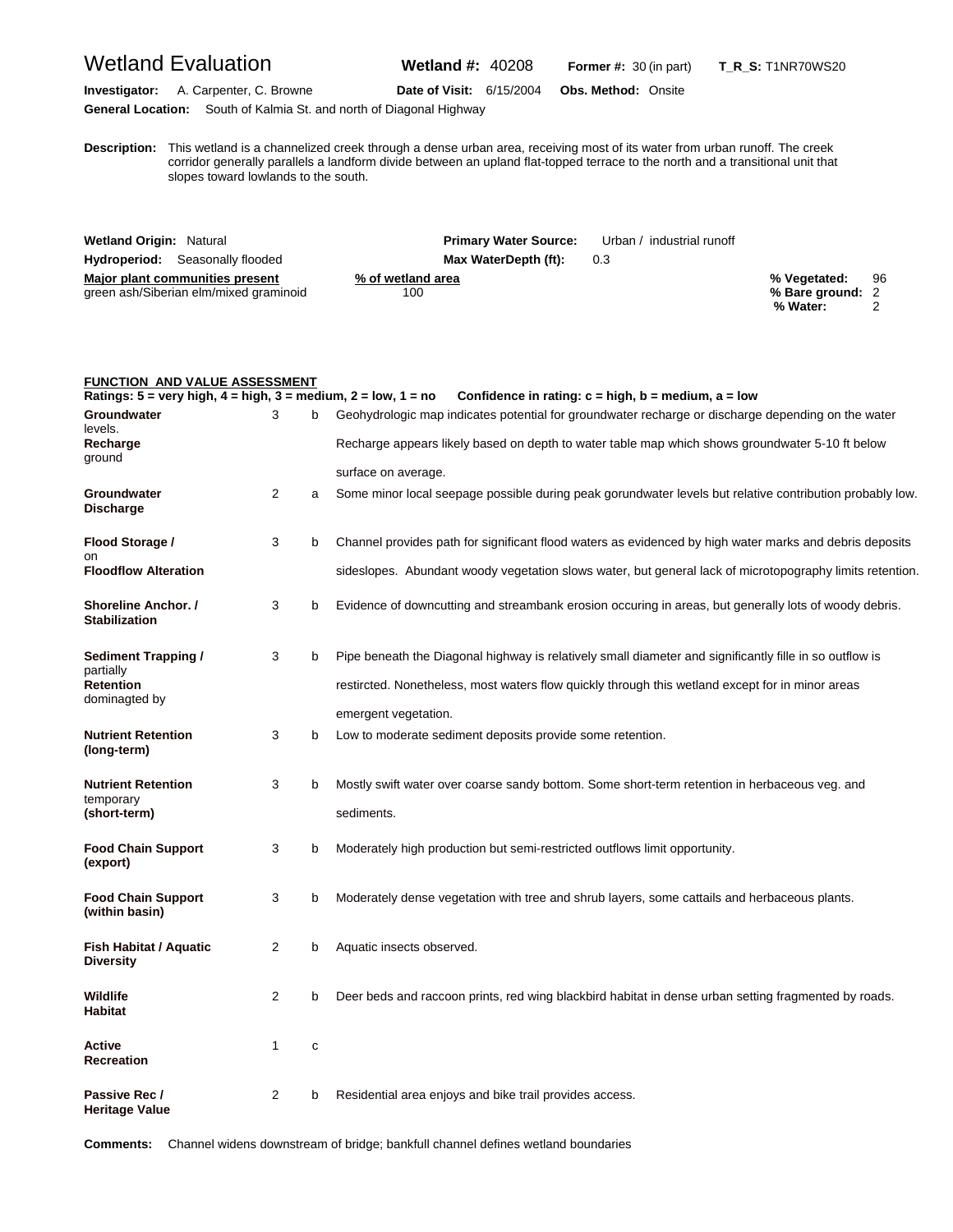## Wetland Evaluation **Wetland #:** 40209 **Former #:** <sup>30</sup> (in part) **T\_R\_S:** T1NR70WS20

**Investigator:** A. Carpenter, C. Browne **Date of Visit:** 6/15/2004 **Obs. Method:** Onsite

**General Location:** Wonderland Creek channel south of Diagonal Highway and north of Iris Ave., commercial area

**D** Street before dissappearing into a pipe. No evidence of pipe discharge into channel was observed and instead it may be **escription:** At the upstream end, water flowing from beneath the Diagonal exits a pipe and travels for shrot distances in ditch along 30th either piped into a subsurface drain e.g., beneath nearby buildings or is infiltrating into the ground; wetland drys out toward southern end.

| <b>Wetland Origin: Natural</b>                                                          | <b>Primary Water Source:</b>  | Urban / industrial runoff |                                              |     |
|-----------------------------------------------------------------------------------------|-------------------------------|---------------------------|----------------------------------------------|-----|
| <b>Hydroperiod:</b> Intermittently flooded                                              | Max WaterDepth (ft):          |                           |                                              |     |
| Major plant communities present<br>reed canarygrass<br>coyote willow / reed canarygrass | % of wetland area<br>65<br>35 |                           | % Vegetated:<br>% Bare ground: 0<br>% Water: | 100 |

| <b>FUNCTION AND VALUE ASSESSMENT</b>                                                               |                |   |                                                                                                                                                                                                                    |
|----------------------------------------------------------------------------------------------------|----------------|---|--------------------------------------------------------------------------------------------------------------------------------------------------------------------------------------------------------------------|
| Ratings: $5 = \text{very high}, 4 = \text{high}, 3 = \text{medium}, 2 = \text{low}, 1 = \text{no}$ |                |   | Confidence in rating: $c = high$ , $b = medium$ , $a = low$                                                                                                                                                        |
| Groundwater<br>Recharge<br>outfall is                                                              | $\overline{2}$ | b | Depth to water table map indicates the aquifer is about 5-10 ft below ground surface. So, potential for<br>groundwater recharge exists. However, stormwater piping appears to intercept and redirect flows (unless |
|                                                                                                    |                |   | hidden in vegetation), so channel may not receive water and therefore cannot recharge.                                                                                                                             |
| Groundwater                                                                                        | 2              | a | Channel is incised about 20 ft from surrounding area, so opportunity to intercept groundwater may exist in                                                                                                         |
| places<br><b>Discharge</b>                                                                         |                |   | when water table very high, but no evidence of discharge observed.                                                                                                                                                 |
| Flood Storage /<br>reduce                                                                          | 2              | b | This is a fairly good size wide channel, N of Iris, but mowed grasses to edge and sparse tree and shrubs                                                                                                           |
| <b>Floodflow Alteration</b>                                                                        |                |   | effectiveness. Also, currently it appears that inflows are limited by upstream stormwater management.                                                                                                              |
| Shoreline Anchor. /<br><b>Stabilization</b>                                                        | 2              | b |                                                                                                                                                                                                                    |
| Sediment Trapping /<br>sources.                                                                    | 2              | b | Broad channel has potential to trap sediments and nearby roads and unvegetated banks could provide                                                                                                                 |
| Retention                                                                                          |                |   | But absence of water inflows limits opportunity for inputs.                                                                                                                                                        |
| <b>Nutrient Retention</b><br>(long-term)                                                           | 2              | b | Little input limits opportunity, and sparse vegetation reduces effectiveness.                                                                                                                                      |
| <b>Nutrient Retention</b><br>(short-term)                                                          | 2              | b |                                                                                                                                                                                                                    |
| <b>Food Chain Support</b><br>(export)                                                              | $\overline{2}$ | b | Low productivity and low opportunity.                                                                                                                                                                              |
| <b>Food Chain Support</b><br>(within basin)                                                        | 2              | b |                                                                                                                                                                                                                    |
| Fish Habitat / Aquatic<br><b>Diversity</b>                                                         | $\mathbf{1}$   | c |                                                                                                                                                                                                                    |
| Wildlife<br><b>Habitat</b>                                                                         | 2              | b |                                                                                                                                                                                                                    |
| Active<br>Recreation                                                                               | 1              | c |                                                                                                                                                                                                                    |
| Passive Rec /<br>Heritage Value                                                                    | 2              | b | May provide visual benefit to workers in nearby office building and to closest residences.                                                                                                                         |

**Comments:** Mostly dry and low productivity and functional values most likely due to interception or redirection of water away from channel.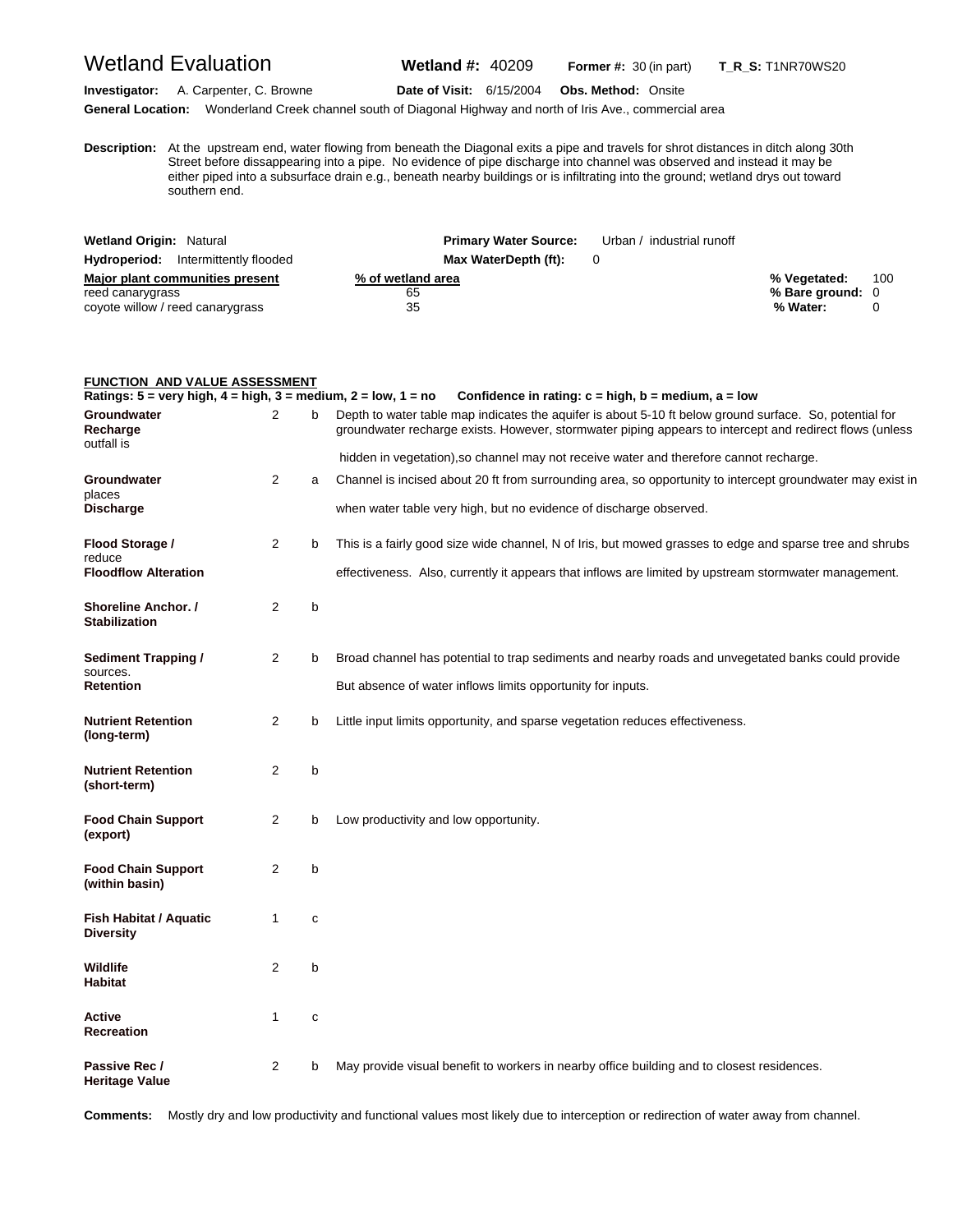Wetland Evaluation **Wetland #:** 40210 **Former #:** <sup>30</sup> (in part) **T\_R\_S:** T1NR70WS20

**Investigator:** A. Carpenter, C. Browne **Date of Visit:** 6/15/2004 **Obs. Method:** Onsite **General Location:** South of Iris Ave. and west of railroad tracks on west side of Foothills Parkway, and wet of Boulder Whiterock Ditch.

**D** wetland carries urban stormwater and irrigation runoff. The channel flows through a wooded straight and narrow section **escription:** Manipulated channel located in residential area along what appears to be former flowpath of Wonderland Creek. This along Iris, south of which it begins to broaden into cattail marshes, before discharging into Boulder Whiterock ditch at the RR tracks west of Foothills Pkwy.

| <b>Wetland Origin: Natural</b>                                                                                                                   |   |   | <b>Primary Water Source:</b><br>Urban / industrial runoff                                                                                                                  |                                                         |
|--------------------------------------------------------------------------------------------------------------------------------------------------|---|---|----------------------------------------------------------------------------------------------------------------------------------------------------------------------------|---------------------------------------------------------|
| Hydroperiod: Intermittently flooded                                                                                                              |   |   | Max WaterDepth (ft):                                                                                                                                                       |                                                         |
| <b>Major plant communities present</b><br>cattail<br>giant reed<br>coyote willow / mixed herbaceous<br>urban forest                              |   |   | % of wetland area<br>40<br>25<br>10<br>5                                                                                                                                   | 99<br>% Vegetated:<br>% Bare ground: 0<br>% Water:<br>1 |
| <b>FUNCTION AND VALUE ASSESSMENT</b>                                                                                                             |   |   |                                                                                                                                                                            |                                                         |
| Ratings: $5 = \text{very high}, 4 = \text{high}, 3 = \text{medium}, 2 = \text{low}, 1 = \text{no}$<br><b>Groundwater</b><br>recharge<br>Recharge | 2 | b | Confidence in rating: $c = high$ , $b = medium$ , $a = low$<br>Depth to groundwater map depicts groundwater at 5 to 10 ft below ground surface so potential for<br>exists. |                                                         |
| Groundwater<br><b>Discharge</b>                                                                                                                  | 1 | b |                                                                                                                                                                            |                                                         |
| Flood Storage /<br><b>Floodflow Alteration</b>                                                                                                   | 4 | b | Broad flat channel with typha provides significant capacity and ability to slow flows.                                                                                     |                                                         |
| Shoreline Anchor. /<br><b>Stabilization</b>                                                                                                      | 2 | b | Little evidence of erosion on banks, low opportunity given generally low flows and flat grade.                                                                             |                                                         |
| <b>Sediment Trapping /</b><br><b>Retention</b>                                                                                                   | 3 | b | Source of sediments in urban runoff and abundant vegetation (cattails) effectively trap sediments.                                                                         |                                                         |
| <b>Nutrient Retention</b><br>provides<br>(long-term)                                                                                             | 3 | b | Cottonwoods along banks and cattails provide retention. Urban runoff (particularly landscape irrigation)<br>input.                                                         |                                                         |
| <b>Nutrient Retention</b><br>(short-term)                                                                                                        | 3 | b |                                                                                                                                                                            |                                                         |
| <b>Food Chain Support</b><br>(export)                                                                                                            | 3 | b | Infrequent flushing flows limit opportunity.                                                                                                                               |                                                         |
| <b>Food Chain Support</b><br>(within basin)                                                                                                      | 3 | b |                                                                                                                                                                            |                                                         |
| <b>Fish Habitat / Aquatic</b><br><b>Diversity</b>                                                                                                | 2 | с | No fish but shallow pools of duckweed in between cattails contain aquatic insects.                                                                                         |                                                         |
| Wildlife<br><b>Habitat</b>                                                                                                                       | 3 | b |                                                                                                                                                                            |                                                         |
| Active<br><b>Recreation</b>                                                                                                                      | 1 | с |                                                                                                                                                                            |                                                         |
| Passive Rec /<br><b>Heritage Value</b>                                                                                                           | 3 | b | Passive recreational use by residences along trails                                                                                                                        |                                                         |

**C omments:** Appears to be a new wetland (previously unmapped); reed canary grass and cattail in central portion of wetland plus shallow - water cattail marsh on eastern end.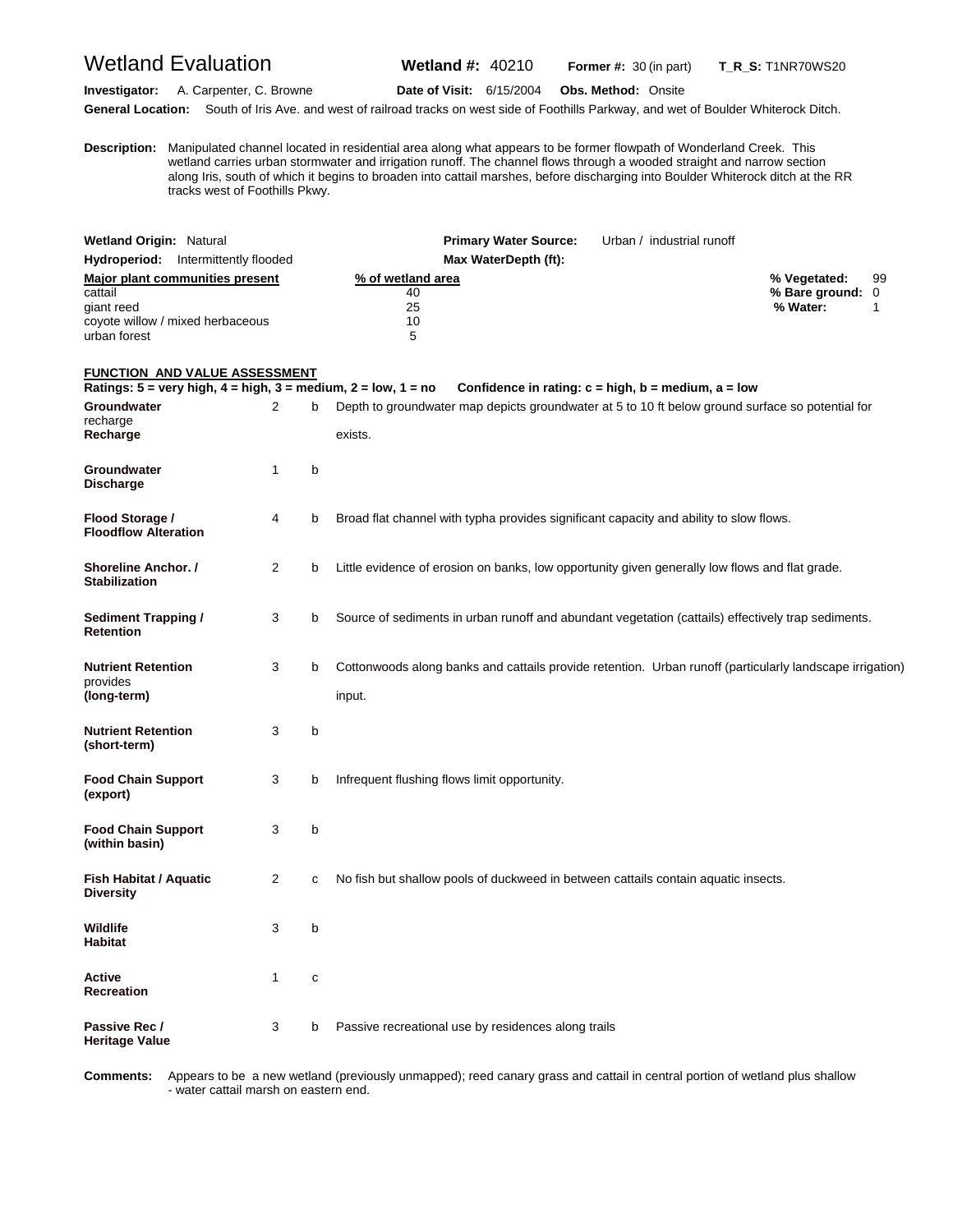#### Wetland Evaluation **Wetland #:** 40211 **Former #:** <sup>42</sup> (in part) **T\_R\_S:** T1NR70WS21

**Investigator:** A. Carpenter, C. Browne **Date of Visit:** 6/15/2004 **Obs. Method:** Onsite

**General Location:** Wonderland Creek east of 47th street to just east of Kings Ridge road. along Wonderland Creek Greenway Trail

**D escription:** This wetland consists of a channel and pond, probably constructed when the Kings Ridge subdivision was built in late 1980's, and has relatviely high functional values. In this section of Wonderland Creek, the channel has been directed southward across a transitional landform unit (between upland and bottomland features) where the depth to water is mapped at greater than 10 ft below ground surface. Hence, this system is located in a groundwater recharge area, and because it is supported primarily by surface water it would be expected to dry out in the absence of precipitation (or supplemental ditch water).

| <b>Wetland Origin: Natural</b>                                                                                                                                    |   |   | <b>Primary Water Source:</b>                                                                                                                                                                                                   | Urban / industrial runoff                                   |                                            |               |
|-------------------------------------------------------------------------------------------------------------------------------------------------------------------|---|---|--------------------------------------------------------------------------------------------------------------------------------------------------------------------------------------------------------------------------------|-------------------------------------------------------------|--------------------------------------------|---------------|
| <b>Hydroperiod:</b> Intermittently flooded                                                                                                                        |   |   | Max WaterDepth (ft):                                                                                                                                                                                                           | 1.5                                                         |                                            |               |
| <b>Major plant communities present</b><br>cattail<br>coyote willow<br>plains cottonwood-peach leaf willow/coyote<br>crack willow / mixed herbaceous<br>open water |   |   | % of wetland area<br>35<br>20<br>15<br>15<br>15                                                                                                                                                                                |                                                             | % Vegetated:<br>% Bare ground:<br>% Water: | 85<br>0<br>15 |
| <b>FUNCTION AND VALUE ASSESSMENT</b>                                                                                                                              |   |   | Ratings: $5 = \text{very high}, 4 = \text{high}, 3 = \text{medium}, 2 = \text{low}, 1 = \text{no}$                                                                                                                             | Confidence in rating: $c = high$ , $b = medium$ , $a = low$ |                                            |               |
| Groundwater<br>supported                                                                                                                                          | 4 | b | Water table map indicates that the depth to water is greater than 10 ft. This is likely a surface water                                                                                                                        |                                                             |                                            |               |
| Recharge<br>the                                                                                                                                                   |   |   | system in a groundwater recharge area. At the time of the site visit, water was observed dissappearing into                                                                                                                    |                                                             |                                            |               |
|                                                                                                                                                                   |   |   | streambed east of pond, and much of channel was dry.                                                                                                                                                                           |                                                             |                                            |               |
| Groundwater<br><b>Discharge</b>                                                                                                                                   | 1 | c | Depth to the water table is greater than 10 ft below ground surface and the creek channel.                                                                                                                                     |                                                             |                                            |               |
| Flood Storage /<br><b>Floodflow Alteration</b><br>waters is                                                                                                       | 4 | b | This wetland encompasses a large cattail stand (about.25-mile long) and pond with the capacity to store<br>significant flood waters. However source of water is unclear so the opportunity to receive stormwater<br>uncertain. |                                                             |                                            |               |
| <b>Shoreline Anchor.</b> /<br><b>Stabilization</b>                                                                                                                | 2 | b | Opportunity may be limited by flat grade and infrequency of high velocity flows.                                                                                                                                               |                                                             |                                            |               |
| <b>Sediment Trapping /</b><br><b>Retention</b>                                                                                                                    | 3 | b | Opportunity may be limited depending on source of water.                                                                                                                                                                       |                                                             |                                            |               |
| <b>Nutrient Retention</b><br>present<br>(long-term)                                                                                                               | 4 | b | Trees, shrubs, and sediment deposits in pond all provide good long-term retention. Source of nutrients<br>from urban runoff.                                                                                                   |                                                             |                                            |               |
| <b>Nutrient Retention</b><br>could be<br>(short-term)                                                                                                             | 4 | b | Abundant cattails provide good short-term retention. (Difference between current and previous ranking<br>due to different wetland boundaries used, as it appears MDG focused on pond. itself)                                  |                                                             |                                            |               |
| <b>Food Chain Support</b><br>Ridge<br>(export)                                                                                                                    | 2 | b | Export opportunities limited by infrequent high volume flow. The wetland dissappears in the east of King<br>and doesn't reappear until just north of Valmont in an area supported by ditch leakage.                            |                                                             |                                            |               |
| <b>Food Chain Support</b><br>(within basin)                                                                                                                       | 4 | b |                                                                                                                                                                                                                                |                                                             |                                            |               |
| <b>Fish Habitat / Aquatic</b><br>may limit<br><b>Diversity</b>                                                                                                    | 3 | с | Fish present in pond. Uncertain as to water variability and extent to which low water levels water quality<br>production and diversity at times.                                                                               |                                                             |                                            |               |
| Wildlife<br>Habitat                                                                                                                                               | 3 | b | Snake, blackbirds, deer.                                                                                                                                                                                                       |                                                             |                                            |               |
| <b>Active</b><br>pond<br><b>Recreation</b>                                                                                                                        | 2 | a | No direct evidence of use (such as a dock or fishing area were observed. But uncertain extent to which<br>may be used by local residents e.g., for fishing.                                                                    |                                                             |                                            |               |
| Passive Rec /<br><b>Heritage Value</b>                                                                                                                            | 4 | c | Large size wetland with good access along Greenway trail and close proximity to residents and parks.                                                                                                                           |                                                             |                                            |               |

**Comments:** After Wonderland Creek discharges to the Boulder Whiterock Ditch on the west side of Foothills Parkway, some portion of the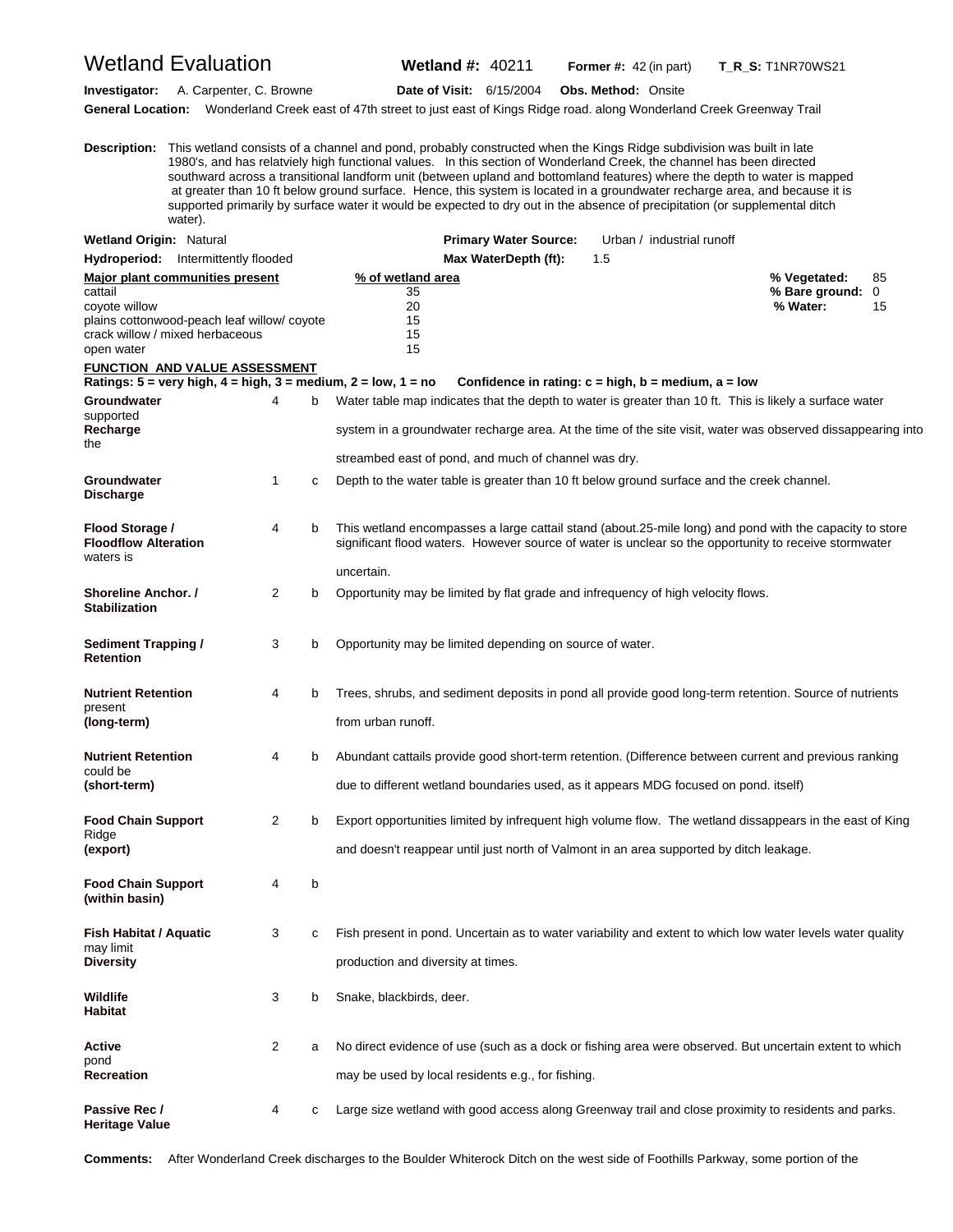water appears to split off under the parkway and emerges through a large concrete vault into the upper end of this wetland via a constructed creek channel that flows into the subdivision pond and then eastward to north of Valmont Street.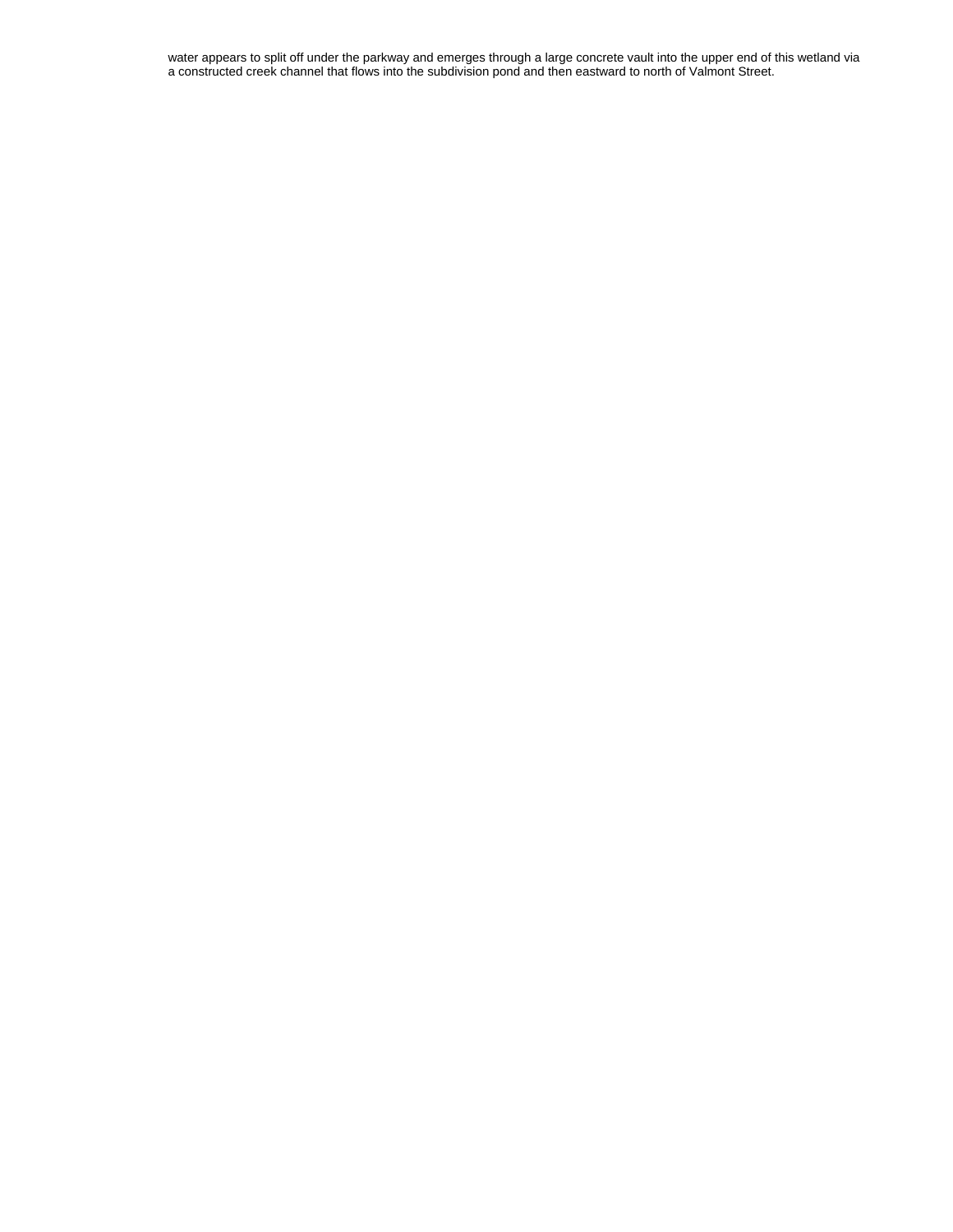## Wetland Evaluation **Wetland #:** 40212 **Former #:** <sup>42</sup> (in part) **T\_R\_S:** T1NR70WS28

**Investigator:** A. Carpenter, C. Browne **Date of Visit:** 6/17/2004 **Obs. Method:** Onsite

**General Location:** Wonderland Creek south of Valmont Street in Valmont City Park and north of Pearl Street

**D escription:** This wetland begins just north of Valmont Road at the base of a hill where the land descends more than 10 ft . The channel flows southeastward across the bottomlands associated with Boulder Creek terminating at the intersection with Goose Creek (north channel). The source of the water in the channel appears to be a combination of leakage from Boulder and Left Hand Ditch and urban runoff.

| Wetland Origin: Urban/ industrial          | <b>Primary Water Source:</b> | Ditch |                  |    |
|--------------------------------------------|------------------------------|-------|------------------|----|
| <b>Hydroperiod:</b> Intermittently flooded | Max WaterDepth (ft):         |       |                  |    |
| Major plant communities present            | % of wetland area            |       | % Vegetated:     | 90 |
| peach leaf willow/mixed herbaceous         | 100                          |       | % Bare ground: 5 |    |
|                                            |                              |       | % Water:         |    |

| <b>FUNCTION AND VALUE ASSESSMENT</b>                                                               |                |   |                                                                                                                                                                                                                  |
|----------------------------------------------------------------------------------------------------|----------------|---|------------------------------------------------------------------------------------------------------------------------------------------------------------------------------------------------------------------|
| Ratings: $5 = \text{very high}, 4 = \text{high}, 3 = \text{medium}, 2 = \text{low}, 1 = \text{no}$ |                |   | Confidence in rating: $c = high$ , $b = medium$ , $a = low$                                                                                                                                                      |
| Groundwater<br>Though no<br>Recharge<br>loss).                                                     | 3              | b | Depth to groundwater is mapped at 5 to 10 ft below ground surface, so potential for recharge exists.<br>observation of losing conditions until lower end of channel (which could also be due to low flows and ET |
| Groundwater<br>Creek.<br><b>Discharge</b>                                                          | 1              | b | Ground water is not mapped as being within 5 ft of water table until down near intersection with Goose                                                                                                           |
| Flood Storage /<br><b>Floodflow Alteration</b>                                                     | 2              | b | Limited opportunity in absence of significant inflows, but as natural recharge area it could have potential to<br>increase effectiveness if additional stormwaters were directed here.                           |
| Shoreline Anchor. /<br><b>Stabilization</b>                                                        | 2              | b | Limited opportunity.                                                                                                                                                                                             |
| Sediment Trapping /<br>limited<br><b>Retention</b>                                                 | 3              | b | Wetland terminates in broad flat area capable of effectively trapping sediments. Opportunity is somewhat<br>by low sediment sources.                                                                             |
| <b>Nutrient Retention</b><br>improved.<br>(long-term)                                              | 2              | b | Long-term nutrient retention could improve as trees mature, but current vegetation patterns could be                                                                                                             |
| <b>Nutrient Retention</b><br>(short-term)                                                          | $\overline{2}$ | b | Cattails provide some short-term storage.                                                                                                                                                                        |
| <b>Food Chain Support</b><br>(export)                                                              | 1              | b | No outlet observed                                                                                                                                                                                               |
| <b>Food Chain Support</b><br>(within basin)                                                        | 2              | b |                                                                                                                                                                                                                  |
| <b>Fish Habitat / Aquatic</b><br><b>Diversity</b>                                                  | 1              | b | Tadpoles observed in small pools.                                                                                                                                                                                |
| Wildlife<br><b>Habitat</b>                                                                         | 2              | b |                                                                                                                                                                                                                  |
| Active<br><b>Recreation</b>                                                                        | 1              | с |                                                                                                                                                                                                                  |
| Passive Rec /<br>corridor<br><b>Heritage Value</b>                                                 | 3              | b | Park access provides passive recreational value, but influence of narrow wetland vegetation and stream<br>is minimized by large upland areas.                                                                    |

Comments: in upland areas. Also would benefit if additional water (e.g. from Valmont runoff) could be directed into the system. Channel recently reconstructed and planted with wetland species, surrounding areas would benefit from increased diverstity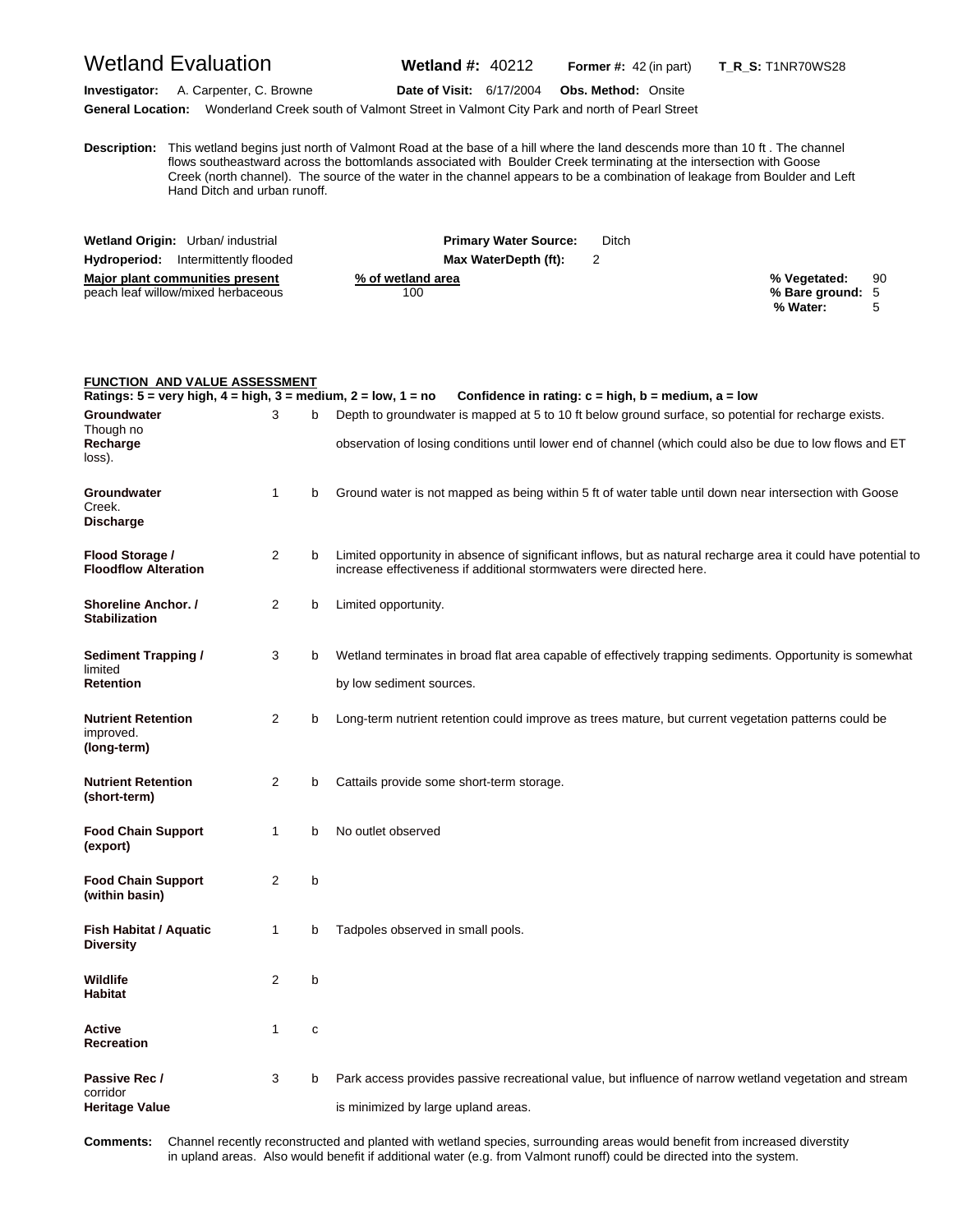### Wetland Evaluation **Wetland #:** 40213 **Former #: 57 T\_R\_S:** T1NR70WS20

**Investigator:** A. Carpenter, C. Browne **Date of Visit:** 6/17/2004 **Obs. Method:** Onsite **General Location:** Sale Lake; north of Kalmia Ave. and east of Island Drive

**D** vegetation around its margin and no rooted / emergent vegetation **escription:** Two connected ponds; Sale Lake (larger pond) appears to have minimal wetland value, it has a tiny fringe of wetland

| Wetland Origin: Urban/ industrial       | <b>Primary Water Source:</b> | <b>Ditch</b> |                  |    |
|-----------------------------------------|------------------------------|--------------|------------------|----|
| <b>Hydroperiod:</b> Permanently flooded | Max WaterDepth (ft):         |              |                  |    |
| Major plant communities present         | % of wetland area            |              | % Vegetated:     |    |
| open water                              | 95                           |              | % Bare ground: 0 |    |
| cattail                                 |                              |              | % Water:         | 95 |
| coyote willow                           |                              |              |                  |    |

#### **FUNCTION AND VALUE ASSESSMENT**

|                                                    |                |             | Ratings: 5 = very high, 4 = high, 3 = medium, 2 = low, 1 = no Confidence in rating: c = high, b = medium, a = low                                                                         |
|----------------------------------------------------|----------------|-------------|-------------------------------------------------------------------------------------------------------------------------------------------------------------------------------------------|
| Groundwater<br>silt and                            | 2              |             | Groundwater mapped at about 10 ft below ground surface so potential to recharge exists, but underlying                                                                                    |
| Recharge                                           |                |             | clay restrict infiltration                                                                                                                                                                |
| Groundwater<br><b>Discharge</b>                    | $\mathbf{1}$   | b           | Unknown depth of lake.                                                                                                                                                                    |
| Flood Storage /<br><b>Floodflow Alteration</b>     | 2              | b           | Limited opportunity other than local runoff from relatively small residential development.                                                                                                |
| Shoreline Anchor. /<br><b>Stabilization</b>        | 2              | b           | Banks are lined with mature trees that are effective stabilizers, but erosional forces are limited to wind (and<br>possibly occassional wave action?).                                    |
| <b>Sediment Trapping /</b><br>source.<br>Retention | 3              | b           | Relatively large lake with no significant outflow is effective sediment trap. Input somewhat limited by low                                                                               |
| <b>Nutrient Retention</b><br>(long-term)           | 3              | C           | In crack willow and cottonwoods along with sediments.                                                                                                                                     |
| <b>Nutrient Retention</b><br>(short-term)          | 2              | b           | Only small amount of cattails.                                                                                                                                                            |
| <b>Food Chain Support</b><br>(export)              | $\mathbf{1}$   | b           |                                                                                                                                                                                           |
| <b>Food Chain Support</b><br>(within basin)        | 3              | b           |                                                                                                                                                                                           |
| <b>Fish Habitat / Aquatic</b><br><b>Diversity</b>  | 4              | b           | Fish present, but diversity and abundance unknown. Grass carp metnioned by Mark Grisham in 5/92<br>memorandum, and sunfish and bass noted by Steve Dougherty. Water quality also unknown. |
| Wildlife<br><b>Habitat</b>                         | 3              | b           | Deer bedding and tracks, songbirds present                                                                                                                                                |
| Active<br>Recreation                               | $\overline{2}$ | b           | Could be used for fishing and boating though no direct evidence observed.                                                                                                                 |
| Passive Rec /<br>Heritage Value                    | 4              | $\mathbf c$ |                                                                                                                                                                                           |

Comments: passive recreational value. **omments:** Relatively large lake located on upland landform, supplied by ditch and local runoff, supports high ranked fish habitat and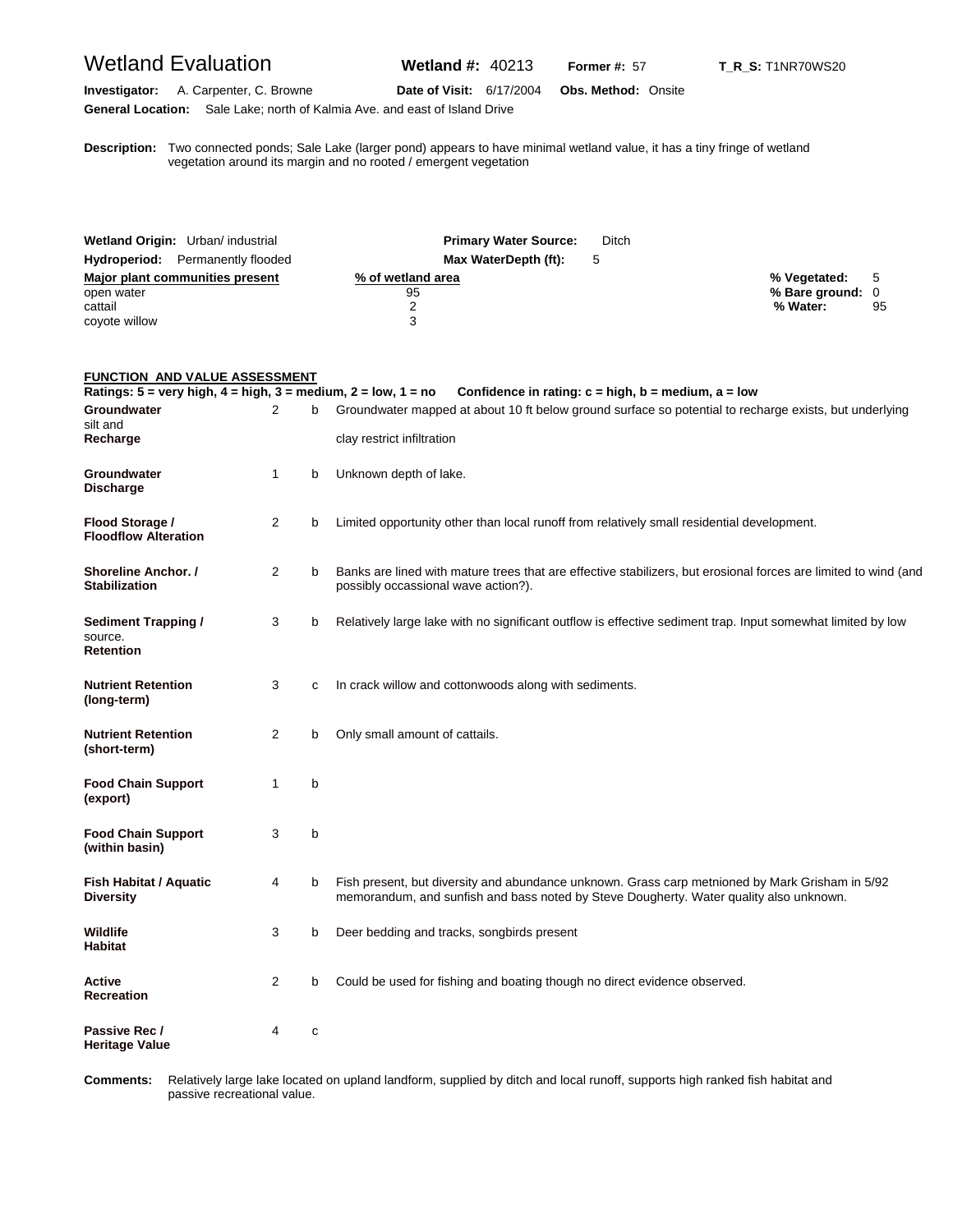Wetland Evaluation **Wetland #:** 40301 **Former #:** <sup>15</sup> (in part) **T\_R\_S:** T1NR71WS24

**Investigator:** A. Carpenter, C. Browne **Date of Visit:** 6/30/2004 **Obs. Method:** Viewed from property boundary **G eneral Location:** Two Mile Creek, begins at City boundary north of Linden Ave. and runs east to Maxwell Resvoir (small pond) immediately north of Linden Ave. and west of Wonderland Hill

**Description:** Narrow, cobbly stream channel in low density residential area near northwest edge of the City

| <b>Wetland Origin: Natural</b>                                                                                         | <b>Primary Water Source:</b>  | Urban / industrial runoff |                                               |          |
|------------------------------------------------------------------------------------------------------------------------|-------------------------------|---------------------------|-----------------------------------------------|----------|
| <b>Hydroperiod:</b> Intermittently flooded                                                                             | Max WaterDepth (ft):          |                           |                                               |          |
| Major plant communities present<br>siberian elm / coyote willow / smooth brome<br>plains cottonwood / mixed herbaceous | % of wetland area<br>40<br>60 |                           | % Vegetated:<br>% Bare ground: 20<br>% Water: | 60<br>20 |

| <b>FUNCTION AND VALUE ASSESSMENT</b>                                                                              |             |   |                                                                                                                                                                        |
|-------------------------------------------------------------------------------------------------------------------|-------------|---|------------------------------------------------------------------------------------------------------------------------------------------------------------------------|
| Ratings: $5 = \text{very high}, 4 = \text{high}, 3 = \text{medium}, 2 = \text{low}, 1 = \text{no}$<br>Groundwater | 2           | b | Confidence in rating: $c = high$ , $b = medium$ , $a = low$<br>Geohydrology map indicates potential for groundwater recharge. Water table is mapped at greater than 10 |
| ft                                                                                                                |             |   |                                                                                                                                                                        |
| Recharge                                                                                                          |             |   | below ground surface.                                                                                                                                                  |
| Groundwater<br><b>Discharge</b>                                                                                   | 1           | C |                                                                                                                                                                        |
| Flood Storage /<br><b>Floodflow Alteration</b>                                                                    | 2           | b | Narrow downcut channel (in places) offers little storage or alteration.                                                                                                |
| Shoreline Anchor. /<br>sections.<br>Stabilization                                                                 | 2           | b | Erosional forces occur and downcutting observed, ash and coyote willow provide some stabilization in                                                                   |
| Sediment Trapping /<br>Retention                                                                                  | 2           | b | Small pockets of sediment deposits but relatively insignificant.                                                                                                       |
| <b>Nutrient Retention</b><br>(long-term)                                                                          | 2           | b | Some long-term retention in ash and cottonwoods, though inputs appear low                                                                                              |
| <b>Nutrient Retention</b><br>(short-term)                                                                         | 2           | b | Some herbaceous understory                                                                                                                                             |
| <b>Food Chain Support</b><br>(export)                                                                             | 2           | b | Some overhanging branches but not highly productive and low flows limit export opportunity.                                                                            |
| <b>Food Chain Support</b><br>(within basin)                                                                       | 2           | b |                                                                                                                                                                        |
| Fish Habitat / Aquatic<br>Diversity                                                                               | 1           | b | None observed and limited by intermittent nature of system.                                                                                                            |
| Wildlife<br>Habitat                                                                                               | 2           | b |                                                                                                                                                                        |
| Active<br>Recreation                                                                                              | $\mathbf 1$ | b |                                                                                                                                                                        |
| Passive Rec /<br>Heritage Value                                                                                   | 2           | b |                                                                                                                                                                        |

Comments: weedy, wetland defined by bankfull channel Above small pond, channel is downcut up to 5 feet, minimal active floodplain, rock gabions present in channel, vegetation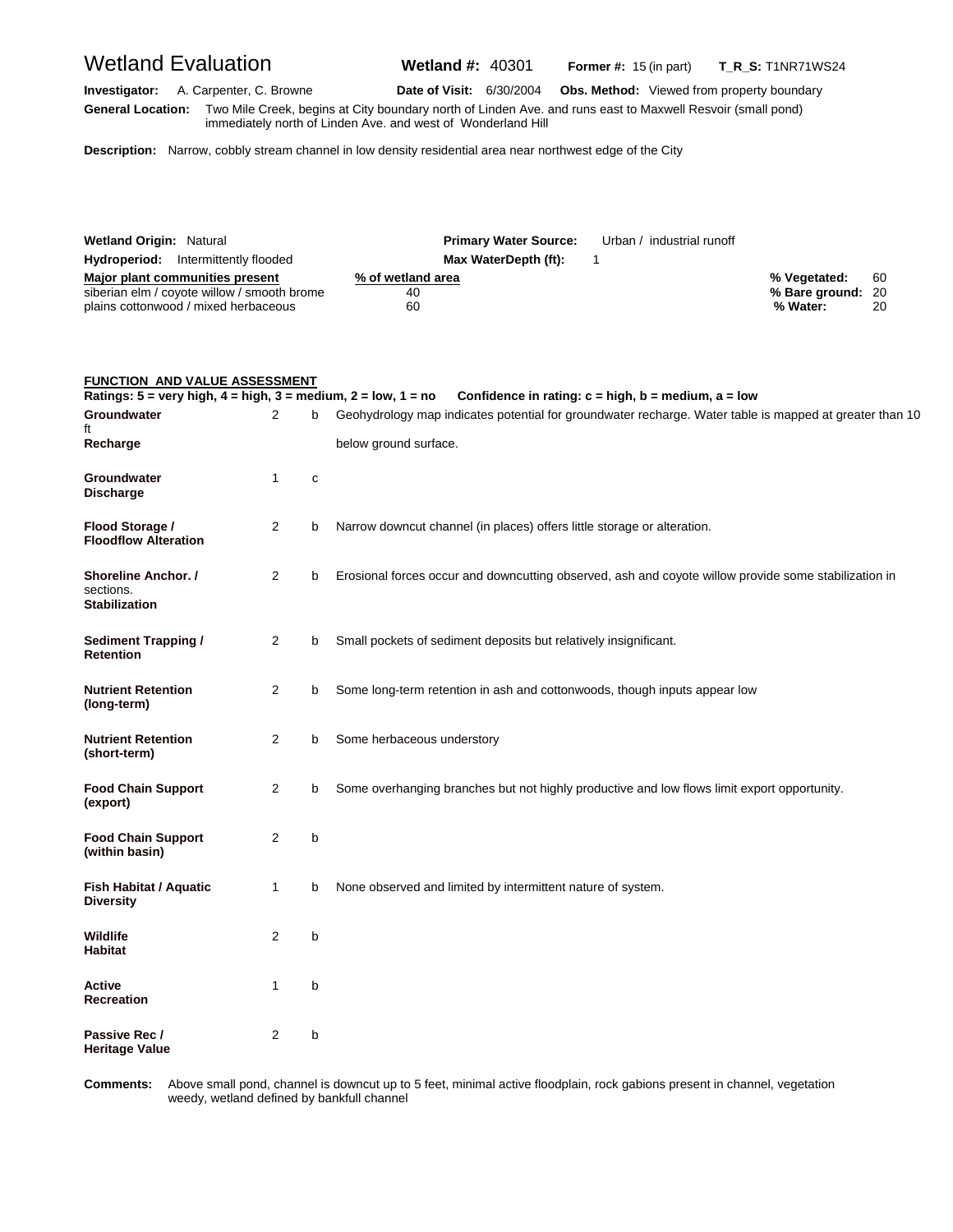### Wetland Evaluation **Wetland #:** 40302 **Former #: 15** T\_R\_S: T1NR71WS24

**Investigator:** A. Carpenter, C. Browne **Date of Visit:** 6/30/2004 **Obs. Method:** Onsite **General Location:** Maxwell Reservior, immediately north of Linden Ave. only southern portion of pond under City jurisdiction

**Description:** Small pond with turbid water, serves as stormwater detention pond for Two Mile Creek flows.

|            | Wetland Origin: Urban/ industrial            | <b>Primary Water Source:</b> | Urban / industrial runoff |                  |     |
|------------|----------------------------------------------|------------------------------|---------------------------|------------------|-----|
|            | <b>Hydroperiod:</b> Semi-permanently flooded | Max WaterDepth (ft):         | 5                         |                  |     |
|            | Major plant communities present              | % of wetland area            |                           | % Vegetated: 0   |     |
| open water |                                              | 100                          |                           | % Bare ground: 0 |     |
|            |                                              |                              |                           | % Water:         | 100 |

#### **FUNCTION AND VALUE ASSESSMENT**

| Ratings: $5 = \text{very high}, 4 = \text{high}, 3 = \text{medium}, 2 = \text{low}, 1 = \text{no}$ |                |   | Confidence in rating: $c = high$ , $b = medium$ , $a = low$                                                                       |
|----------------------------------------------------------------------------------------------------|----------------|---|-----------------------------------------------------------------------------------------------------------------------------------|
| Groundwater<br>may have                                                                            | 2              |   | Unconsolidated colluvium may allow infiltration in places and when water level overflows, but infiltration                        |
| Recharge                                                                                           |                |   | been reduced when resevoir constructed.                                                                                           |
| Groundwater<br>though                                                                              | $\overline{2}$ | b | Groundwater contour map suggests potential to receive groundwater discharge flowing from northwest,                               |
| <b>Discharge</b><br>outcrop                                                                        |                |   | water in subsurface is limited by near surface bedrock. Lake is located slightly south of Pierre Shale                            |
|                                                                                                    |                |   | where discharge along contact may occur.                                                                                          |
| Flood Storage /<br><b>Floodflow Alteration</b>                                                     | $\overline{c}$ | b | Low capacity as basin is farily small                                                                                             |
| Shoreline Anchor. /<br><b>Stabilization</b>                                                        | $\overline{2}$ | b | Banks are primarily grass.                                                                                                        |
| <b>Sediment Trapping /</b><br>outflow is                                                           | 4              | b | Pond functrions as effective sediment trap as designed. Large deposits near inflow were observed, and                             |
| <b>Retention</b><br>Uncertain                                                                      |                |   | designed to prevent export of large sediments, though some fine suspended sediments may exit.                                     |
|                                                                                                    |                |   | extent to which high velocity flows could move sediments out of basin on occasion.                                                |
| <b>Nutrient Retention</b><br>(long-term)                                                           | 3              | a | Nutrients retained in sediments (unknown if pond is periodically dredged). Sources of input uncertain.                            |
| <b>Nutrient Retention</b><br>(short-term)                                                          | 2              | b | Low short term due to low poductivity                                                                                             |
| <b>Food Chain Support</b><br>(export)                                                              | $\overline{2}$ | b | Leaf litter from upstream moves through system (though some is blocked at outlet)                                                 |
| <b>Food Chain Support</b><br>(within basin)                                                        | $\mathbf{1}$   | b |                                                                                                                                   |
| Fish Habitat / Aquatic<br><b>Diversity</b>                                                         | $\overline{2}$ | a | No fish observed but abundant aquatic insects and water levels are deep enough to support fish that may<br>migrate from upstream. |
| Wildlife<br><b>Habitat</b>                                                                         | $\overline{2}$ | b |                                                                                                                                   |
| Active<br><b>Recreation</b>                                                                        | 1              | b |                                                                                                                                   |
| Passive Rec /<br>Heritage Value                                                                    | $\overline{2}$ | b | Bikers on nearby path may enjoy view.                                                                                             |

**Comments:** Area around pond has abundant noxious weeds; pond less than 0.5 acre in size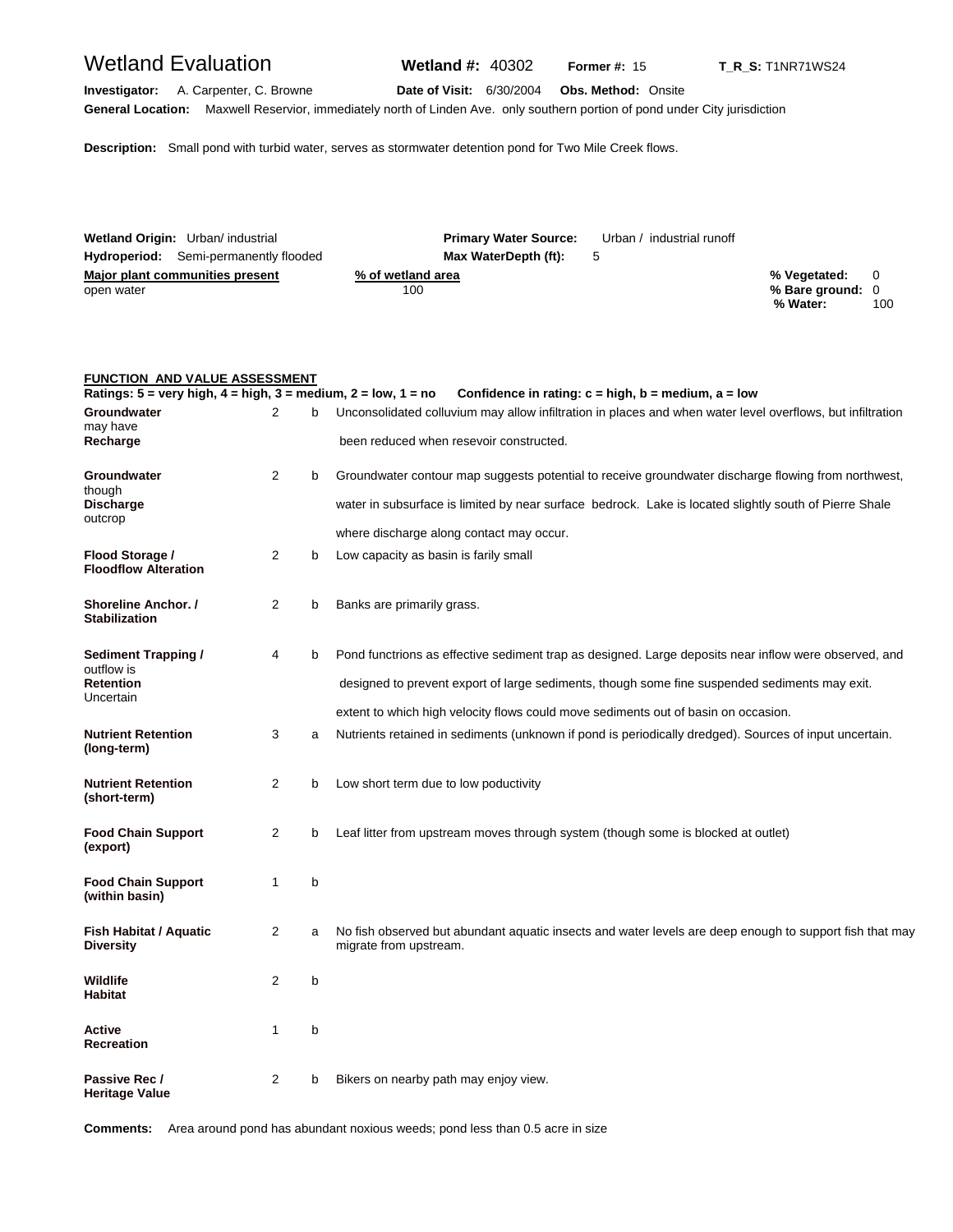|                                                    | <b>Wetland Evaluation</b>                                                      |                |   | <b>Wetland #: 40303</b>                                                                                                                                                                                                                                                                                                                                                                                                                                                |                                                             | <b>Former #:</b> $15$ (in part) |                                                   | <b>T_R_S:</b> T1NR71WS24                      |         |
|----------------------------------------------------|--------------------------------------------------------------------------------|----------------|---|------------------------------------------------------------------------------------------------------------------------------------------------------------------------------------------------------------------------------------------------------------------------------------------------------------------------------------------------------------------------------------------------------------------------------------------------------------------------|-------------------------------------------------------------|---------------------------------|---------------------------------------------------|-----------------------------------------------|---------|
| Investigator:<br><b>General Location:</b>          | A. Carpenter, C. Browne<br>(at Iris)                                           |                |   | <b>Date of Visit: 6/30/2004</b><br>Two Mile Banyon Creek southeast from Maxwell Resevoir (south of Linden Ave. and Wonderland Hill Ave.) to Broadway                                                                                                                                                                                                                                                                                                                   |                                                             |                                 | <b>Obs. Method:</b> Viewed from property boundary |                                               |         |
|                                                    |                                                                                |                |   | Description: Narrow intermittent channel, in northern section flows through residents backyards then along bike path north of school to<br>Broadway. Most of water appeared to be diverted (or infiltrated) between Kalmia and Juniper. Channel appeared to be piped<br>under Broadway and daylights briefly along north side of Iris. (Appears to be piped along Iris and is shown on creek GIS<br>information as discharging to Farmers Ditch just west of 19th St.) |                                                             |                                 |                                                   |                                               |         |
| <b>Wetland Origin: Natural</b>                     |                                                                                |                |   |                                                                                                                                                                                                                                                                                                                                                                                                                                                                        | <b>Primary Water Source:</b>                                |                                 | Urban / industrial runoff                         |                                               |         |
|                                                    | <b>Hydroperiod:</b> Intermittently flooded                                     |                |   |                                                                                                                                                                                                                                                                                                                                                                                                                                                                        | Max WaterDepth (ft):                                        | 1                               |                                                   |                                               |         |
|                                                    | Major plant communities present<br>crack willow - green ash / mixed herbaceous |                |   | % of wetland area<br>100                                                                                                                                                                                                                                                                                                                                                                                                                                               |                                                             |                                 |                                                   | % Vegetated:<br>% Bare ground: 49<br>% Water: | 50<br>1 |
|                                                    | <b>FUNCTION AND VALUE ASSESSMENT</b>                                           |                |   | Ratings: $5 = \text{very high}, 4 = \text{high}, 3 = \text{medium}, 2 = \text{low}, 1 = \text{no}$                                                                                                                                                                                                                                                                                                                                                                     | Confidence in rating: $c = high$ , $b = medium$ , $a = low$ |                                 |                                                   |                                               |         |
| Groundwater                                        |                                                                                | 3              | b | Unconsolidated bottom, thin, losing stream conditions observed. Mapped depth to water at 10-20 ft. bgs                                                                                                                                                                                                                                                                                                                                                                 |                                                             |                                 |                                                   |                                               |         |
| favors                                             |                                                                                |                |   |                                                                                                                                                                                                                                                                                                                                                                                                                                                                        |                                                             |                                 |                                                   |                                               |         |
| Recharge                                           |                                                                                |                |   | recharge.                                                                                                                                                                                                                                                                                                                                                                                                                                                              |                                                             |                                 |                                                   |                                               |         |
| Groundwater<br>Discharge                           |                                                                                | $\overline{2}$ | b |                                                                                                                                                                                                                                                                                                                                                                                                                                                                        |                                                             |                                 |                                                   |                                               |         |
| Flood Storage /<br><b>Floodflow Alteration</b>     |                                                                                | 3              | b | Infiltration provides some subsurface storage                                                                                                                                                                                                                                                                                                                                                                                                                          |                                                             |                                 |                                                   |                                               |         |
| <b>Shoreline Anchor. /</b><br><b>Stabilization</b> |                                                                                | 3              | b | Fair amount of woody vegetation in places though less so in south end                                                                                                                                                                                                                                                                                                                                                                                                  |                                                             |                                 |                                                   |                                               |         |
| <b>Sediment Trapping /</b><br>Retention            |                                                                                | $\overline{2}$ | b | Sources limited to local runoff with upstream retention pond removing some of foothills source.                                                                                                                                                                                                                                                                                                                                                                        |                                                             |                                 |                                                   |                                               |         |
| <b>Nutrient Retention</b><br>(long-term)           |                                                                                | $\overline{2}$ | b | Trees and shrubs                                                                                                                                                                                                                                                                                                                                                                                                                                                       |                                                             |                                 |                                                   |                                               |         |
| Nutrient Retention<br>(short-term)                 |                                                                                | 2              | b |                                                                                                                                                                                                                                                                                                                                                                                                                                                                        |                                                             |                                 |                                                   |                                               |         |
| <b>Food Chain Support</b><br>(export)              |                                                                                | 2              | b | Overhanging leaves                                                                                                                                                                                                                                                                                                                                                                                                                                                     |                                                             |                                 |                                                   |                                               |         |
| <b>Food Chain Support</b><br>(within basin)        |                                                                                | 2              | b |                                                                                                                                                                                                                                                                                                                                                                                                                                                                        |                                                             |                                 |                                                   |                                               |         |
| <b>Fish Habitat / Aquatic</b><br>Diversity         |                                                                                | 1              | b | intermittent flows                                                                                                                                                                                                                                                                                                                                                                                                                                                     |                                                             |                                 |                                                   |                                               |         |
| Wildlife<br>band of<br>Habitat                     |                                                                                | 3              | b | Though roads and houses fragment, proximity to foothills and low density housing make this a farily nice<br>riparian corridor through city.                                                                                                                                                                                                                                                                                                                            |                                                             |                                 |                                                   |                                               |         |
| Active<br>Recreation                               |                                                                                | 1              | b |                                                                                                                                                                                                                                                                                                                                                                                                                                                                        |                                                             |                                 |                                                   |                                               |         |
| Passive Rec /<br>Heritage Value                    |                                                                                | 2              | b |                                                                                                                                                                                                                                                                                                                                                                                                                                                                        |                                                             |                                 |                                                   |                                               |         |

**Comments:** Wetland defined by bankfull channel; sediment detention pond immediately north of Linden Ave. at Wonderland Hill Ave.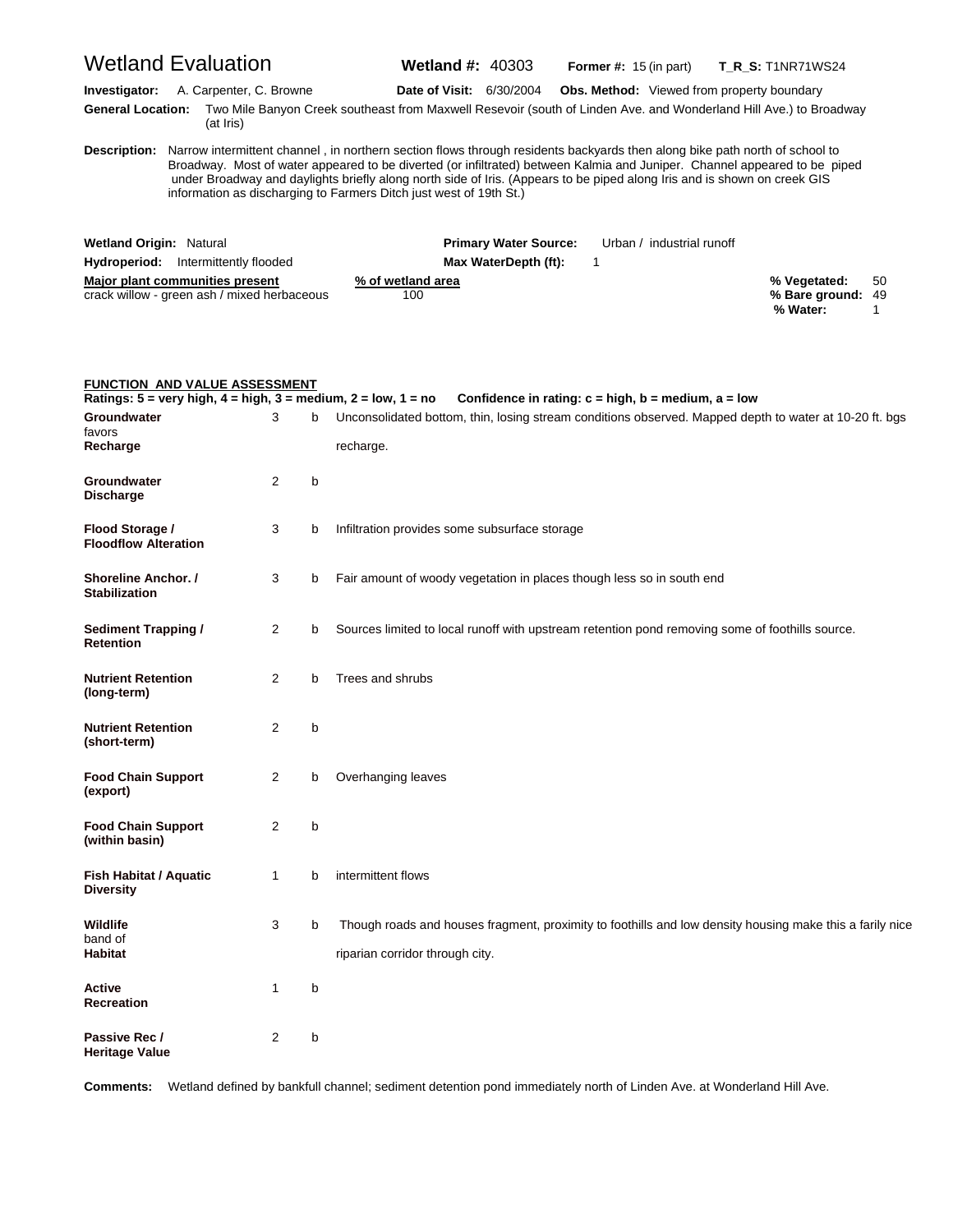### Wetland Evaluation **Wetland #:** 40304 **Former #:** <sup>11</sup> **T\_R\_S:** T1NR71W24

**Investigator:** A. Carpenter, C. Browne **Date of Visit:** 6/30/2004 **Obs. Method:** Onsite **General Location:** Maxwell Park pond north of Linden Park Drive

**D escription:** Pond is located in natural depression in colluvium (slope with loose unconsoldated rock debris accumulation) and near edge of Pierre shale outcrop. Water level is supported by Silver Lake Ditch inflow at northeast end. Local seepage off hillside also contributes to water supply.

| <b>Wetland Origin: Agriculture</b>        | <b>Primary Water Source:</b> | Ditch          |
|-------------------------------------------|------------------------------|----------------|
| <b>Hydroperiod:</b> Vertical fluctuations | Max WaterDepth (ft):         |                |
| Major plant communities present           | % of wetland area            | % Vegetated:   |
| Emory's sedge                             |                              | % Bare ground: |
| smartweed                                 |                              | % Water:       |
| open water                                | 90                           |                |

#### **FUNCTION AND VALUE ASSESSMENT**

|                                              | Confidence in rating: $c = high$ , $b = medium$ , $a = low$<br>Ratings: 5 = very high, 4 = high, 3 = medium, 2 = low, 1 = no |   |                                                                                                               |  |  |
|----------------------------------------------|------------------------------------------------------------------------------------------------------------------------------|---|---------------------------------------------------------------------------------------------------------------|--|--|
| Groundwater<br>Recharge                      | 2                                                                                                                            | b | Unconsolidated colluvium may allow infiltration in places, e.g., when water level overflows.                  |  |  |
| Groundwater<br>ditch                         | 2                                                                                                                            | b | Resident reports some water present in past (though at very low level) even during drought years when no      |  |  |
| <b>Discharge</b><br>Lake is                  |                                                                                                                              |   | inflow. GW contour map suggests potential to receive groundwater discharge flowing from northwest.            |  |  |
|                                              |                                                                                                                              |   | located along edge of Pierre Shale formation; seepage occurs along contact.                                   |  |  |
| Flood Storage /<br>low                       | $\overline{2}$                                                                                                               | b | Lake serves as local catchment for rainwater runoff from hill to north, but drains a relatively small area so |  |  |
| <b>Floodflow Alteration</b>                  |                                                                                                                              |   | opportunity.                                                                                                  |  |  |
| <b>Shoreline Anchor. /</b><br>relatively low | 2                                                                                                                            | b | Green ash alsong shore provide stabilization from wind erosion, but opportunity for erosional forces          |  |  |
| <b>Stabilization</b>                         |                                                                                                                              |   | (could include minor streambank erosion from park visitors.)                                                  |  |  |
| Sediment Trapping /<br>minor                 | 2                                                                                                                            | b | Absence of outlet ensures effective sediment trapping, but input low from vegetated slopes (and possibly      |  |  |
| Retention                                    |                                                                                                                              |   | amounts carried in ditch water.)                                                                              |  |  |
| <b>Nutrient Retention</b><br>(long-term)     | 2                                                                                                                            | b | Retention in sediments and trees but relatively low input.                                                    |  |  |
| <b>Nutrient Retention</b><br>on              | 2                                                                                                                            | b | Some aquatic vegetation and smartwee on edge. No cattails as resident reported that cattails and bullrush     |  |  |
| (short-term)                                 |                                                                                                                              |   | edges dried during recent dry years.                                                                          |  |  |
| <b>Food Chain Support</b><br>down            | 1                                                                                                                            | b | No outlet observed and long-timre resident reported that only occassionally overflows across the path and     |  |  |
| (export)<br>ranking with                     |                                                                                                                              |   | the hill on the south edge of the wetland. (Believe previous assessor may have a typo and reversed            |  |  |
|                                              |                                                                                                                              |   | "in basin" support.)                                                                                          |  |  |
| <b>Food Chain Support</b><br>(within basin)  | 2                                                                                                                            | b | Fairly narrow wetland fringe.                                                                                 |  |  |
| Fish Habitat / Aquatic<br><b>Diversity</b>   | 2                                                                                                                            | с | Good size pond. Fish observed (most likely carp.)                                                             |  |  |
| Wildlife<br>have                             | 3                                                                                                                            | С | Large buck observed on nearby hillside. Loss of habitat and food when cattails and bullrush died may          |  |  |
| Habitat                                      |                                                                                                                              |   | contributed to reported departure of redwing blackbirds.                                                      |  |  |
| Active<br>Recreation                         | 2                                                                                                                            | a | No direct evidence but fishing and boating accessible by park visitors.                                       |  |  |
| Passive Rec /<br><b>Heritage Value</b>       | 4                                                                                                                            | С | Trail and park encourage access and provides aesthetic value.                                                 |  |  |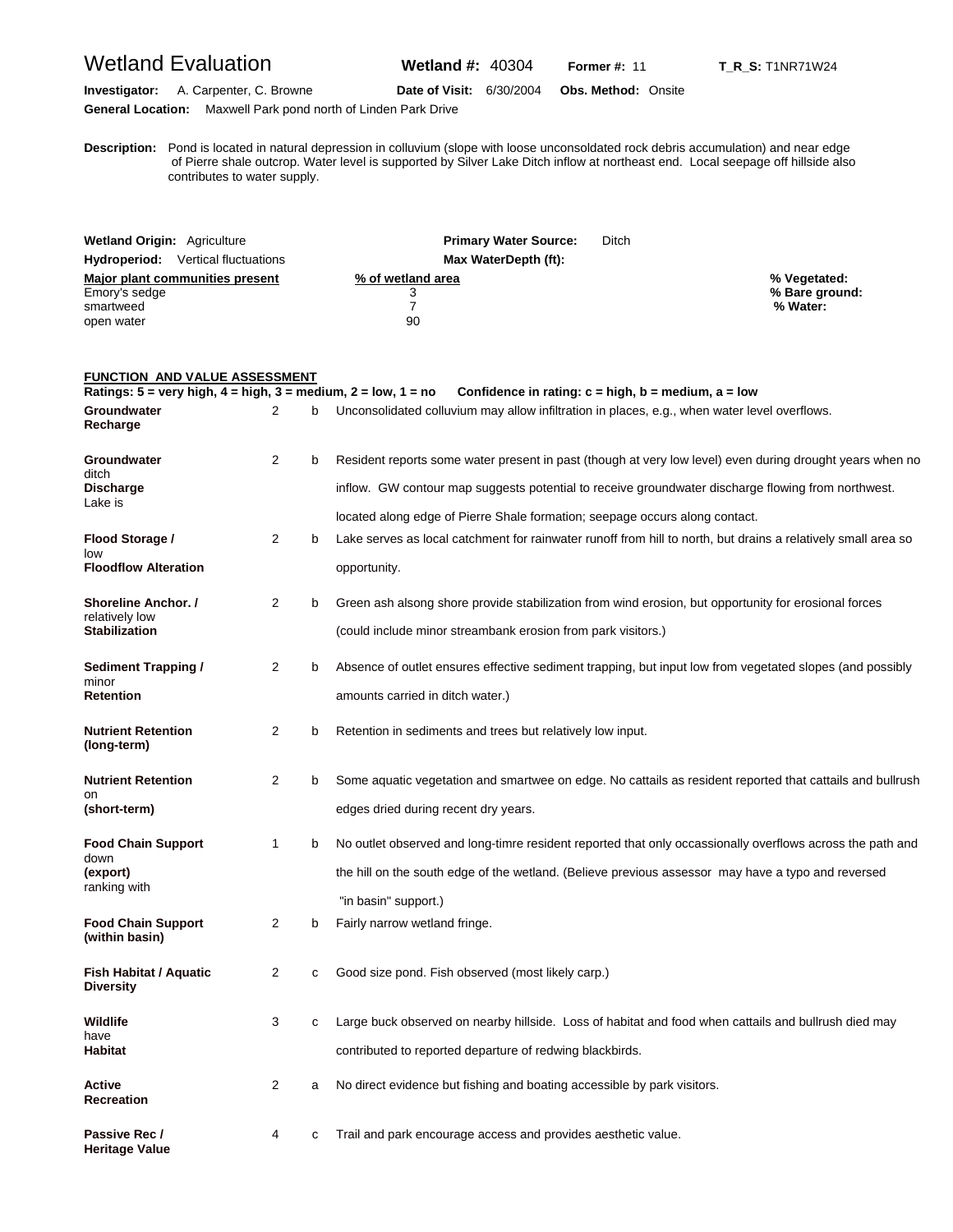**Comments:** Shallow pond (about 1.5 acres) with turbid water; pond has large fish (probably carp)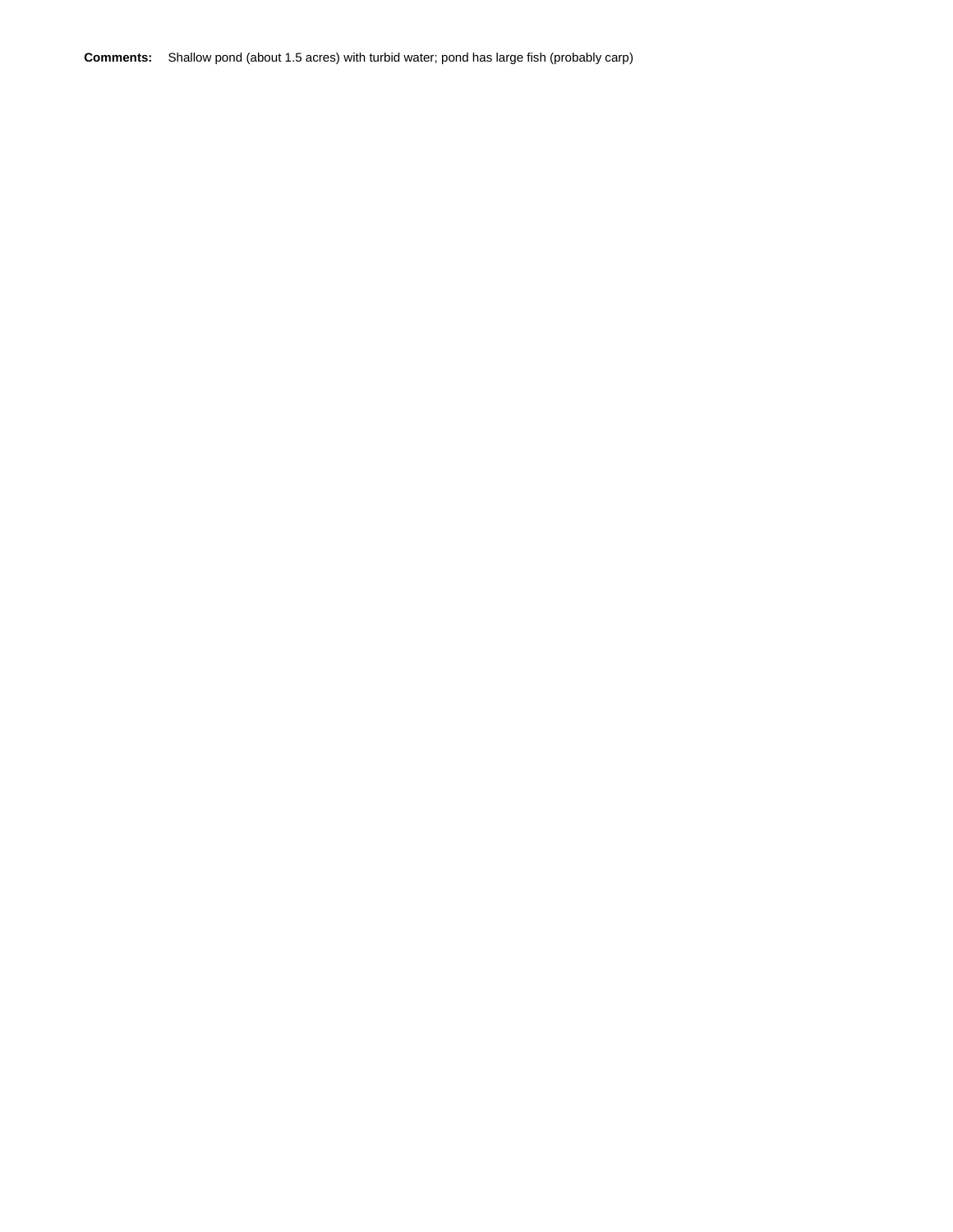## Wetland Evaluation **Wetland #:** 40305 **Former #:** <sup>14</sup> (in part) **T\_R\_S:** T1NR70WS19

**Investigator:** A. Carpenter, C. Browne **Date of Visit:** 6/23/2004 **Obs. Method:** Onsite **General Location:** Elmer's Two Mile Creek, north of Kalmia for about 200 feet to point where channel begins.

**Description:** Channel sides made of rock gabions. Bottom is concrete, wetland defined by bankfull channel

| <b>Wetland Origin: Natural</b>             | <b>Primary Water Source:</b> | Urban / industrial runoff |                   |    |
|--------------------------------------------|------------------------------|---------------------------|-------------------|----|
| <b>Hydroperiod:</b> Intermittently flooded | Max WaterDepth (ft):         |                           |                   |    |
| Major plant communities present            | % of wetland area            |                           | % Vegetated:      | 10 |
| channel concrete                           | 90                           |                           | % Bare ground: 87 |    |
| reed canary grass                          | 10                           |                           | % Water:          |    |

| <b>FUNCTION AND VALUE ASSESSMENT</b>                                                               |                |              |                                                                                                                                    |
|----------------------------------------------------------------------------------------------------|----------------|--------------|------------------------------------------------------------------------------------------------------------------------------------|
| Ratings: $5 = \text{very high}, 4 = \text{high}, 3 = \text{medium}, 2 = \text{low}, 1 = \text{no}$ |                |              | Confidence in rating: $c = high$ , $b = medium$ , $a = low$                                                                        |
| Groundwater<br>Recharge                                                                            | 1              | C            | Concrete riprap channel                                                                                                            |
| Groundwater<br><b>Discharge</b>                                                                    | $\mathbf{1}$   | $\mathbf{C}$ |                                                                                                                                    |
| Flood Storage /<br>evidence<br><b>Floodflow Alteration</b>                                         | $\overline{2}$ | a            | Appears to have been engineered to ensure stable sideslopes and transport stormwater runoff but no<br>of functional effectiveness. |
| <b>Shoreline Anchor.</b> /<br><b>Stabilization</b>                                                 | $\mathbf{1}$   | C            | riprap                                                                                                                             |
| <b>Sediment Trapping /</b><br>suburban<br><b>Retention</b>                                         | $\mathbf{1}$   | C            | Minor trapping near outfall pipe but low opportunity as only runoff appears to be from small area of<br>mowed lawn.                |
| <b>Nutrient Retention</b><br>(long-term)                                                           | $\mathbf{1}$   | $\mathbf{C}$ |                                                                                                                                    |
| <b>Nutrient Retention</b><br>(short-term)                                                          | 1              | c            | Dry                                                                                                                                |
| <b>Food Chain Support</b><br>(export)                                                              | 1              | $\mathbf{C}$ |                                                                                                                                    |
| <b>Food Chain Support</b><br>(within basin)                                                        | $\mathbf{1}$   | C            |                                                                                                                                    |
| Fish Habitat / Aquatic<br><b>Diversity</b>                                                         | 1              | $\mathbf{C}$ |                                                                                                                                    |
| Wildlife<br><b>Habitat</b>                                                                         | 1              | C            |                                                                                                                                    |
| <b>Active</b><br><b>Recreation</b>                                                                 | $\mathbf{1}$   | $\mathbf{C}$ |                                                                                                                                    |
| Passive Rec /<br><b>Heritage Value</b>                                                             | $\mathbf{1}$   | $\mathbf{C}$ |                                                                                                                                    |

**Comments:** Completely hardened, channelized creek, very little wetland vegetation (small stand of cattails)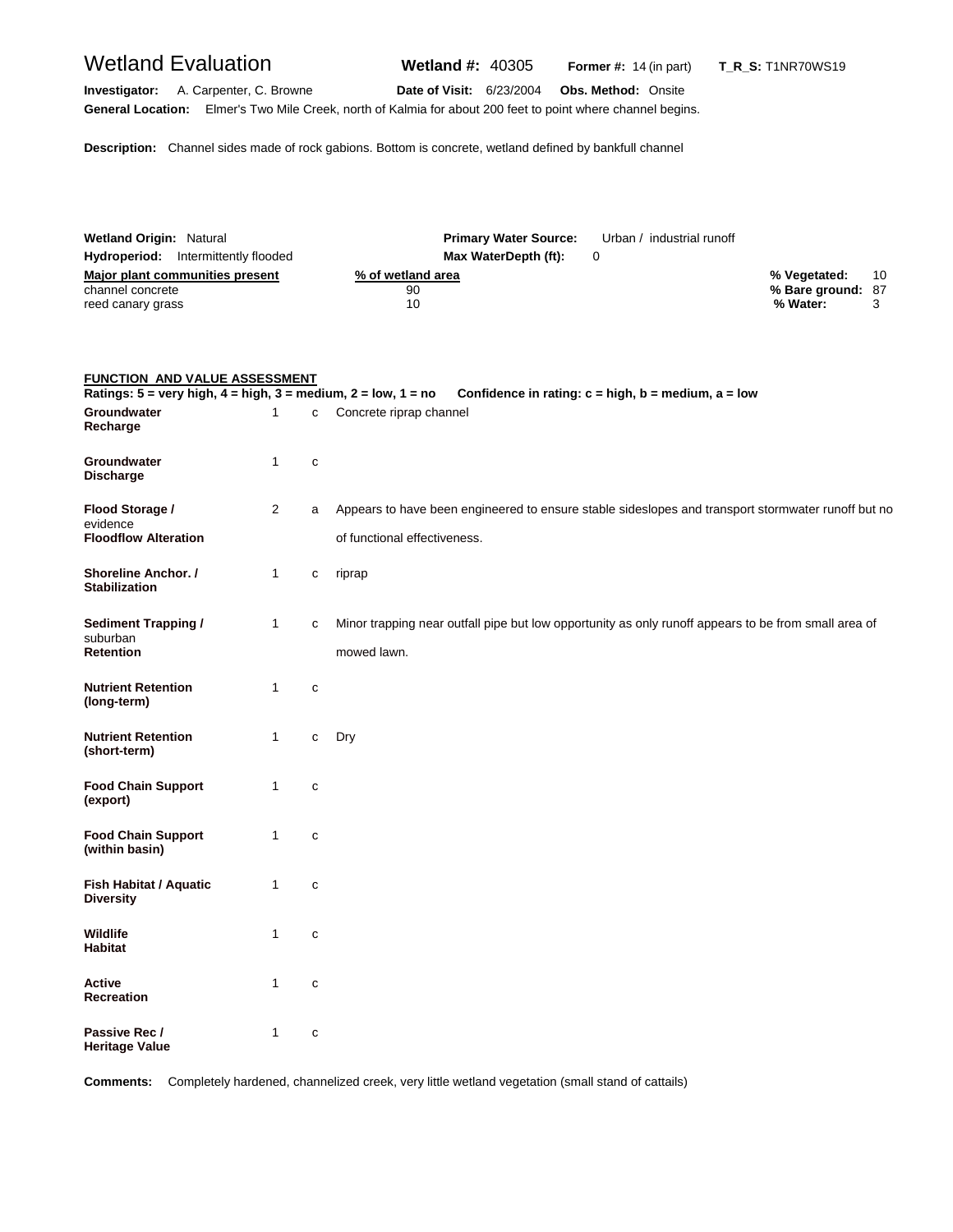## Wetland Evaluation **Wetland #:** 40306 **Former #:** <sup>14</sup> (in part) **T\_R\_S:** T1NR70WS19

**Investigator:** A. Carpenter, C. Browne **Date of Visit:** 6/23/2004 **Obs. Method:** Onsite **General Location:** Elmer's Two Mile Creek, south of Kalmia and west of 26th Street through park.

**Description:** Unlined channel through park, narrow strip of wetland along channel.

| <b>Wetland Origin: Natural</b>             |                      | <b>Primary Water Source:</b> Urban / industrial runoff |                |
|--------------------------------------------|----------------------|--------------------------------------------------------|----------------|
| <b>Hydroperiod:</b> Intermittently flooded | Max WaterDepth (ft): |                                                        |                |
| Major plant communities present            | % of wetland area    |                                                        | % Vegetated:   |
| crack willow/ mixed grammoid               | 65                   |                                                        | % Bare ground: |
| reed/canarygrass                           | 25                   |                                                        | % Water:       |
| open water                                 | 10                   |                                                        |                |

#### **FUNCTION AND VALUE ASSESSMENT**

| Ratings: $5 = \text{very high}, 4 = \text{high}, 3 = \text{medium}, 2 = \text{low}, 1 = \text{no}$ |                |   | Confidence in rating: $c = high$ , $b = medium$ , $a = low$                                                                             |
|----------------------------------------------------------------------------------------------------|----------------|---|-----------------------------------------------------------------------------------------------------------------------------------------|
| Groundwater<br>Recharge                                                                            | $\overline{2}$ | b | Urban runoff supplies water and dissappears in channel in places.                                                                       |
| Groundwater<br>from                                                                                | $\mathbf{1}$   | b | Localized seepage evident but based on groundwater information this is probably just localized seepage                                  |
| <b>Discharge</b>                                                                                   |                |   | lawn watering and rainwater infiltration                                                                                                |
| Flood Storage /<br><b>Floodflow Alteration</b>                                                     | 3              | b | High water mark/ debris evident about 2 ft up on either side of the banks.                                                              |
| Shoreline Anchor. /<br><b>Stabilization</b>                                                        | 3              | b | Crack willows and shrubs provide some anchoring, but typical low flows make opportunity only moderate.                                  |
| <b>Sediment Trapping /</b><br><b>Retention</b>                                                     | $\overline{2}$ | b | Pockets of sediments observed in places but absence of large accumulations or deep pools suggests most<br>flushed through this section. |
| <b>Nutrient Retention</b><br>(long-term)                                                           | 3              | b | Moderate density trees and shrubs along banks provide some retention.                                                                   |
| <b>Nutrient Retention</b>                                                                          | $\overline{2}$ | b | Only minor retention in short-term sediments and some herbaceous and grasses (but mowing close to                                       |
| edges<br>(short-term)                                                                              |                |   | reduces effectiveness)                                                                                                                  |
| <b>Food Chain Support</b><br>(export)                                                              | $\overline{2}$ | b | Doesn't appear to receive frequent high flushing flows so opportunity relatively low.                                                   |
| <b>Food Chain Support</b><br>(within basin)                                                        | 2              | b |                                                                                                                                         |
| <b>Fish Habitat / Aquatic</b><br><b>Diversity</b>                                                  | 1              | b |                                                                                                                                         |
| Wildlife<br>Habitat                                                                                | $\overline{2}$ | b | possibly small mammals                                                                                                                  |
| <b>Active</b><br><b>Recreation</b>                                                                 | 1              | C |                                                                                                                                         |
| Passive Rec /<br><b>Heritage Value</b>                                                             | 4              | b | Willows provide shade in park.                                                                                                          |

**Comments:**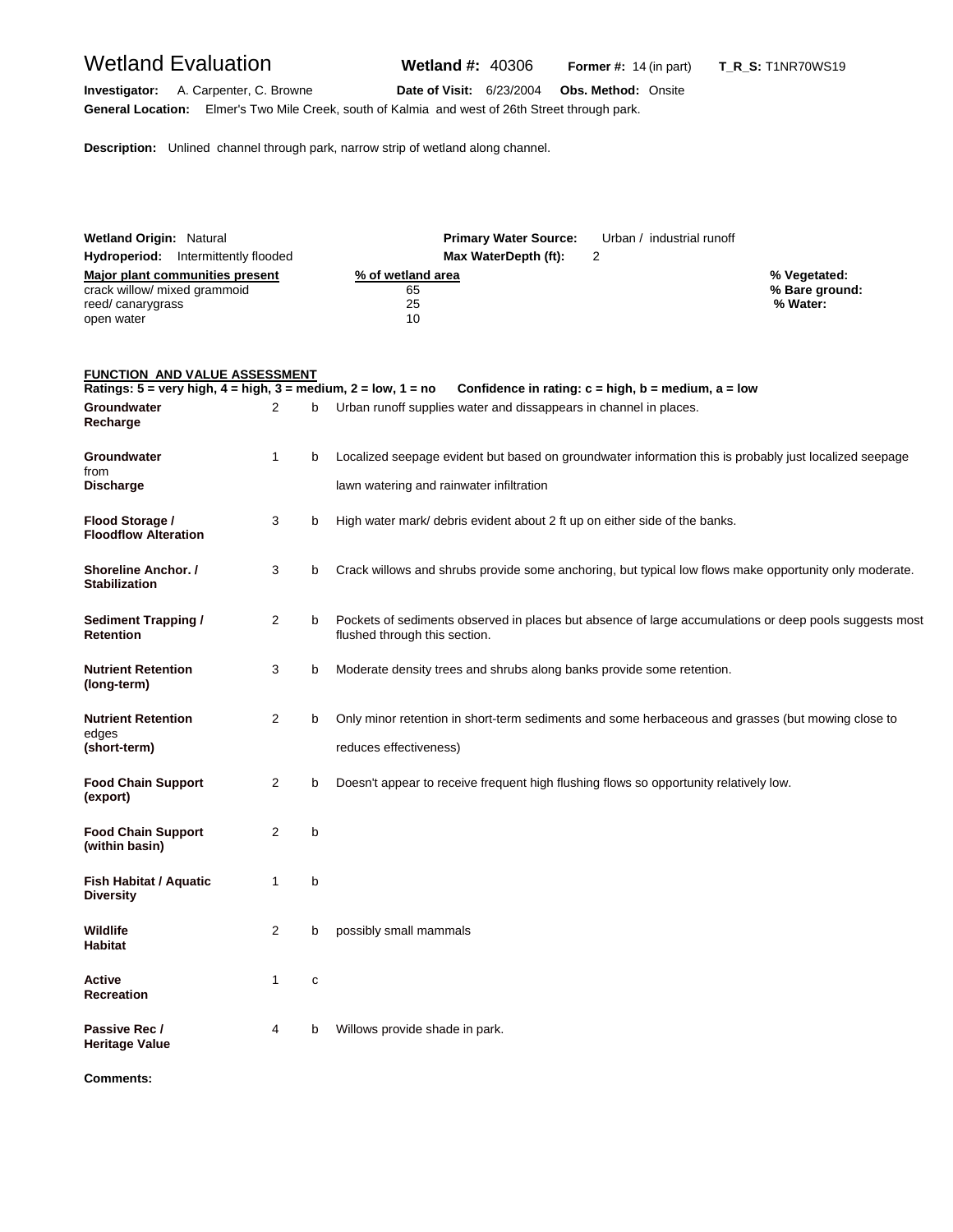# Wetland Evaluation **Wetland #:** 40307 **Former #:** <sup>14</sup> (in part) **T\_R\_S:** T1NR70WS20 **Investigator:** A. Carpenter, C. Browne **Date of Visit:** 6/23/2004 **Obs. Method:** Onsite **General Location:** Elmer's Two Mile Creek, east of 26th Street and north of Iris Ave. **Description:** Completely hardened channel through densely developed section of city

| <b>Wetland Origin: Natural</b>             | <b>Primary Water Source:</b> | Urban / industrial runoff |                   |  |
|--------------------------------------------|------------------------------|---------------------------|-------------------|--|
| <b>Hydroperiod:</b> Intermittently flooded | Max WaterDepth (ft):         | $1.5^{\circ}$             |                   |  |
| Major plant communities present            | % of wetland area            |                           | % Vegetated: 0    |  |
| none                                       |                              |                           | % Bare ground: 99 |  |
|                                            |                              |                           | % Water:          |  |

#### **FUNCTION AND VALUE ASSESSMENT**

|                                                |              |              | Ratings: 5 = very high, 4 = high, 3 = medium, 2 = low, 1 = no Confidence in rating: c = high, b = medium, a = low |
|------------------------------------------------|--------------|--------------|-------------------------------------------------------------------------------------------------------------------|
| Groundwater<br>unlined as                      | $\mathbf{1}$ | C            | Concrete channel prohibits communication with subsurface. Would be expected to recharge aquifer if                |
| Recharge                                       |              |              | groundwater depth is mapped as 5-10 ft below ground surface and channel is not incised.                           |
| Groundwater<br><b>Discharge</b>                | $\mathbf{1}$ | C            |                                                                                                                   |
| Flood Storage /<br><b>Floodflow Alteration</b> | 2            | a            |                                                                                                                   |
| Shoreline Anchor. /<br><b>Stabilization</b>    | $\mathbf{1}$ | c            | Concrete rip rap edges and bottom                                                                                 |
| <b>Sediment Trapping /</b><br><b>Retention</b> | 2            | a            | No accumulation of sediments observed other than small deposits beneath bridge.                                   |
| <b>Nutrient Retention</b><br>(long-term)       | $\mathbf{1}$ | $\mathbf{C}$ |                                                                                                                   |
| <b>Nutrient Retention</b><br>(short-term)      | $\mathbf{1}$ | $\mathbf{C}$ |                                                                                                                   |
| <b>Food Chain Support</b><br>(export)          | $\mathbf{1}$ | C            | mowed lawn to edges of streambank limit production.                                                               |
| <b>Food Chain Support</b><br>(within basin)    | 1            | C            |                                                                                                                   |
| Fish Habitat / Aquatic<br><b>Diversity</b>     | $\mathbf{1}$ | c            |                                                                                                                   |
| Wildlife<br><b>Habitat</b>                     | 1            | C            |                                                                                                                   |
| Active<br>Recreation                           | $\mathbf{1}$ | $\mathbf{C}$ |                                                                                                                   |
| Passive Rec /<br><b>Heritage Value</b>         | 1            | b            |                                                                                                                   |

**Comments:** Defined as bank full channel; no wetland vegetation present; (included as Elmer's Two Mile Creek channel)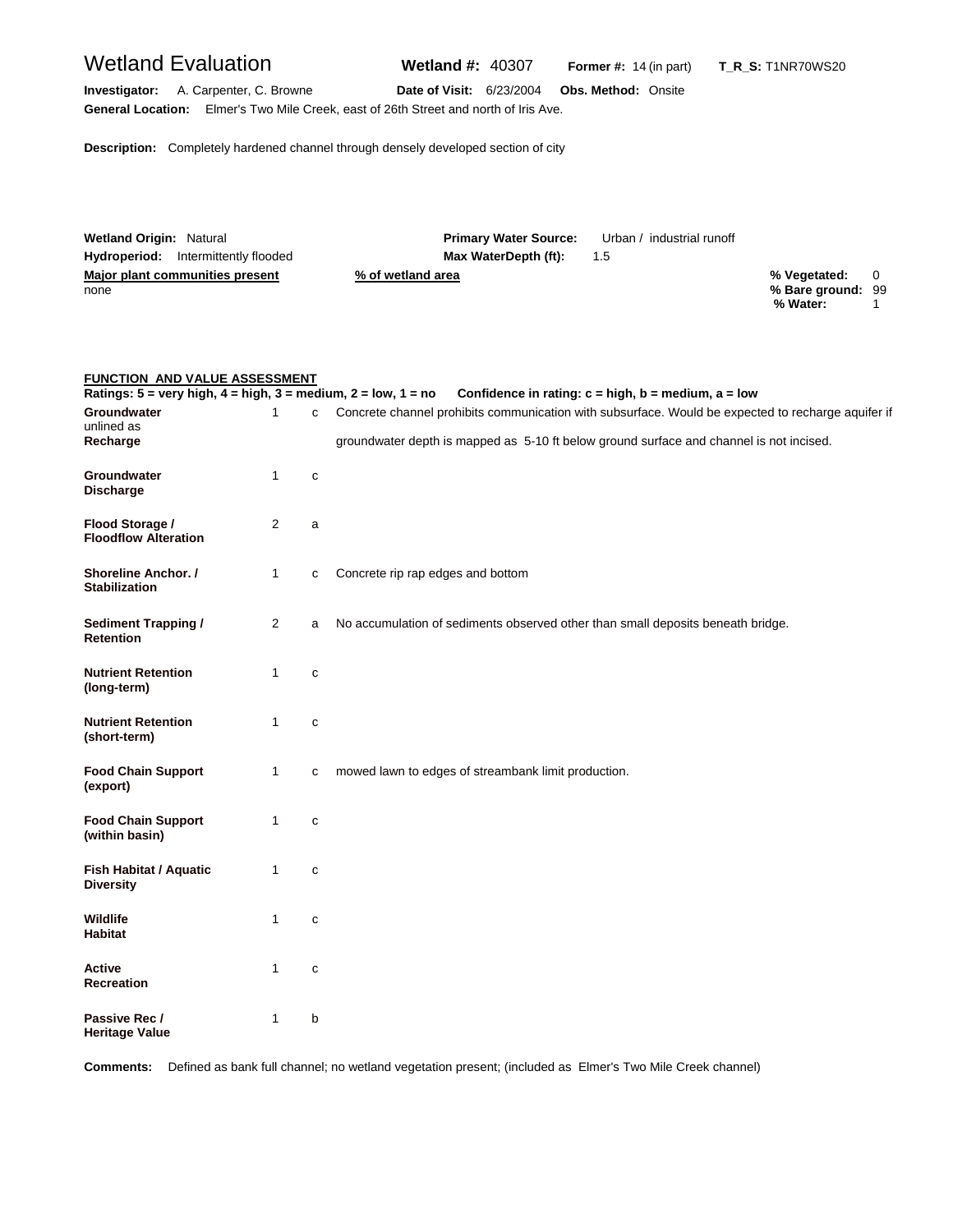## Wetland Evaluation **Wetland #:** 40308 **Former #:** <sup>14</sup> (in part) **T\_R\_S:** T1NR70WS20

#### **Investigator:** A. Carpenter, C. Browne **Date of Visit:** 6/23/2004 **Obs. Method:** Onsite **General Location:** Elmer's Two Mile Creek, from south of Iris to soutehrn park boundary

**D escription:** Restored creek channel through park. Receives stormwater and urban runoff from Iris. Meandering channel increases functionality, good plant diversity.

| <b>Wetland Origin: Natural</b><br>Hydroperiod: Semi-permanently flooded<br>Major plant communities present<br>water cress<br>bulrush<br>coyote willow/ bulrush-cattail-water cress<br>open water |   |   | <b>Primary Water Source:</b><br>Urban / industrial runoff<br>Max WaterDepth (ft):<br>% of wetland area<br>10<br>45<br>40<br>5                                                                                               | % Vegetated:<br>% Bare ground: 0<br>% Water: |
|--------------------------------------------------------------------------------------------------------------------------------------------------------------------------------------------------|---|---|-----------------------------------------------------------------------------------------------------------------------------------------------------------------------------------------------------------------------------|----------------------------------------------|
| <b>FUNCTION AND VALUE ASSESSMENT</b><br>Ratings: $5 = \text{very high}, 4 = \text{high}, 3 = \text{medium}, 2 = \text{low}, 1 = \text{no}$                                                       |   |   | Confidence in rating: $c = high$ , $b = medium$ , $a = low$                                                                                                                                                                 |                                              |
| Groundwater<br>channel<br>Recharge<br>leakage                                                                                                                                                    | 2 | b | Groundwater recharge possible. Water table is mapped at 5-10 ft bgs in this area and unconsolidated<br>bottom allows some infiltration. Sumps in homeowners basements (to west of wetland) suggests possible<br>from creek. |                                              |
| Groundwater<br><b>Discharge</b>                                                                                                                                                                  | 2 | b |                                                                                                                                                                                                                             |                                              |
| Flood Storage /<br><b>Floodflow Alteration</b>                                                                                                                                                   | 2 | b |                                                                                                                                                                                                                             |                                              |
| <b>Shoreline Anchor. /</b><br><b>Stabilization</b>                                                                                                                                               | 3 | b | Stormwater inflow from Iris at north end of creek.                                                                                                                                                                          |                                              |
| <b>Sediment Trapping /</b><br><b>Retention</b>                                                                                                                                                   | 3 | b |                                                                                                                                                                                                                             |                                              |
| <b>Nutrient Retention</b><br>(long-term)                                                                                                                                                         | 3 | b | Sediments and coyote willow provide retention and runoff provides input.                                                                                                                                                    |                                              |
| <b>Nutrient Retention</b><br>(short-term)                                                                                                                                                        | 3 | b | Cattails and emergent vegetation provide short-term retention.                                                                                                                                                              |                                              |
| <b>Food Chain Support</b><br>(export)                                                                                                                                                            | 3 | b | Relatively high productivity and occassional flushing flows likey to provide moderate export.                                                                                                                               |                                              |
| <b>Food Chain Support</b><br>(within basin)                                                                                                                                                      | 3 | b |                                                                                                                                                                                                                             |                                              |
| <b>Fish Habitat / Aquatic</b><br><b>Diversity</b>                                                                                                                                                | 2 | b | No fish observed but water bugs and dragonflies abound.                                                                                                                                                                     |                                              |
| Wildlife<br><b>Habitat</b>                                                                                                                                                                       | 2 | b | Relartively good habitat for birds and small mammals with diverse food supply. Shelter limited and poor<br>connection to offsite habitat.                                                                                   |                                              |
| Active<br><b>Recreation</b>                                                                                                                                                                      | 1 | b | None observed other than woman collecting watercress.                                                                                                                                                                       |                                              |
| Passive Rec /<br>Heritage Value                                                                                                                                                                  | 4 | b | Park setting provides access. Close to residential areas.                                                                                                                                                                   |                                              |

Comments: Water source from Iris may include some ditch water. This is an excellent example of a restored stream channel and wetland, different from any wetland we visited in Boulder; .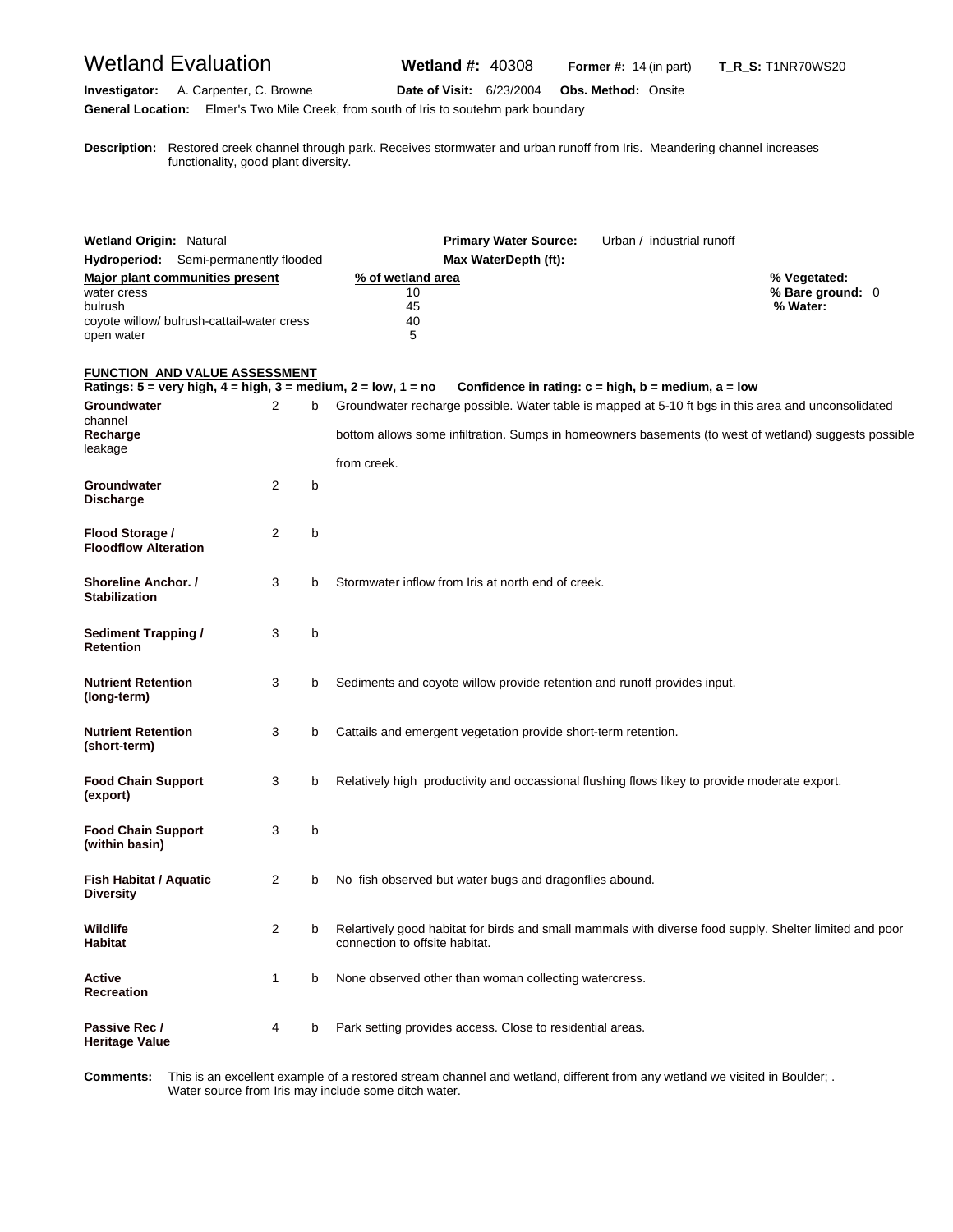Wetland Evaluation **Wetland #:** 40309 **Former #:** <sup>14</sup> (in part) **T\_R\_S:** T1NR70WS20

**Investigator:** A. Carpenter, C. Browne **Date of Visit:** 6/23/2004 **Obs. Method:** Onsite **G eneral Location:** Elmer's Two Mile Creek, south of new park located south of Iris and east of Folsom Ave. and north of Valmont and north of pipe thourgh which flow is routed into Boulder Whiterock Ditch

**D escription:** mostly channelized, straightened section of Elmer's Two Mile Creek, confined over most of area by concrete wall to east (along shopping center).South of Glenwood, small section of channel is unlined and flows through broad flat area and into patch of reed canary grass, though volume of water appeared to be generally low.

| <b>Wetland Origin: Natural</b>               |                      | <b>Primary Water Source:</b> Urban / industrial runoff |                   |    |
|----------------------------------------------|----------------------|--------------------------------------------------------|-------------------|----|
| <b>Hydroperiod:</b> Semi-permanently flooded | Max WaterDepth (ft): |                                                        |                   |    |
| Major plant communities present              | % of wetland area    |                                                        | % Vegetated:      | 20 |
| open water                                   | 55                   |                                                        | % Bare ground: 10 |    |
| crack willow / mixed herbaceous              | 25                   |                                                        | % Water:          | 70 |
| reed canary grass                            | 20                   |                                                        |                   |    |

#### **FUNCTION AND VALUE ASSESSMENT**

| Ratings: $5 = \text{very high}, 4 = \text{high}, 3 = \text{medium}, 2 = \text{low}, 1 = \text{no}$ |                |             | Confidence in rating: $c = high$ , $b = medium$ , $a = low$                                                                                                                                             |
|----------------------------------------------------------------------------------------------------|----------------|-------------|---------------------------------------------------------------------------------------------------------------------------------------------------------------------------------------------------------|
| Groundwater<br>Recharge                                                                            | 2              |             | Water table shown at 5-10 ft bgs in general area. Unlined portion of this creek segment may lose water.                                                                                                 |
| Groundwater<br>flowpaths.<br><b>Discharge</b>                                                      | 2              | a           | Creek receives some seepage but appears to be associated with rainwater infiltration and shallow                                                                                                        |
| Flood Storage /<br>Ditch.<br><b>Floodflow Alteration</b>                                           | 2              | b           | Flood storage is restricted by concrete berms and bottoms, but can transport flows into Boulder Whiterock                                                                                               |
| <b>Shoreline Anchor. /</b><br><b>Stabilization</b>                                                 | $\overline{2}$ | b           | Rock and concrete sidewalls limit effectiveness of sparse trees. Mowed bluegrass to bank edges in places.                                                                                               |
| <b>Sediment Trapping /</b><br><b>Retention</b>                                                     | 2              | b           | Minor amount of sedimentt trapping may occur just south of Glenwood where channel is unlined and flows<br>through broad flat area and into patch of reed canary grass, but low flows limit opportunity. |
| <b>Nutrient Retention</b><br>(long-term)                                                           | $\overline{2}$ | b           | Trees and shrubs (sparse) and sediments provide low retention.                                                                                                                                          |
| <b>Nutrient Retention</b><br>(short-term)                                                          | 2              | b           | Reed canary grass and herbaceous veg. provide short term retention.                                                                                                                                     |
| <b>Food Chain Support</b><br>(export)                                                              | $\overline{2}$ | b           | Minor input from overhanging willows but low flows limit export.                                                                                                                                        |
| <b>Food Chain Support</b><br>(within basin)                                                        | 2              | b           | Productivity is low due to channel restrictions.                                                                                                                                                        |
| <b>Fish Habitat / Aquatic</b><br><b>Diversity</b>                                                  | 1              | b           | No fish or aquatic insects observed                                                                                                                                                                     |
| Wildlife<br><b>Habitat</b>                                                                         | 1              | b           |                                                                                                                                                                                                         |
| Active<br>Recreation                                                                               | 1              | $\mathbf c$ |                                                                                                                                                                                                         |
| Passive Rec /<br>use.<br>Heritage Value                                                            | $\overline{2}$ | a           | Apartment building residents to west may receive some benefit but no evidence of visitors or passive rec.                                                                                               |

**Comments:** Wetland defined by bank full channel for Elmer's Two Mile Creek.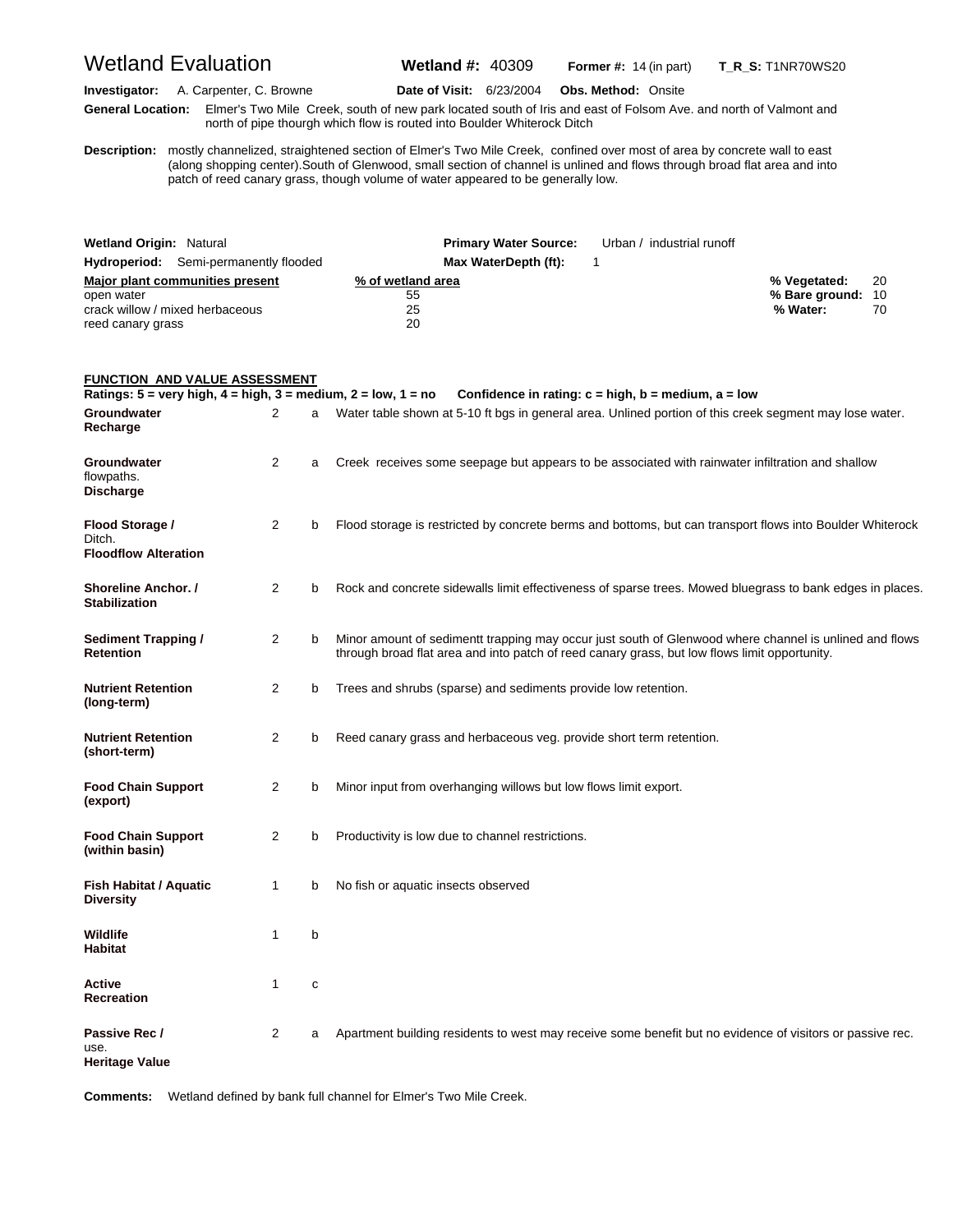## Wetland Evaluation **Wetland #:** 40310 **Former #: 11 T\_R\_S:** T1NR70WS19

**Investigator:** A. Carpenter, C. Browne **Date of Visit:** 6/23/2004 **Obs. Method:** Viewed from prop. Boundary **General Location:** Private pond northwest of intersection of 23rd St. and Hawthorn Ave.

**D escription:** Small constructed pond with an island. Source of water undetermined but geohyrologic references do not suggest communication with aquifer or creek, so probably uses supplemental water supply (dtch or well?)

| Wetland Origin: Urban/ industrial       | <b>Primary Water Source:</b> | Ground water |                  |     |
|-----------------------------------------|------------------------------|--------------|------------------|-----|
| <b>Hydroperiod:</b> Permanently flooded | Max WaterDepth (ft):         |              |                  |     |
| Major plant communities present         | % of wetland area            |              | % Vegetated: 0   |     |
| open water                              | 100                          |              | % Bare ground: 0 |     |
|                                         |                              |              | % Water:         | 100 |

#### **FUNCTION AND VALUE ASSESSMENT**

| Ratings: 5 = very high, 4 = high, 3 = medium, 2 = low, 1 = no |                |   | Confidence in rating: $c = high$ , $b = medium$ , $a = low$                                                                                                              |
|---------------------------------------------------------------|----------------|---|--------------------------------------------------------------------------------------------------------------------------------------------------------------------------|
| Groundwater<br>Recharge                                       | 2              | a | Pond is located in an upland area where groundwater recharge is generally expected, however, pond was<br>probably constructed so impermeable bottom limits infiltration. |
| Groundwater<br><b>Discharge</b>                               | 1              | b | Depth to groundwater mapped as greater than 10 feet below ground surface.                                                                                                |
| Flood Storage /<br><b>Floodflow Alteration</b>                | 1              | с |                                                                                                                                                                          |
| Shoreline Anchor. /<br><b>Stabilization</b>                   | $\mathbf{1}$   | b | Low opportunity other than wind.                                                                                                                                         |
| <b>Sediment Trapping /</b>                                    | $\overline{2}$ | b | Low opportuntiy but can't rule out since water source undetermined. Water appeared turbid which could                                                                    |
| indicate<br>Retention                                         |                |   | some surficial inflows (or disturbances by carp.)                                                                                                                        |
| <b>Nutrient Retention</b><br>(long-term)                      | $\overline{2}$ | b | Any nutrients which enter via surface runoff will likely stay in pond in sediments or in woody species.                                                                  |
| <b>Nutrient Retention</b><br>(short-term)                     | 2              | b |                                                                                                                                                                          |
| <b>Food Chain Support</b><br>(export)                         | 1              | b | No visible outflow                                                                                                                                                       |
| <b>Food Chain Support</b><br>(within basin)                   | $\overline{2}$ | b |                                                                                                                                                                          |
| <b>Fish Habitat / Aquatic</b><br><b>Diversity</b>             | $\overline{2}$ | a | No observed but presence likely if stocked by homeowners. Appears to be algae evident in yr old aerial<br>photograph suggesting poor oxygen and nutrient inputs.         |
| Wildlife<br>Habitat                                           | 2              | a | Waterfowl                                                                                                                                                                |
| Active<br><b>Recreation</b>                                   | 1              | b | Homeowner may use for fishing,                                                                                                                                           |
| Passive Rec /<br><b>Heritage Value</b>                        | 2              | b |                                                                                                                                                                          |

**Comments:** Small pond (.15 acre) probably dug for stock or aesthetic purposes. ( Included Elmer's Two Mile Creek drainage due to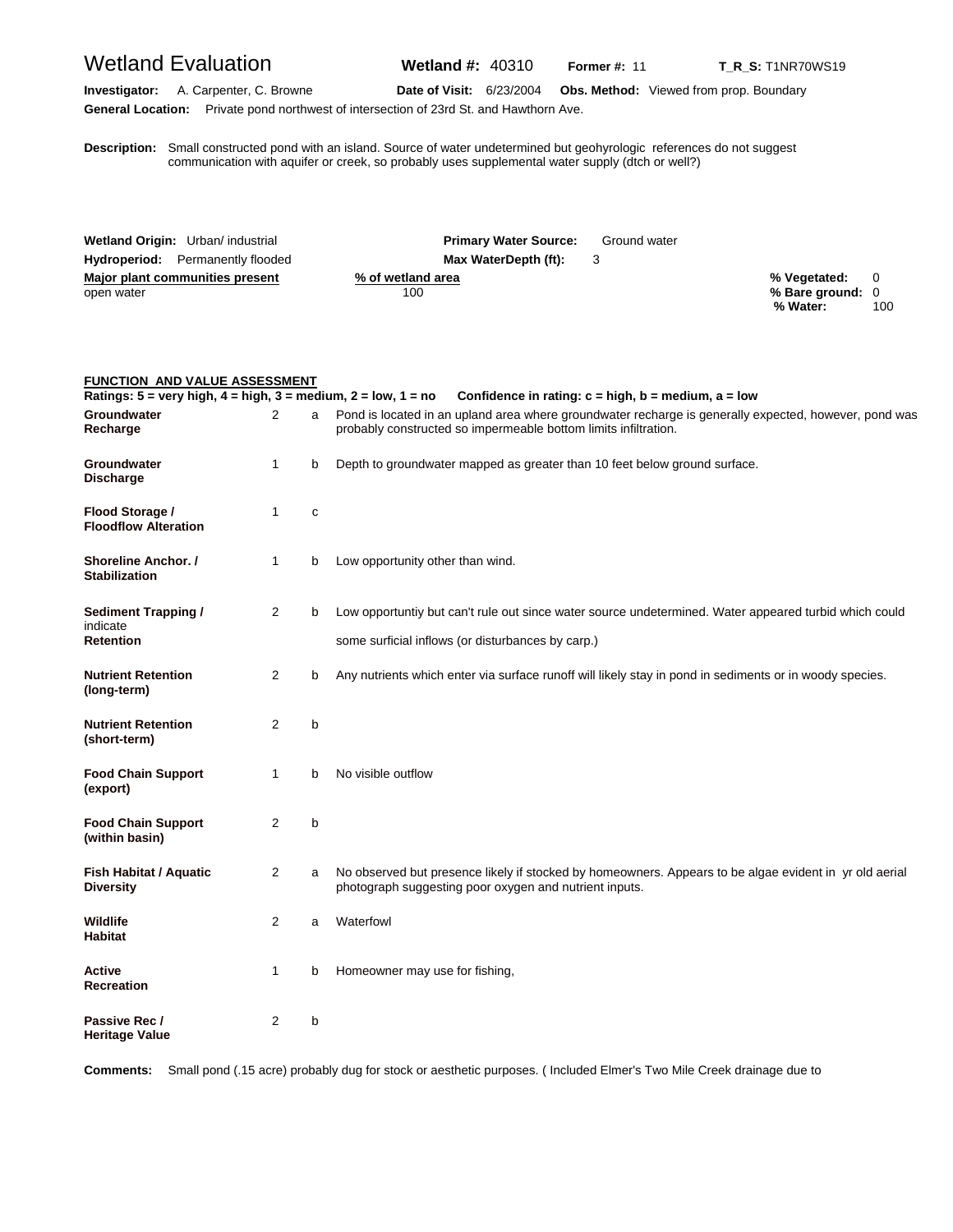## Wetland Evaluation **Wetland #:** 40311 **Former #: 40 T\_R\_S:** T1NR70WS20

**Investigator:** A. Carpenter, C. Browne **Date of Visit:** 6/17/2004 **Obs. Method:** Onsite **General Location:** Pond, south of Glenwood Dr. east of 28th St., west of 30th St., in apartment complex (Glenwood Gardens)

**Description:** Constructed pond in greenspace area between townhomes and apartments

| Wetland Origin: Urban/ industrial      | <b>Primary Water Source:</b> | Urban / industrial runoff |                              |    |
|----------------------------------------|------------------------------|---------------------------|------------------------------|----|
| <b>Hydroperiod:</b> Seasonally flooded | Max WaterDepth (ft):         |                           |                              |    |
| Major plant communities present        | % of wetland area            |                           | % Vegetated:                 |    |
| open water                             | 100                          |                           | % Bare ground: 0<br>% Water: | 99 |
|                                        |                              |                           |                              |    |

#### **FUNCTION AND VALUE ASSESSMENT**

| Ratings: $5 = \text{very high}, 4 = \text{high}, 3 = \text{medium}, 2 = \text{low}, 1 = \text{no}$ |                |              | Confidence in rating: $c = high$ , $b = medium$ , $a = low$                                                |
|----------------------------------------------------------------------------------------------------|----------------|--------------|------------------------------------------------------------------------------------------------------------|
| Groundwater<br>which                                                                               | $\mathcal{P}$  | b            | Pond is situated near topographic high and in area where water table is located about 10 ft bgs. Extent to |
| Recharge<br>plastic liner                                                                          |                |              | bottom allows some minor infiltration unknown but believed to be minimal if at all (based on possible      |
|                                                                                                    |                |              | observed along edge and accumulation of natural sediments on bottom.)                                      |
| Groundwater<br><b>Discharge</b>                                                                    | 1              | $\mathbf{C}$ |                                                                                                            |
| Flood Storage /<br><b>Floodflow Alteration</b>                                                     | 2              | b            |                                                                                                            |
| Shoreline Anchor. /<br><b>Stabilization</b>                                                        | 1              | $\mathbf{C}$ |                                                                                                            |
| <b>Sediment Trapping /</b><br>from                                                                 | $\overline{2}$ | b            | Very low source other than rainwater runoff and pond bank erosion, as does not appear to receive runoff    |
| <b>Retention</b>                                                                                   |                |              | buildings or paved parking areas.                                                                          |
| <b>Nutrient Retention</b><br>(long-term)                                                           | 1              | b            |                                                                                                            |
| <b>Nutrient Retention</b><br>(short-term)                                                          | $\mathbf{1}$   | b            |                                                                                                            |
| <b>Food Chain Support</b><br>(export)                                                              | 1              | b            |                                                                                                            |
| <b>Food Chain Support</b><br>(within basin)                                                        | $\overline{2}$ | b            |                                                                                                            |
| Fish Habitat / Aquatic<br><b>Diversity</b>                                                         | 2              | C            | Aerated and minnows present.                                                                               |
| Wildlife<br><b>Habitat</b>                                                                         | 1              | b            |                                                                                                            |
| Active<br><b>Recreation</b>                                                                        | 1              | b            |                                                                                                            |
| Passive Rec /<br>but                                                                               | $\overline{2}$ | b            | Provides some passive recreational enjoyment for residents of development in garden greenspace setting,    |
| <b>Heritage Value</b>                                                                              |                |              | access limited to residents.                                                                               |

**Comments:**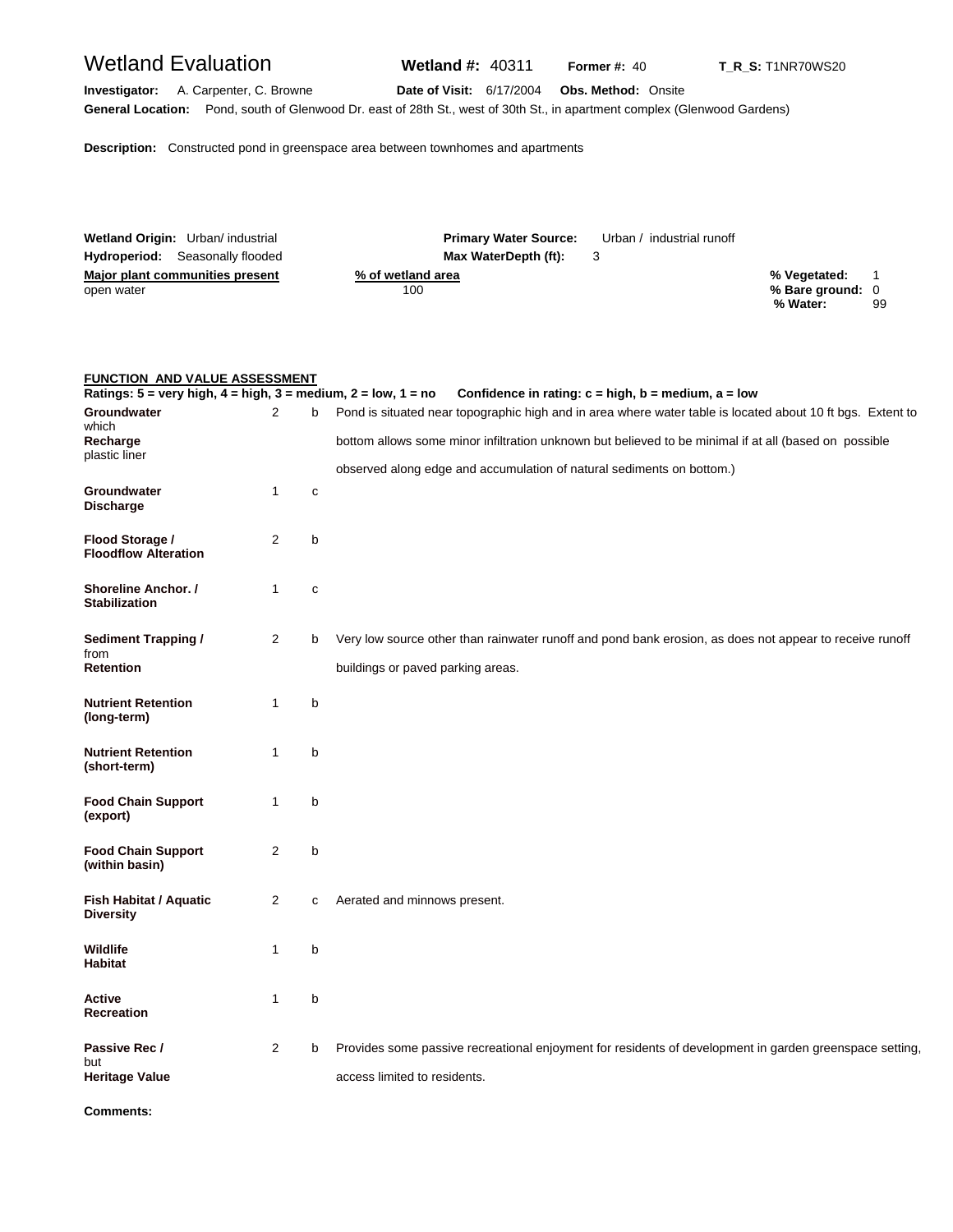Wetland Evaluation **Wetland #:** 40401 **Former #:** <sup>15</sup> (in part) **T\_R\_S:** T1NR70WS30

**Investigator:** A. Carpenter, C. Browne **Date of Visit:** 6/22/2004 **Obs. Method:** Onsite and viewed from property **General Location:** Goose Creek east of 19th Street to end of crack willows about 200 feet west of Folsom Ave. along Goose Creek

**D escription:** Goose Creek daylights through a pipe outlet at 19th Street. The stream corridor flows west to east following along the edge of a Pierre Shale bedrock outcrop to the south. The creek is located in an area that is mapped as potentially receiving groundwater discharge (during high water periods).

| <b>Wetland Origin: Natural</b>                                                  |                               | <b>Primary Water Source:</b> Urban / industrial runoff |                                               |           |
|---------------------------------------------------------------------------------|-------------------------------|--------------------------------------------------------|-----------------------------------------------|-----------|
| <b>Hydroperiod:</b> Seasonally flooded                                          | Max WaterDepth (ft):          |                                                        |                                               |           |
| Major plant communities present<br>crack willow / mixed graminoid<br>open water | % of wetland area<br>75<br>25 |                                                        | % Vegetated:<br>% Bare ground: 25<br>% Water: | -50<br>25 |

| <b>FUNCTION AND VALUE ASSESSMENT</b>                                                               |                |   |                                                                                                                                                                                                                |
|----------------------------------------------------------------------------------------------------|----------------|---|----------------------------------------------------------------------------------------------------------------------------------------------------------------------------------------------------------------|
| Ratings: $5 = \text{very high}, 4 = \text{high}, 3 = \text{medium}, 2 = \text{low}, 1 = \text{no}$ |                |   | Confidence in rating: $c = high$ , $b = medium$ , $a = low$                                                                                                                                                    |
| Groundwater<br>Recharge                                                                            | $\overline{2}$ | b | Water table is mapped as 5-10 ft below surface and streambed is unconsolidated alluvium, so there is the<br>potential to recharge. But thin unsaturated zone and bedrock outcrop to south limit effectiveness. |
| Groundwater<br>volume of                                                                           | 2              | b | Groundwater discharge may occur as indicated in available regional groundwater data; however the                                                                                                               |
| <b>Discharge</b>                                                                                   |                |   | input compared to surface water inflow at the inlet is relatively low.                                                                                                                                         |
| Flood Storage /<br><b>Floodflow Alteration</b>                                                     | 4              | b | Woody and flood debris observed all along banks, minor storage in small pools.                                                                                                                                 |
| <b>Shoreline Anchor.</b> /<br>high                                                                 | 4              | a | Some evidence of high cut banks and sloughing, but abundance of well established tress provide relatively                                                                                                      |
| <b>Stabilization</b>                                                                               |                |   | stabilization. Unsure extent to which observed small areas of erosion are stablized or still occuring.                                                                                                         |
| Sediment Trapping /<br>them                                                                        | 2              | b | Small pockets of sediment deposits but most appear to be short residence until flushing flows clear move                                                                                                       |
| <b>Retention</b>                                                                                   |                |   | out.                                                                                                                                                                                                           |
| <b>Nutrient Retention</b><br>(long-term)                                                           | 4              | b | Dense, mature trees and shrubs provide nutrient retention and opportunity is present from urban runoff.                                                                                                        |
| <b>Nutrient Retention</b><br>(short-term)                                                          | 3              | b | Short term retention in some sediments                                                                                                                                                                         |
| <b>Food Chain Support</b><br>(export)                                                              | 4              | b | Highly productive overhanging trees provide large leaf litter supply.                                                                                                                                          |
| <b>Food Chain Support</b><br>(within basin)                                                        | 3              | b |                                                                                                                                                                                                                |
| Fish Habitat / Aquatic<br>but                                                                      | 2              | b | None observed an upstream of this creek section is piped. Probably to shallow and varying to support fish,                                                                                                     |
| <b>Diversity</b>                                                                                   |                |   | can't rule it out.                                                                                                                                                                                             |
| Wildlife<br><b>Habitat</b>                                                                         | 3              | b | Deer, fox, raccoon signs. Locally significant but fragmented to west by urban landscape.                                                                                                                       |
| Active<br><b>Recreation</b>                                                                        | 1              | c |                                                                                                                                                                                                                |
| Passive Rec /<br><b>Heritage Value</b>                                                             | 3              | b |                                                                                                                                                                                                                |

**Comments:** Narrow channel that carries stormwater runoff mostly, some base flow from tributary west of Unity Church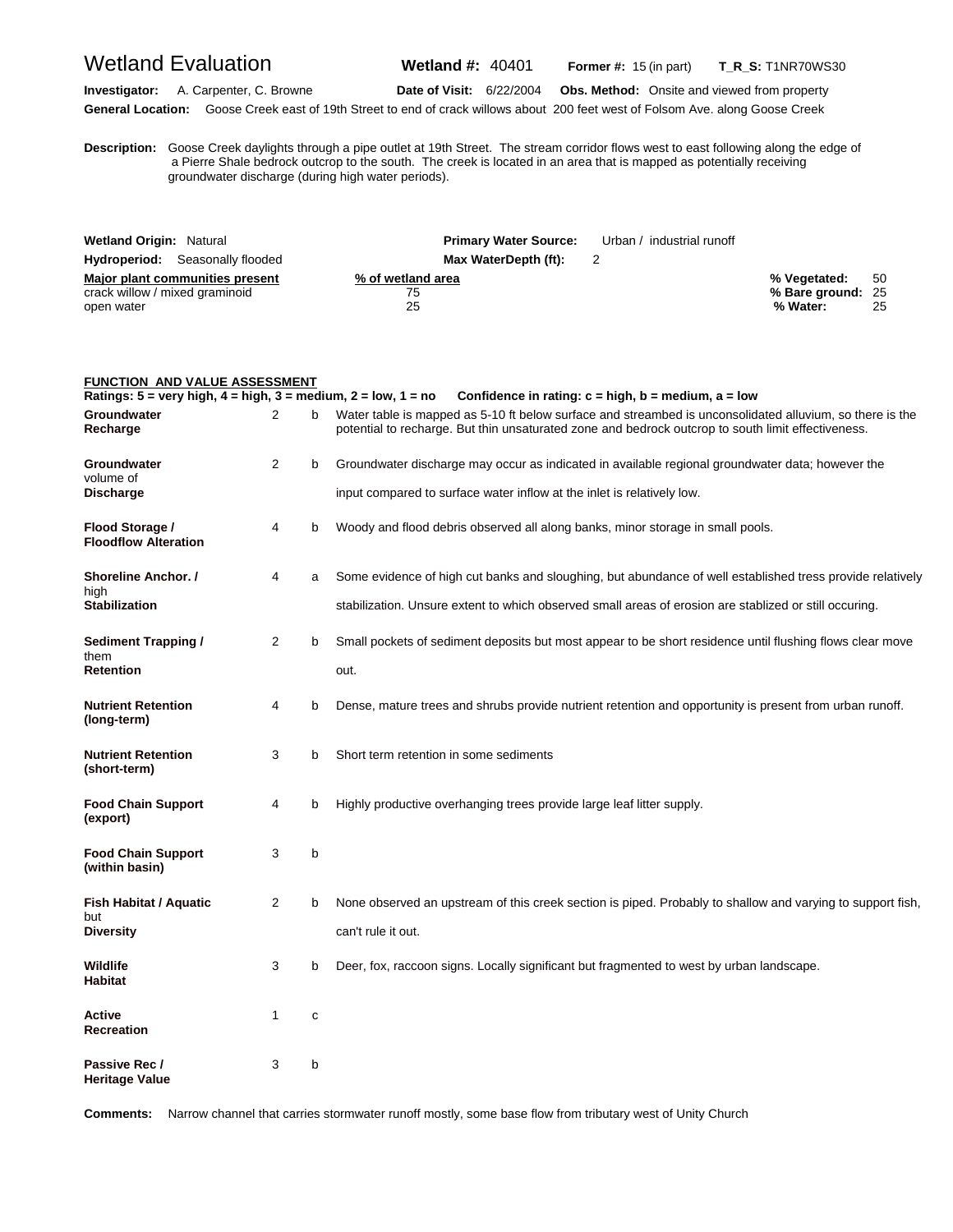Wetland Evaluation **Wetland #:** 40402 **Former #:** <sup>15</sup> (in part) **T\_R\_S:** T1NR70WS29

**Investigator:** A. Carpenter, C. Browne **Date of Visit:** 6/22/2004 **Obs. Method:** Onsite

**G eneral Location:** Goose Creek, upstream end 200 ft west of Folsom Ave (where crack willows end and improved channel begins) and runs east to 30th Street

**D escription:** In this wetland, the Goose Creek channel broadens and flows through a restoration area. The upstream end of this wetland flows along the northeast edge of the shale outcrop briefly before continuing eastward across a transitional sloping landform. The restoration has enhanced the functional value of this wetland particularly for sediment and nutrient retention as well as stormwater management.

| <b>Wetland Origin: Natural</b>         | <b>Primary Water Source:</b> | Urban / industrial runoff |                  |     |
|----------------------------------------|------------------------------|---------------------------|------------------|-----|
| <b>Hydroperiod:</b> Seasonally flooded | Max WaterDepth (ft):         |                           |                  |     |
| Major plant communities present        | % of wetland area            |                           | % Vegetated:     | -60 |
| open water                             | 35                           |                           | % Bare ground: 5 |     |
| cattail                                | 55                           |                           | % Water:         | 35  |
| bulrush-cattail                        | 10                           |                           |                  |     |

#### **FUNCTION AND VALUE ASSESSMENT Ratings: 5 = very high, 4 = high, 3 = medium, 2 = low, 1 = no Confidence in rating: c = high, b = medium, a = low** Groundwater 2 b Depth to groundwater map suggests that water table is 5 to 10 ft below ground surface and therefore<br>Recharge<br>Recharge may occur in places. groundwater recharge may occur in places. **Groundwater** 2 b Regional groundwater contour map indicates slight potential for groundwater discharge when water table is high. **Discharge Flood Storage /** 3 b Channel broadens out and includes small basins or pools. **Floodflow Alteration Shoreline Anchor. / 3 b** In channel and streambank vegetation, rocks **Stabilization Sediment Trapping / 4 b** Accumulation in basin, and trapping in cattails. **Retention Nutrient Retention** 3 b Retention in sediments and shrubs and trees (still young but will continue to increase in effectiveness) **(long-term) Nutrient Retention 4** b in cattails **(short-term) Food Chain Support** 3 b Water flows slow and overhanging veg. not sig. decreaseing opportunity for export **(export) Food Chain Support** 4 b Productivity expected to continue to increase as restored area matures. **(within basin) Fish Habitat / Aquatic** 2 c Fish and aquatic insects observed. Unknown water quality and flow manipulations (unknown extent) limit **Diversity Diversity effectiveness Wildlife** 3 b Birds, muskrat, raccoon, ducks. **Habitat Active** 1 c **Recreation Passive Rec / 4 b** Goose Creek Greenway trail parallels this section of creek and is well used. **Heritage Value**

Comments: wetland species, which are expanding in size and extent Goose Creek floodplain. Channel has been drastically modifed and improved throughout. Much evidence of planting of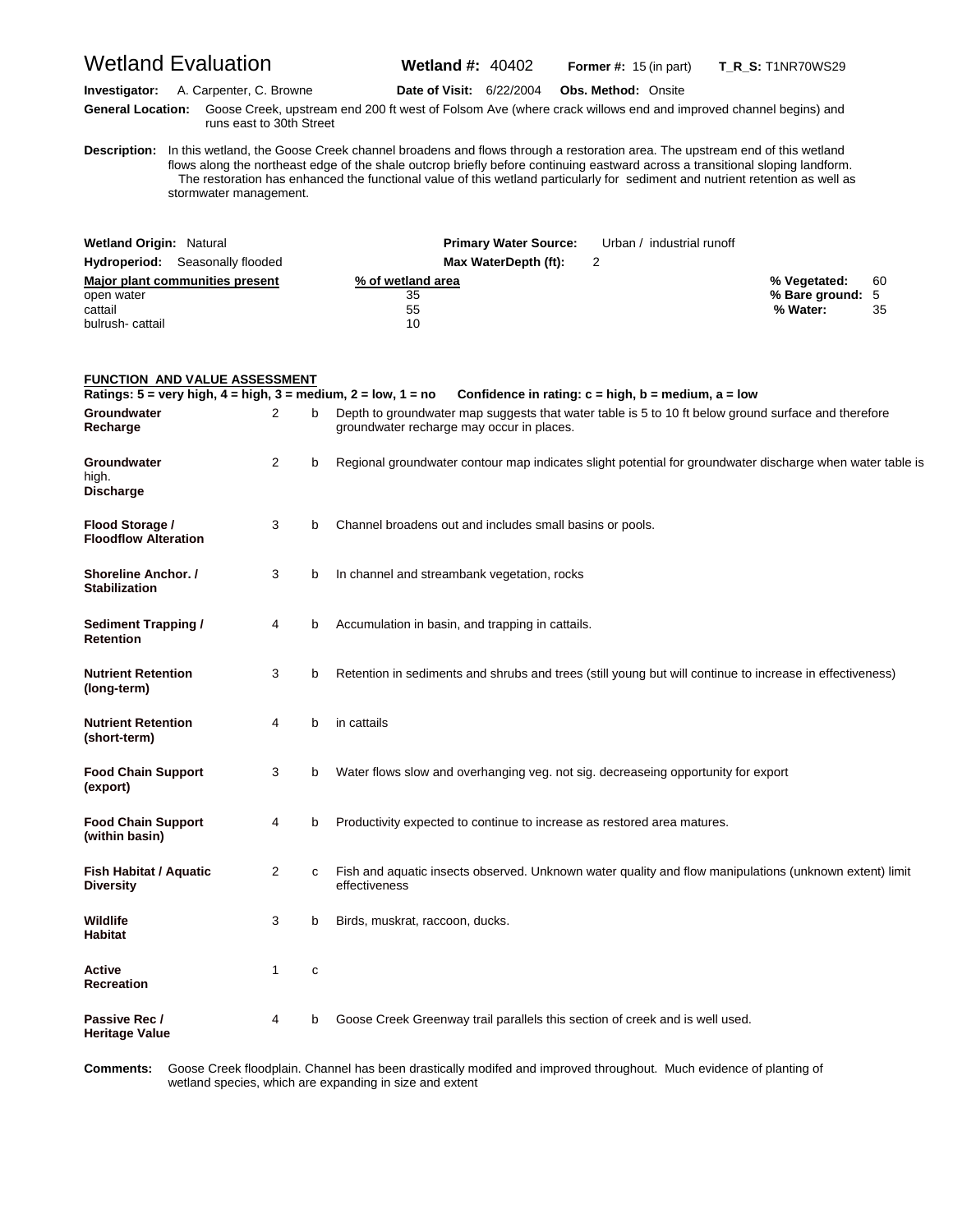## Wetland Evaluation **Wetland #:** 40403 **Former #:** <sup>15</sup> (in part) **T\_R\_S:** T1NR70WS29

**Investigator:** A. Carpenter, C. Browne **Date of Visit:** 6/22/2004 **Obs. Method:** Onsite **General Location:** Goose Creek east of 30th St. and west of railroad tracks

**D escription:** This short section of Goose Creek is a rock lined channel with concrete bottom passing through a commercial/industrial area.

| <b>Wetland Origin: Natural</b>         | <b>Primary Water Source:</b> | Urban / industrial runoff |                  |    |
|----------------------------------------|------------------------------|---------------------------|------------------|----|
| <b>Hydroperiod:</b> Seasonally flooded | Max WaterDepth (ft):         |                           |                  |    |
| Major plant communities present        | % of wetland area            |                           | % Vegetated:     | 15 |
| bulrush- mixed graminoid               | 15                           |                           | % Bare ground: 0 |    |
| open water                             | 85                           |                           | % Water:         | 85 |

| <b>FUNCTION AND VALUE ASSESSMENT</b>                                                               |              |   |                                                                                                                        |  |
|----------------------------------------------------------------------------------------------------|--------------|---|------------------------------------------------------------------------------------------------------------------------|--|
| Ratings: $5 = \text{very high}, 4 = \text{high}, 3 = \text{medium}, 2 = \text{low}, 1 = \text{no}$ |              |   | Confidence in rating: $c = high$ , $b = medium$ , $a = low$                                                            |  |
| Groundwater<br>Recharge                                                                            | 1            | b | Concrete bottom restricts infiltration                                                                                 |  |
| Groundwater<br><b>Discharge</b>                                                                    | $\mathbf{1}$ | b |                                                                                                                        |  |
| Flood Storage /<br><b>Floodflow Alteration</b>                                                     | $\mathbf{1}$ | b | Can transport but not store or significantly alter flood waters.                                                       |  |
| Shoreline Anchor. /<br><b>Stabilization</b>                                                        | $\mathbf{1}$ | C |                                                                                                                        |  |
| <b>Sediment Trapping /</b><br>move<br><b>Retention</b>                                             | 2            | b | Road runoff provides source and minor deposits observed but high velocity flows would be expected to<br>sediments out. |  |
| <b>Nutrient Retention</b><br>(long-term)                                                           | $\mathbf{1}$ | С |                                                                                                                        |  |
| <b>Nutrient Retention</b><br>(short-term)                                                          | 2            | b | Only occuring in very small cattail stands along edges.                                                                |  |
| <b>Food Chain Support</b><br>(export)                                                              | 2            | b |                                                                                                                        |  |
| <b>Food Chain Support</b><br>(within basin)                                                        | 2            | b |                                                                                                                        |  |
| Fish Habitat / Aquatic<br><b>Diversity</b>                                                         | $\mathbf{1}$ | C |                                                                                                                        |  |
| Wildlife<br><b>Habitat</b>                                                                         | $\mathbf{1}$ | b |                                                                                                                        |  |
| <b>Active</b><br><b>Recreation</b>                                                                 | $\mathbf{1}$ | c |                                                                                                                        |  |
| Passive Rec /<br><b>Heritage Value</b>                                                             | 2            | c | Bike path users may benefit from quiet and alternative route to being on roads.                                        |  |

**C omments:** Channel of Goose Creek in this part is competely confined in a rock lined channel. Significant differences in rankings from previous evaluation suggest that at the time of Cooper's evaluation (87) the concrete channel may not have been constructed yet or was not as extensive.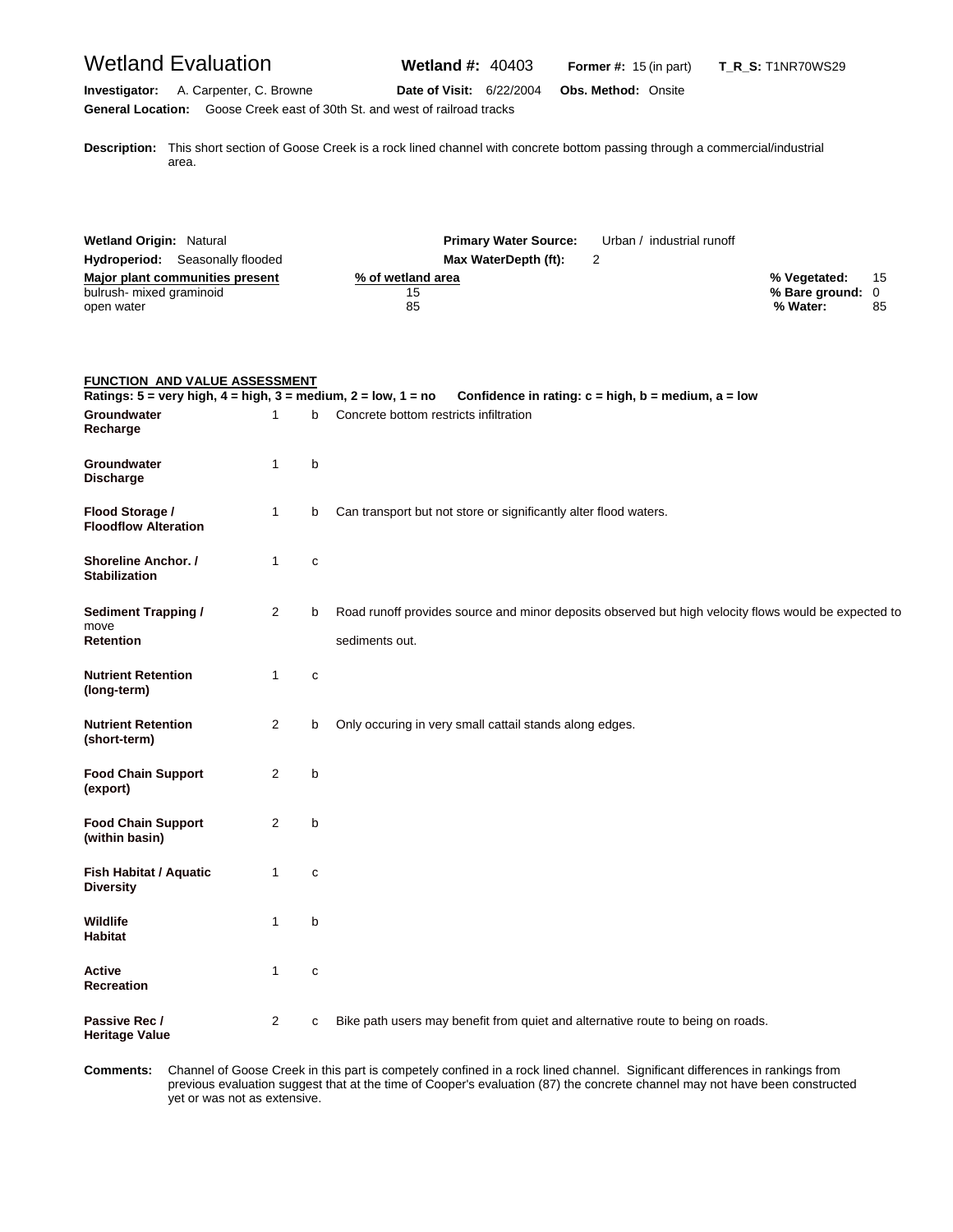# Wetland Evaluation **Wetland #:** 40404 **Former #:** <sup>16</sup> (in part) **T\_R\_S:** T1NR70WS29

**Investigator:** A. Carpenter, C. Browne **Date of Visit:** 6/22/2004 **Obs. Method:** Onsite **General Location:** Goose Creek east of railroad tracks and west of Foothills Parkway

**D escription:** This portion of Goose Creek flows through a broad cattail marsh in a commercial/industrial area which was apparently modified as part an urban drainage project.

| <b>Wetland Origin: Natural</b>         | <b>Primary Water Source:</b> | Urban / industrial runoff |                  |    |
|----------------------------------------|------------------------------|---------------------------|------------------|----|
| <b>Hydroperiod:</b> Seasonally flooded | Max WaterDepth (ft):         |                           |                  |    |
| Major plant communities present        | % of wetland area            |                           | % Vegetated:     | 95 |
| cattail                                | 90                           |                           | % Bare ground: 0 |    |
| reed canarygrass                       |                              |                           | % Water:         |    |
| openwater                              | 5                            |                           |                  |    |

#### **FUNCTION AND VALUE ASSESSMENT**

| Ratings: $5 = \text{very high}, 4 = \text{high}, 3 = \text{medium}, 2 = \text{low}, 1 = \text{no}$ |   |   | Confidence in rating: $c = high$ , $b = medium$ , $a = low$                                                                                                                                          |
|----------------------------------------------------------------------------------------------------|---|---|------------------------------------------------------------------------------------------------------------------------------------------------------------------------------------------------------|
| Groundwater<br>bottom is<br>Recharge                                                               | 2 | b | Depth to water table mapped as 5-10 ft below ground surface so potential for recharge exists and creek<br>unconsolidated.                                                                            |
| Groundwater<br><b>Discharge</b>                                                                    | 1 | b | Unlikely based on groundwater countours and depth to aquifer.                                                                                                                                        |
| Flood Storage /<br>effectiveness.<br><b>Floodflow Alteration</b>                                   | 4 | b | Relatively broad large cattail stand interspersed with occassional pools. Retaining side walls limit                                                                                                 |
| <b>Shoreline Anchor. /</b><br><b>Stabilization</b>                                                 | 2 | b | Stabilization achieved by retaining walls not wetland vegetation so decreased ranking.                                                                                                               |
| <b>Sediment Trapping /</b><br><b>Retention</b>                                                     | 4 | b | Fine silt deposits observed amidst cattails.                                                                                                                                                         |
| <b>Nutrient Retention</b><br>(long-term)                                                           | 4 | b | Sediments provide long-term nutrient retention                                                                                                                                                       |
| <b>Nutrient Retention</b><br>(short-term)                                                          | 4 | b | Cattails provide good short-term retention.                                                                                                                                                          |
| <b>Food Chain Support</b><br>somewhat<br>(export)                                                  | 2 | b | No leaf litter and cattail debris not very mobile. Also, outlet is partially dammed to east so export is<br>restricted.                                                                              |
| <b>Food Chain Support</b><br>(within basin)                                                        | 3 | b | Cattails dominate.                                                                                                                                                                                   |
| Fish Habitat / Aquatic<br><b>Diversity</b>                                                         | 2 | b | Aquatic insects land small fish limited to small pool at east end.                                                                                                                                   |
| Wildlife<br><b>Habitat</b>                                                                         | 2 | b | No adjoining habitat.                                                                                                                                                                                |
| Active<br><b>Recreation</b>                                                                        | 1 | b |                                                                                                                                                                                                      |
| Passive Rec /<br>from<br><b>Heritage Value</b>                                                     | 2 | b | Goose Creek Greenway path follows along this section and provides some benefits as alternative path<br>roads, but surroundings limit aesthetic benefits. (Trail not built at time of Cooper ranking) |

**Comments:** Goose Creek floodplain; fairly broad, well vegetated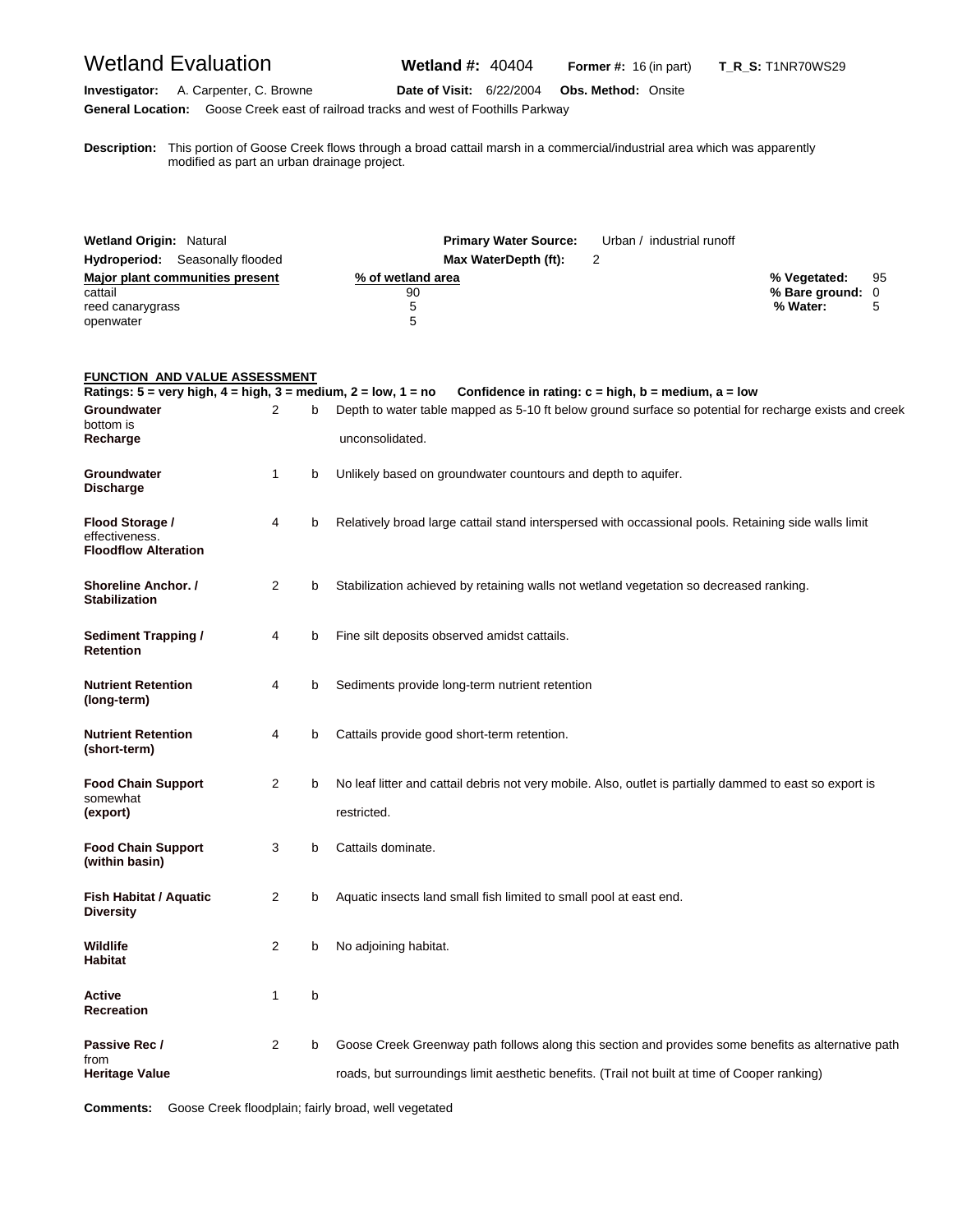Wetland Evaluation **Wetland #:** 40405 **Former #:** <sup>16</sup> (in part) **T\_R\_S:** T1NR70WS28

**Investigator:** A. Carpenter, C. Browne **Date of Visit:** 8/16/2004 **Obs. Method:** Onsite

**G eneral Location:** Goose Creek north of Pearl Street, east of Foothills Parkway, and northwest of Pearl Parkway . (This is the north channel with a bike path paralleling to the south.).

**D escription:** At Foothills Parkway, Goose Creek is split and directed into a north and south channel that flow across the relatively flat bottomlands associated with Boulder Creek. This northern channel of Goose Creek flows easterly and is joined by inflow from Wonderland Creek (from the north) before entering a constructed gravel channel and discharging into the wetland just west of Cottonwood Grove Lake. This section appears to flow across an area where the depth to groundwater is slightly deeper (5-10 ft below ground surface) than to the south, and surface water flows can infiltrate to recharge groundwater here. Potential to improve funcitonality of system (if evaluated and designed in conjunction with Wonderland Creek and Goose

| Wetland Origin: Urban/ industrial                                                                 | <b>Primary Water Source:</b> | Urban / industrial runoff |                                              |    |
|---------------------------------------------------------------------------------------------------|------------------------------|---------------------------|----------------------------------------------|----|
| Hydroperiod:<br>Temporarily flooded                                                               | Max WaterDepth (ft):         |                           |                                              |    |
| Major plant communities present<br>mixed grass prairie (upland plant community)<br>meadow foxtail | % of wetland area<br>99      |                           | % Vegetated:<br>% Bare ground: 5<br>% Water: | 94 |

#### **FUNCTION AND VALUE ASSESSMENT**

**Ratings: 5 = very high, 4 = high, 3 = medium, 2 = low, 1 = no Confidence in rating: c = high, b = medium, a = low**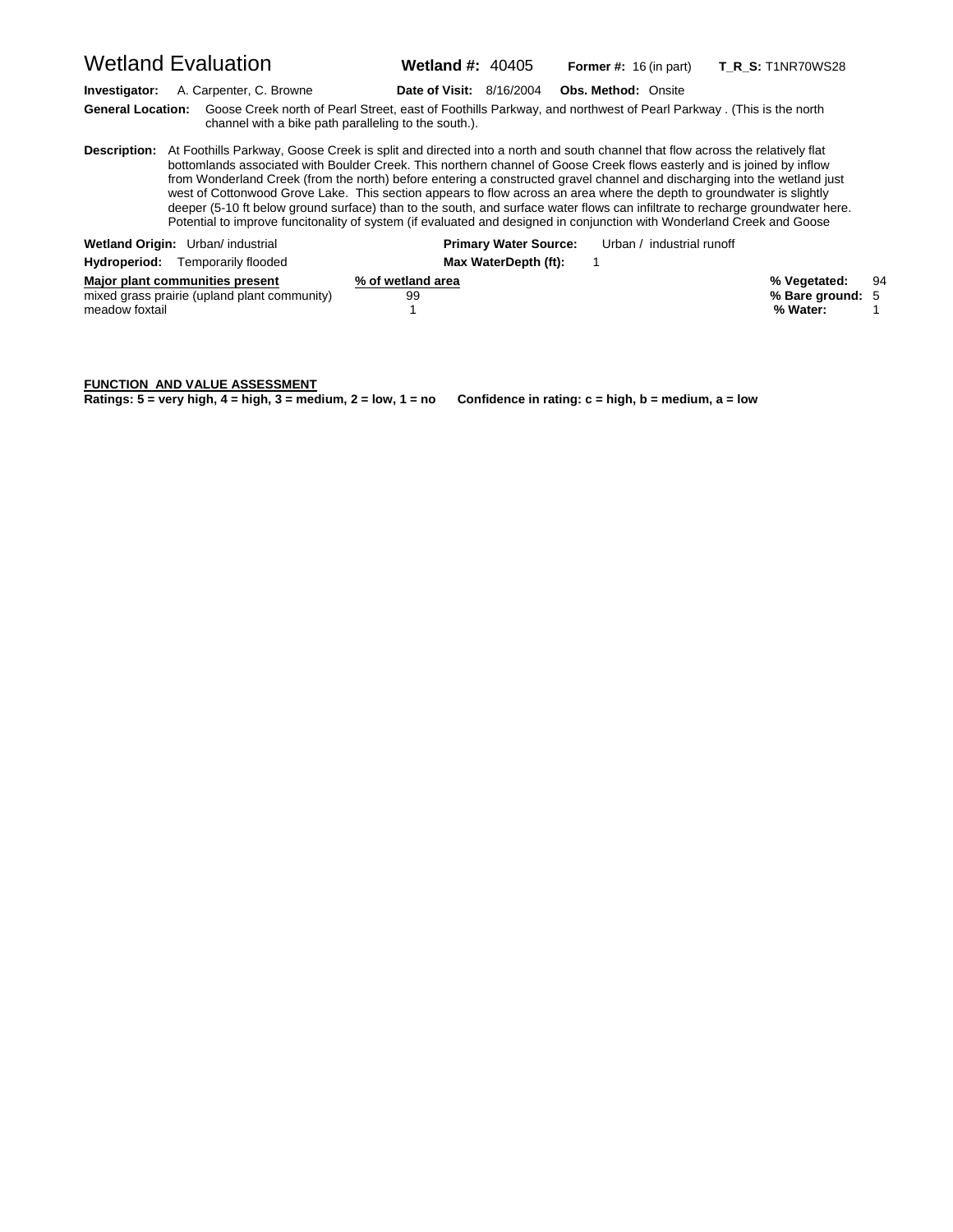| <b>Wetland Evaluation</b>                          |                               |             | <b>Wetland #: 40405</b><br>Former #: $16$ (in part)<br><b>T_R_S: T1NR70WS28</b>                                                                              |
|----------------------------------------------------|-------------------------------|-------------|--------------------------------------------------------------------------------------------------------------------------------------------------------------|
| Groundwater<br>Depth to                            | 4                             | c           | Unconsolidated channel observed to allow infiltration. Opportunity diminished by upstream diversions.                                                        |
| Recharge<br>materials                              |                               |             | water table is 5-10 ft here although just to south the water table is nearer to the surface. Subsurface                                                      |
|                                                    |                               |             | may also be more permeable as result of historical activities (such as RR tracks?)                                                                           |
| Groundwater<br><b>Discharge</b>                    | 1<br>Creek southern channel). | $\mathbf c$ |                                                                                                                                                              |
| Flood Storage /<br>into                            | 4                             | b           | When waters are high enough at west end, beneath Foothills Parkway, a portion of creek flow is diverted                                                      |
| <b>Floodflow Alteration</b>                        |                               |             | this northern channel.                                                                                                                                       |
| <b>Shoreline Anchor.</b> /<br><b>Stabilization</b> | $\mathbf{1}$                  | b           |                                                                                                                                                              |
| <b>Sediment Trapping /</b><br><b>Retention</b>     | 2                             | b           | Limited effectiveness because of absence of sig. vegetation, also limited opportunity given upstream urban<br>drainage features that trap most of sediments. |
| <b>Nutrient Retention</b><br>(long-term)           | 1                             | b           |                                                                                                                                                              |
| <b>Nutrient Retention</b><br>(short-term)          | 2                             | b           |                                                                                                                                                              |
| <b>Food Chain Support</b><br>(within basin)        | 2                             | b           | Minimal vegetation, mostly found along west edge                                                                                                             |
| <b>Fish Habitat / Aquatic</b><br><b>Diversity</b>  | 1                             | $\mathbf c$ |                                                                                                                                                              |
| <b>Wildlife</b><br><b>Habitat</b>                  | 1                             | b           |                                                                                                                                                              |
| Active<br><b>Recreation</b>                        | $\mathbf{1}$                  | $\mathbf c$ |                                                                                                                                                              |
| Passive Rec /<br><b>Heritage Value</b>             | $\overline{2}$                | b           | Goose Creek Greenway trail follows alongside.                                                                                                                |

Comments: through "Stegasaurus" channel); upper 100 yards has trickle of base flow but rest of channel is dry except after storms; **omments:** Straight channel; Goose Creek "north". Recieves minimal base flow from Goose Creek (because most of flow routed south wetland Defined by bank full width. Could improve conditions by replanting/seeding with more diverse native species, Divert additional water from southern channel here to support wet meadow vegetation. Need to better understand soil conditions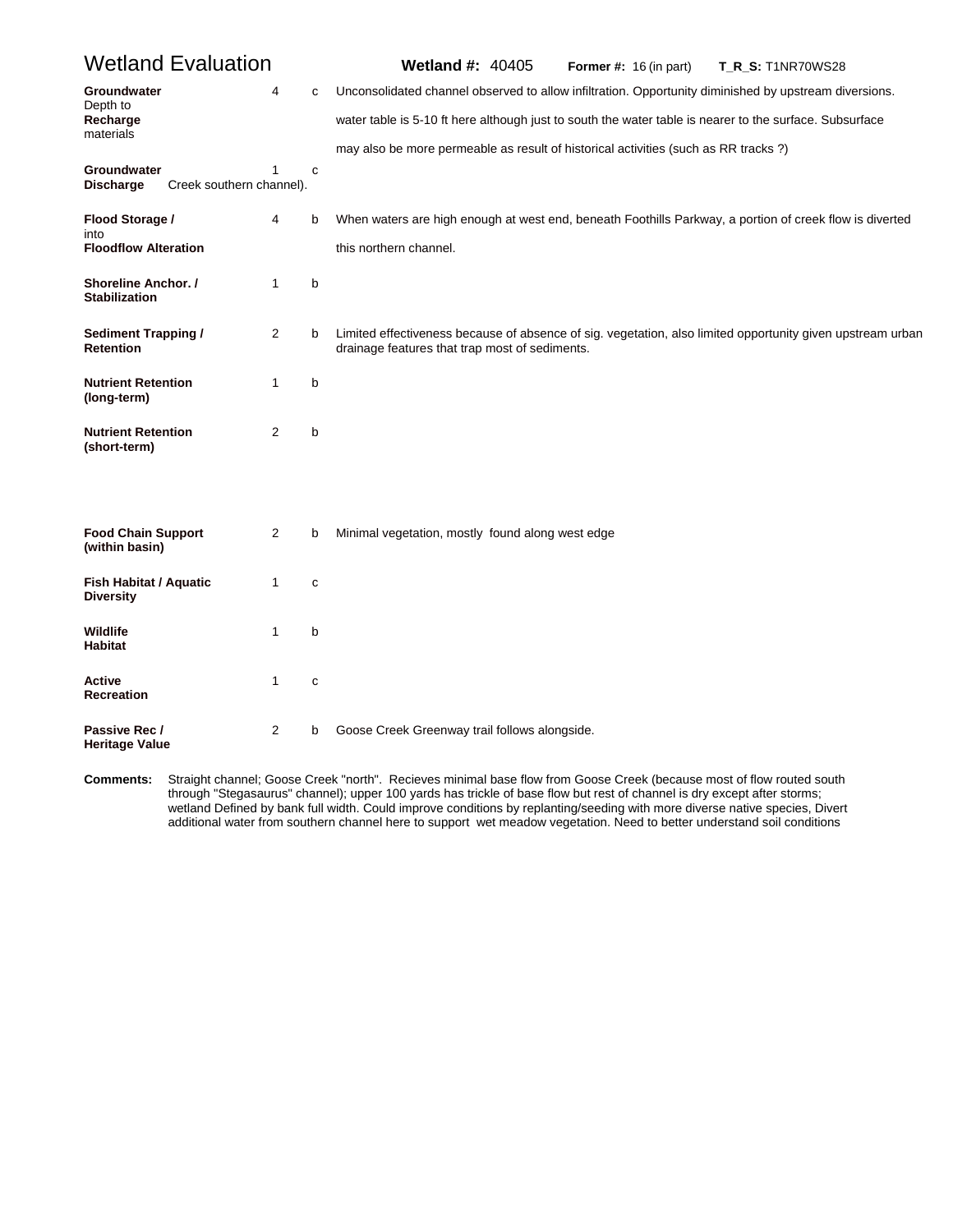|                                                                    | <b>Wetland Evaluation</b>                                            |                |   | <b>Wetland #: 40406</b>                                                                                                                                                                                                                                                                                                                                                                                                                                                                                                                                                                                                                     |                              | <b>Former #:</b> $16$ (in part)                             |                           | <b>T_R_S:</b> T1NR70WS28                                                                                 |              |
|--------------------------------------------------------------------|----------------------------------------------------------------------|----------------|---|---------------------------------------------------------------------------------------------------------------------------------------------------------------------------------------------------------------------------------------------------------------------------------------------------------------------------------------------------------------------------------------------------------------------------------------------------------------------------------------------------------------------------------------------------------------------------------------------------------------------------------------------|------------------------------|-------------------------------------------------------------|---------------------------|----------------------------------------------------------------------------------------------------------|--------------|
| Investigator:                                                      | A. Carpenter, C. Browne                                              |                |   | Date of Visit: 6/22/2004                                                                                                                                                                                                                                                                                                                                                                                                                                                                                                                                                                                                                    |                              | <b>Obs. Method: Onsite</b>                                  |                           |                                                                                                          |              |
|                                                                    | (wetland 42 Cooper)                                                  |                |   | General Location: Goose Creek (south channel), east of Foothills Parkway and west of the pond immediately south of Pearl Parkway                                                                                                                                                                                                                                                                                                                                                                                                                                                                                                            |                              |                                                             |                           |                                                                                                          |              |
|                                                                    |                                                                      |                |   | Description: At Foothills Parkway, Goose Creek is split and directed into a north and south channel that flow across the relatively flat<br>bottomlands associated with Boulder Creek before entering wetland just west of Cottonwood Grove Lake. This southern<br>channel of Goose Creek appears to flow across a localized area that has a naturally higher water table (than the north<br>channel). Restoration efforts could potentially benefit from the natural gradient and improve hydrologic connection & overall<br>funtionality of this section (if done in conjunction with modifications to the north section of Goose Creek). |                              |                                                             |                           |                                                                                                          |              |
| <b>Wetland Origin: Natural</b>                                     |                                                                      |                |   |                                                                                                                                                                                                                                                                                                                                                                                                                                                                                                                                                                                                                                             | <b>Primary Water Source:</b> |                                                             | Urban / industrial runoff |                                                                                                          |              |
|                                                                    | <b>Hydroperiod:</b> Seasonally flooded                               |                |   |                                                                                                                                                                                                                                                                                                                                                                                                                                                                                                                                                                                                                                             | Max WaterDepth (ft):         | 2                                                           |                           |                                                                                                          |              |
| open water<br>meadow foxtail<br>peach leaf willow<br>coyote willow | Major plant communities present<br>reed canarygrass - meadow foxtail |                |   | % of wetland area<br>96<br>1<br>1<br>1<br>1                                                                                                                                                                                                                                                                                                                                                                                                                                                                                                                                                                                                 |                              |                                                             |                           | % Vegetated:<br>% Bare ground:<br>% Water:                                                               | 4<br>0<br>96 |
|                                                                    | <b>FUNCTION AND VALUE ASSESSMENT</b>                                 |                |   | Ratings: $5 = \text{very high}, 4 = \text{high}, 3 = \text{medium}, 2 = \text{low}, 1 = \text{no}$                                                                                                                                                                                                                                                                                                                                                                                                                                                                                                                                          |                              | Confidence in rating: $c = high$ , $b = medium$ , $a = low$ |                           |                                                                                                          |              |
| Groundwater<br>Recharge                                            |                                                                      | 1              | b | Concrete lined channel forms Goose Creek south                                                                                                                                                                                                                                                                                                                                                                                                                                                                                                                                                                                              |                              |                                                             |                           |                                                                                                          |              |
| Groundwater<br>show                                                |                                                                      | $\mathbf{1}$   | b |                                                                                                                                                                                                                                                                                                                                                                                                                                                                                                                                                                                                                                             |                              |                                                             |                           | Groundwater references indicate high water table within 5 ft of ground surface in this area and contours |              |
| <b>Discharge</b>                                                   |                                                                      |                |   | potential for creek to receive discharge if was not restricted by concrete.                                                                                                                                                                                                                                                                                                                                                                                                                                                                                                                                                                 |                              |                                                             |                           |                                                                                                          |              |
| Flood Storage /<br><b>Floodflow Alteration</b>                     |                                                                      | 3              | b | Terrace along channel offers overflow potential.                                                                                                                                                                                                                                                                                                                                                                                                                                                                                                                                                                                            |                              |                                                             |                           |                                                                                                          |              |
| <b>Shoreline Anchor. /</b><br><b>Stabilization</b>                 |                                                                      | $\mathbf{1}$   | b |                                                                                                                                                                                                                                                                                                                                                                                                                                                                                                                                                                                                                                             |                              |                                                             |                           |                                                                                                          |              |
| <b>Sediment Trapping /</b><br><b>Retention</b>                     |                                                                      | 2              | a | Minor accumulation of sediments but large flushing flows would wash out.                                                                                                                                                                                                                                                                                                                                                                                                                                                                                                                                                                    |                              |                                                             |                           |                                                                                                          |              |
| <b>Nutrient Retention</b><br>(long-term)                           |                                                                      | 2              | a | Possibly very minor amounts in sediments that remain in channel.                                                                                                                                                                                                                                                                                                                                                                                                                                                                                                                                                                            |                              |                                                             |                           |                                                                                                          |              |
| <b>Nutrient Retention</b><br>(short-term)                          |                                                                      | 2              | а | Some algae in channel.                                                                                                                                                                                                                                                                                                                                                                                                                                                                                                                                                                                                                      |                              |                                                             |                           |                                                                                                          |              |
| <b>Food Chain Support</b><br>(export)                              |                                                                      | $\overline{2}$ | а | Very little production to export                                                                                                                                                                                                                                                                                                                                                                                                                                                                                                                                                                                                            |                              |                                                             |                           |                                                                                                          |              |
| <b>Food Chain Support</b><br>(within basin)                        |                                                                      | 2              | a |                                                                                                                                                                                                                                                                                                                                                                                                                                                                                                                                                                                                                                             |                              |                                                             |                           |                                                                                                          |              |
| Fish Habitat / Aquatic<br><b>Diversity</b>                         |                                                                      | 1              | b |                                                                                                                                                                                                                                                                                                                                                                                                                                                                                                                                                                                                                                             |                              |                                                             |                           |                                                                                                          |              |
| <b>Wildlife</b><br><b>Habitat</b>                                  |                                                                      | $\mathbf{1}$   | b |                                                                                                                                                                                                                                                                                                                                                                                                                                                                                                                                                                                                                                             |                              |                                                             |                           |                                                                                                          |              |
| Active<br><b>Recreation</b>                                        |                                                                      | 1              | С |                                                                                                                                                                                                                                                                                                                                                                                                                                                                                                                                                                                                                                             |                              |                                                             |                           |                                                                                                          |              |
| Passive Rec /<br><b>Heritage Value</b>                             |                                                                      | 2              | b |                                                                                                                                                                                                                                                                                                                                                                                                                                                                                                                                                                                                                                             |                              |                                                             |                           |                                                                                                          |              |

Comments: and sides. Suggest that City gain better understanding of difference in soils, disturbances, and hydrogeology along north and **omments:** "Stegasaurus" wetland along Goose Creek; channel completely constrained by concrete and cemented rock channel bottom south Goose Creek channels before initiating improvement work in these areas in the future.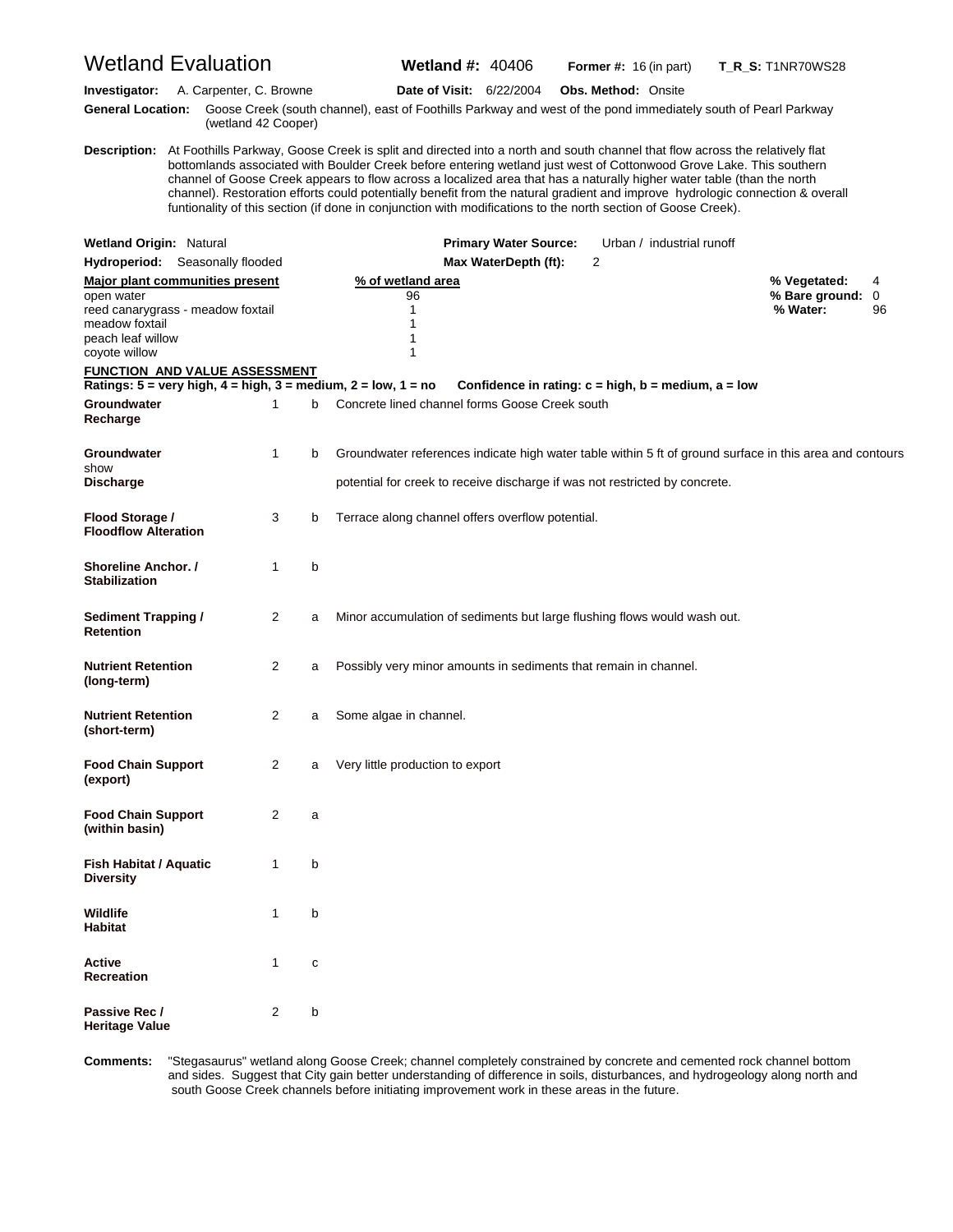# Wetland Evaluation **Wetland #:** 40407 **Former #:** <sup>42</sup> (in part) **T\_R\_S:** T1NR70WS28

**Investigator:** A. Carpenter, C. Browne **Date of Visit:** 6/17/2004 **Obs. Method:** On-site **General Location:** Pond immediately south of Pearl Parkway and northwest of Cottonwood Grove Lake

**D escription:** Large cattail stand with some open water which receives inflows from both Goose Creek channels (from north which includes Wonderland Creek inflows and from south).

| <b>Wetland Origin: Mining</b>                            |                                                                                                |   | <b>Primary Water Source:</b><br>Creek                                                                                              |                                            |               |
|----------------------------------------------------------|------------------------------------------------------------------------------------------------|---|------------------------------------------------------------------------------------------------------------------------------------|--------------------------------------------|---------------|
|                                                          | Hydroperiod: Permanently flooded                                                               |   | Max WaterDepth (ft):<br>5                                                                                                          |                                            |               |
| cattail<br>coyote willow<br>wooly sedge<br>open water    | Major plant communities present                                                                |   | % of wetland area<br>50<br>18<br>2<br>30                                                                                           | % Vegetated:<br>% Bare ground:<br>% Water: | 70<br>0<br>30 |
|                                                          | FUNCTION AND VALUE ASSESSMENT<br>Ratings: 5 = very high, 4 = high, 3 = medium, 2 = low, 1 = no |   | Confidence in rating: $c = high$ , $b = medium$ , $a = low$                                                                        |                                            |               |
| Groundwater<br>groundwater<br>Recharge                   | 1                                                                                              | с | In floodplain of Boulder Creek with high groundwater (less than 5 ft bgs), and contours indicate<br>discharge likely.              |                                            |               |
| Groundwater<br><b>Discharge</b>                          | 3                                                                                              | b |                                                                                                                                    |                                            |               |
| Flood Storage /<br><b>Floodflow Alteration</b>           | 4                                                                                              | b | Stormwater drainage from two Goose Creek channels discharge into this pond.                                                        |                                            |               |
| Shoreline Anchor. /<br><b>Stabilization</b>              | 3                                                                                              | b |                                                                                                                                    |                                            |               |
| <b>Sediment Trapping /</b><br>source<br><b>Retention</b> | 4                                                                                              | b | This is the eastern most edge of the mapped City wetlands and outflow is constricted. Uncertain extent of<br>and upstream trapping |                                            |               |
| <b>Nutrient Retention</b><br>(long-term)                 | 4                                                                                              | b |                                                                                                                                    |                                            |               |
| Nutrient Retention<br>(short-term)                       | 4                                                                                              | b |                                                                                                                                    |                                            |               |
| <b>Food Chain Support</b><br>(export)                    | 3                                                                                              | b | outflow somewhat constricted                                                                                                       |                                            |               |
| <b>Food Chain Support</b><br>(within basin)              | 4                                                                                              | с | primarily cattail                                                                                                                  |                                            |               |
| Fish Habitat / Aquatic<br><b>Diversity</b>               | 3                                                                                              | с | Small fish observed                                                                                                                |                                            |               |
| Wildlife<br>Habitat                                      | 3                                                                                              | C |                                                                                                                                    |                                            |               |
| Active<br>Recreation                                     | 2                                                                                              | b | could provide fishing location, but not observed                                                                                   |                                            |               |
| Passive Rec /<br><b>Heritage Value</b>                   | 4                                                                                              | b | Large size and easy access, adjecent to lake to south.                                                                             |                                            |               |

Comments: Goose Creek channel **omments:** Receives steady flows from south channel of Goose Creek (Stegasaurus channel), as well as stormwater runoff from north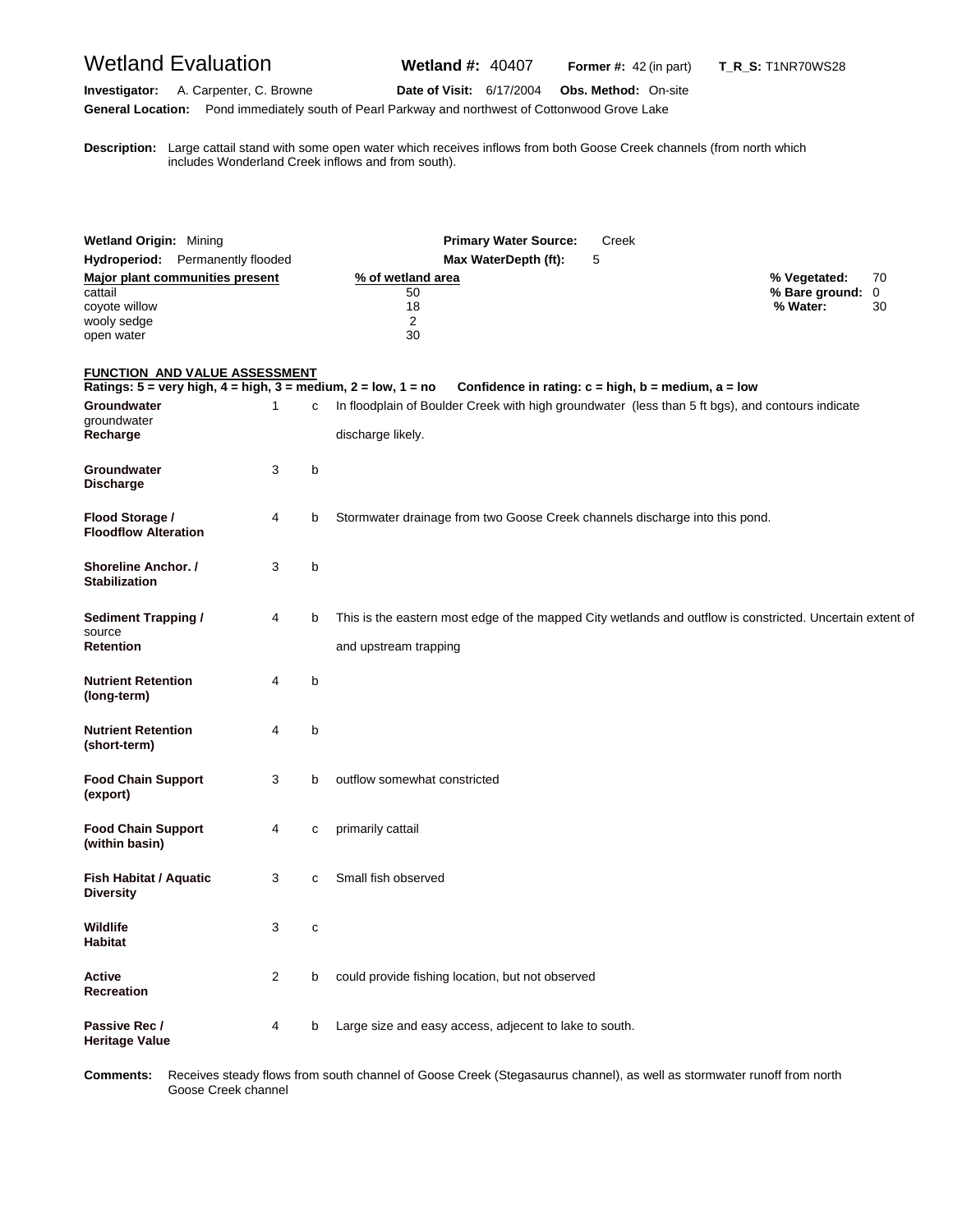# Wetland Evaluation **Wetland #:** 40501 **Former #: 15** T\_R\_S: T1NR71WS25

**Investigator:** A. Carpenter, C. Browne **Date of Visit:** 6/30/2004 **Obs. Method:** Onsite and viewed from property **General Location:** Sunshine Creek form city boundary south to Pearl Street.

**D escription:** Small intermittent stream channel that flows from north to south along backyards of residences. Narrow flowpath is controlled by geologic features -- bounded by colluvium to the west (Niobrara fock Formation) and terrace (Verdos alluvium) to the east.

| <b>Wetland Origin: Natural</b>             | <b>Primary Water Source:</b> | Urban / industrial runoff |                   |    |
|--------------------------------------------|------------------------------|---------------------------|-------------------|----|
| <b>Hydroperiod:</b> Intermittently flooded | Max WaterDepth (ft):         |                           |                   |    |
| Major plant communities present            | % of wetland area            |                           | % Vegetated:      | 10 |
| green-ash / choke cherry / mixed herbacous | 75                           |                           | % Bare ground: 25 |    |
| open water                                 | 25                           |                           | % Water:          | 75 |

| <b>FUNCTION AND VALUE ASSESSMENT</b>                                                                                          |                |   |                                                                                                                                                                                     |
|-------------------------------------------------------------------------------------------------------------------------------|----------------|---|-------------------------------------------------------------------------------------------------------------------------------------------------------------------------------------|
| Ratings: $5 = \text{very high}, 4 = \text{high}, 3 = \text{medium}, 2 = \text{low}, 1 = \text{no}$<br>Groundwater<br>Recharge | 3              | C | Confidence in rating: $c = high$ , $b = medium$ , $a = low$<br>Losing stream conditions observed. Thin to no shallow aquifer in immediate area, so effectiveness may be<br>limited. |
| Groundwater<br><b>Discharge</b>                                                                                               | $\overline{2}$ | b | Traverses rock features so no shallow aquifer to speak of, but local seeps possible.                                                                                                |
| Flood Storage /<br>Unconsolidated<br><b>Floodflow Alteration</b>                                                              | 3              | b | High water lines indicate increased flows at times. Stormwater drain inflow pipes observed.<br>bottom allows infiltration.                                                          |
| Shoreline Anchor. /<br><b>Stabilization</b>                                                                                   | 3              | b | Some erosion evident in areas but mostly stabilized by trees and shrubs along banks.                                                                                                |
| <b>Sediment Trapping /</b><br><b>Retention</b>                                                                                | 2              | b | Large flushing flows prohibit accumulation other than small temporary pockets of sediments along banks.                                                                             |
| <b>Nutrient Retention</b><br>(long-term)                                                                                      | $\overline{2}$ | b | Trees and shrubs but low opportunity                                                                                                                                                |
| <b>Nutrient Retention</b><br>(short-term)                                                                                     | $\overline{2}$ | b | Some short residence time sediments                                                                                                                                                 |
| <b>Food Chain Support</b><br>(export)                                                                                         | 3              | b | Leaf litter, moderate opportunity to export given irregular strong flows.                                                                                                           |
| <b>Food Chain Support</b><br>(within basin)                                                                                   | $\overline{2}$ | b |                                                                                                                                                                                     |
| Fish Habitat / Aquatic<br><b>Diversity</b>                                                                                    | $\mathbf{1}$   | b | Dries up in places, probably for significant periods.                                                                                                                               |
| Wildlife<br><b>Habitat</b>                                                                                                    | $\overline{2}$ | b | Too narrow of a corridor closely bounded by residences and fences to provide much significant habitat.                                                                              |
| <b>Active</b><br><b>Recreation</b>                                                                                            | 1              | b |                                                                                                                                                                                     |
| Passive Rec /<br>Heritage Value                                                                                               | 2              | b |                                                                                                                                                                                     |

**Comments:** Wetland defined by bank full channel, stream dries up between Spruce and Pearl Street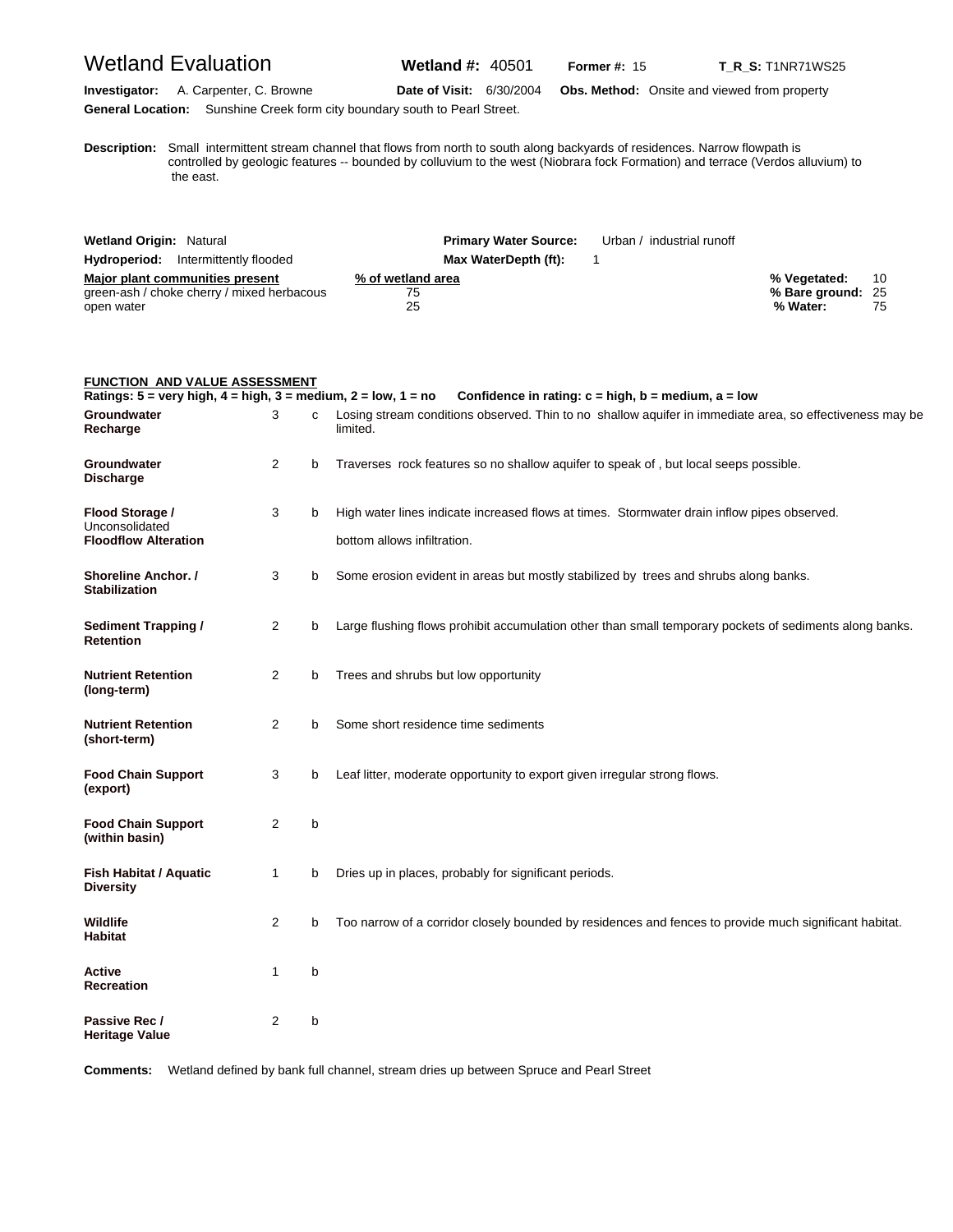### Wetland Evaluation **Wetland #:** 40502 **Former #:** <sup>14</sup> **T\_R\_S:** T1NR71WS36

**Investigator:** A. Carpenter, C. Browne **Date of Visit:** 7/2/2004 **Obs. Method:** Viewed from property boundary **General Location:** Gregory Creek east of Mountain Parks and south of Boulder Creek

**D escription:** Steep, rocky intermittent stream that flows northward along eastern edge of a Pierre shale bedrock formation, draining into Boulder Creek. Characterized by generally narrow active channel with fairly steep gradient. Precipitation in foothills to the west supports seasonal flows in creek. (Includes tributary to Gregory Creek which flows in from the west along the north edge of Smith Park, between Aurora and Euclid Streets.)

| <b>Wetland Origin: Natural</b>             | <b>Primary Water Source:</b> | Creek |                  |    |
|--------------------------------------------|------------------------------|-------|------------------|----|
| <b>Hydroperiod:</b> Intermittently flooded | Max WaterDepth (ft):         | 1.5   |                  |    |
| Major plant communities present            | % of wetland area            |       | % Vegetated:     | 90 |
| narrow leaf cottonwood/ mixed herbacous    | 35                           |       | % Bare ground: 5 |    |
| urban tree/ mixed herbacous                | 60                           |       | % Water:         |    |
| open water                                 | 5                            |       |                  |    |

#### **FUNCTION AND VALUE ASSESSMENT**

**Ratings: 5 = very high, 4 = high, 3 = medium, 2 = low, 1 = no Confidence in rating: c = high, b = medium, a = low Groundwater** 1 b Geohydrologic map indicates groundwater recharge or discharge are possible. Effectiveness of the recharge<br>Recharge function is limited by impermeable bedrock near surface, narrow channel, and intermittentflows. Uncertain the extent to which infiltration into fractures recharges water in deeper formations. **Groundwater** 2 b Local discharge of rainwater infiltration into creek likely but the thin overburden limits opportunity. **Discharge Flood Storage /** 2 b Rough streambed slows flows somewhat and small pools in lower section offer minor storage benefits. **Floodflow Alteration Shoreline Anchor. /** 3 b Fairly dense understory and tree cover along banks, though rocks are significant factor in erosion control. **Stabilization Sediment Trapping /** 2 b High velocity flows likely to transport sediments through the system, though small pockets of short residence<br>Retention sediments were observed in pockets along the bank and in pools. **Nutrient Retention** 2 b Abundance of trees and understory **(long-term) Nutrient Retention** 2 b **(short-term) Food Chain Support** 3 b Good supply of leaf litter from overhanging vegetation and good export flows. Grates and control structures may **(export) trap some of larger material. Food Chain Support** 3 b **(within basin) Fish Habitat / Aquatic 1 b Diversity Wildlife** 3 b deer observed and diversity of trees and understory offers food and shelter, but narrow buffer reduces **Habitat** effectiveness **Active** 1 b **Recreation** Passive Rec / 3 b **Heritage Value** 

**C omments:** Gregory Creek runs though residential back yards starting at edge of Mountain Parks and flows north to Boulder Creek (access to the creek was generally limited to where it intersected with city streets)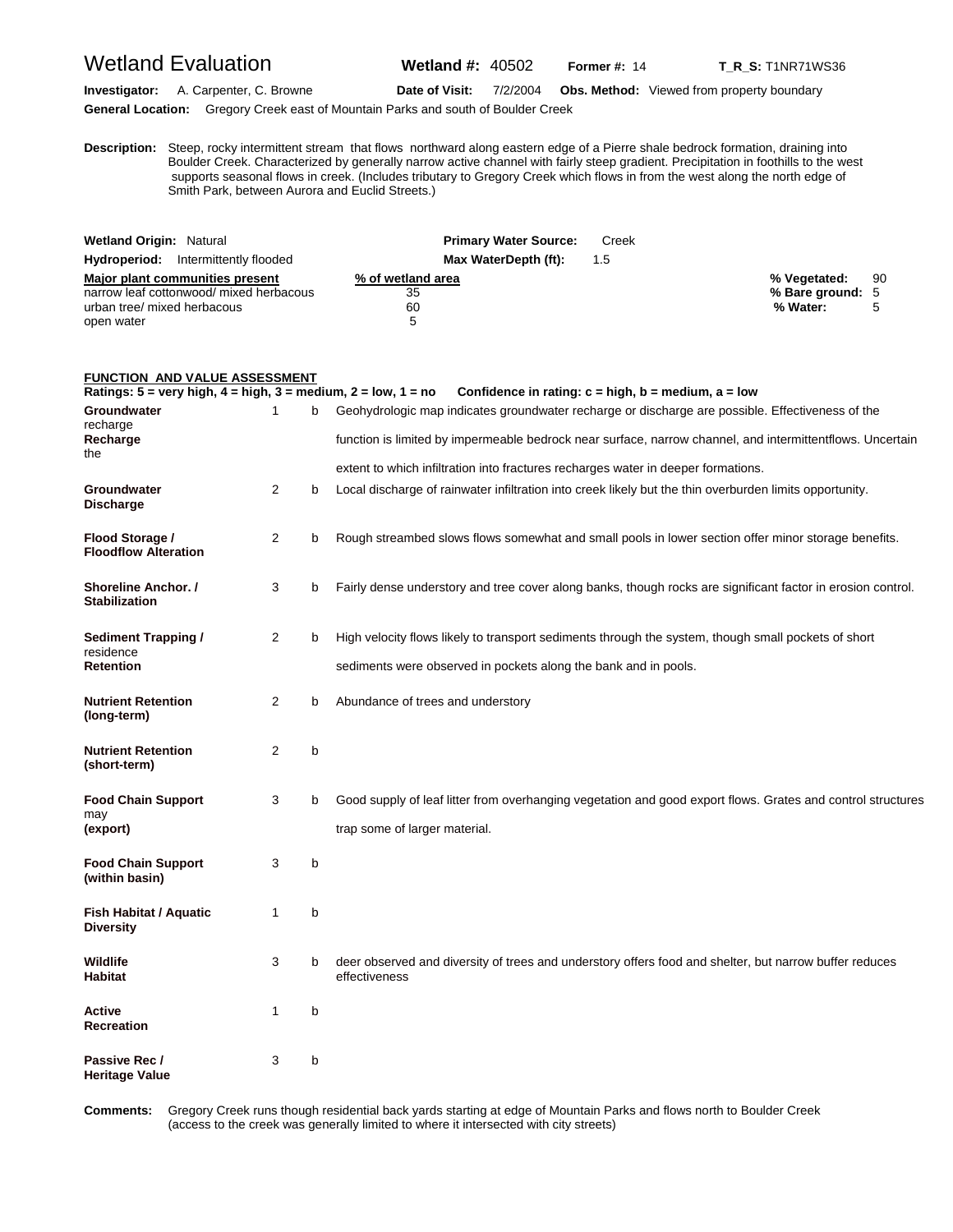### Wetland Evaluation **Wetland #:** 40503 **Former #:** <sup>8</sup> **T\_R\_S:** multiple

**Investigator:** A. Carpenter, C. Browne **Date of Visit:** 8/14/2004 **Obs. Method:** Onsite

**General Location:** Boulder Creek from western boundary of city east to 30th street; Arapahoe road to Foothills Parkway

**D escription:** Boulder Creek is the major stream flowing from west to east across the center of the city, and its perrenial water and large watershed make it the centerpiece of the Boulder landscape, providing several high value ecologial functions. Mostly forested wetland with plains cottonwood abundant in upper reaches and crack willow dominant in lower reaches; heavy recreational use of entire wetland. The hydrologic functions vary with location and season but generally, the creek bottomlands are associated with groundwater discharge, particularly from the south where the creek flows along the edge of a Pierre shale formation between 9th and 28th, and also in the lowland areas near 55th St (in TINR70WS27).

| <b>Wetland Origin: Natural</b>         | <b>Primary Water Source:</b> | Creek |                   |      |
|----------------------------------------|------------------------------|-------|-------------------|------|
| <b>Hydroperiod:</b> Seasonally flooded | Max WaterDepth (ft):         |       |                   |      |
| Major plant communities present        | % of wetland area            |       | % Veɑetated:      | - 20 |
| plains cottonwood                      | 15                           |       | % Bare ground: 10 |      |
| crack willow                           | 85                           |       | % Water:          | 70   |

| <b>FUNCTION AND VALUE ASSESSMENT</b>                                                               |   |   |                                                                                                                                                             |
|----------------------------------------------------------------------------------------------------|---|---|-------------------------------------------------------------------------------------------------------------------------------------------------------------|
| Ratings: $5 = \text{very high}, 4 = \text{high}, 3 = \text{medium}, 2 = \text{low}, 1 = \text{no}$ |   |   | Confidence in rating: $c = high$ , $b = medium$ , $a = low$                                                                                                 |
| Groundwater<br>groundwater less                                                                    | 2 | b | While local recharge may occur seasonally in certain locations, the hydrogeologic maps depict                                                               |
| Recharge                                                                                           |   |   | than 5 ft below ground surface, so the effectiveness of recharge would be limited.                                                                          |
| Groundwater<br>from the                                                                            | 3 | c | Geohydrology map suggests groundwater discharge may occur when the water table is high, particularly                                                        |
| <b>Discharge</b>                                                                                   |   |   | south where the creek flows along the edge of a Pierre shale formation between 9th and 28th, and also in<br>thebottomland areas in TINR70WS27 near 55th St. |
| Flood Storage /<br>city                                                                            | 4 | b | The sheer scale of Boulder Creek and its location as the major drainage corridor through the center of the                                                  |
| <b>Floodflow Alteration</b>                                                                        |   |   | give it an important functional value for altering flood flows by receiving inflows from numerous subbasins.                                                |
| <b>Shoreline Anchor.</b> /<br>shoreline                                                            | 5 | b | Local vegetation and substrate conditions may vary along this long stream corridor, but overall the                                                         |
| <b>Stabilization</b>                                                                               |   |   | stabilization function is very high.                                                                                                                        |
| <b>Sediment Trapping /</b><br>deposition                                                           | 3 | b | Perrenial flows tend to move sediments through the system for deposit further downstream. Pockets of                                                        |
| <b>Retention</b>                                                                                   |   |   | along edges expected to be washed out in periods of high flows.                                                                                             |
| <b>Nutrient Retention</b><br>from the                                                              | 4 | b | Significant retention expected in trees and shrubs and some sedimentsm, and opportunity for input exists                                                    |
| (long-term)                                                                                        |   |   | large number of nonpoint sources throughout the watershed                                                                                                   |
| <b>Nutrient Retention</b><br>(short-term)                                                          | 3 | b | No significant sediment accumulation or marsh type vegetation.                                                                                              |
| <b>Food Chain Support</b><br>(export)                                                              | 5 | b | Plentiful overhanging trees and perrenial flows for export.                                                                                                 |
| <b>Food Chain Support</b><br>(within basin)                                                        | 4 | b |                                                                                                                                                             |
| Fish Habitat / Aquatic<br><b>Diversity</b>                                                         | 4 | b |                                                                                                                                                             |
| Wildlife<br><b>Habitat</b>                                                                         | 4 | b |                                                                                                                                                             |
| Active<br>Recreation                                                                               | 4 | c |                                                                                                                                                             |
| Passive Rec /<br><b>Heritage Value</b>                                                             | 5 | c | Heavy recreational use throughout. Heritage value is mostly from creek's large size and importance to the<br>City'scharacter.                               |

**Comments:** The wetland boundaries are defined by bankful width.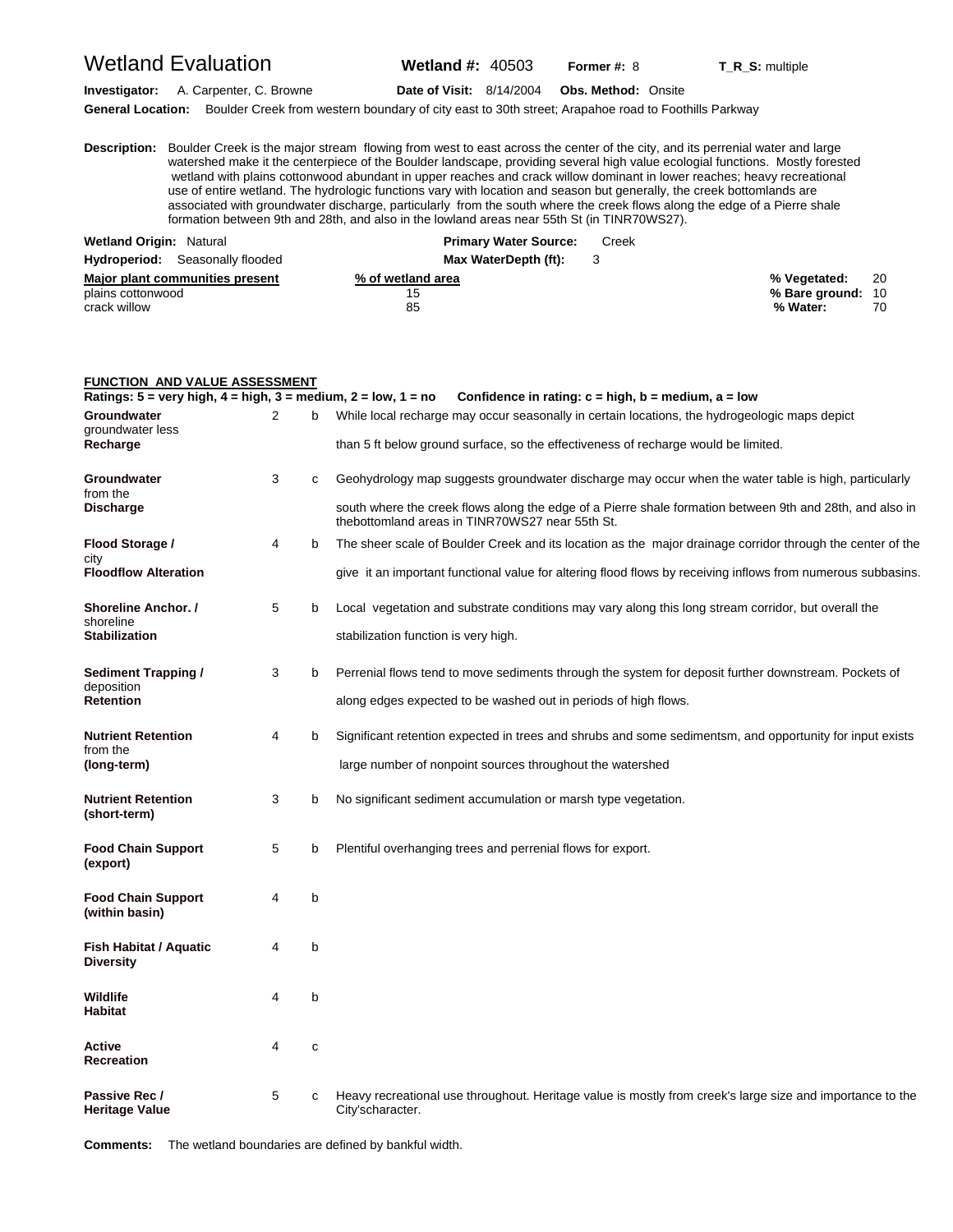## Wetland Evaluation **Wetland #:** 40504 **Former #: 11** T\_R\_S: T1NR70WS29

**General Location:** Exposition Drive at intersection with 38th Ave. north of Arapahoe Ave

**Investigator:** A. Carpenter, C. Browne **Date of Visit:** 6/24/2004 **Obs. Method:** Onsite

**Description:** Small constructed pond in office park located just northwest of where Boulder Creek intersects with Arapahoe.

| Wetland Origin: Urban/ industrial                        | <b>Primary Water Source:</b>  | Ground water |                                              |            |
|----------------------------------------------------------|-------------------------------|--------------|----------------------------------------------|------------|
| <b>Hydroperiod:</b> Vertical fluctuations                | Max WaterDepth (ft):          |              |                                              |            |
| Major plant communities present<br>cattail<br>open water | % of wetland area<br>20<br>80 |              | % Vegetated:<br>% Bare ground: 0<br>% Water: | - 20<br>80 |

### **FUNCTION AND VALUE ASSESSMENT**

| Ratings: $5 = \text{very high}, 4 = \text{high}, 3 = \text{medium}, 2 = \text{low}, 1 = \text{no}$ |                |   | Confidence in rating: $c = high$ , $b = medium$ , $a = low$                                                 |
|----------------------------------------------------------------------------------------------------|----------------|---|-------------------------------------------------------------------------------------------------------------|
| Groundwater                                                                                        | 2              | a | Pond bottom substrate undetermined. If unlined and not silted in, could allow some infirltration. MDG's     |
| evaluation<br>Recharge                                                                             |                |   | indicates no interaction with underlying groundwater, but uncertain of basis for this detemination.)        |
| Groundwater                                                                                        | 2              | a | High water table (<5 ft) associated with Boulder Creek could potentially discharge (e.g., along northwest   |
| edge)<br><b>Discharge</b>                                                                          |                |   | on occasions when water table is high. See above note re 95 evaluation.                                     |
| Flood Storage /<br><b>Floodflow Alteration</b>                                                     | 3              | b |                                                                                                             |
| <b>Shoreline Anchor.</b> /                                                                         | $\overline{2}$ | a | Cattails and shrubs provide minor stabiization but most of shore is mowed and minor bank erosion evident    |
| (from<br><b>Stabilization</b>                                                                      |                |   | rainfall runoff)                                                                                            |
| <b>Sediment Trapping /</b><br><b>Retention</b>                                                     | 2              | b | Receieves some sediments from runoff and no outfall observed, but relatively small drainage area.           |
| <b>Nutrient Retention</b>                                                                          | 3              | b | Relatively large source of input from geese droppings and absence of outflow means storage will occur in    |
| bottom<br>(long-term)                                                                              |                |   | deposits.                                                                                                   |
| <b>Nutrient Retention</b><br>(short-term)                                                          | 2              | b | Some short term retention in cattails.                                                                      |
| <b>Food Chain Support</b><br>(export)                                                              | $\mathbf{1}$   | c | No outfall observed.                                                                                        |
| <b>Food Chain Support</b><br>(within basin)                                                        | $\overline{2}$ | b | Cattail stand.                                                                                              |
| Fish Habitat / Aquatic<br><b>Diversity</b>                                                         | 2              | a | Aquatic insects and dragonflies present. Water quality is possible issue and no fish observed during visit. |
| <b>Wildlife</b><br>Habitat                                                                         | 2              | a | waterfowl                                                                                                   |
| Active<br><b>Recreation</b>                                                                        | 1              | c |                                                                                                             |
| Passive Rec /<br>Heritage Value                                                                    | 2              | b |                                                                                                             |

**Comments:** Manicured surroundings, dense Canada goose droppings around pond, area around wetland irrigated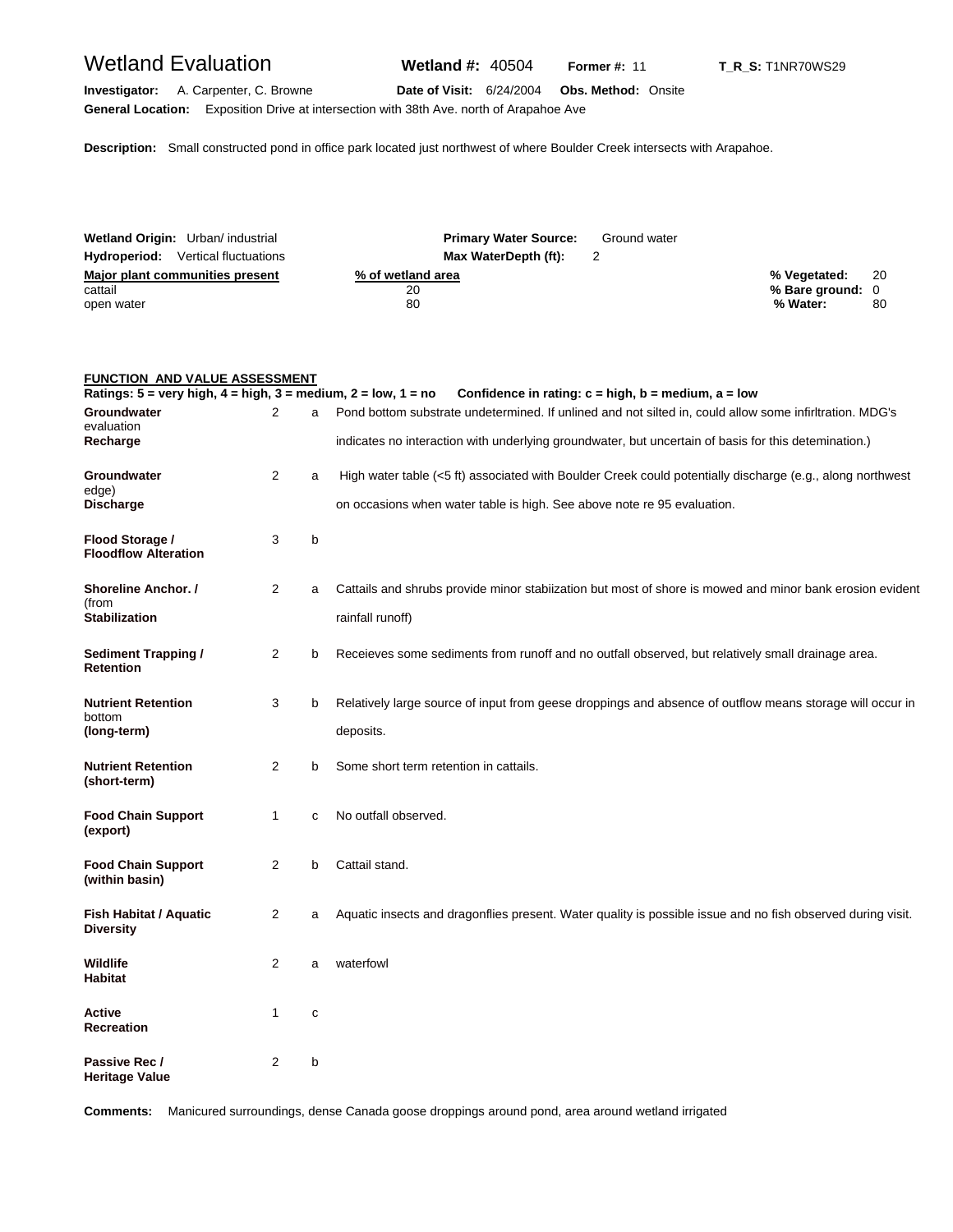# Wetland Evaluation **Wetland #:** 40505 **Former #:** <sup>21</sup> **T\_R\_S:** T1NR70WS28 **Investigator:** A. Carpenter, C. Browne **Date of Visit:** 8/14/2004 **Obs. Method:** Onsite **G eneral Location:** East of Foothills Parkway, north of bike path that runs along north side of Boulder Creek; south of parking lot for office buildings **D escription:** Palustrine wetland in floodplain, more or less linear features parallel Boulder Creek. Supported by stormwater runoff from parking area that serves office complex to the north and high water table. **Wetland Origin:** Urban/ industrial **Primary Water Source:** Urban / industrial runoff **Hydroperiod:** Intermittently flooded **Max WaterDepth (ft):** 0.5 **Major plant communities present the communities of wetland area <b>communities of the communities of the communities of the communities of the communities**  $\frac{98}{200}$ cattail marsh **15** and the control of the control of the control of the control of the control of the control of the control of the control of the control of the control of the control of the control of the control of the wet meadow 85 **% Water:** 1

| <b>FUNCTION AND VALUE ASSESSMENT</b>                                                               |                |             |                                                                                                                        |
|----------------------------------------------------------------------------------------------------|----------------|-------------|------------------------------------------------------------------------------------------------------------------------|
| Ratings: $5 = \text{very high}, 4 = \text{high}, 3 = \text{medium}, 2 = \text{low}, 1 = \text{no}$ |                |             | Confidence in rating: $c = high$ , $b = medium$ , $a = low$                                                            |
| Groundwater<br>the                                                                                 | 2              | b           | Geohydrologic map indicates groundwater recharge or discharge are possible. Howeve, r effectiveness of                 |
| Recharge                                                                                           |                |             | recharge function is limited by high water table.                                                                      |
| Groundwater<br><b>Discharge</b>                                                                    | 2              | b           |                                                                                                                        |
| Flood Storage /<br><b>Floodflow Alteration</b>                                                     | $\overline{2}$ | b           | Provides some storage for parking lot runoff before reaches Boulder Creek.                                             |
| <b>Shoreline Anchor.</b> /<br><b>Stabilization</b>                                                 | $\mathbf{1}$   | b           | No opportunity                                                                                                         |
| <b>Sediment Trapping /</b><br><b>Retention</b>                                                     | 3              | b           | Parking lot runoff retained by dense Typha stand. Reduced opportunity for inflows though because of curb<br>placements |
| <b>Nutrient Retention</b><br>(long-term)                                                           | 3              | b           | Some storage in sediments and woody species                                                                            |
| <b>Nutrient Retention</b><br>(short-term)                                                          | 3              | b           | cattails and grasses                                                                                                   |
| <b>Food Chain Support</b><br>(export)                                                              | $\overline{2}$ | b           | Limited opportunity through one small outflow channel.                                                                 |
| <b>Food Chain Support</b><br>(within basin)                                                        | 3              | b           |                                                                                                                        |
| <b>Fish Habitat / Aquatic</b><br><b>Diversity</b>                                                  | 1              | $\mathbf c$ |                                                                                                                        |
| Wildlife<br><b>Habitat</b>                                                                         | $\overline{2}$ | b           |                                                                                                                        |
| <b>Active</b><br><b>Recreation</b>                                                                 | 1              | с           |                                                                                                                        |
| Passive Rec /<br><b>Heritage Value</b>                                                             | 2              | b           | Bike path and office views                                                                                             |

Comments: threatened plant species, was formerly found in wetland near western end, but was not observed in 2004 mapping project. Wetland very weedy with many Russian olives and much Canada thistle; Ute ladies tresses orchid, a federally listed Table 8 in Cooper's report suggests high values for this wetland for several functions, none of which were observed to be present in the 2004 evaluation. Encroaching development appears to have decreased the functional value of this wetland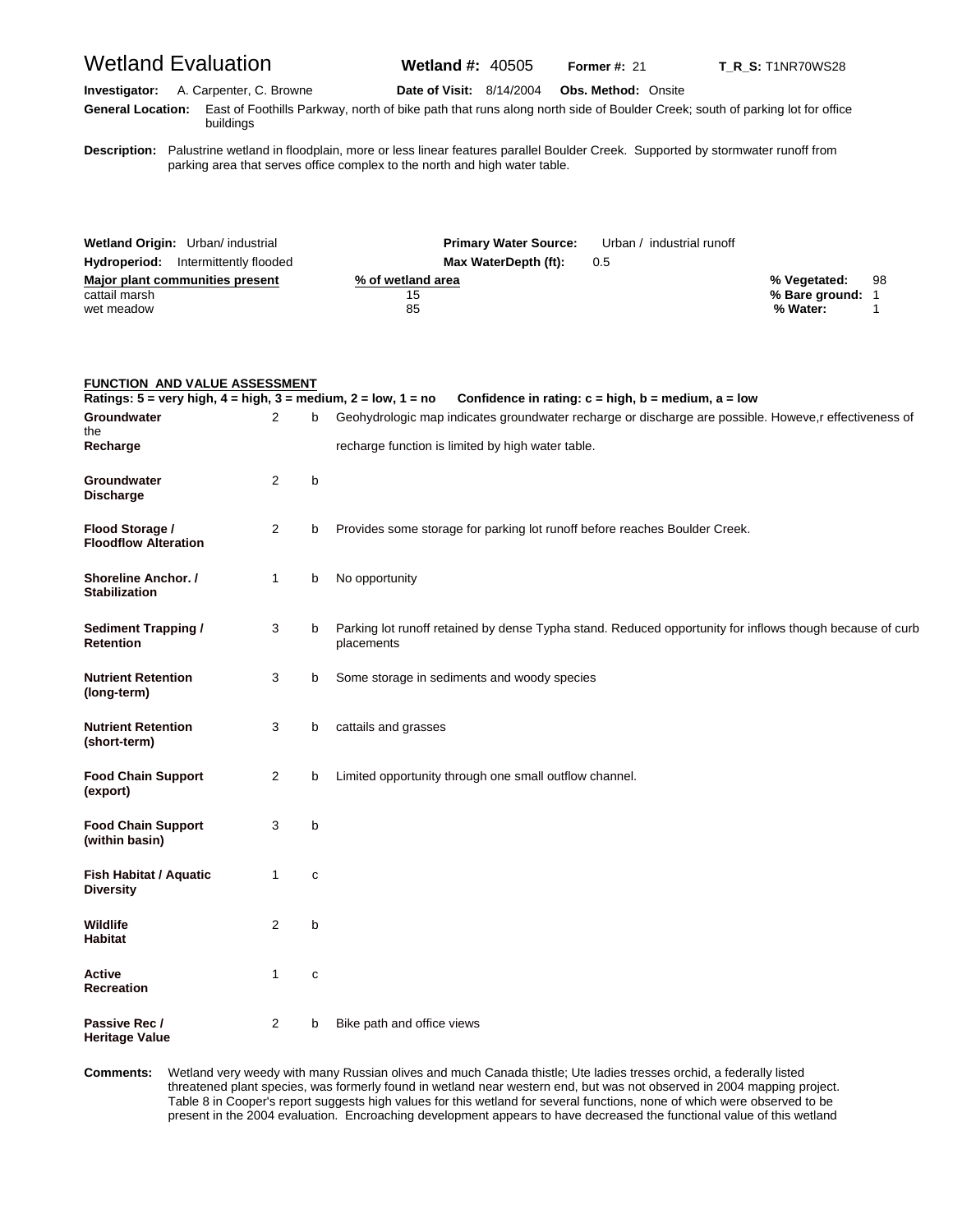### Wetland Evaluation **Wetland #:** 40506 **Former #:** <sup>11</sup> **T\_R\_S:** T1NR70WS28

**Investigator:** A. Carpenter, C. Browne **Date of Visit:** 5/27/2004 **Obs. Method:** Onsite **General Location:** West of Roche Pharmacutical (formerly Syntex Chemical)

**D escription:** This palustrine wetland includes a small pond located in the bottomlands associated with Boulder Creek. The source of water is a combination of urban/industrial runoff and high groundwater. Groundwater monitoring wells were installed around the wetland as part of hydrogeologic investigation at the former Syntex site to east, but detailed hydrogeology, extent of contamination, and ecologic impacts not reviewed as part of 2004 mapping project.

| Wetland Origin: Urban/ industrial<br><b>Hydroperiod:</b> Permanently flooded                             | <b>Primary Water Source:</b><br>Max WaterDepth (ft): | Urban / industrial runoff |                                              |     |
|----------------------------------------------------------------------------------------------------------|------------------------------------------------------|---------------------------|----------------------------------------------|-----|
| Major plant communities present<br>crack willow / mixed graminoid<br>cattail<br>spike rush<br>open water | % of wetland area<br>75<br>15<br>5<br>5              |                           | % Vegetated:<br>% Bare ground: 5<br>% Water: | -90 |

#### **FUNCTION AND VALUE ASSESSMENT**

**Ratings: 5 = very high, 4 = high, 3 = medium, 2 = low, 1 = no Confidence in rating: c = high, b = medium, a = low Groundwater** 2 a Minor infiltration of urban runoff may occur through the alluvium particularly during periods of low water table, but<br>Recharge **Recharge** unsaturated thickness is very thin. Groundwater **1988** b Geohydrologic map indicates potential GW discharge area. No seeps observed but pond may intercept **Discharge groundwater.** Water table is mapped within 5 ft of the surface. Confidence is decreased to "low" because extent to which water is supplied by GW vs. surface water runoff is unknown. **Flood Storage /** 4 c Wetland receives stormwater runoff from surrounding industrial area and is within the floodplain of Boulder Creek.<br>Floodflow Alteration Is large enough size and configuration to store significant volume. **Shoreline Anchor. /**  2 b Little opportunity due to water sources and absence of frequent or significant erosional forces. **Stabilization**  Sediment Trapping / 4 c **Retention Nutrient Retention** 4 b Woody species and sediments effectively retain sediments for long-term. **(long-term) Nutrient Retention** 3 b Cattails provide some short-term nutrient storage. **(short-term) Food Chain Support** 2 b Does not appear that water frequently flows out of wetland into Boulder Creek through outfall at north end of **(export)** system so limited opportunity for export. **Food Chain Support** 4 b Some uncertainty as to whether production is reduced due to stress from possible contamination (from former **(within basin) Syntex site -- status not reviewed). Fish Habitat / Aquatic** 2 b Unknown water quality given history of contamination to east **Diversity Wildlife** 3 b **Habitat Active** 1 b **Recreation Passive Rec /** 4 b Human Society visitors and employees enjoy walking on path around wetland. **Heritage Value**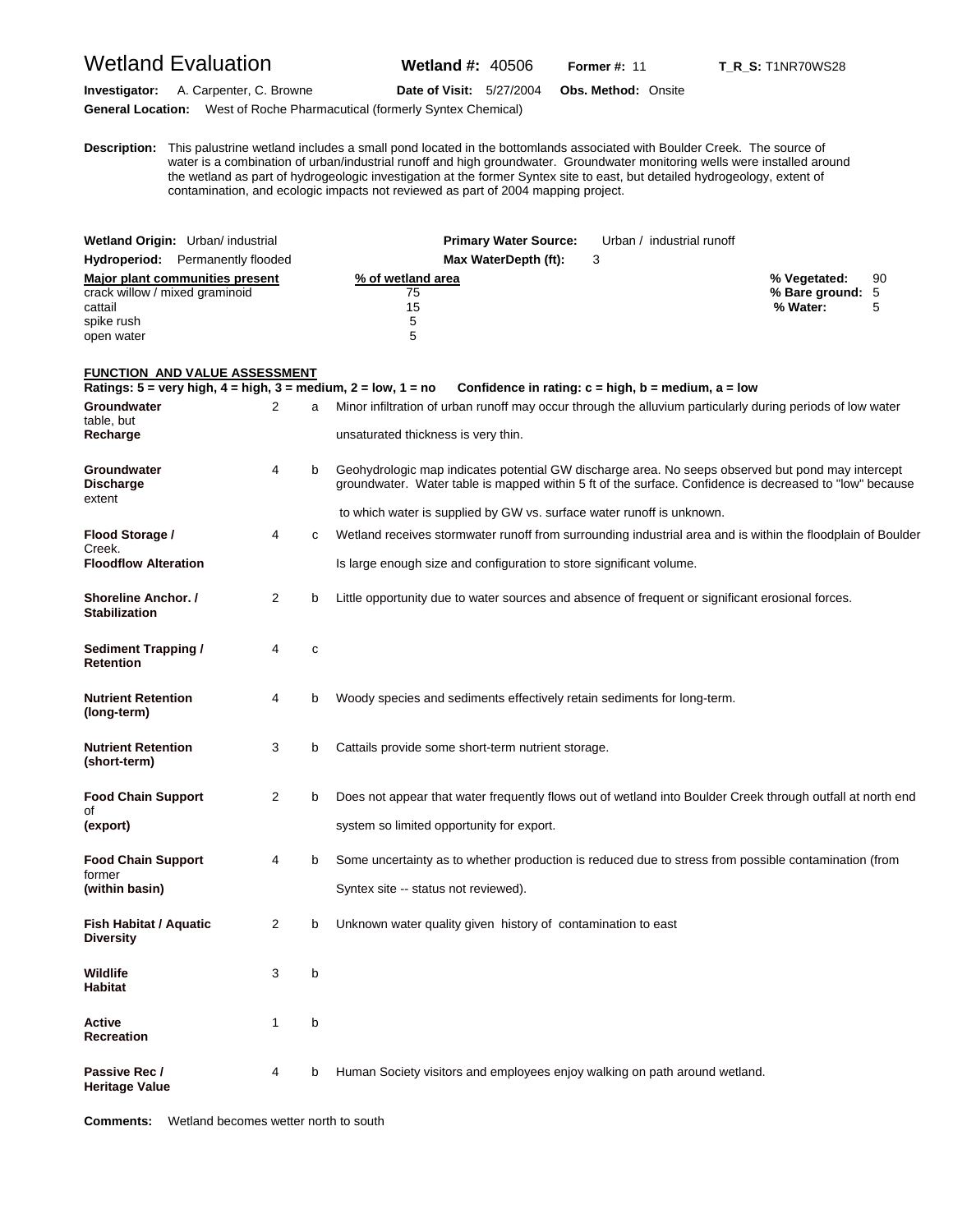## Wetland Evaluation **Wetland #:** 40507 **Former #: 11** T\_R\_S: T1NR70WS28

**Investigator:** A. Carpenter, C. Browne **Date of Visit:** 6/24/2004 **Obs. Method:** Onsite

**General Location:** Immediately west of Humane Society building on 55th Street

**D escription:** Small pond in depression at base of hill just west of Humane Society. Soils data maps area beneath Humane Society as gravel mine/dump so pond is probably located in former mined location.

| Wetland Origin: Urban/ industrial         | <b>Primary Water Source:</b> | Ground water |                  |    |
|-------------------------------------------|------------------------------|--------------|------------------|----|
| <b>Hydroperiod:</b> Vertical fluctuations | Max WaterDepth (ft):         | 5            |                  |    |
| Major plant communities present           | % of wetland area            |              | % Vegetated: 3   |    |
| cattail                                   |                              |              | % Bare ground: 0 |    |
| bulrush-cattail                           |                              |              | % Water:         | 97 |
| open water                                | 97                           |              |                  |    |

### **FUNCTION AND VALUE ASSESSMENT**

| Ratings: $5 = \text{very high}, 4 = \text{high}, 3 = \text{medium}, 2 = \text{low}, 1 = \text{no}$ |              |   | Confidence in rating: $c = high$ , $b = medium$ , $a = low$                                                                                                  |
|----------------------------------------------------------------------------------------------------|--------------|---|--------------------------------------------------------------------------------------------------------------------------------------------------------------|
| Groundwater<br>table, but                                                                          | 2            | h | Minor infiltration of urban runoff may occur through the alluvium particularly during periods of low water                                                   |
| Recharge                                                                                           |              |   | thickness of unsaturated zone is very thin.                                                                                                                  |
| Groundwater<br><b>Discharge</b>                                                                    | 3            | b | Extent to which pond water is supported more by groundwater or surface water runoff is undetermined.                                                         |
| Flood Storage /<br>small                                                                           | 2            | b | No outflow observed but limited opportunity given that pond appears to receive drainage from relatively                                                      |
| <b>Floodflow Alteration</b>                                                                        |              |   | area.                                                                                                                                                        |
| Shoreline Anchor. /<br>sides                                                                       | 2            | b | Mature cottonwoods and understory to north and young cottonwoods and russian olive on west and east                                                          |
| <b>Stabilization</b>                                                                               |              |   | help stabilize sloping banks (although erosional forces are limited to rainwater runoff).                                                                    |
| Sediment Trapping /<br>trapping.<br><b>Retention</b>                                               | 3            | b | Very turbid water observed after recent stormwater inflow and absence of outflow enables effective                                                           |
| <b>Nutrient Retention</b><br>(long-term)                                                           | 4            | b | Long-term retention in sediments and mature trees, source from urban runoff.                                                                                 |
| <b>Nutrient Retention</b><br>(short-term)                                                          | 3            | b | Several cattail and bullrush stands along edges provide short-term retention.                                                                                |
| <b>Food Chain Support</b><br>(export)                                                              | $\mathbf{1}$ | b | No outlet observed.                                                                                                                                          |
| <b>Food Chain Support</b><br>(within basin)                                                        | 2            | b | Wetland consists of mostly open water with only narrow fringe vegetation.                                                                                    |
| <b>Fish Habitat / Aquatic</b><br><b>Diversity</b>                                                  | 2            | b | Small minnows observed                                                                                                                                       |
| Wildlife<br><b>Habitat</b>                                                                         | 2            | b | No obvious signs of wildlife though expected to be attracted to open water. Water quality suspect based on<br>turbidity and proximity to former Syntex site. |
| Active<br>Recreation                                                                               | 1            | c | No signs of fishing or dock.                                                                                                                                 |
| Passive Rec /<br><b>Heritage Value</b>                                                             | 2            | b | Human Society visitors and employees enjoy picnic tables and walking dogs on path overlooking pond.                                                          |

Comments: from presense of cottonwoods away from shoreline Small constructed pond; water very turbid and rusty brown colored; water level in pond appears to have been higher judging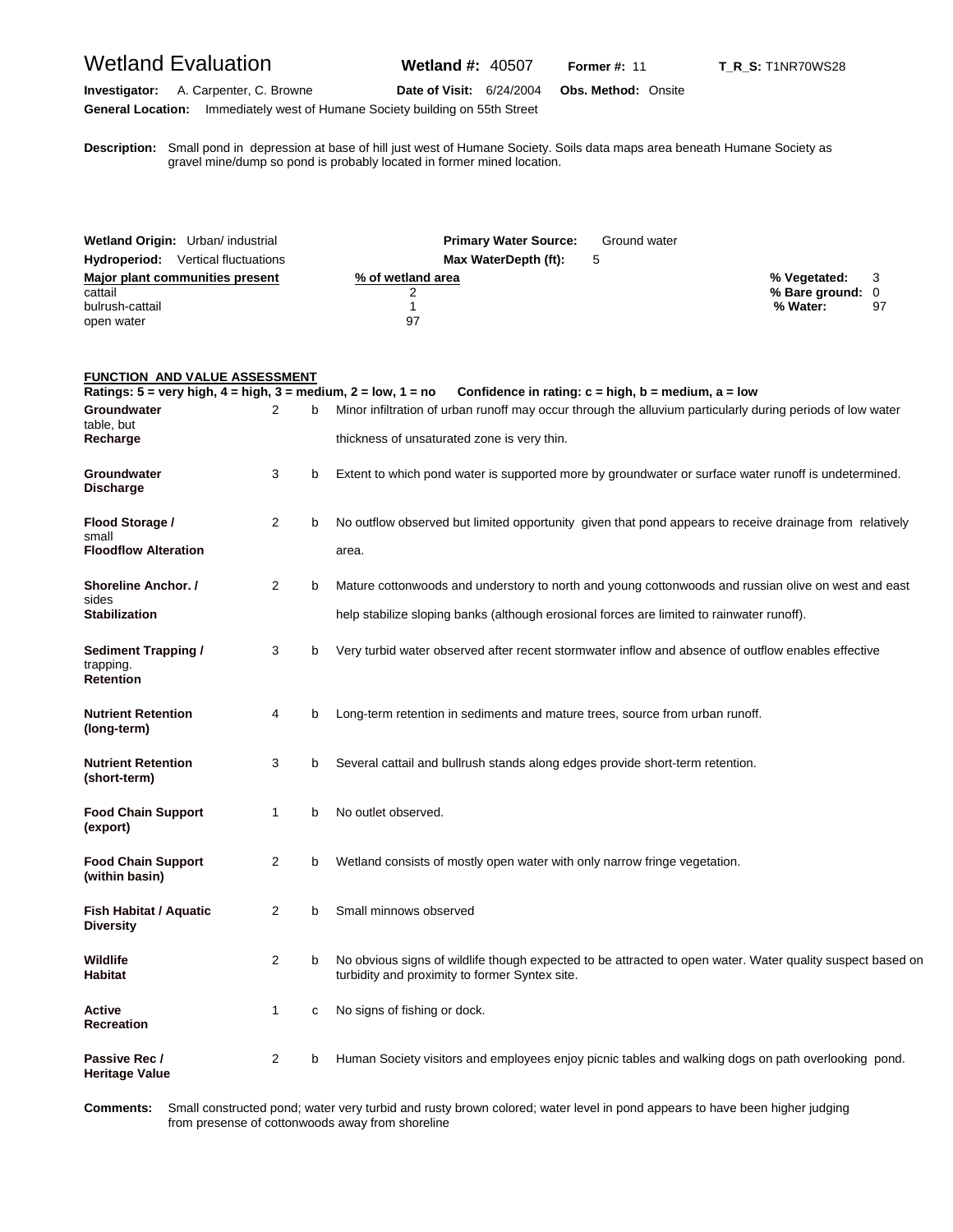**Wetland Evaluation Wetland # 40509 T R S:** T1NR71WS25

**Investigator:** H. Houston **Dates Visited:** 2/11/16; 2/12/16; 2/29/16; 4/6/16; 5/27/16; 6/1/16; 6/9/16.

**Observation Method: Onsite field reconnaissance** 

**General Location:** Sunshine Creek from Pearl Street South to Box Culvert (~182 LF)

**Description:** Small intermittent stream channel that flows south from culvert at Pearl Street through 250 Pearl St. and 236 Pearl St. before entering another box culvert. The upper portion has a channel approximately 3 ½-5 ft wide; lower portion has been severely eroded by the 2013 floods and has steep, unstable and undercut banks. A small segment of a rock retaining wall is present on the east bank within 250 Pearl St.

| <b>Wetland Origin: Natural</b>                                                        | <b>Primary Water Source:</b> Snowmelt runoff that flows<br>seasonally from a watershed of approximately<br>1.87-square miles; also receives some urban<br>stormwater runoff. |                                       |  |  |
|---------------------------------------------------------------------------------------|------------------------------------------------------------------------------------------------------------------------------------------------------------------------------|---------------------------------------|--|--|
| <b>Hydroperiod: Temporarily Flooded</b>                                               | Max Water Depth (ft): 1                                                                                                                                                      |                                       |  |  |
| <b>Major Plant Communities Present:</b><br>Boxelder/Plains Cottonwood with non-native | % of Wetland Area:<br>5%                                                                                                                                                     | % Vegetated: 5                        |  |  |
| herbaceous understory; chokecherry;<br>unvegetated channel bottom                     | 95%                                                                                                                                                                          | % Bare Ground<br>(channel bottom): 95 |  |  |
|                                                                                       |                                                                                                                                                                              | % Water                               |  |  |

**(seasonal flows):** 95

### **FUNCTION AND VLAUE ASSESSMENT**

| Ratings: $5 = \text{very high}, 4 = \text{high}, 3 = \text{medium}, 2 = \text{low}, 1 = \text{no}$ | Confidence in rating: $c = high$ , $b = medium$ , $a = low$ |              |                                                                                                                                                                                                                                                                                                                  |
|----------------------------------------------------------------------------------------------------|-------------------------------------------------------------|--------------|------------------------------------------------------------------------------------------------------------------------------------------------------------------------------------------------------------------------------------------------------------------------------------------------------------------|
| Groundwater<br>Recharge                                                                            | $\overline{2}$                                              | b            | Seasonal flows in losing stream reach. Channel flows quickly<br>with no ponded areas and there is limited opportunity to<br>perform this function, but it has a cobbly sandy loam texture<br>that would allow some infiltration.                                                                                 |
| <b>Groundwater</b><br><b>Discharge</b>                                                             | 1                                                           | C            | No evidence of groundwater discharge along this reach.                                                                                                                                                                                                                                                           |
| <b>Flood Storage/</b><br><b>Flood Flow Alteration</b>                                              | 2                                                           | $\mathbf{C}$ | Topography does not allow for flood storage or flood flow<br>alteration – only to the degree that water would back up at the<br>box culvert during very high flow events (such as 2013 flood).                                                                                                                   |
| <b>Shoreline Anchoring/</b><br><b>Stabilization</b>                                                | 4                                                           | C            | Upland riparian trees anchor the banks and reduce the<br>potential for erosion. However there is a lack of rhizomatous<br>graminoids along the banks of this seasonal stream.                                                                                                                                    |
| <b>Sediment</b><br><b>Trapping/Retention</b>                                                       | 2                                                           | C            | There is little opportunity for this largely unvegetated, seasonal<br>stream to function in sediment trapping, and the topography<br>does not support this function. Most sediment is conveyed<br>through the reach and there are no overflow areas adjacent to<br>the channel where sediments could settle out. |
| <b>Nutrient Retention</b><br>(long-term)                                                           | $\overline{2}$                                              | C            | The lack of a sediment trapping function limits the opportunity<br>for nutrient retention in this wetland. Some nutrients are<br>incorporated into woody tissue of trees and shrubs.                                                                                                                             |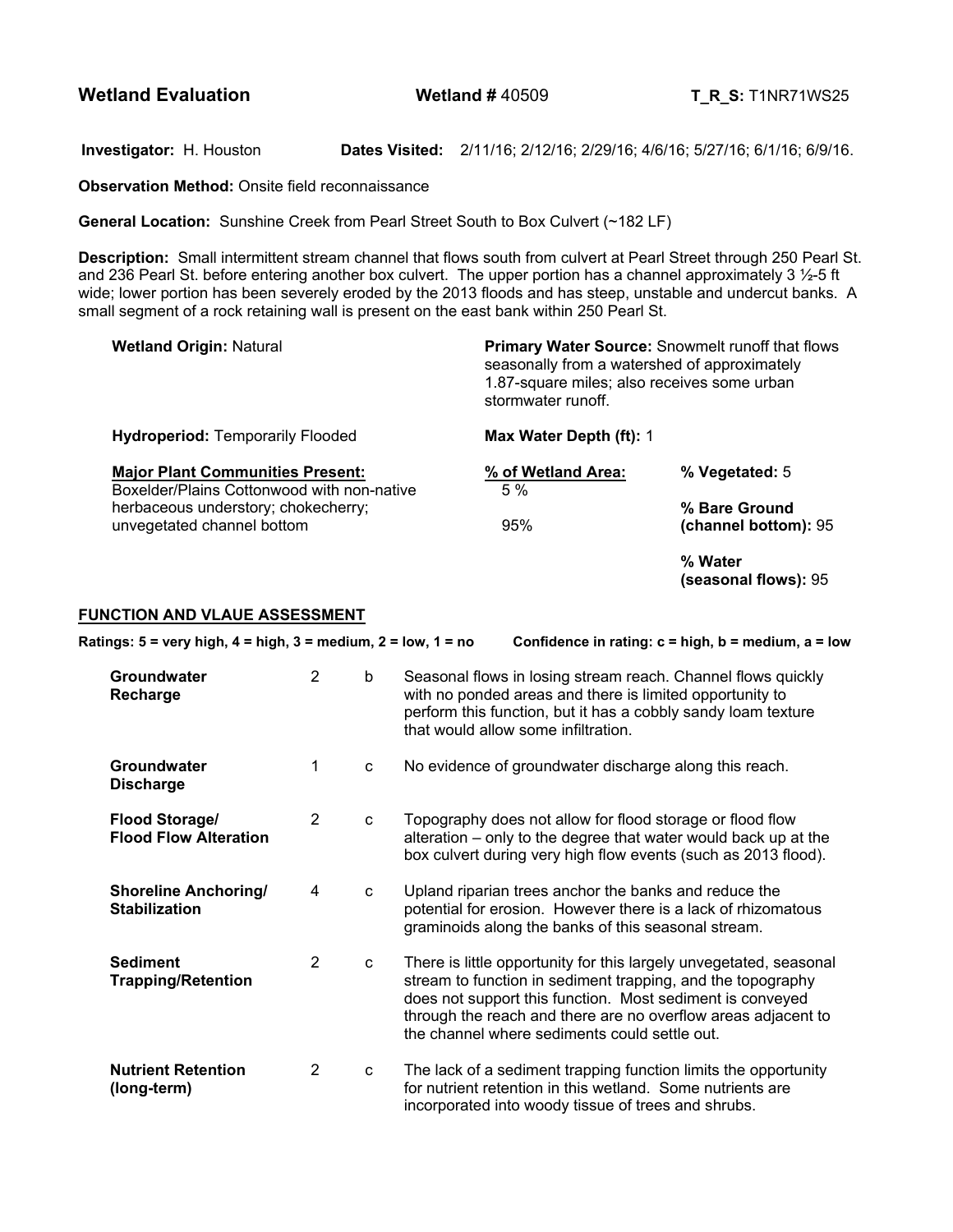| <b>Nutrient Retention</b><br>(short-term)           | 2              | C | The lack of a sediment trapping function and low vegetation<br>cover limit the opportunity for nutrient retention in this wetland.<br>Sediments are conveyed through the reach.                                                                                                               |
|-----------------------------------------------------|----------------|---|-----------------------------------------------------------------------------------------------------------------------------------------------------------------------------------------------------------------------------------------------------------------------------------------------|
| <b>Food Chain Support</b><br>(export)               | $\overline{2}$ | C | Small amounts of nutrients are conveyed downstream during<br>seasonal flows, but the productivity of the plant community is<br>relatively low compared to other wetlands in Boulder. This<br>reach is isolated by box culverts in an urban environment but<br>the flow reaches Boulder Creek. |
| <b>Food Chain Support</b><br>(within basin)         | $\overline{2}$ | C | Small amounts of nutrients are mostly conveyed downstream.<br>This reach is isolated by box culverts in an urban setting and<br>has low species diversity.                                                                                                                                    |
| Fish Habitat /<br><b>Aquatic Diversity</b>          | 1              | C | Stream channel dries entirely for significant periods of time and<br>does not provide habitat for fish.                                                                                                                                                                                       |
| <b>Wildlife Habitat</b>                             | $\overline{2}$ | C | Disturbed habitat in an urban setting; narrow corridor greatly<br>limits the potential for this area to support wildlife.                                                                                                                                                                     |
| <b>Active Recreation</b>                            | 1              | C | No opportunities along this small reach on private property.                                                                                                                                                                                                                                  |
| <b>Passive Recreation/</b><br><b>Heritage Value</b> | 1              | C | Degraded reach has been used by transients for camping,<br>contains trash and debris, and has sustained significant<br>damage from the 2013 floods.                                                                                                                                           |

**Comments:** This ~182 LF reach of Sunshine Canyon Creek is defined by the bankfull channel and it does not support herbaceous wetlands. The surveyed area measures 607 square feet.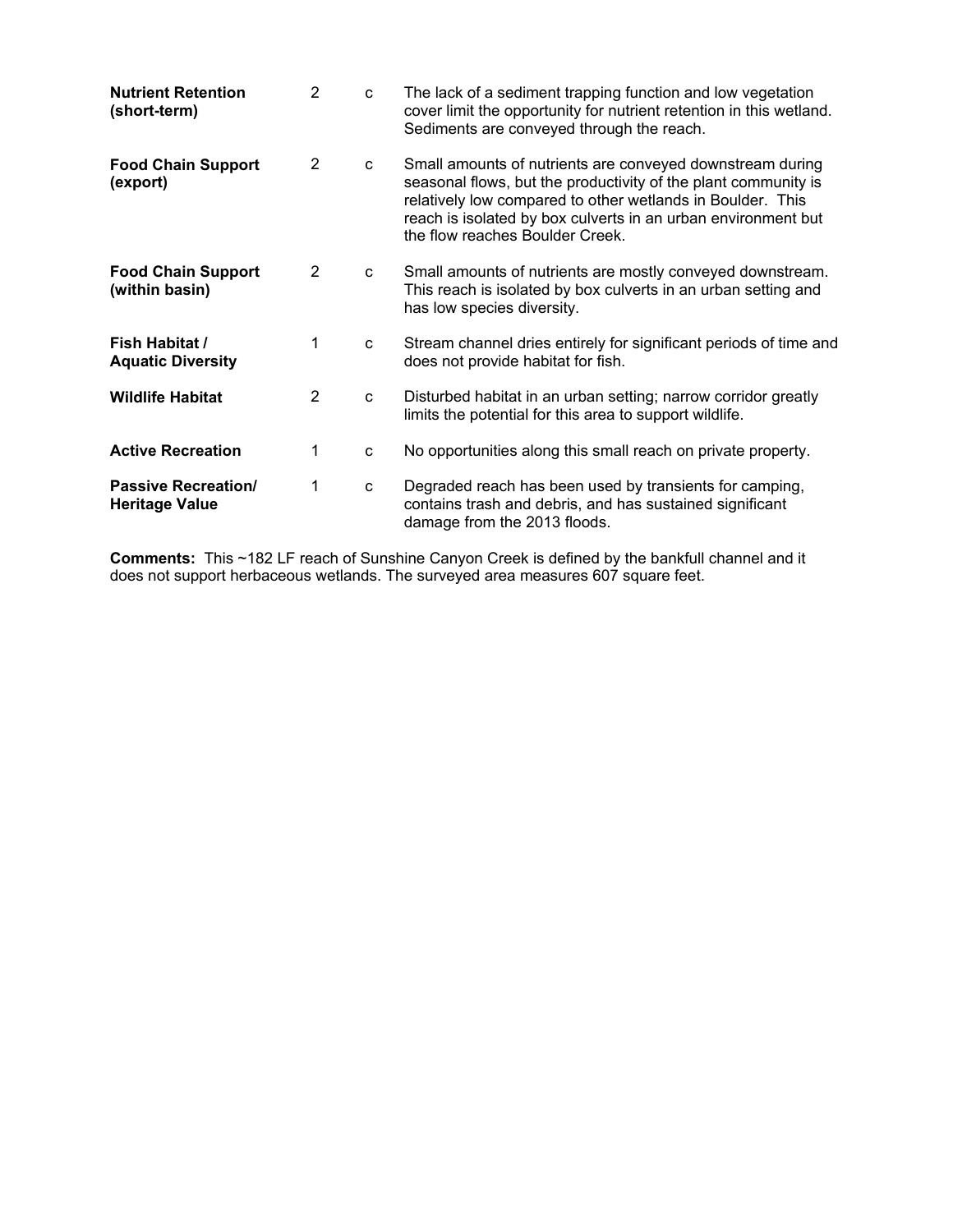| <b>Wetland Evaluation</b>                                                                                                                                                                                                                                                                                                                                                                                                   |   |                                                              | <b>Wetland #: 40510</b>                                                                                                                                       | Former#:                                                                                                                                                                                                                                     | <b>T_R_S: T1NR71WS36</b>                                 |  |
|-----------------------------------------------------------------------------------------------------------------------------------------------------------------------------------------------------------------------------------------------------------------------------------------------------------------------------------------------------------------------------------------------------------------------------|---|--------------------------------------------------------------|---------------------------------------------------------------------------------------------------------------------------------------------------------------|----------------------------------------------------------------------------------------------------------------------------------------------------------------------------------------------------------------------------------------------|----------------------------------------------------------|--|
| <b>Investigator:</b> David Steinmann                                                                                                                                                                                                                                                                                                                                                                                        |   | <b>Date of Visit: 2/4/2017</b><br><b>Obs. Method: Onsite</b> |                                                                                                                                                               |                                                                                                                                                                                                                                              |                                                          |  |
| General Location: Boulder Creek from the current western City limits upstream to a point 300' above the Anderson Ditch.                                                                                                                                                                                                                                                                                                     |   |                                                              |                                                                                                                                                               |                                                                                                                                                                                                                                              |                                                          |  |
| <b>Description:</b> Boulder Creek is a major creek that flows from west to east through the center of the City of Boulder, with a perennial<br>flow and a riparian corridor vegetated with trees, shrubs, and herbs. Plains cottonwood trees and box elder trees are abundant. There<br>is heavy recreational use along this section of Boulder Creek, and the creek also provides several high value ecological functions. |   |                                                              |                                                                                                                                                               |                                                                                                                                                                                                                                              |                                                          |  |
| <b>Wetland Origin: Natural</b><br>Hydro-period: Seasonally flooded                                                                                                                                                                                                                                                                                                                                                          |   |                                                              | <b>Primary Water Source: Creek Flow</b><br>Max Water Depth: (ft): 4                                                                                           |                                                                                                                                                                                                                                              |                                                          |  |
| <b>Major Plant Communities Present:</b><br>plains cottonwood, pine and box elder trees                                                                                                                                                                                                                                                                                                                                      |   |                                                              | % of Wetland Area<br>100 %                                                                                                                                    |                                                                                                                                                                                                                                              | % Vegetated:<br>20<br>% Bare ground:15<br>% Water:<br>65 |  |
| FUNCTION AND VALUE ASSESSMENT<br>Ratings: $5 = \text{very high}, 4 = \text{high}, 3 = \text{medium}, 2 = \text{low}, 1 = \text{no}$ Confidence in rating: $c = \text{high}, b = \text{medium}, a = \text{low}$                                                                                                                                                                                                              |   |                                                              |                                                                                                                                                               |                                                                                                                                                                                                                                              |                                                          |  |
| <b>Groundwater Recharge</b>                                                                                                                                                                                                                                                                                                                                                                                                 | 3 | $\mathbf b$                                                  |                                                                                                                                                               | Groundwater recharge occurs, especially during high flows, as the creek water<br>infiltrates into the ground at the mouth of Boulder Canyon.                                                                                                 |                                                          |  |
| <b>Groundwater Discharge</b>                                                                                                                                                                                                                                                                                                                                                                                                | 3 | $\mathbf b$                                                  |                                                                                                                                                               | The creek is likely gaining water from the upstream geological rock formations,<br>as this section of the creek is located where the foothills meet the plains.                                                                              |                                                          |  |
| <b>Flood Storage/Alteration</b>                                                                                                                                                                                                                                                                                                                                                                                             | 3 | $\mathbf c$                                                  | Boulder Creek is channelized and does not store or hold much flood water.                                                                                     |                                                                                                                                                                                                                                              |                                                          |  |
| <b>Shoreline Anchoring</b>                                                                                                                                                                                                                                                                                                                                                                                                  | 5 | $\mathbf c$                                                  | Trees and shrubs provide good shoreline stabilization along the creek banks.                                                                                  |                                                                                                                                                                                                                                              |                                                          |  |
| <b>Sediment Trapping/</b><br><b>Retention</b>                                                                                                                                                                                                                                                                                                                                                                               | 3 | $\mathbf b$                                                  |                                                                                                                                                               | Modest and temporary sediment trapping occurs during low flows, high flows<br>move sediment through the system for deposition further downstream in lower<br>gradient reaches of Boulder Creek. Areas of sediment are along the creek edges. |                                                          |  |
| <b>Nutrient Retention</b><br>(short-term)                                                                                                                                                                                                                                                                                                                                                                                   | 3 | $\mathbf b$                                                  | Short term nutrient retention is expected in pools and at the bases of trees and<br>shrubs, plus nutrient input will come from the road along Boulder Canyon. |                                                                                                                                                                                                                                              |                                                          |  |
| <b>Nutrient Retention</b><br>(long-term)                                                                                                                                                                                                                                                                                                                                                                                    | 3 | $\mathbf b$                                                  | Some long-term woody debris accumulation observed, yet there are no<br>emergent wetlands or lush vegetation to regularly trap nutrients.                      |                                                                                                                                                                                                                                              |                                                          |  |
| <b>Food Chain Support (export)</b>                                                                                                                                                                                                                                                                                                                                                                                          | 5 | b                                                            | There are abundant trees and shrubs that contribute to food chain support.                                                                                    |                                                                                                                                                                                                                                              |                                                          |  |
| <b>Food Chain Support</b><br>(within basin)                                                                                                                                                                                                                                                                                                                                                                                 | 4 | $\mathbf b$                                                  | Riparian plants and instream aquatic invertebrates create food chain support.                                                                                 |                                                                                                                                                                                                                                              |                                                          |  |
| <b>Fish Habitat/Aquatic</b><br><b>Diversity</b>                                                                                                                                                                                                                                                                                                                                                                             | 4 | $\mathbf c$                                                  | Numerous pools and riffles occur that provide fish habitat, cover is moderate.                                                                                |                                                                                                                                                                                                                                              |                                                          |  |
| <b>Wildlife Habitat</b>                                                                                                                                                                                                                                                                                                                                                                                                     | 4 | $\mathbf b$                                                  | Riparian trees, shrubs, grasses and flowers provide food and habitat for many<br>bird and wildlife species, and Boulder Creek is a wildlife corridor.         |                                                                                                                                                                                                                                              |                                                          |  |
| <b>Active Recreation</b>                                                                                                                                                                                                                                                                                                                                                                                                    | 5 | $\mathbf c$                                                  | Recreational use is very high with fishing, tubing, picnicking, and kayaking.                                                                                 |                                                                                                                                                                                                                                              |                                                          |  |
| <b>Passive Recreation/</b><br><b>Heritage Value</b>                                                                                                                                                                                                                                                                                                                                                                         | 5 | $\mathbf c$                                                  | The area is used for photography and observing wildlife, is located and the<br>mouth of Boulder Canyon, and is nearby the historic Settler's Park.            |                                                                                                                                                                                                                                              |                                                          |  |

Comments: Wetland boundaries along this section of Boulder Creek are defined by the ordinary high water mark.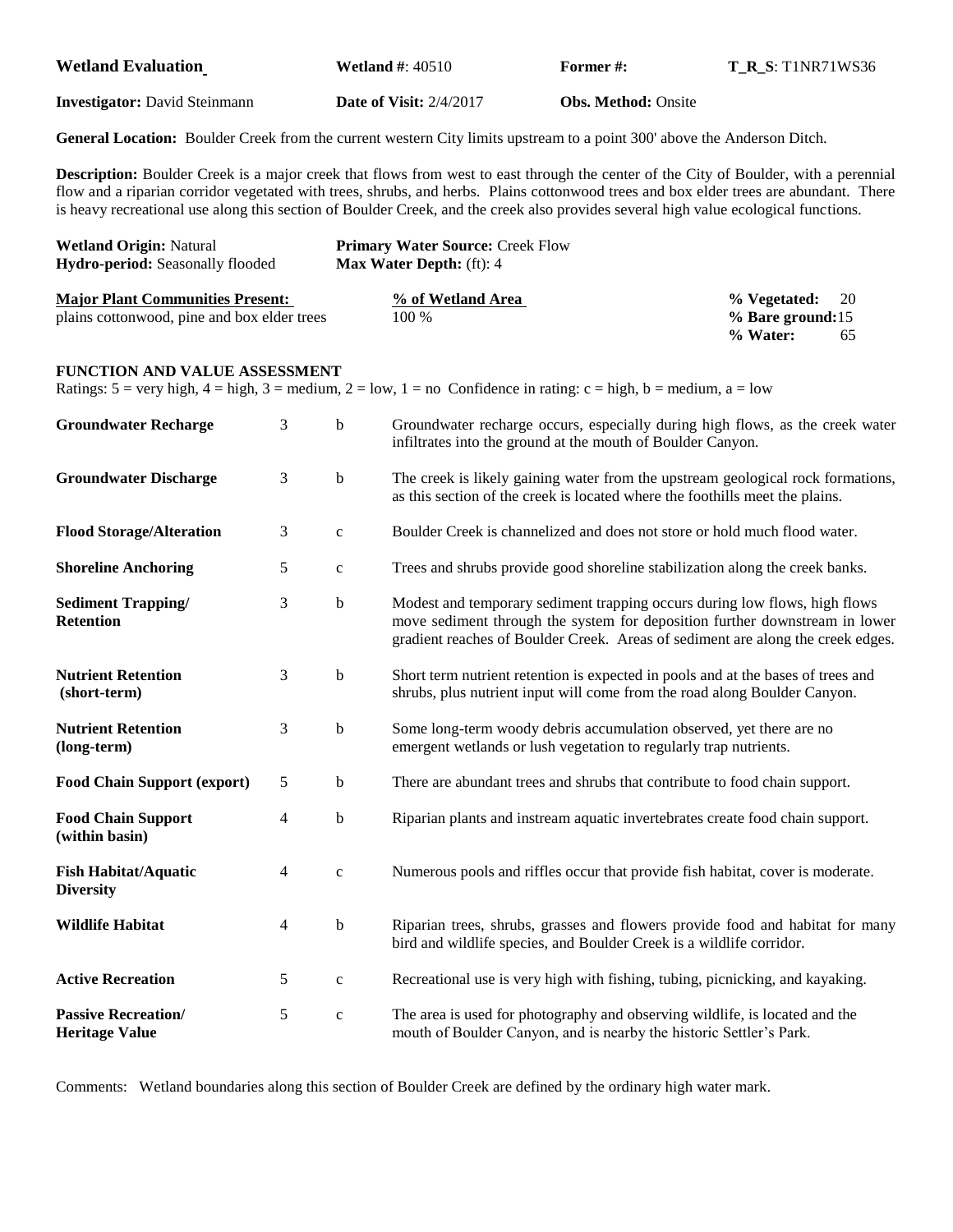**Investigator:** A. Carpenter, C. Browne **Date of Visit:** 7/5/2004 **Obs. Method:** Onsite and viewed from property

**General Location:** Skunk Creek south of NIST property upstream and downstream of Hollyberry Lane

**Description:** Narrow creek flowing through steep ravine liined with dense shrubs and trees; wetland defined by bank full channel.

| <b>Wetland Origin: Natural</b><br><b>Hydroperiod:</b> Seasonally flooded | <b>Primary Water Source:</b><br>Ground water<br>Max WaterDepth (ft): |                      |
|--------------------------------------------------------------------------|----------------------------------------------------------------------|----------------------|
| Major plant communities present                                          | % of wetland area                                                    | - 25<br>% Vegetated: |
| hackberry / chokecherry / mixed herbaceous                               | 25                                                                   | % Bare ground: 70    |
| box elder / chokecherry / mixed herbaceous                               | 70                                                                   | % Water:             |
| open water                                                               | ∽                                                                    |                      |

### **FUNCTION AND VALUE ASSESSMENT**

| Ratings: $5 =$ very high, $4 =$ high, $3 =$ medium, $2 =$ low, $1 =$ no |                |   | Confidence in rating: $c = high$ , $b = medium$ , $a = low$                                               |
|-------------------------------------------------------------------------|----------------|---|-----------------------------------------------------------------------------------------------------------|
| Groundwater<br>Recharge                                                 | $\overline{2}$ | b | Local infiltration may occur but limited by underlying materials.                                         |
| Groundwater<br><b>Discharge</b>                                         | 3              | с | Geohydrologic map shows upper creek as gaining reach                                                      |
| Flood Storage /<br>in this                                              | $\overline{2}$ | b | Debris indicates high flows can occur in channel (though probably short duration). No significant storage |
| <b>Floodflow Alteration</b>                                             |                |   | section, but conduit for high flows.                                                                      |
| Shoreline Anchor. /<br>provided by                                      | 4              | b | Steep side slopes in places but dense understory provides effective stabilization. Stabilization also     |
| <b>Stabilization</b>                                                    |                |   | rocks.                                                                                                    |
| <b>Sediment Trapping /</b><br><b>Retention</b>                          | 2              | b |                                                                                                           |
| <b>Nutrient Retention</b><br>(long-term)                                | 3              | b |                                                                                                           |
| <b>Nutrient Retention</b><br>(short-term)                               | 3              | b |                                                                                                           |
| <b>Food Chain Support</b><br>(export)                                   | 3              | b |                                                                                                           |
| <b>Food Chain Support</b><br>(within basin)                             | 3              | b |                                                                                                           |
| Fish Habitat / Aquatic<br><b>Diversity</b>                              | 1              | C | Stream is shallow and ephemeral                                                                           |
| <b>Wildlife</b><br><b>Habitat</b>                                       | 3              | с | wetland itself is small area but connected to adjacent open space                                         |
| Active<br><b>Recreation</b>                                             | 2              | a |                                                                                                           |
| Passive Rec /<br><b>Heritage Value</b>                                  | 3              | b |                                                                                                           |

**Comments:** sulfur cinquefoil a noxious weed present in adjacent upland areas; excellent wildlife habitat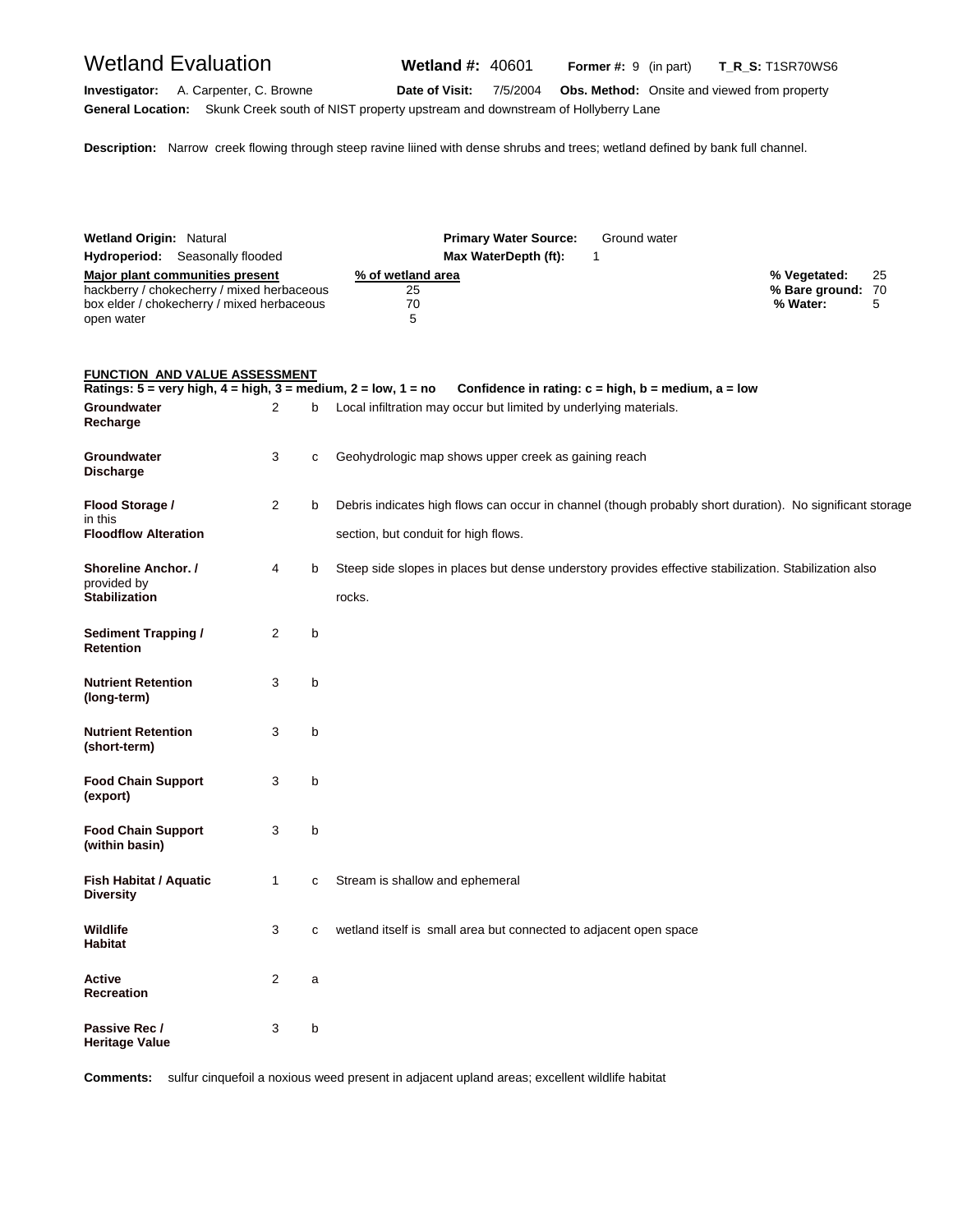# Wetland Evaluation **Wetland #:** 40602 **Former #:** <sup>9</sup> (in part) **T\_R\_S:** T1SR70WS6

**Investigator:** A. Carpenter, C. Browne **Date of Visit:** 7/5/2004 **Obs. Method:** Onsite **General Location:** Skunk Creek through Green Mountain Cemetery, north of NIST

**D escription:** Rock sided chanel with an unconsolidated bottom for approximately one half of this reach through the cemetary. At the southern end of this section, the creek passes under Anderson Ditch. Leakage from ditch contributes to channel flow as the creek flows north. To the north of the cemetary, the creek enters a concrete lined channel where all wetland functions are low to nonexistant.

| <b>Wetland Origin: Natural</b>              | <b>Primary Water Source:</b> | Ground water                        |
|---------------------------------------------|------------------------------|-------------------------------------|
| <b>Hydroperiod:</b> Seasonally flooded      | Max WaterDepth (ft):         |                                     |
| Major plant communities present             | % of wetland area            | % Vegetated: 5                      |
| crack willow - green ash / mixed herbaceous | 75                           | % Bare ground: 70<br>% Water:<br>25 |

| FUNCTION AND VALUE ASSESSMENT                                                                      |                |   |                                                                                                                                            |
|----------------------------------------------------------------------------------------------------|----------------|---|--------------------------------------------------------------------------------------------------------------------------------------------|
| Ratings: $5 = \text{very high}, 4 = \text{high}, 3 = \text{medium}, 2 = \text{low}, 1 = \text{no}$ |                |   | Confidence in rating: $c = high$ , $b = medium$ , $a = low$                                                                                |
| Groundwater<br>Recharge                                                                            | 2              | b | Flow diminishes in cemetary but unclear extent this is do to recharge vs loss to ET or just low flows                                      |
| Groundwater<br><b>Discharge</b>                                                                    | $\overline{2}$ | b | Geohydrologic map shows potential for groundwater discharge when water table is high.                                                      |
| Flood Storage /<br><b>Floodflow Alteration</b>                                                     | $\overline{2}$ | b | High flows move through this section but no significant storage                                                                            |
| Shoreline Anchor. /<br>edges in<br><b>Stabilization</b>                                            | $\overline{2}$ | b | Rock control structures provide stabilization, but vegetation not signficant and includes mowed grass to<br>places.                        |
| <b>Sediment Trapping /</b><br>areas,<br><b>Retention</b>                                           | 3              | b | Source of sediments from dirt roads. Flatter grade and widening at lower end provides some deposit<br>though flushing flows may resuspend. |
| <b>Nutrient Retention</b><br>(long-term)                                                           | 3              | b | Some long-term in crack willows and minor sediments                                                                                        |
| <b>Nutrient Retention</b><br>(short-term)                                                          | $\overline{2}$ | b | Some short resident sediments                                                                                                              |
| <b>Food Chain Support</b><br>(export)                                                              | 3              | b | Overhanging leaves present but flushing flows are limited                                                                                  |
| <b>Food Chain Support</b><br>(within basin)                                                        | 3              | b |                                                                                                                                            |
| <b>Fish Habitat / Aquatic</b><br><b>Diversity</b>                                                  | 1              | c | Stream is shallow and ephemeral                                                                                                            |
| <b>Wildlife</b><br>Habitat                                                                         | $\overline{2}$ | b |                                                                                                                                            |
| Active<br>Recreation                                                                               | 1              | С |                                                                                                                                            |
| Passive Rec /<br><b>Heritage Value</b>                                                             | 3              | a |                                                                                                                                            |

**Comments:** Wetland defined by bankfull channel; stream channel armored; completely non-native vegetation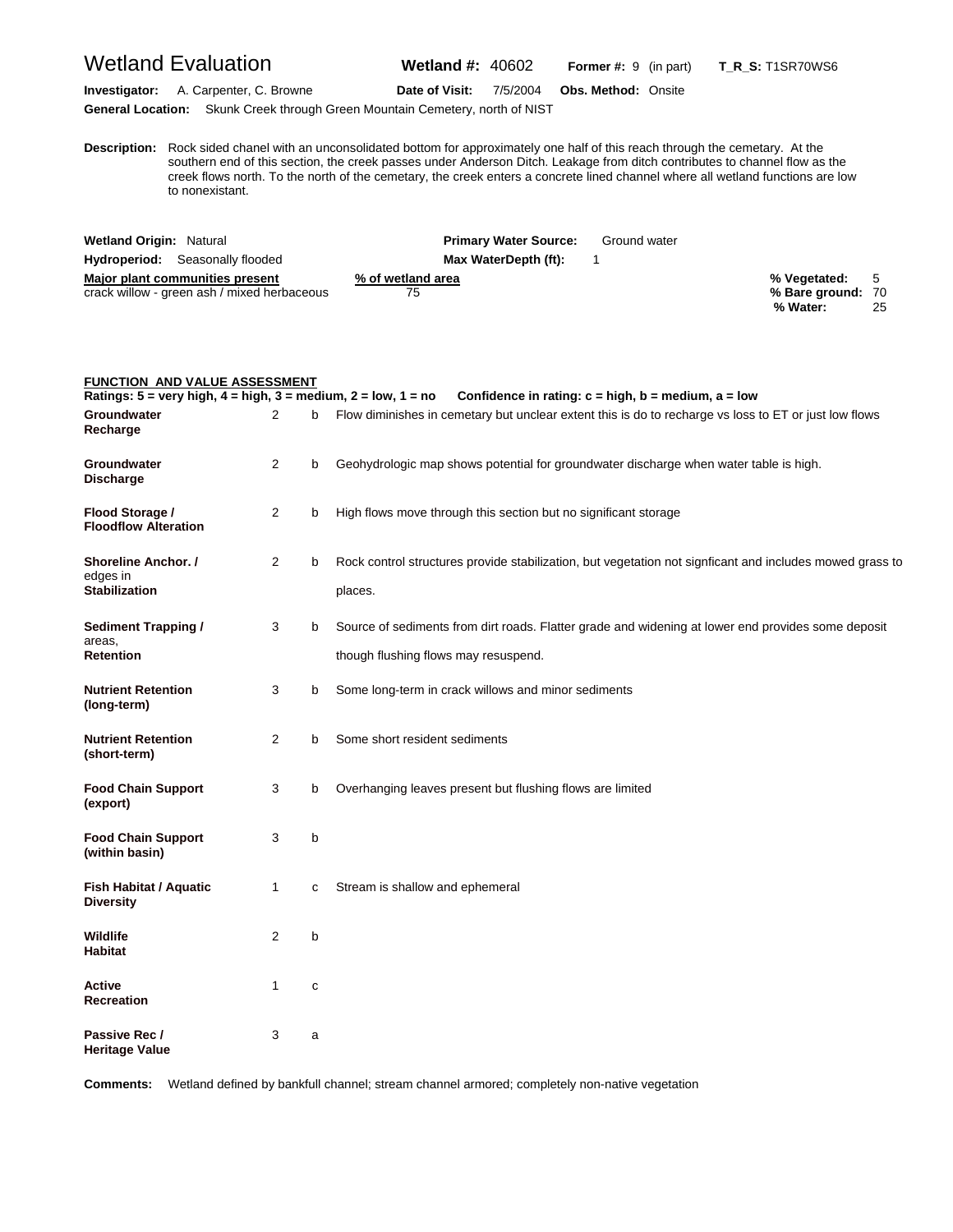| <b>Wetland Evaluation</b>                                                                                                                  |                |   | <b>Wetland #: 40603</b><br>Former #: 9 (in part)                                                                                                                                                             | <b>T_R_S:</b> T1SR70WS6 & S5                                 |
|--------------------------------------------------------------------------------------------------------------------------------------------|----------------|---|--------------------------------------------------------------------------------------------------------------------------------------------------------------------------------------------------------------|--------------------------------------------------------------|
| A. Carpenter, C. Browne<br>Investigator:                                                                                                   |                |   | Date of Visit:<br>7/5/2004<br><b>Obs. Method:</b> Onsite and viewed from property<br>General Location: Skunk Creek downstream of Green Mountain Cemetery to Moorhead Frontage Rd. just west of US Highway 36 |                                                              |
| and begins to become downcut.                                                                                                              |                |   | Description: In this section of Skunk Creek, E of BaseMar, the channel receives stormwater from nearby commercial areas and roads                                                                            |                                                              |
| <b>Wetland Origin: Natural</b><br>Hydroperiod: Seasonally flooded                                                                          |                |   | <b>Primary Water Source:</b><br>Urban / industrial runoff<br>Max WaterDepth (ft):<br>2                                                                                                                       |                                                              |
| Major plant communities present<br>plains cottonwood / green ash / smooth brome<br>urban forest                                            |                |   | % of wetland area<br>10<br>90                                                                                                                                                                                | % Vegetated:<br>20<br>% Bare ground:<br>50<br>% Water:<br>30 |
| <b>FUNCTION AND VALUE ASSESSMENT</b><br>Ratings: $5 = \text{very high}, 4 = \text{high}, 3 = \text{medium}, 2 = \text{low}, 1 = \text{no}$ |                |   | Confidence in rating: $c = high$ , $b = medium$ , $a = low$                                                                                                                                                  |                                                              |
| Groundwater<br>Recharge                                                                                                                    | 2              | b |                                                                                                                                                                                                              |                                                              |
| Groundwater<br><b>Discharge</b>                                                                                                            | $\overline{2}$ | b | Geohydrologic map shows potential for groundwater discharge when water table is high.                                                                                                                        |                                                              |
| Flood Storage /<br><b>Floodflow Alteration</b>                                                                                             | 3              | b | Channel is broader and woody debris piles across creek may help to slow flows.                                                                                                                               |                                                              |
| Shoreline Anchor. /<br>flows may<br><b>Stabilization</b>                                                                                   | 3              | b | Increase in understory vegetation compared to upstream section, shallower sloping bankd and slower<br>reduce opportunity for erosional forces. Some downcutting at lower end E of Base Mar Mall.             |                                                              |
| <b>Sediment Trapping /</b><br><b>Retention</b>                                                                                             | 3              | b | Silts and organic deposits in flat sections and with flood debis. Small pool with deposits to E of BaseMar.                                                                                                  |                                                              |
| <b>Nutrient Retention</b><br>(long-term)                                                                                                   | 3              | b | Moderate productivity                                                                                                                                                                                        |                                                              |
| <b>Nutrient Retention</b><br>(short-term)                                                                                                  | 3              | b | Some bullrush at south end                                                                                                                                                                                   |                                                              |
| <b>Food Chain Support</b><br>(export)                                                                                                      | 3              | b |                                                                                                                                                                                                              |                                                              |
| <b>Food Chain Support</b><br>(within basin)                                                                                                | 3              | b |                                                                                                                                                                                                              |                                                              |
| Fish Habitat / Aquatic<br><b>Diversity</b>                                                                                                 | $\mathbf{1}$   | b | Stream is shallow and ephemeral                                                                                                                                                                              |                                                              |
| Wildlife<br><b>Habitat</b>                                                                                                                 | 2              | b |                                                                                                                                                                                                              |                                                              |
| Active<br><b>Recreation</b>                                                                                                                | $\mathbf{1}$   | b |                                                                                                                                                                                                              |                                                              |

Passive Rec / 3 b Bike path provides access but dense urban/commercial setting diminishes value.

**Heritage Value** 

**Comments:**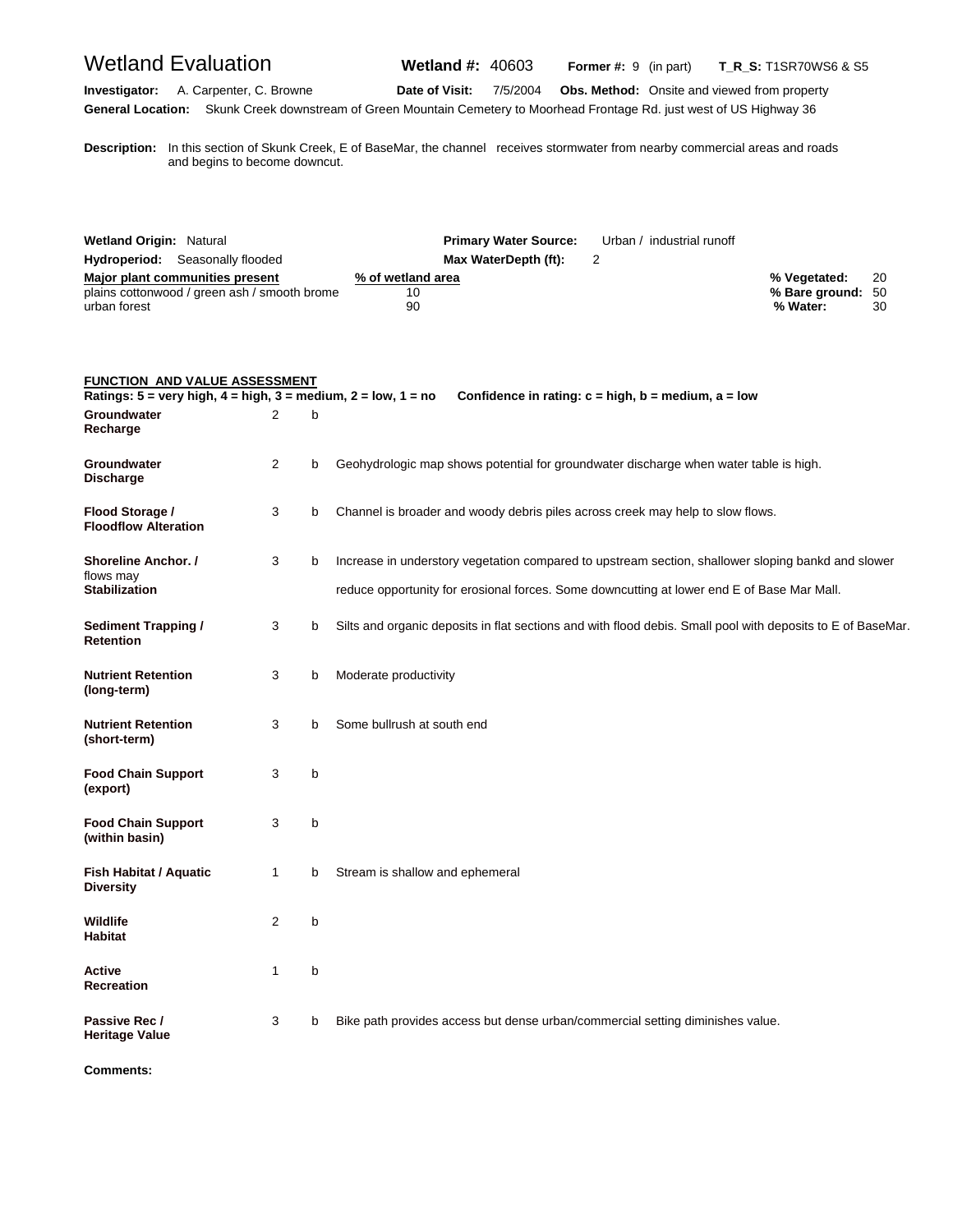## Wetland Evaluation **Wetland #:** 40604 **Former #:** <sup>9</sup> (in part) **T\_R\_S:** TINR70WS32

**Investigator:** A. Carpenter, C. Browne **Date of Visit:** 7/5/2004 **Obs. Method:** Onsite

**General Location:** Skunk Creek downstream of Baseline Road to Colorado Ave.

**FUNCTION AND VALUE ASSESSMENT**

**D escription:** This section of Skunk Creek carries more water than upstream sections as it gains input from urban runoff and CU irrigation runoff. Increased flows and energy have created a wider downcut channel than upstream. North of Aurora there are more erosion control structures and berms as the channel narrows and downcutting is reduced. At Wellman Ditch, most of the creek water appears to be diverted into the ditch through a large headgate control structure, and the remaining water is piped under the ditch.

| <b>Wetland Origin: Natural</b>                                                 | <b>Primary Water Source:</b> | Urban / industrial runoff |                                               |          |
|--------------------------------------------------------------------------------|------------------------------|---------------------------|-----------------------------------------------|----------|
| <b>Hydroperiod:</b> Seasonally flooded                                         | Max WaterDepth (ft):         |                           |                                               |          |
| Major plant communities present<br>crack willow / green ash / mixed herbaceous | % of wetland area<br>100     |                           | % Vegetated:<br>% Bare ground: 20<br>% Water: | 10<br>70 |

| <b>FUNCTION AND VALUE ASSESSMENT</b><br>Ratings: $5 = \text{very high}, 4 = \text{high}, 3 = \text{medium}, 2 = \text{low}, 1 = \text{no}$ |                |   | Confidence in rating: $c = high$ , $b = medium$ , $a = low$                                                                        |
|--------------------------------------------------------------------------------------------------------------------------------------------|----------------|---|------------------------------------------------------------------------------------------------------------------------------------|
| Groundwater<br>Recharge                                                                                                                    | 2              | b | Geohydrologic map indicates groundwater recharge or discharge are possible.                                                        |
| Groundwater                                                                                                                                | $\overline{2}$ | a | Depth to groundwater map shows water table is 5-10 ft below ground surface, but creek is beginning to                              |
| descend<br><b>Discharge</b><br>increasingly                                                                                                |                |   | from a terrace formation down to the bottomlands of Boulder Creek, and the water table is getting                                  |
|                                                                                                                                            |                |   | closer to the surface as the creek flows northward.                                                                                |
| Flood Storage /<br><b>Floodflow Alteration</b>                                                                                             | 2              | b |                                                                                                                                    |
| <b>Shoreline Anchor. /</b>                                                                                                                 | 2              | C | Mature willows helping to stabilize banks in places, but in other places such as S end of Arrowhead park                           |
| there is<br><b>Stabilization</b>                                                                                                           |                |   | severe erosion underway.                                                                                                           |
| <b>Sediment Trapping /</b><br><b>Retention</b>                                                                                             | 3              | b | Dense vegetation and flat topography able to trap sediments, but upstream flow controls at ditch reduce<br>opportunity for inputs. |
| <b>Nutrient Retention</b><br>(long-term)                                                                                                   | 3              | b |                                                                                                                                    |
| <b>Nutrient Retention</b><br>(short-term)                                                                                                  | 3              | b | Philarus and herbaceous vegetation provide retention                                                                               |
| <b>Food Chain Support</b><br>(export)                                                                                                      | 3              | b | Production is high but opportunity is lower because of upstream controls                                                           |
| <b>Food Chain Support</b><br>(within basin)                                                                                                | 3              | b |                                                                                                                                    |
| Fish Habitat / Aquatic<br><b>Diversity</b>                                                                                                 | 1              | C |                                                                                                                                    |
| Wildlife<br><b>Habitat</b>                                                                                                                 | $\overline{2}$ | b | small area fragmented to south and north                                                                                           |
| <b>Active</b><br><b>Recreation</b>                                                                                                         | $\mathbf{1}$   | c |                                                                                                                                    |
| Passive Rec /<br><b>Heritage Value</b>                                                                                                     | 3              | b | Accessible by bike path                                                                                                            |

**Comments:** Channel downcut up to 9 feet vertically; floodplain very narrow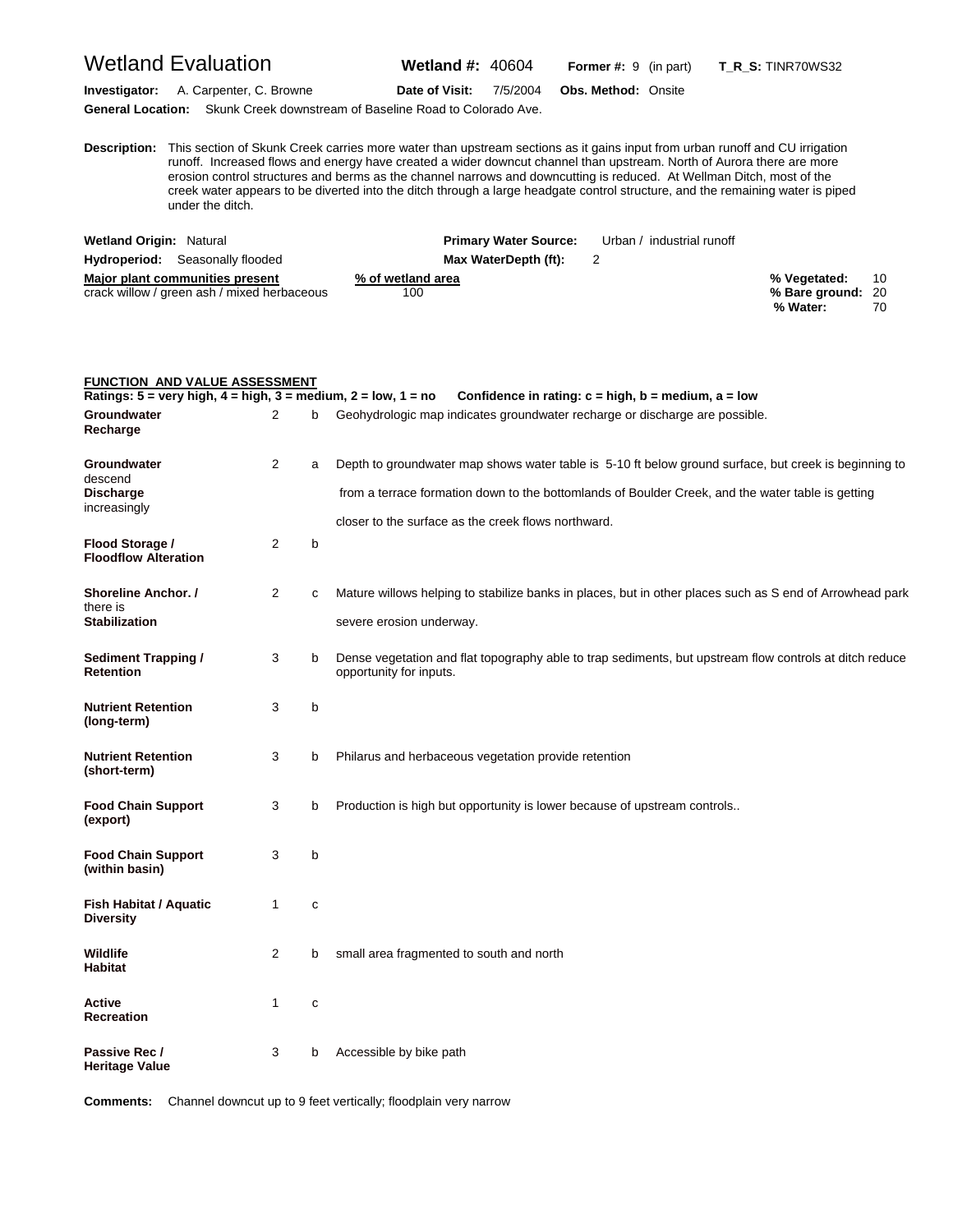Wetland Evaluation **Wetland #:** 40605 **Former #:** <sup>9</sup> (in part) **T\_R\_S:** TINR70WS32

**Investigator:** A. Carpenter, C. Browne **Date of Visit:** 7/5/2004 **Obs. Method:** Onsite

**General Location:** Skunk Creek channel sfrom Wellman ditch and bikepath, to the northeast to Colorado Ave.

**D escription:** This small wetland ,(.25 acre) consists of dense shrub and herbaceous vegetation and itreceives the relatively low volume of water that flows beneath Wellman Ditch and remains in the Skunk Creek channel.

| Wetland Origin: Urban/ industrial           |                      | <b>Primary Water Source:</b> Urban / industrial runoff |                |    |
|---------------------------------------------|----------------------|--------------------------------------------------------|----------------|----|
| <b>Hydroperiod:</b> Seasonally flooded      | Max WaterDepth (ft): |                                                        |                |    |
| Major plant communities present             | % of wetland area    |                                                        | % Vegetated:   | 98 |
| coyote willow / reed canarygrass            | 20                   |                                                        | % Bare ground: |    |
| crack willow / green ash / mixed herbaceous | 80                   |                                                        | % Water:       |    |

| <b>FUNCTION AND VALUE ASSESSMENT</b><br>Ratings: $5 = \text{very high}, 4 = \text{high}, 3 = \text{medium}, 2 = \text{low}, 1 = \text{no}$ |              |   | Confidence in rating: $c = high$ , $b = medium$ , $a = low$                                                                                       |
|--------------------------------------------------------------------------------------------------------------------------------------------|--------------|---|---------------------------------------------------------------------------------------------------------------------------------------------------|
| Groundwater<br>Recharge                                                                                                                    | 2            | b | Geohydrologic map indicates groundwater recharge or discharge are possible.                                                                       |
| Groundwater<br><b>Discharge</b>                                                                                                            | 3            | C | Geohydrologic map shows upper creek as gaining reach                                                                                              |
| Flood Storage /<br>in this<br><b>Floodflow Alteration</b>                                                                                  | 2            | b | Debris indicates high flows can occur in channel (though probably short duration). No significant storage<br>section, but conduit for high flows. |
| <b>Shoreline Anchor. /</b><br>provided by<br><b>Stabilization</b>                                                                          | 4            | b | Steep side slopes in places but dense understory provides effective stabilization. Stabilization also<br>rocks.                                   |
| <b>Sediment Trapping /</b><br><b>Retention</b>                                                                                             | 2            | b |                                                                                                                                                   |
| <b>Nutrient Retention</b><br>(long-term)                                                                                                   | 3            | b |                                                                                                                                                   |
| <b>Nutrient Retention</b><br>(short-term)                                                                                                  | 3            | b |                                                                                                                                                   |
| <b>Food Chain Support</b><br>(export)                                                                                                      | 3            | b |                                                                                                                                                   |
| <b>Food Chain Support</b><br>(within basin)                                                                                                | 3            | b |                                                                                                                                                   |
| Fish Habitat / Aquatic<br><b>Diversity</b>                                                                                                 | $\mathbf{1}$ | C | Stream is shallow and ephemeral                                                                                                                   |
| Wildlife<br><b>Habitat</b>                                                                                                                 | 3            | b | small area but may be locally important for birds and small mammals given dense development to south                                              |
| Active<br><b>Recreation</b>                                                                                                                | 2            | a |                                                                                                                                                   |
| Passive Rec /<br><b>Heritage Value</b>                                                                                                     | 3            | b |                                                                                                                                                   |

**Comments:**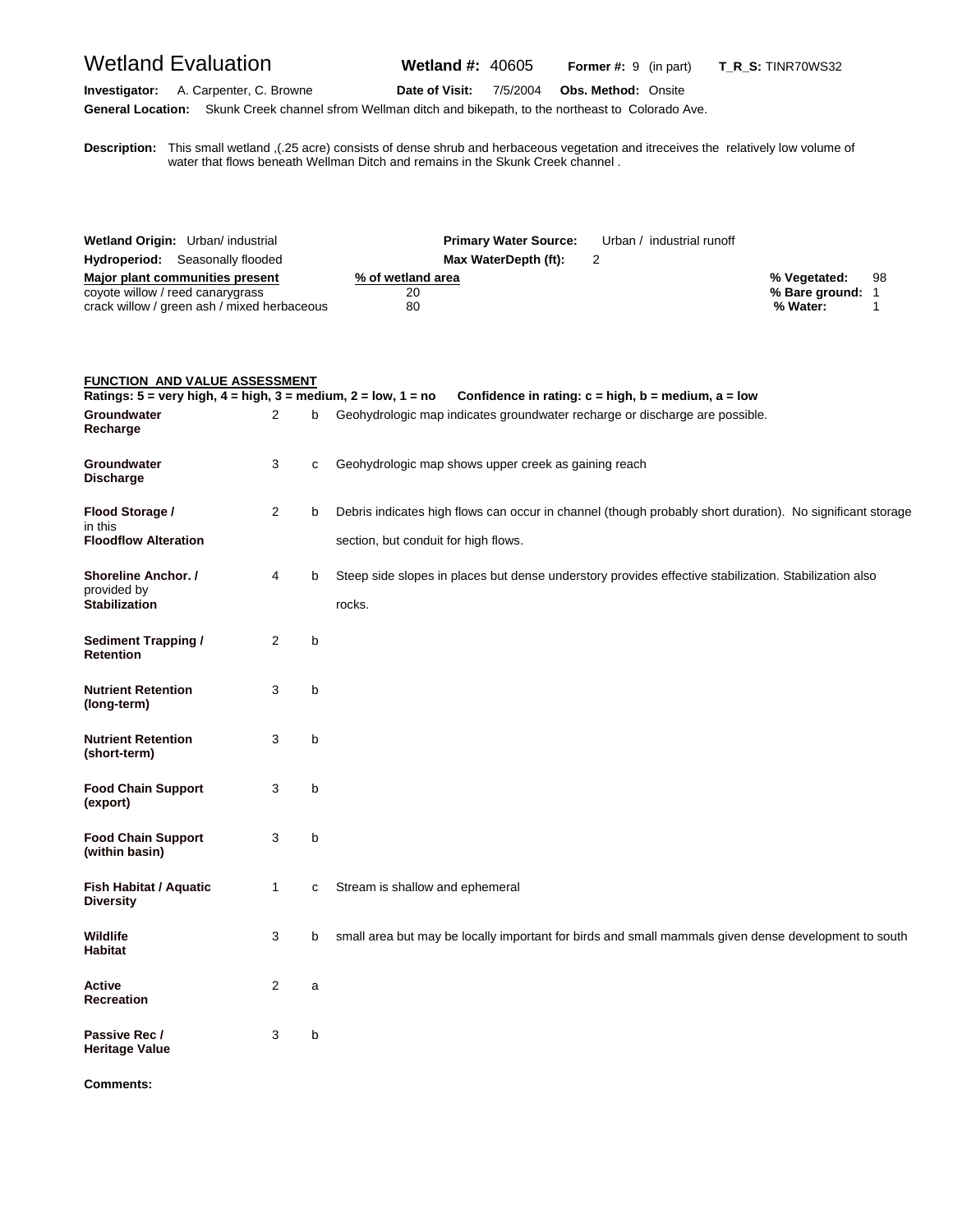# Wetland Evaluation **Wetland #:** 40606 **Former #:** <sup>12</sup> **T\_R\_S:** TINR70WS32

**Investigator:** A. Carpenter, C. Browne **Date of Visit:** 6/8/2004 **Obs. Method:** Onsite **General Location:** North of Baseline Road and east of 28th street surrounded by busy, paved roads

**Description:** Small pond in median parcel surrounded by roads.

| Wetland Origin: Urban/ industrial       | <b>Primary Water Source:</b> | Urban / industrial runoff |                  |    |
|-----------------------------------------|------------------------------|---------------------------|------------------|----|
| <b>Hydroperiod:</b> Permanently flooded | Max WaterDepth (ft):         | -5                        |                  |    |
| Major plant communities present         | % of wetland area            |                           | % Vegetated: 5   |    |
| peach-leafed willow/mixed graminoid     |                              |                           | % Bare ground: 0 |    |
|                                         |                              |                           | % Water:         | 95 |

|  | <b>FUNCTION AND VALUE ASSESSMENT</b> |
|--|--------------------------------------|
|  |                                      |

| Ratings: $5 = \text{very high}, 4 = \text{high}, 3 = \text{medium}, 2 = \text{low}, 1 = \text{no}$ |                |              | Confidence in rating: $c = high$ , $b = medium$ , $a = low$                                                                   |
|----------------------------------------------------------------------------------------------------|----------------|--------------|-------------------------------------------------------------------------------------------------------------------------------|
| Groundwater<br>substrate<br>Recharge                                                               | $\overline{2}$ | b            | Depth to groundwater is mapped at 5-10 ft below ground surface so potential recharge area, however,<br>unknown and may limit. |
|                                                                                                    |                |              |                                                                                                                               |
| Groundwater<br><b>Discharge</b>                                                                    | 2              | a            | Unlikely, but could be local seepage iintersecting pond bottom during high water table periods.                               |
| Flood Storage /<br>expected                                                                        | 2              | b            | Small pond, that does not appear to receive stormwater drainage. (no obvious outlet observed but                              |
| <b>Floodflow Alteration</b>                                                                        |                |              | given volume of inflow)                                                                                                       |
| <b>Shoreline Anchor. /</b><br><b>Stabilization</b>                                                 | 2              | b            |                                                                                                                               |
| <b>Sediment Trapping /</b><br>Retention                                                            | 3              | b            |                                                                                                                               |
| <b>Nutrient Retention</b><br>(long-term)                                                           | 3              | b            |                                                                                                                               |
| <b>Nutrient Retention</b><br>(short-term)                                                          | 2              | b            |                                                                                                                               |
| <b>Food Chain Support</b><br>(export)                                                              | 2              | b            |                                                                                                                               |
| <b>Food Chain Support</b><br>(within basin)                                                        | 2              | b            |                                                                                                                               |
| Fish Habitat / Aquatic<br><b>Diversity</b>                                                         | 1              | b            |                                                                                                                               |
| Wildlife<br><b>Habitat</b>                                                                         | 2              | $\mathbf{C}$ |                                                                                                                               |
| <b>Active</b><br>Recreation                                                                        | $\mathbf{1}$   | $\mathbf{C}$ |                                                                                                                               |
| Passive Rec /<br><b>Heritage Value</b>                                                             | $\mathbf{1}$   | c            |                                                                                                                               |

**Comments:** Inlet pipe (flowing at 0.5 cfs), no obvious outlet but one must exist to accomidate inflows, two pairs of red-wing blackbirds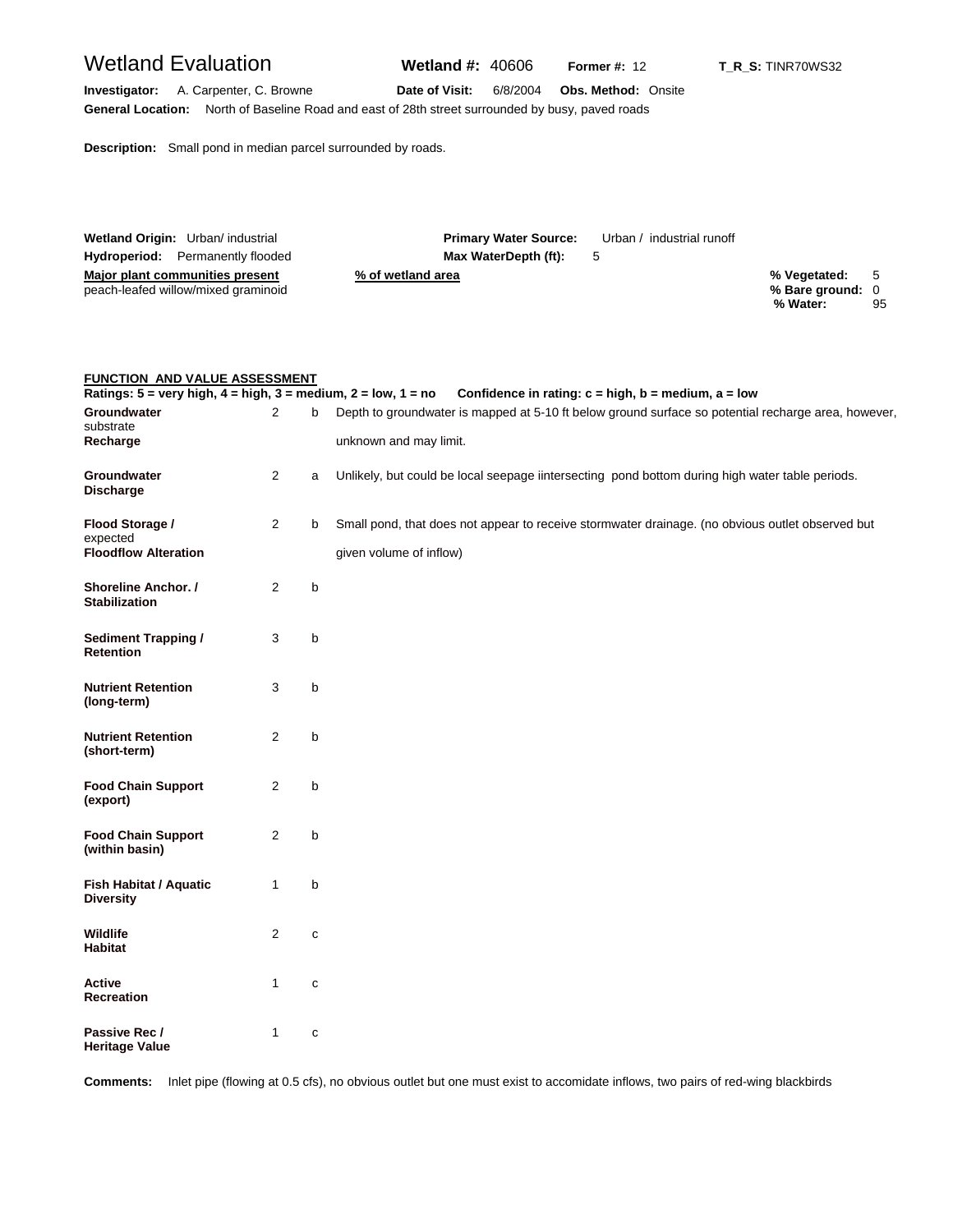**Investigator:** J. Sanderson, C. Browne **Date of Visit:** 7/14/2004 **Obs. Method:** From roads

**General Location:** Along Bluebell Canyon Creek.

**D** (spring flows likely are a few cubic feet per second; at the time of evaluation discharge was less than 1 cubic feet per **escription:** Bluebell Creek is a small, sometimes ephemeral, creek flowing out of the foothills. It has a steep gradient, but low flows second). This narrow riparian corridor winds among homes and roads.

| <b>Wetland Origin: Natural</b>         | <b>Primary Water Source:</b> | Creek |                  |    |
|----------------------------------------|------------------------------|-------|------------------|----|
| <b>Hydroperiod:</b> Seasonally flooded | Max WaterDepth (ft):         | 1.5   |                  |    |
| Major plant communities present        | % of wetland area            |       | % Vegetated: 5   |    |
| crack willow-green ash                 |                              |       | % Bare ground: 5 |    |
|                                        |                              |       | % Water:         | 90 |

| <b>FUNCTION AND VALUE ASSESSMENT</b>                                                               |                |   |                                                                                          |
|----------------------------------------------------------------------------------------------------|----------------|---|------------------------------------------------------------------------------------------|
| Ratings: $5 = \text{very high}, 4 = \text{high}, 3 = \text{medium}, 2 = \text{low}, 1 = \text{no}$ |                |   | Confidence in rating: $c = high$ , $b = medium$ , $a = low$                              |
| <b>Groundwater</b><br>Recharge                                                                     | $\overline{2}$ | b | Becomes losing stream but extent that reaches aquifer uncertain.                         |
| Groundwater<br><b>Discharge</b>                                                                    | 2              | b | Discharge from hillside likely but larger volume of watre contributed by precipitation   |
| Flood Storage /<br><b>Floodflow Alteration</b>                                                     | $\overline{2}$ | b | Colluvium allows some infiltration but primarily  carries waters andt no surface storage |
| Shoreline Anchor. /<br><b>Stabilization</b>                                                        | 3              | b | Shoreline anchoring (though probably more from rocks than veg.)                          |
| <b>Sediment Trapping /</b><br><b>Retention</b>                                                     | $\overline{2}$ | b |                                                                                          |
| <b>Nutrient Retention</b><br>(long-term)                                                           | $\overline{2}$ | b |                                                                                          |
| <b>Nutrient Retention</b><br>(short-term)                                                          | $\overline{2}$ | b |                                                                                          |
| <b>Food Chain Support</b><br>(export)                                                              | 3              | b |                                                                                          |
| <b>Food Chain Support</b><br>(within basin)                                                        | $\overline{2}$ | b |                                                                                          |
| Fish Habitat / Aquatic<br><b>Diversity</b>                                                         | $\mathbf{1}$   | b |                                                                                          |
| <b>Wildlife</b><br><b>Habitat</b>                                                                  | 3              | b | Many prints observed, but numerous fences and proximity to homes limiting                |
| <b>Active</b><br><b>Recreation</b>                                                                 | 1              | b |                                                                                          |
| Passive Rec /<br><b>Heritage Value</b>                                                             | 2              | b | access restricted to adjacent residents                                                  |

**Comments:**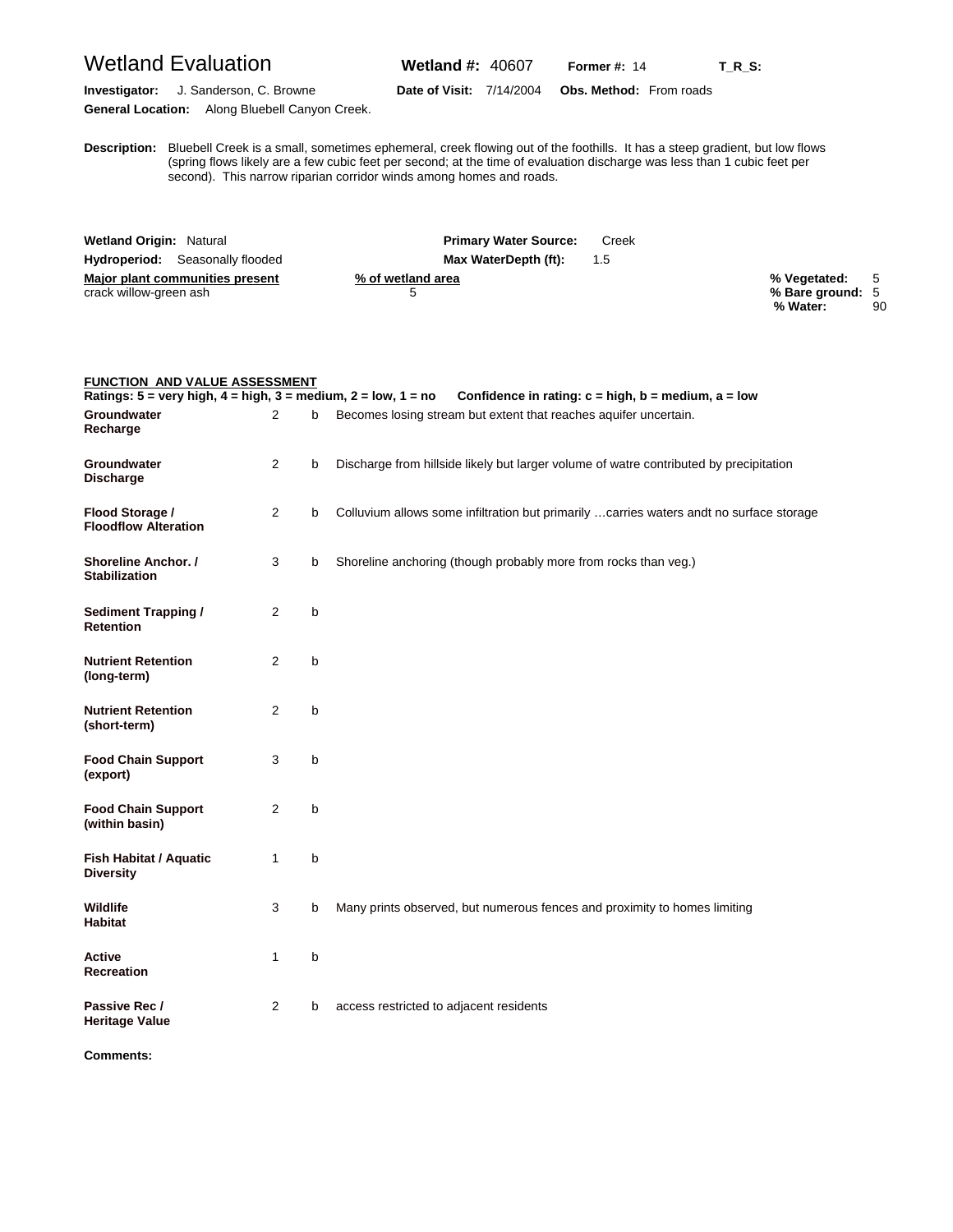Wetland Evaluation **Wetland #:** 40608 **Former #:** <sup>0</sup> (in part) **T\_R\_S:**

**Investigator:** J. Sanderson, C. Browne **Date of Visit:** 10/7/2004 **Obs. Method:** From roads and onsite **General Location:** Along King's Gulch in southwest Boulder.

**D** flows likely are a few cubic feet per second; at the time of evaluation there was no discharge. This narrow riparian corridor **escription:** King's Gulch contains a small, ephemeral creek flowing out of the foothills. It has a steep gradient, but low flows (spring winds among homes and roads. Much of the channel is vegetated.

| <b>Wetland Origin: Natural</b>         | <b>Primary Water Source:</b><br>Creek |                    |
|----------------------------------------|---------------------------------------|--------------------|
| <b>Hydroperiod:</b> Seasonally flooded | Max WaterDepth (ft):<br>$1.5^{\circ}$ |                    |
| Major plant communities present        | % of wetland area                     | 49<br>% Vegetated: |
| open peach-leaf willow-green ash       | 30                                    | % Bare ground:     |
| plains cottonwood-green ash-boxelder   | 40                                    | % Water:<br>50     |
| Mixed graminoids                       | 30                                    |                    |

#### **FUNCTION AND VALUE ASSESSMENT**

|                                                   |                |              | Ratings: $5 =$ very high, $4 =$ high, $3 =$ medium, $2 =$ low, $1 =$ no Confidence in rating: $c =$ high, $b =$ medium, $a =$ low |
|---------------------------------------------------|----------------|--------------|-----------------------------------------------------------------------------------------------------------------------------------|
| Groundwater<br>Recharge                           | $\overline{2}$ | b            | Infiltration likely but limited effectiveness                                                                                     |
| Groundwater<br><b>Discharge</b>                   | 2              | b            | Local seepage possible but thin unconsolidated limits effectivenss                                                                |
| Flood Storage /<br><b>Floodflow Alteration</b>    | 2              | b            | conduit only (w/ some infiltration) little surface storage                                                                        |
| Shoreline Anchor. /<br><b>Stabilization</b>       | 3              | b            | rock wall enforcements in places                                                                                                  |
| <b>Sediment Trapping /</b><br>Retention           | $\overline{2}$ | b            |                                                                                                                                   |
| <b>Nutrient Retention</b><br>(long-term)          | $\overline{2}$ | b            |                                                                                                                                   |
| <b>Nutrient Retention</b><br>(short-term)         | $\overline{2}$ | b            |                                                                                                                                   |
| <b>Food Chain Support</b><br>(export)             | 2              | b            |                                                                                                                                   |
| <b>Food Chain Support</b><br>(within basin)       | 2              | b            |                                                                                                                                   |
| <b>Fish Habitat / Aquatic</b><br><b>Diversity</b> | 1              | C            |                                                                                                                                   |
| Wildlife<br><b>Habitat</b>                        | 3              | $\mathsf{b}$ |                                                                                                                                   |
| Active<br>Recreation                              | 1              | C            |                                                                                                                                   |
| Passive Rec /<br><b>Heritage Value</b>            | 2              | b            | limited access                                                                                                                    |

**Comments:** No photo.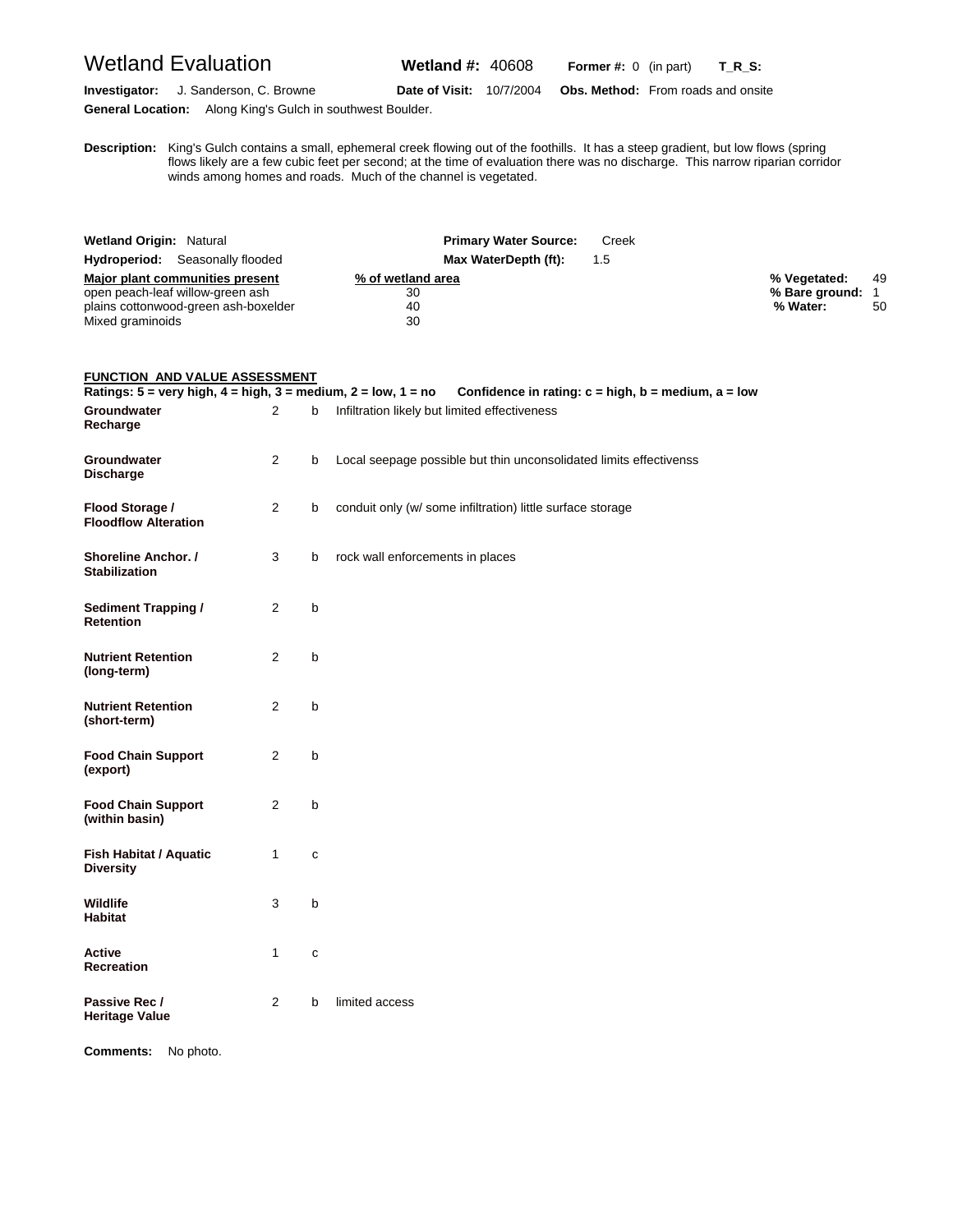# Wetland Evaluation **Wetland #:** 40701 **Former #: 13** T\_R\_S: T1SR70WS7

**Investigator:** A. Carpenter, C. Browne, J. **Date of Visit:** 6/4/2004 **Obs. Method:** Onsite and viewed from property **General Location:** In ravine east of Table Mesa Drive, in back yards of residences

**D escription:** Unnamed drainage north of Bear Canyon Creek (and south of Skunk Creek) which flows through a narrow steep channel located between two hills formed by Pierre shale bedrock formations. The creek channel enters a storm drain pipe near Hartford Drive and is directed beneath a residential area and discharges into Bear Canyon Creek at Table Mesa Drive. Some of the wetland area is supported by seepage from the adjacent hillside.

| <b>Wetland Origin: Natural</b>                                                                                                                                 | <b>Primary Water Source:</b>        | Creek |                                              |    |
|----------------------------------------------------------------------------------------------------------------------------------------------------------------|-------------------------------------|-------|----------------------------------------------|----|
| <b>Hydroperiod:</b> Intermittendly flooded                                                                                                                     | Max WaterDepth (ft):                |       |                                              |    |
| Major plant communities present<br>crack willow-green ash / mixed herbaceous<br>Baltic rush - clustered field sedge<br>Baltic rush - wooly sedge<br>open water | % of wetland area<br>54<br>30<br>15 |       | % Vegetated:<br>% Bare ground: 5<br>% Water: | 94 |
| <b>FUNCTION AND VALUE ASSESSMENT</b>                                                                                                                           |                                     |       |                                              |    |

| Ratings: $5 = \text{very high}, 4 = \text{high}, 3 = \text{medium}, 2 = \text{low}, 1 = \text{no}$ |                |   | Confidence in rating: $c = high$ , $b = medium$ , $a = low$                                                                                                                                  |
|----------------------------------------------------------------------------------------------------|----------------|---|----------------------------------------------------------------------------------------------------------------------------------------------------------------------------------------------|
| Groundwater<br>Recharge                                                                            | 2              | b | Geohydrologic map shows potential for groundwater recharge or discharge depending on water levels.                                                                                           |
| Groundwater<br><b>Discharge</b>                                                                    | 2              | b | Groundwater discharge likely to occur along interface between bedrock and alluvial deposits, but thin<br>unconsolidated layer and discontinuous nature of groundwater minimizes opportunity. |
| Flood Storage /<br><b>Floodflow Alteration</b>                                                     | 3              | b |                                                                                                                                                                                              |
| <b>Shoreline Anchor.</b> /<br><b>Stabilization</b>                                                 | 3              | b | Trees and shrubs along corridor help to stabilize slopes.                                                                                                                                    |
| <b>Sediment Trapping /</b><br><b>Retention</b>                                                     | 2              | b |                                                                                                                                                                                              |
| <b>Nutrient Retention</b><br>(long-term)                                                           | $\overline{2}$ | b |                                                                                                                                                                                              |
| <b>Nutrient Retention</b><br>(short-term)                                                          | $\overline{2}$ | b |                                                                                                                                                                                              |
| <b>Food Chain Support</b><br>(export)                                                              | 2              | b | Limited high flows for export.                                                                                                                                                               |
| <b>Food Chain Support</b><br>(within basin)                                                        | 3              | b |                                                                                                                                                                                              |
| <b>Fish Habitat / Aquatic</b><br><b>Diversity</b>                                                  | $\mathbf{1}$   | C |                                                                                                                                                                                              |
| Wildlife<br><b>Habitat</b>                                                                         | 3              | b | deer encountered in stream                                                                                                                                                                   |
| Active<br><b>Recreation</b>                                                                        | 1              | C |                                                                                                                                                                                              |
| Passive Rec /<br>quiet<br><b>Heritage Value</b>                                                    | 3              | b | Steep slopes on either side limit development and preserve element of natural setting. Provides private,<br>greenscape for adjoining properties.                                             |

**Comments:** Wetland very narrow, vegetation very weedy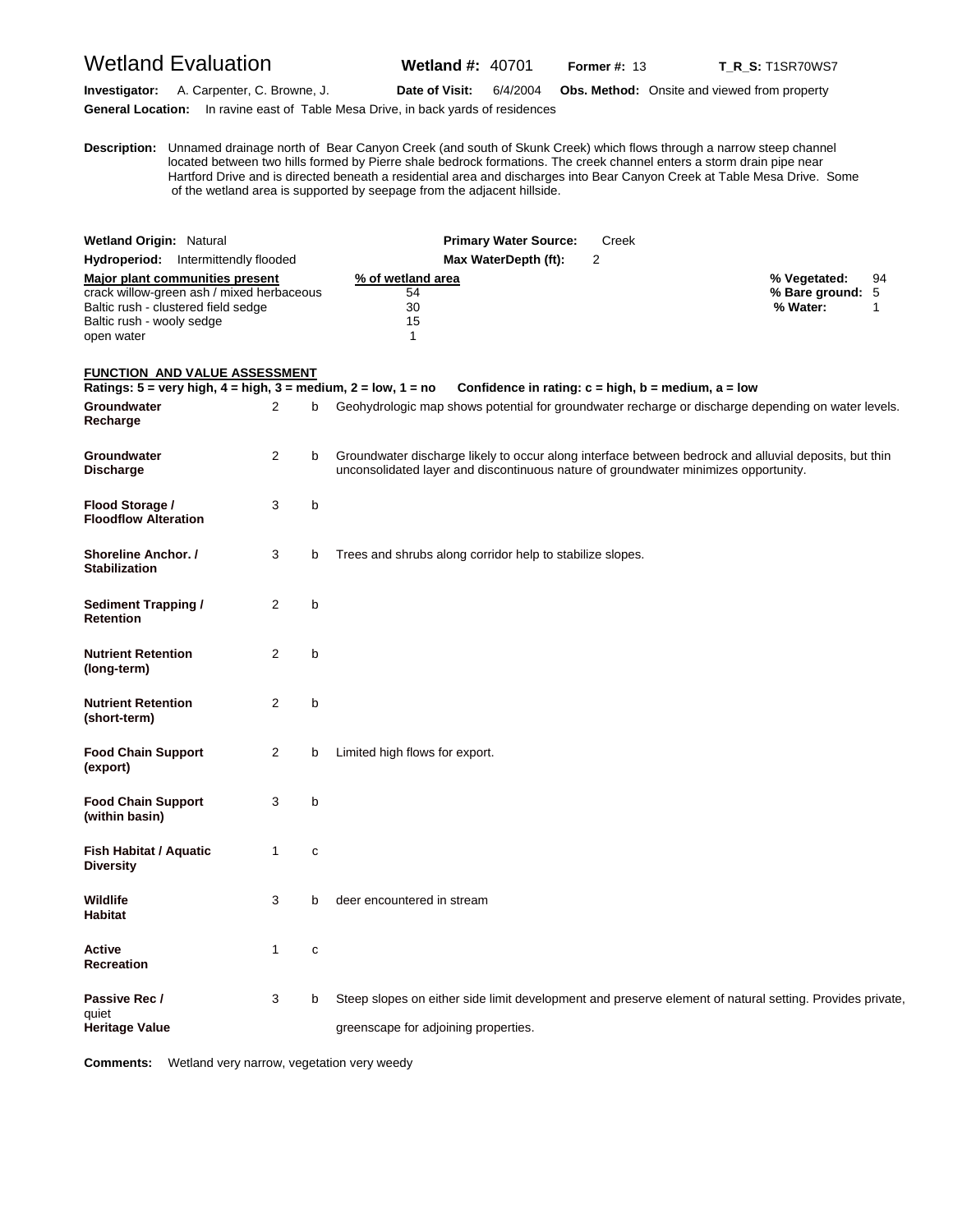### Wetland Evaluation **Wetland #:** 40702 **Former #:** <sup>5</sup> (in part) **T\_R\_S:** T1SR70WS7

**Investigator:** A. Carpenter, C. Browne **Date of Visit:** 7/7/2004 **Obs. Method:** Onsite **General Location:** Bear Canyon Creek from City boundary east to Lehigh Street

**D escription:** This wetland consists of a relatively high quality riparian corridor flowing through residrntial areas and open space in the southwestern edge of the city. The creek flows along the southeastern edge of a Pierre Shale bedrock feature (on top of which is the National Center for Atmospheric Research). There is no signficant shallow groundwater in this area ("thin, discontinuous and transient" ). Functional values include shoreline stability, wildlife habitat, food chain support, and passive recreation.

| <b>Wetland Origin: Natural</b>         | <b>Primary Water Source:</b> | Creek              |
|----------------------------------------|------------------------------|--------------------|
| <b>Hydroperiod:</b> Seasonally flooded | Max WaterDepth (ft):         |                    |
| Major plant communities present        | % of wetland area            | % Vegetated:<br>10 |
| narrowleaf cottonwood / chokecherry    | 45                           | % Bare ground: 50  |
| narrowleaf cottonwood / hawthorn       | 45                           | % Water:<br>40     |
| plains cottonwood / choke cherry       | 10                           |                    |

#### **FUNCTION AND VALUE ASSESSMENT**

**Ratings: 5 = very high, 4 = high, 3 = medium, 2 = low, 1 = no Confidence in rating: c = high, b = medium, a = low Groundwater** 2 b There is no signficant shallow aquifer in this area and the underlying rocks limit infiltration, although some minor<br>Recharge infiltration may occur, **Groundwater** 2 b Geohydrologic map shows potential for groundwater discharge particularly upgradient along the contact with the **Discharge Pierre shale formation but absence of a significant shallow aquifer limits the opportunity. Flood Storage /** 2 b Somewhat slowed water flows and minor amounts of storage (e.g., just west of Lehigh) but generally expect flood<br>Floodflow Alteration waters to be transported through with little alteration. **Shoreline Anchor. /** 4 b Abudnant shrubs and moderate tree cover with rocky slopes effectively stabilize slopes in most of this section. **Stabilization Sediment Trapping /**  2 b **Retention Nutrient Retention** 2 b Some long-term retention in woody species. **(long-term) Nutrient Retention** 3 b In herbaceous plants and short residence time sediment deposits. **(short-term) Food Chain Support** 4 b Trees and shrubs provide leaf litter and flushing flows provide opportunity for export. **(export) Food Chain Support** 4 b High shrub productivity **(within basin) Fish Habitat / Aquatic** 2 b No fish habitat but aquatic insects observed. **Diversity Wildlife** 4 b Deer fawn & warbler nest observed. Large size buffer zone and open space access provide good connection<br>Habitat **Habitat** and diversity. Lots of food choke cherry, wild plum, hawthorn, in well developed shrub layer. Active **Active 2** a Hikers and kids may use. **Recreation Passive Rec / 4 c** Trail access through open space and natural setting increase this functional value. **Heritage Value** 

**Comments:** Dense shrubby vegetation along stream; very nice riparian wetland; plant communities present elsewhere in study area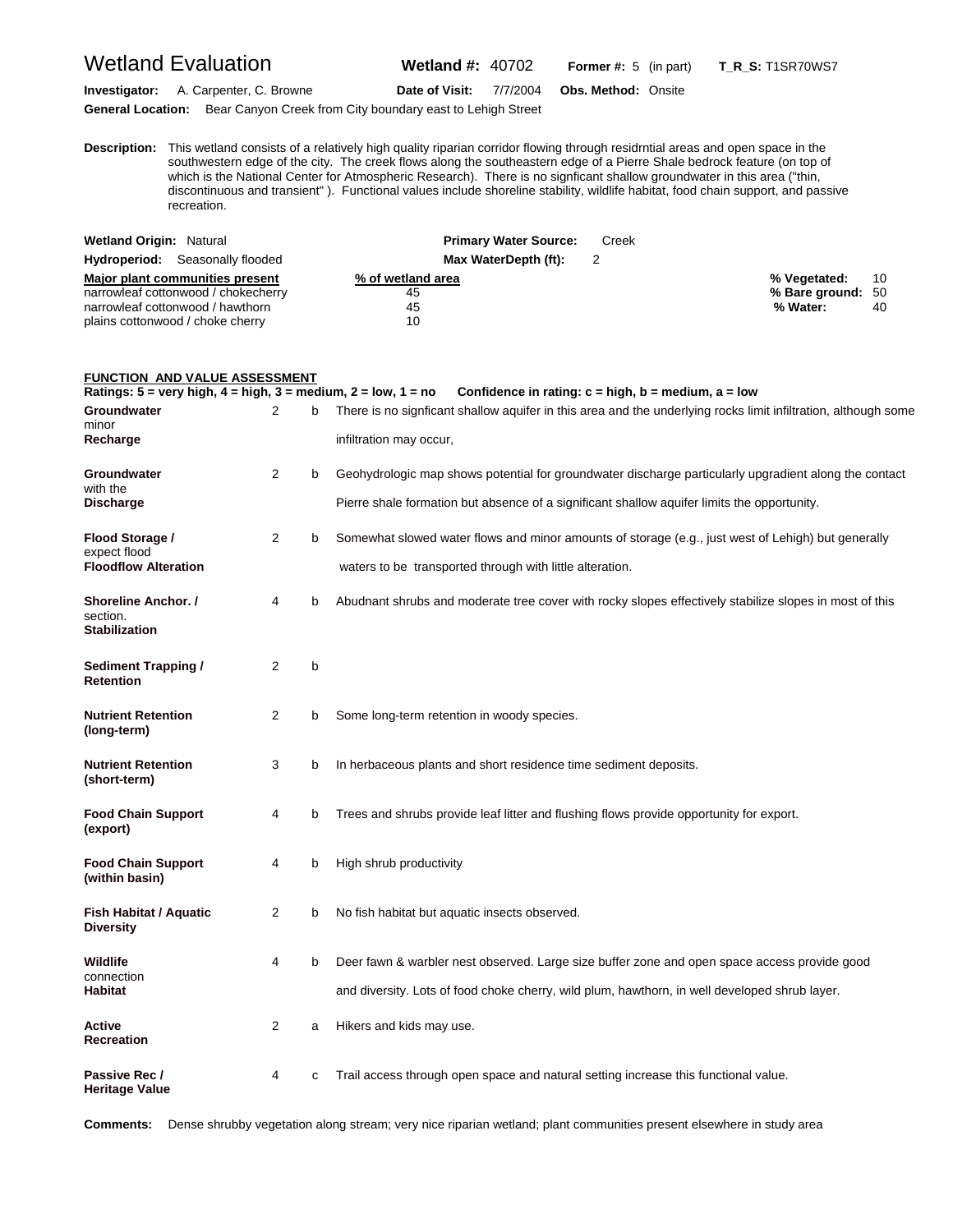Wetland Evaluation **Wetland #:** 40703 **Former #:** <sup>5</sup> (in part) **T\_R\_S:** T1SR70WS8

**Investigator:** A. Carpenter, C. Browne **Date of Visit:** 7/6/2004 **Obs. Method:** Onsite **General Location:** Bear Canyon Creek down stream from Lehigh Street to Broadway

**D** segment just west of Broadway. The channel has been straightened and contains many grade control structures. **escription:** This section of creek flows through the median strip on Table Mesa Drive to at newly constructed wetland in 100- foot

| <b>Wetland Origin: Natural</b><br><b>Hydroperiod:</b> Seasonally flooded<br><b>Major plant communities present</b><br>reed canary grass<br>coyote willow / reed canarygrass |                |   | <b>Primary Water Source:</b><br>Creek<br>Max WaterDepth (ft):<br>% of wetland area<br>85<br>10                                                                                                                        | % Vegetated:<br>% Bare ground:<br>% Water: | 94<br>1<br>5 |
|-----------------------------------------------------------------------------------------------------------------------------------------------------------------------------|----------------|---|-----------------------------------------------------------------------------------------------------------------------------------------------------------------------------------------------------------------------|--------------------------------------------|--------------|
| open water<br><b>FUNCTION AND VALUE ASSESSMENT</b>                                                                                                                          |                |   | 5                                                                                                                                                                                                                     |                                            |              |
| Ratings: $5 = \text{very high}, 4 = \text{high}, 3 = \text{medium}, 2 = \text{low}, 1 = \text{no}$                                                                          |                |   | Confidence in rating: $c = high$ , $b = medium$ , $a = low$                                                                                                                                                           |                                            |              |
| Groundwater<br>Recharge                                                                                                                                                     | 2              | b | see below                                                                                                                                                                                                             |                                            |              |
| Groundwater<br>and                                                                                                                                                          | 2              | b | Geohydrologic map shows potential for groundwater discharge or recharge depending on water levels                                                                                                                     |                                            |              |
| <b>Discharge</b>                                                                                                                                                            |                |   | location. But, thin discontinuous nature of shallow groundwater limits effectiveness of this function.                                                                                                                |                                            |              |
| Flood Storage /<br>Mesa<br><b>Floodflow Alteration</b>                                                                                                                      | $\overline{2}$ | b | Some small pools with relatively low storage and flood plain is restricted by edge of median strip in Table<br>Drive.                                                                                                 |                                            |              |
| Shoreline Anchor. /<br><b>Stabilization</b>                                                                                                                                 | 2              | b | No signficant woody veg. Engineered structures provide most of stabilization. Bank was observed to be<br>undercut in places.                                                                                          |                                            |              |
| <b>Sediment Trapping /</b><br>pools. But.<br>Retention                                                                                                                      | 3              | b | Moderate deposits of sand from roadside runoff in vicinity of bridges and behind dams, and in settling<br>most expected to flow through with significant settling occurring at the new wetland just west of Broadway. |                                            |              |
| <b>Nutrient Retention</b><br>temporary.<br>(long-term)                                                                                                                      | $\overline{2}$ | b | Some long-term storage in coyote willows and sediments but uncertain as to extent that deposits are                                                                                                                   |                                            |              |
| Nutrient Retention<br>(short-term)                                                                                                                                          | 3              | b | Assumes mostly short residence sediments                                                                                                                                                                              |                                            |              |
| <b>Food Chain Support</b><br>segment)<br>(export)                                                                                                                           | 2              | b | Low to moderate overhanging limbs to supply leaf litter. (Cooper evaluation referred to larger stream                                                                                                                 |                                            |              |
| <b>Food Chain Support</b><br>(within basin)                                                                                                                                 | 2              | b | see above                                                                                                                                                                                                             |                                            |              |
| <b>Fish Habitat / Aquatic</b><br><b>Diversity</b>                                                                                                                           | 1              | b |                                                                                                                                                                                                                       |                                            |              |
| Wildlife<br>Habitat                                                                                                                                                         | 2              | C |                                                                                                                                                                                                                       |                                            |              |
| Active<br>Recreation                                                                                                                                                        | $\mathbf{1}$   | C |                                                                                                                                                                                                                       |                                            |              |
| Passive Rec /<br><b>Heritage Value</b>                                                                                                                                      | 2              | b |                                                                                                                                                                                                                       |                                            |              |

**Comments:** Channel completely straightened; low diversity wetland with lots of reed canarygrass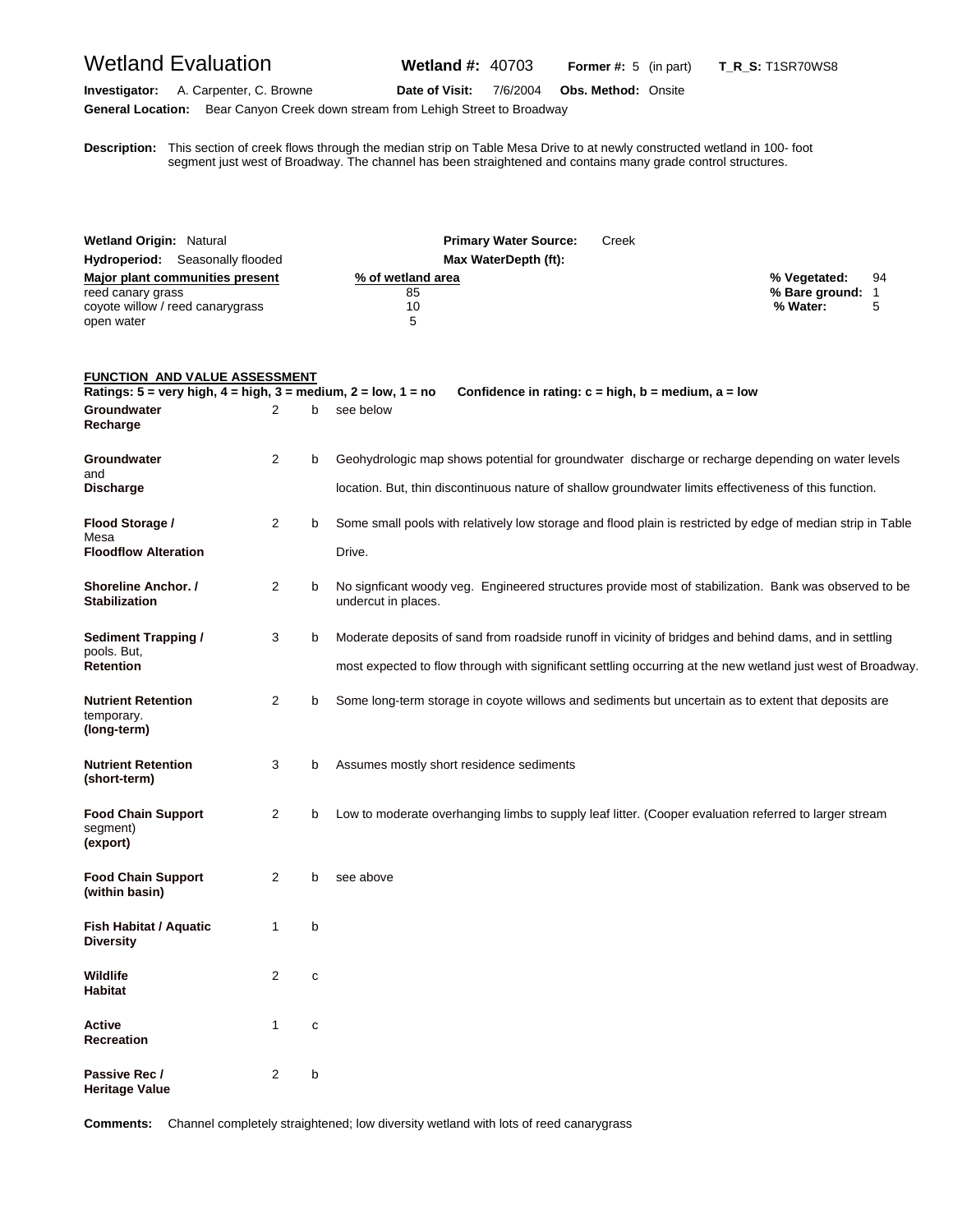**Heritage Value** 

Wetland Evaluation **Wetland #:** 40704 **Former #:** <sup>5</sup> (in part) **T\_R\_S:** T1SR70WS5

**Investigator:** A. Carpenter, C. Browne **Date of Visit:** 7/7/2004 **Obs. Method:** Onsite and viewed from property

**General Location:** Bear Canyon Creek from Broadway downstream (north) to US Highway 36

**D escription:** This section of channel has been stgraightened and is lined with boulders on one (and sometimes both sides) for most of the length; nearly all of channel bottom is filled with cobbles; some sectrions of channel are concrete lined on sides and bottom; At Broadway, headgate to Anderson Ditch indicates diversions that reduce flows in this section of Bear Canyon Creek (but did not evaluate extent of flow alterations).

| <b>Wetland Origin: Natural</b>         | <b>Primary Water Source:</b><br>Creek |                   |
|----------------------------------------|---------------------------------------|-------------------|
| <b>Hydroperiod:</b> Seasonally flooded | Max WaterDepth (ft):<br>1.5           |                   |
| Major plant communities present        | % of wetland area                     | % Vegetated: 5    |
| urban forest / mixed herbaceous        | 60                                    | % Bare ground: 20 |
| plains cottonwood / coyote willow      | 30                                    | % Water:<br>75    |
| open water                             | 10                                    |                   |

| <b>FUNCTION AND VALUE ASSESSMENT</b><br>Ratings: $5 = \text{very high}, 4 = \text{high}, 3 = \text{medium}, 2 = \text{low}, 1 = \text{no}$ |                |   | Confidence in rating: $c = high$ , $b = medium$ , $a = low$                                               |
|--------------------------------------------------------------------------------------------------------------------------------------------|----------------|---|-----------------------------------------------------------------------------------------------------------|
| Groundwater<br>Recharge                                                                                                                    | $\overline{2}$ | b | see below                                                                                                 |
| Groundwater<br>and                                                                                                                         | $\overline{2}$ | b | Geohydrologic map shows potential for groundwater discharge or recharge depending on water levels         |
| <b>Discharge</b>                                                                                                                           |                |   | location. But, thin discontinuous nature of shallow groundwater limits effectiveness of this function.    |
| Flood Storage /<br><b>Floodflow Alteration</b>                                                                                             | $\overline{2}$ | b |                                                                                                           |
| Shoreline Anchor. /<br><b>Stabilization</b>                                                                                                | 3              | b | Water flows in this section are altered by upstream diversion into Anderson ditch so reduced opportunity. |
| <b>Sediment Trapping /</b><br><b>Retention</b>                                                                                             | 2              | b | Urban runoff provides source but flashing flows appear to transport out.                                  |
| <b>Nutrient Retention</b><br>(long-term)                                                                                                   | $\overline{2}$ | b |                                                                                                           |
| <b>Nutrient Retention</b><br>(short-term)                                                                                                  | $\overline{2}$ | b |                                                                                                           |
| <b>Food Chain Support</b><br>(export)                                                                                                      | 3              | b | Significant overhanging limbs to supply leaf litter.                                                      |
| <b>Food Chain Support</b><br>(within basin)                                                                                                | 3              | b |                                                                                                           |
| <b>Fish Habitat / Aquatic</b><br><b>Diversity</b>                                                                                          | $\mathbf{1}$   | b |                                                                                                           |
| <b>Wildlife</b><br><b>Habitat</b>                                                                                                          | $\overline{2}$ | a |                                                                                                           |
| <b>Active</b><br><b>Recreation</b>                                                                                                         | $\overline{2}$ | a | Kids observed playing in the stream.                                                                      |
| Passive Rec /                                                                                                                              | 2              | b | Bear Creek greenway trail follows alongside much of the creek and creek flows through a city park         |

**Comments:** wetland defined by bankful channel; forested wetland along creek; not very weedy; channel armored downstream of Martin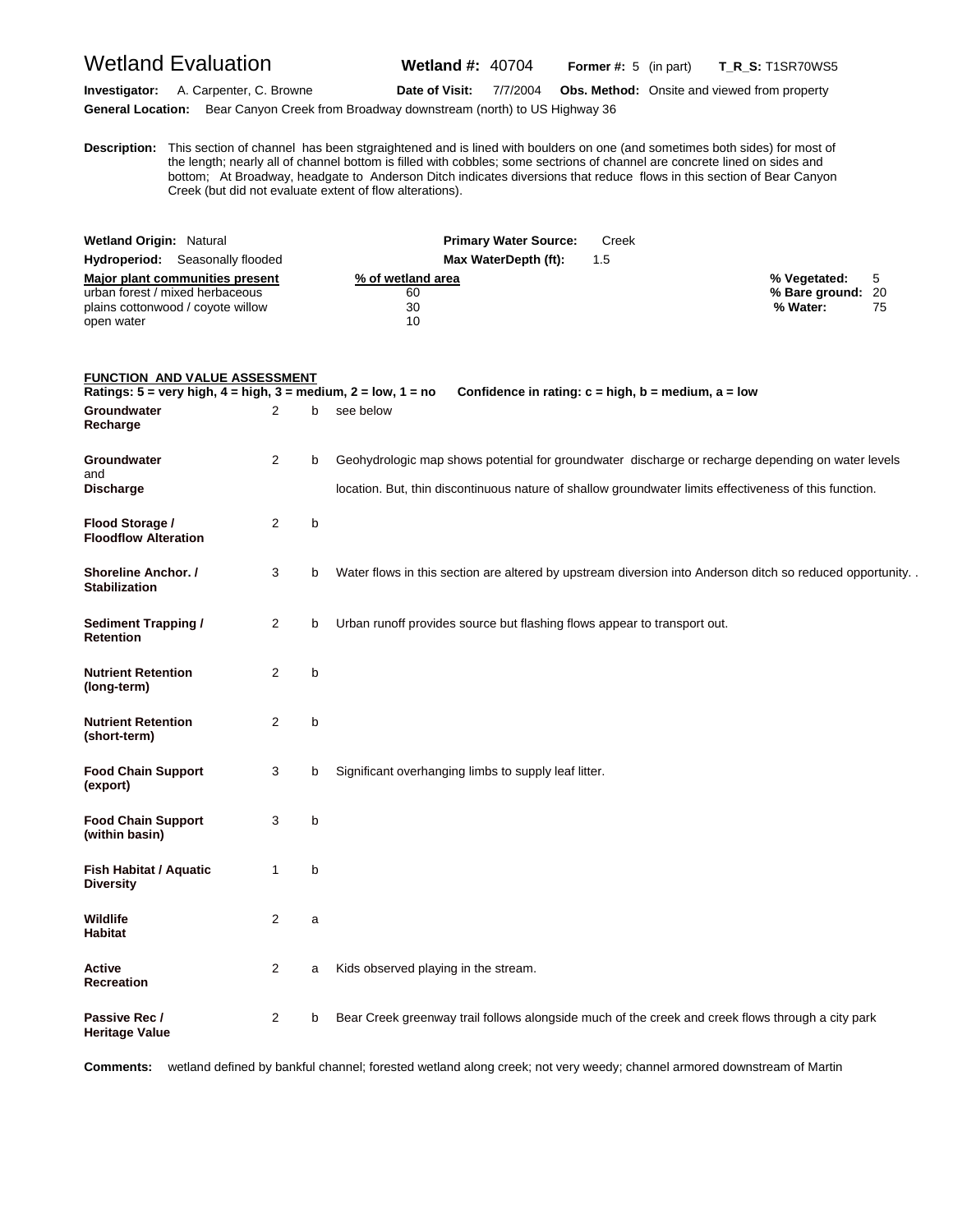# Wetland Evaluation **Wetland #:** 40705 **Former #: 6 T\_R\_S:** T1NR70WS33

**Investigator:** A. Carpenter, C. Browne **Date of Visit:** 7/2/2004 **Obs. Method:** Onsite

**G eneral Location:** Bear Canyon Creek from 300 feet southwest of Baseline Road downstream (north) into Wellman Ditch and beyond as creek channel continues north and parallel to Foothills Parkway up to inlet from Skunk Creek (Note this wetland includes former Cooper #6 as well as a portion of #7 )

**D escription:** Bear Canyon Creek flows into Wellman Ditch just west of Foothills with some water passing through a control structure to continue flowing north. Channel south of ditch is straightened and entrenched, downcutting has isolated creek from floodplain in places. Northern section is broader floodplain, more than one channel, with mature trees.

| <b>Wetland Origin: Natural</b>                                                                                                                          |   |   | <b>Primary Water Source:</b><br>Urban / industrial runoff                                                                                                         |                                              |         |
|---------------------------------------------------------------------------------------------------------------------------------------------------------|---|---|-------------------------------------------------------------------------------------------------------------------------------------------------------------------|----------------------------------------------|---------|
| <b>Hydroperiod:</b> Seasonally flooded                                                                                                                  |   |   | Max WaterDepth (ft):<br>2                                                                                                                                         |                                              |         |
| <b>Major plant communities present</b><br>crack willow / mixed herbaceous<br>reed canarygrass<br>open water<br>plains cottonwood - crack willow / mixed |   |   | % of wetland area<br>75<br>2<br>1<br>22                                                                                                                           | % Vegetated:<br>% Bare ground: 1<br>% Water: | 9<br>90 |
| <u>FUNCTION AND VALUE ASSESSMENT</u>                                                                                                                    |   |   | Ratings: $5 = \text{very high}, 4 = \text{high}, 3 = \text{medium}, 2 = \text{low}, 1 = \text{no}$<br>Confidence in rating: $c = high$ , $b = medium$ , $a = low$ |                                              |         |
| Groundwater<br>Recharge                                                                                                                                 | 2 | b |                                                                                                                                                                   |                                              |         |
| Groundwater<br><b>Discharge</b>                                                                                                                         | 2 | b | High water table (within 5 ft) so potential for discharge.                                                                                                        |                                              |         |
| Flood Storage /<br><b>Floodflow Alteration</b>                                                                                                          | 4 | b | Side channels with small islands throughout. Northern section includes broad floodplain.                                                                          |                                              |         |
| <b>Shoreline Anchor. /</b><br>grassy<br><b>Stabilization</b>                                                                                            | 2 | c | Signs of downcut channel and erosion occurring since Cooper evaluation. Most of shoreline consists of<br>banks with interspersed crack willows.                   |                                              |         |
| <b>Sediment Trapping /</b><br>Retention                                                                                                                 | 3 | b | Evidence of deposits in pockets, side channels and overflow areas.                                                                                                |                                              |         |
| <b>Nutrient Retention</b><br>wetland.)<br>(long-term)                                                                                                   | 3 | b | Some long-term retention in sediments and mature trees. (Could have higher value in north end of                                                                  |                                              |         |
| <b>Nutrient Retention</b><br>(short-term)                                                                                                               | 3 | b | Could be somewhat lower value in southern portion of wetland.                                                                                                     |                                              |         |
| <b>Food Chain Support</b><br>(export)                                                                                                                   | 4 | b | Abundant mature willows in north section.                                                                                                                         |                                              |         |
| <b>Food Chain Support</b><br>(within basin)                                                                                                             | 3 | b | Could be higher value in north section.                                                                                                                           |                                              |         |
| <b>Fish Habitat / Aquatic</b><br><b>Diversity</b>                                                                                                       | 3 | b | Lots of minnows and a 6" trout observed, also crayfish.                                                                                                           |                                              |         |
| Wildlife<br><b>Habitat</b>                                                                                                                              | 3 | b |                                                                                                                                                                   |                                              |         |
| <b>Active</b><br>Recreation                                                                                                                             | 1 | b |                                                                                                                                                                   |                                              |         |
| Passive Rec /<br><b>Heritage Value</b>                                                                                                                  | 4 | b | Bike trail has improved access and passive recreation use since previous evalutiaon.                                                                              |                                              |         |

Comments: northern portion of this wetland where floodplain broadens. Inflow from Skunk creek is north boundary of this wetland. **omments:** Narrow strip of forested wetland along Bear Canyon Creek; mostly crack willow.Functional values of wetland are higher in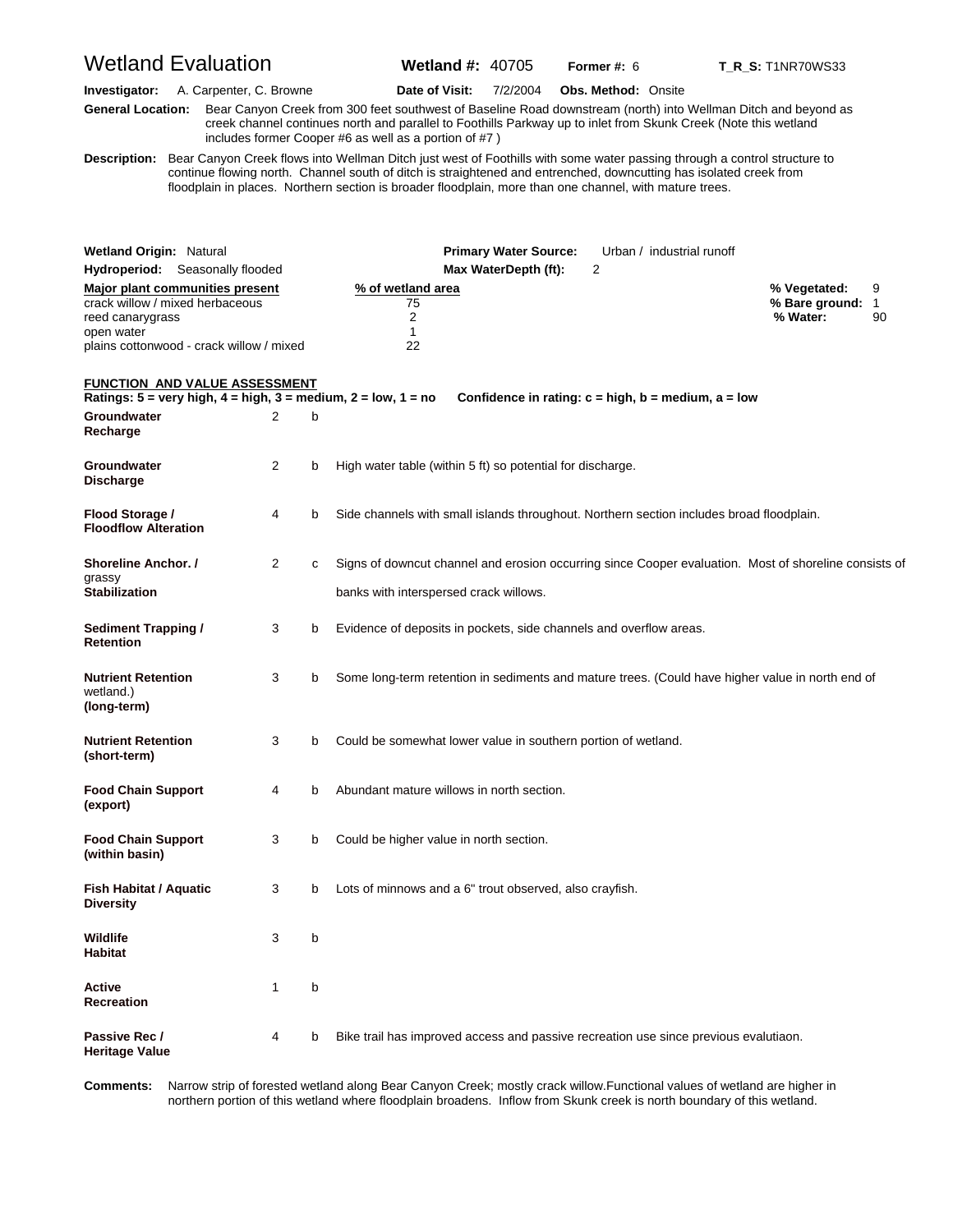## Wetland Evaluation **Wetland #:** 40706 **Former #: 7 T\_R\_S:** T1NR70WS33 &

**Investigator:** A. Carpenter, C. Browne **Date of Visit:** 8/14/2004 **Obs. Method:** Onsite **General Location:** East of Foothills Parkway/ north and south of Arapahoe Ave

**D escription:** Bear Canyon Creek includes section downstream of inflow from Skunk Creek. Creek flows through bottomlands as approaches Boulder Creek to the north and receives significant urban runoff from Arapahoe and Foothills Parkway. (Note that the small wetland north of Arapahoe which Cooper Id'd as No. 11 is also included in this wetland.)

| <b>Wetland Origin: Natural</b><br>Hydroperiod: Seasonally flooded<br>Major plant communities present<br>cattail marsh<br>coyote willow<br>reed canary grass- cattail<br>open water |   |   | <b>Primary Water Source:</b><br>Creek<br>Max WaterDepth (ft):<br>$\overline{2}$<br>% of wetland area<br>10<br>35<br>10<br>45     | % Vegetated:<br>% Bare ground: 0<br>% Water: | 55<br>45 |
|------------------------------------------------------------------------------------------------------------------------------------------------------------------------------------|---|---|----------------------------------------------------------------------------------------------------------------------------------|----------------------------------------------|----------|
| <b>FUNCTION AND VALUE ASSESSMENT</b>                                                                                                                                               |   |   |                                                                                                                                  |                                              |          |
| Ratings: $5 = \text{very high}, 4 = \text{high}, 3 = \text{medium}, 2 = \text{low}, 1 = \text{no}$<br>Groundwater<br>Recharge                                                      | 2 | b | Confidence in rating: $c = high$ , $b = medium$ , $a = low$<br>May recharge during low water table periods, but not significant. |                                              |          |
| Groundwater<br>Discharge                                                                                                                                                           | 2 | b |                                                                                                                                  |                                              |          |
| Flood Storage /<br><b>Floodflow Alteration</b>                                                                                                                                     | 3 | b |                                                                                                                                  |                                              |          |
| <b>Shoreline Anchor. /</b><br><b>Stabilization</b>                                                                                                                                 | 3 | b | Cooper's higher value probably reflects difference in boundaries.                                                                |                                              |          |
| <b>Sediment Trapping /</b><br><b>Retention</b>                                                                                                                                     | 4 | b |                                                                                                                                  |                                              |          |
| <b>Nutrient Retention</b><br>(long-term)                                                                                                                                           | 3 | b |                                                                                                                                  |                                              |          |
| <b>Nutrient Retention</b><br>(short-term)                                                                                                                                          | 3 | b |                                                                                                                                  |                                              |          |
| <b>Food Chain Support</b><br>(export)                                                                                                                                              | 3 | b |                                                                                                                                  |                                              |          |
| <b>Food Chain Support</b><br>(within basin)                                                                                                                                        | 3 | b | Some aquatic vegetation, abundant willows.                                                                                       |                                              |          |
| Fish Habitat / Aquatic<br><b>Diversity</b>                                                                                                                                         | 3 | b | Small minnows observed in channel.                                                                                               |                                              |          |
| Wildlife<br><b>Habitat</b>                                                                                                                                                         | 3 | b | Good for birds, fragmented by roads. Deer trails and beds.                                                                       |                                              |          |
| Active<br>Recreation                                                                                                                                                               | 1 | b |                                                                                                                                  |                                              |          |
| Passive Rec /<br><b>Heritage Value</b>                                                                                                                                             | 2 | b | Access ok but area is narrow and bounded by Parkway on the west.                                                                 |                                              |          |

**Comments:** Water source includes the re-routed end of Skunk Creek from outlet of wetlands north of CU research park.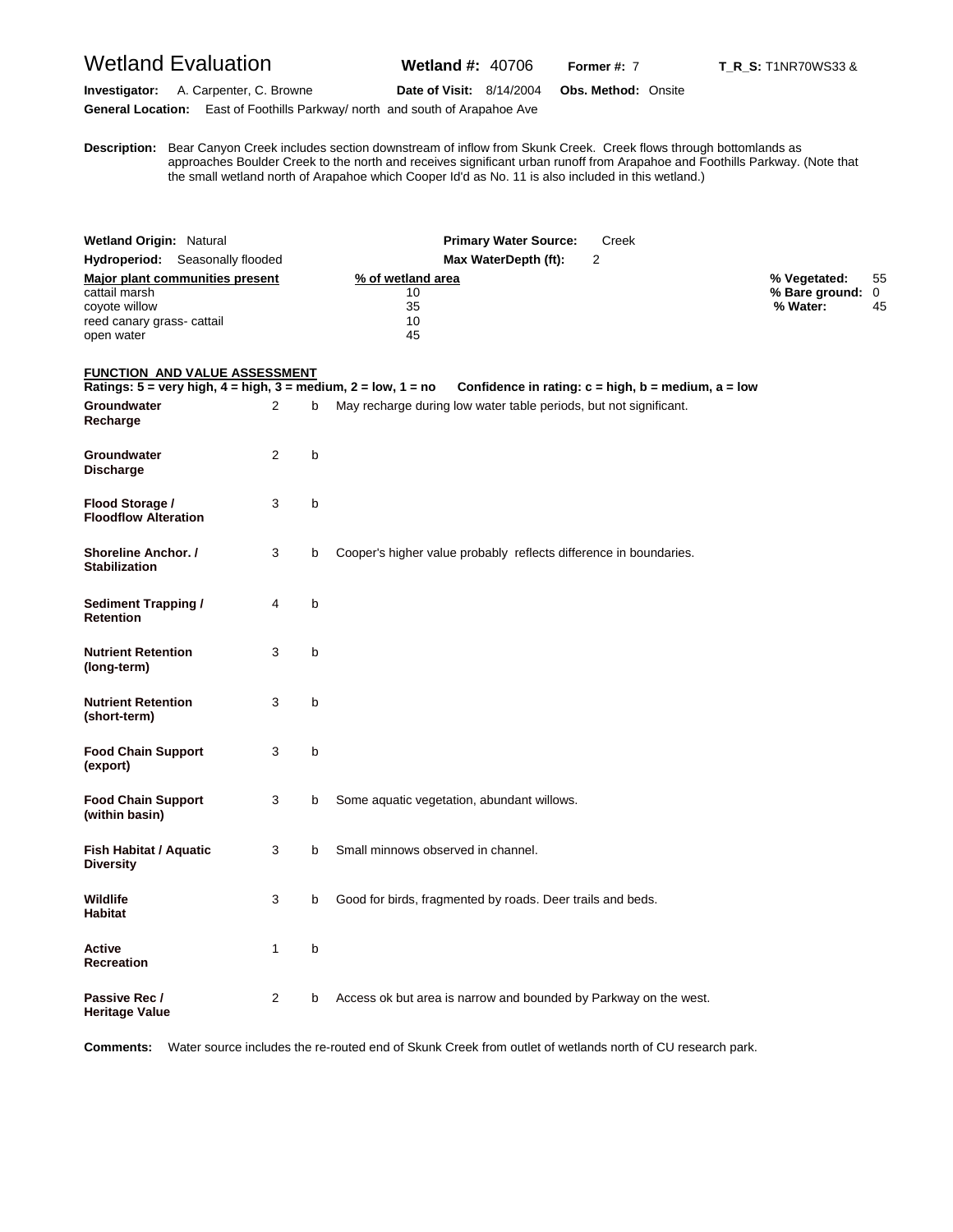# Wetland Evaluation **Wetland #:** 40801 **Former #:** <sup>12</sup> (in part) **T\_R\_S:** T1SR70WS8

**D**

**Investigator:** A. Carpenter, C. Browne, J. **Date of Visit:** 6/4/2004 **Obs. Method:** Onsite **General Location:** Viele Lake, immediately south west of South Boulder Rec. Center

**escription:** Lake is probably located in natural depression that was enhanced for the park. Located at base of bedrock formation where

it collects surface water runoff from hillside and local groundwater seepage along contact with rock interface. Water was turbid at time of visit; pond has sport fishing; used by anglers on shore.

| <b>Wetland Origin: Agriculture</b>                                                               |  |                     | <b>Primary Water Source:</b><br>Ground water                                                                                                                                                                                       |                                                         |  |  |  |
|--------------------------------------------------------------------------------------------------|--|---------------------|------------------------------------------------------------------------------------------------------------------------------------------------------------------------------------------------------------------------------------|---------------------------------------------------------|--|--|--|
| <b>Hydroperiod:</b> Permanently flooded                                                          |  |                     | 3<br>Max WaterDepth (ft):                                                                                                                                                                                                          |                                                         |  |  |  |
| Major plant communities present<br>cattail<br>American three square<br>Baltic rush<br>open water |  |                     | % of wetland area<br>4<br>0.5<br>0.5<br>95                                                                                                                                                                                         | % Vegetated:<br>5<br>% Bare ground: 0<br>% Water:<br>95 |  |  |  |
| <b>FUNCTION AND VALUE ASSESSMENT</b>                                                             |  |                     | Ratings: 5 = very high, 4 = high, 3 = medium, 2 = low, 1 = no<br>Confidence in rating: $c = high$ , $b = medium$ , $a = low$                                                                                                       |                                                         |  |  |  |
| Groundwater<br>by<br>Recharge                                                                    |  | 2<br>b              | Some recharge may occur along the north downgradient side, but opportunity to infiltrate may be restricted<br>permeability of underlying rocks and thin unconsolidated layer.                                                      |                                                         |  |  |  |
| Groundwater<br>Pierre<br>Discharge<br>surrounding                                                |  | 3<br>b              | Geohydrology maps indicate groundwater discharge likely from south and east sides along contact with<br>shale bedrock feature. Relative inputs from subsurface inflows versus surface water runoff from<br>hillsides is uncertain. |                                                         |  |  |  |
| Flood Storage /<br><b>Floodflow Alteration</b>                                                   |  | 3<br>b              | Site visit probably coincided with high water levels hence no water line exposed. But, likely to have some<br>moderate aboveground storage capacity.                                                                               |                                                         |  |  |  |
| Shoreline Anchor. /<br><b>Stabilization</b>                                                      |  | $\overline{2}$<br>b | Mowed to edge in places. Limited opportunity other than wind.                                                                                                                                                                      |                                                         |  |  |  |
| <b>Sediment Trapping /</b><br><b>Retention</b>                                                   |  | 4<br>b              | Erosion from steep hillside slopes provides source of sediments.                                                                                                                                                                   |                                                         |  |  |  |
| Nutrient Retention<br>(long-term)                                                                |  | 3<br>b              | Accumulation of sediments and high input of nutrients from geese.                                                                                                                                                                  |                                                         |  |  |  |
| Nutrient Retention<br>(short-term)                                                               |  | 3<br>b              | Some short-term sediments and herbaceous/ermergent retention.                                                                                                                                                                      |                                                         |  |  |  |
| Food Chain Support<br>infrequent.<br>(export)                                                    |  | 2<br>b              | Overhanging vegetation provides some input but flushing flows and high levels to export are probably                                                                                                                               |                                                         |  |  |  |
| <b>Food Chain Support</b><br>(within basin)                                                      |  | 3<br>a              |                                                                                                                                                                                                                                    |                                                         |  |  |  |
| Fish Habitat / Aquatic<br>Diversity                                                              |  | 4<br>b              | Fish observed and farily large lake.                                                                                                                                                                                               |                                                         |  |  |  |
| Wildlife<br>Habitat                                                                              |  | 3<br>b              | Active urban park setting may limit amount of wildlife. Great blue heron observed along with waterfowl.                                                                                                                            |                                                         |  |  |  |
| Active<br>fishing<br>Recreation                                                                  |  | 5<br>b              | Few lakes of this size and accessibility close to residences within Boulder. Provides value for boating and<br>uses.                                                                                                               |                                                         |  |  |  |
| Passive Rec /<br>Heritage Value                                                                  |  | 5<br>b              | Visitors to rec. center enjoy paths and view.                                                                                                                                                                                      |                                                         |  |  |  |

**Comments:** Most of Russian olives have been killed; lots of weeds surrounding the wetland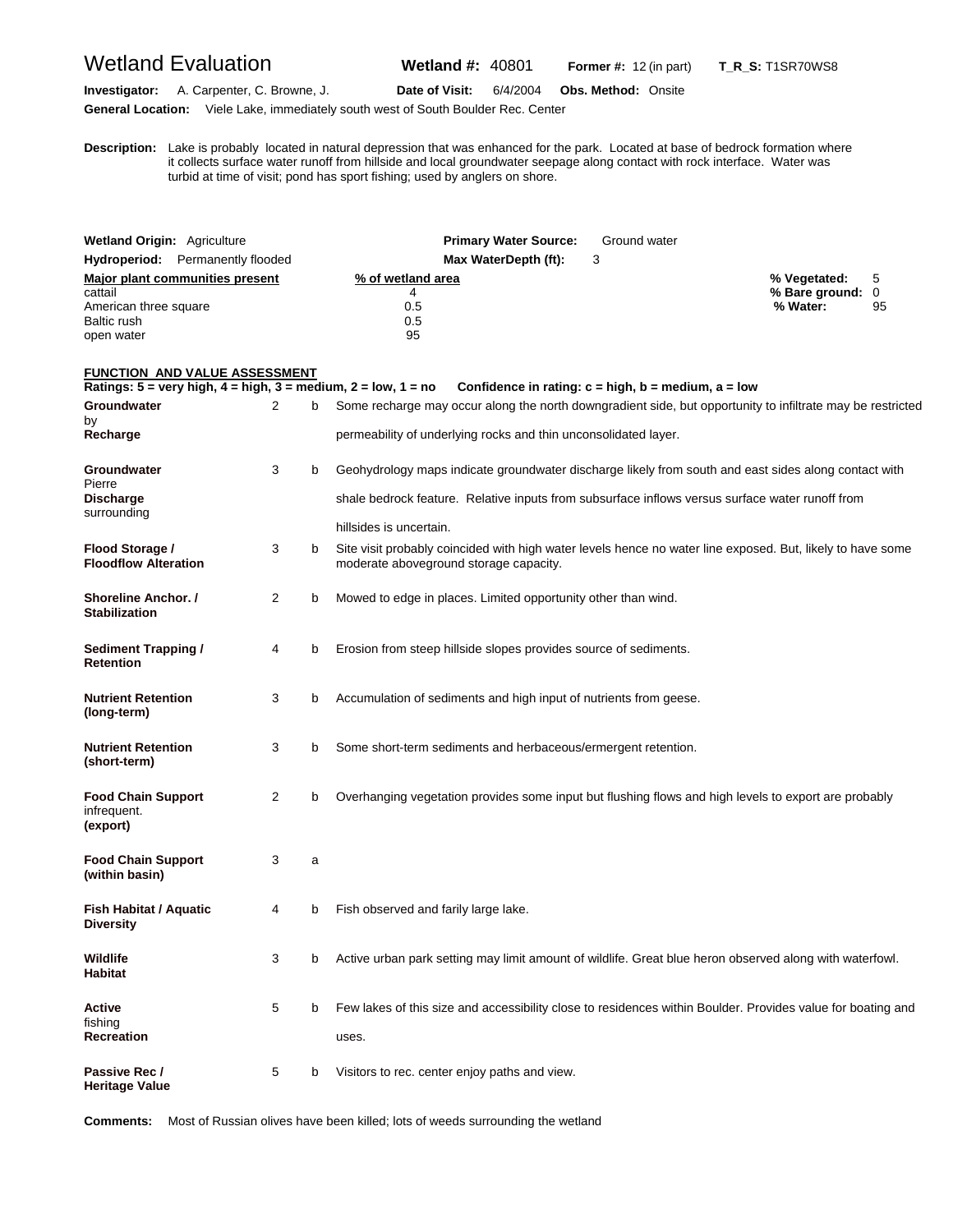# Wetland Evaluation **Wetland #:** 40802 **Former #:** <sup>12</sup> (in part) **T\_R\_S:** T1SR70WS8

**Investigator:** A. Carpenter, C. Browne, J. **Date of Visit:** 6/4/2004 **Obs. Method:** Onsite

**General Location:** Drainage channel east of Viele lake and west of Broadway running along bike path

**D** peach-leaf willow, and cattail; lower section is a narrow channel containing mostly has weedy species **escription:** Includes two disconnected sections; upper section near Viele Lake is slightly broader and mostly plains cottonwood,

| <b>Wetland Origin: Natural</b>                                                   |                                      |   | <b>Primary Water Source:</b><br>Ground water                                                                                                                      |                            |          |
|----------------------------------------------------------------------------------|--------------------------------------|---|-------------------------------------------------------------------------------------------------------------------------------------------------------------------|----------------------------|----------|
|                                                                                  | Hydroperiod: Intermittently flooded  |   | Max WaterDepth (ft):<br>1                                                                                                                                         |                            |          |
| Major plant communities present                                                  |                                      |   | % of wetland area                                                                                                                                                 | % Vegetated:               | 50       |
| cattail<br>coyote willow<br>peach-leaf willow<br>plains cottonwood<br>open water |                                      |   | 25<br>30<br>10<br>10<br>25                                                                                                                                        | % Bare ground:<br>% Water: | 25<br>25 |
|                                                                                  | <b>FUNCTION AND VALUE ASSESSMENT</b> |   |                                                                                                                                                                   |                            |          |
|                                                                                  |                                      |   | Ratings: $5 = \text{very high}, 4 = \text{high}, 3 = \text{medium}, 2 = \text{low}, 1 = \text{no}$<br>Confidence in rating: $c = high$ , $b = medium$ , $a = low$ |                            |          |
| <b>Groundwater</b><br>Recharge                                                   | $\overline{2}$                       | b | Geohydrologic map shows potential for groundwater recharge or discharge depending on water levels.                                                                |                            |          |
| Groundwater<br><b>Discharge</b>                                                  | 2                                    | b |                                                                                                                                                                   |                            |          |
| Flood Storage /<br><b>Floodflow Alteration</b>                                   | 2                                    | b | Small area with limited capacity.                                                                                                                                 |                            |          |
| Shoreline Anchor. /<br><b>Stabilization</b>                                      | 2                                    | b | Little opportunity as upstream lake expected to moderate heavy flows.                                                                                             |                            |          |
| <b>Sediment Trapping /</b><br>Retention                                          | $\overline{2}$                       | b |                                                                                                                                                                   |                            |          |
| <b>Nutrient Retention</b><br>(long-term)                                         | $\overline{2}$                       | b |                                                                                                                                                                   |                            |          |
| <b>Nutrient Retention</b><br>(short-term)                                        | $\overline{2}$                       | b |                                                                                                                                                                   |                            |          |
| <b>Food Chain Support</b><br>(export)                                            | 2                                    | b | Limited high flows.                                                                                                                                               |                            |          |
| <b>Food Chain Support</b><br>(within basin)                                      | 2                                    | b |                                                                                                                                                                   |                            |          |
| Fish Habitat / Aquatic<br><b>Diversity</b>                                       | 1                                    | с | Previous evaluation ihigher because it included Viele Lake.                                                                                                       |                            |          |
| Wildlife<br>Habitat                                                              | 2                                    | b |                                                                                                                                                                   |                            |          |
| Active<br>Recreation                                                             | 1                                    | с | Previous evaluation ihigher because it included Viele Lake.                                                                                                       |                            |          |
| Passive Rec /<br><b>Heritage Value</b>                                           | 2                                    | b | Bike path offers access and vegetated corridor. Previous evaluation higher because it included Viele Lake.                                                        |                            |          |

**Comments:** very weedy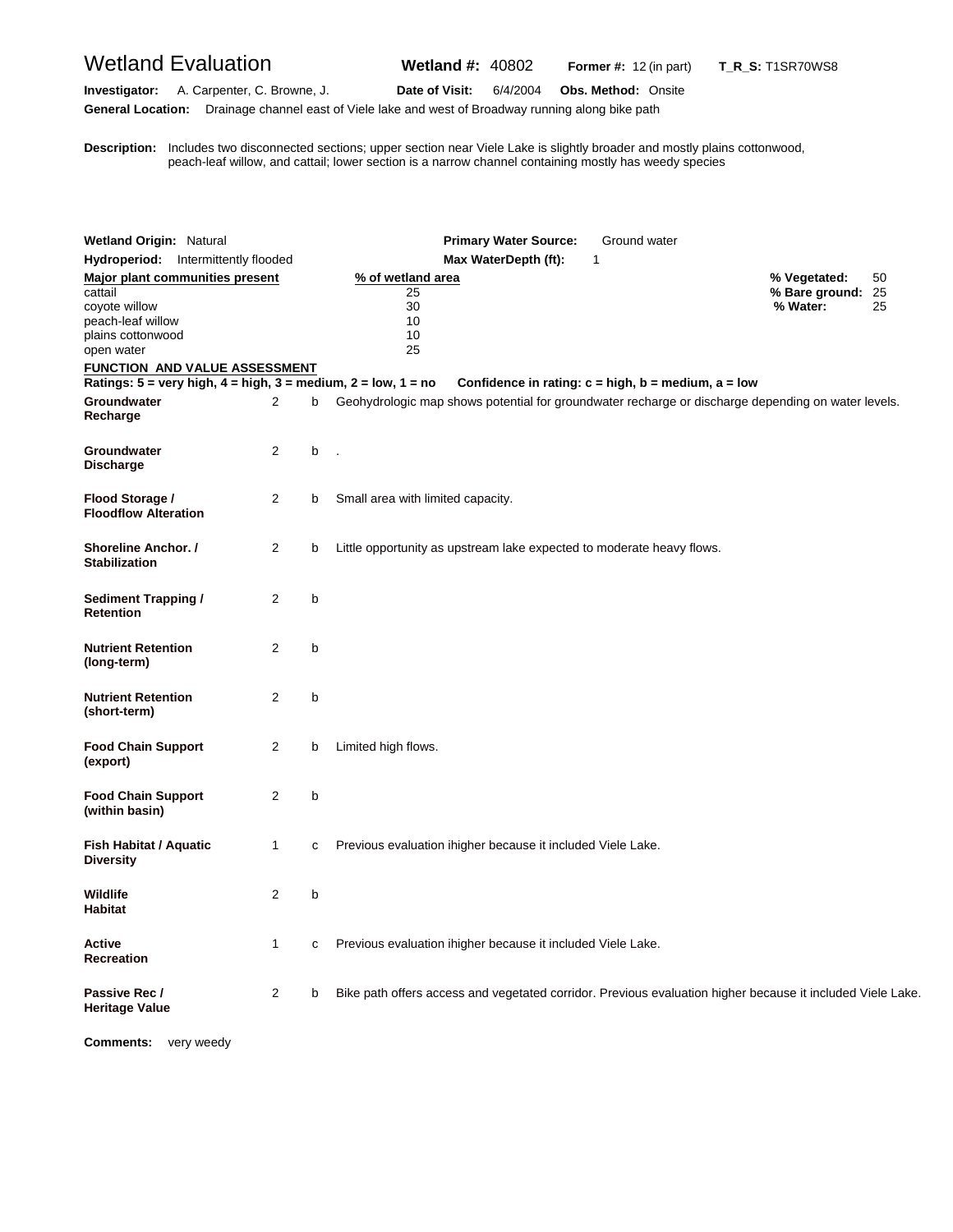**General Location:** Tantra Lake and associated channels; east of Moorhead, west of Tantra Dr.

**Investigator:** A. Carpenter, C. Browne, J. **Date of Visit:** 6/8/2004 **Obs. Method:** Onsite

**Description:** Located in Tantra subdivision; heavliy manicuted, and shoreline of lake is heavily used by local residents

| <b>Wetland Origin: Mining</b>                   | <b>Primary Water Source:</b> | Ground water |                  |    |
|-------------------------------------------------|------------------------------|--------------|------------------|----|
| <b>Hydroperiod:</b> Permanently flooded         | Max WaterDepth (ft):         |              |                  |    |
| Major plant communities present                 | % of wetland area            |              | % Vegetated:     | 10 |
| plains cottonwood - peach - leaf willow - crack | 10                           |              | % Bare ground: 0 |    |
| openwater                                       | 90                           |              | % Water:         | 90 |

### **FUNCTION AND VALUE ASSESSMENT**

|                                                                |                |   | Ratings: $5 =$ very high, $4 =$ high, $3 =$ medium, $2 =$ low, $1 =$ no Confidence in rating: $c =$ high, $b =$ medium, $a =$ low |
|----------------------------------------------------------------|----------------|---|-----------------------------------------------------------------------------------------------------------------------------------|
| Groundwater<br>is in                                           | 2              | b | Though geology of area consists of unconsolidated alluvial deposits, history as a gravel pit suggests pond                        |
| Recharge                                                       |                |   | area that was excavated down to a less permeable layer. So, recharge potential is probably low.                                   |
| Groundwater<br>Primarily a                                     | $\overline{2}$ | b | Insufficient geohydro informaion to be able to rule out potential for discharge when water table is high.                         |
| Discharge                                                      |                |   | surface water fed lake however so significance of input from groundwater is low.                                                  |
| Flood Storage /<br><b>Floodflow Alteration</b>                 | 3              | b |                                                                                                                                   |
| <b>Shoreline Anchor. /</b><br>present.<br><b>Stabilization</b> | 2              | b | Mowing to edges reduces ability for vegetation to effectively stabilize, but some typha and sparse trees                          |
| Sediment Trapping /<br>sediments to                            | 3              | a | Turbid water at outfall indicates some flowthrough, but low flows through lake typically allow heavier                            |
| Retention                                                      |                |   | drop out.                                                                                                                         |
| <b>Nutrient Retention</b><br>(long-term)                       | 3              | b | Very few trees and shrubs but moderate sedimentation.                                                                             |
| <b>Nutrient Retention</b><br>(short-term)                      | 2              | b | Some typha.                                                                                                                       |
| <b>Food Chain Support</b><br>(export)                          | $\overline{2}$ | с | Low production and limited flushing flows.                                                                                        |
| <b>Food Chain Support</b><br>(within basin)                    | 3              | b | Insects, emergent veg., and small fish provide food for birds, waterfowl and fish                                                 |
| Fish Habitat / Aquatic<br><b>Diversity</b>                     | 3              | c |                                                                                                                                   |
| Wildlife<br>around                                             | 3              | b | Heron, swan, geese present, and lake channel connects to nice wetland to south. But, lack of buffer                               |
| Habitat                                                        |                |   | lake limits habitat for wildlife.                                                                                                 |
| Active<br><b>Recreation</b>                                    | 2              | b |                                                                                                                                   |
| Passive Rec /<br><b>Heritage Value</b>                         | 4              | C | Lake provides amenity for residential development but does not offer heritage value.                                              |

**Comments:** This wetland includes a fairly narrow channel above and below Tantra Lake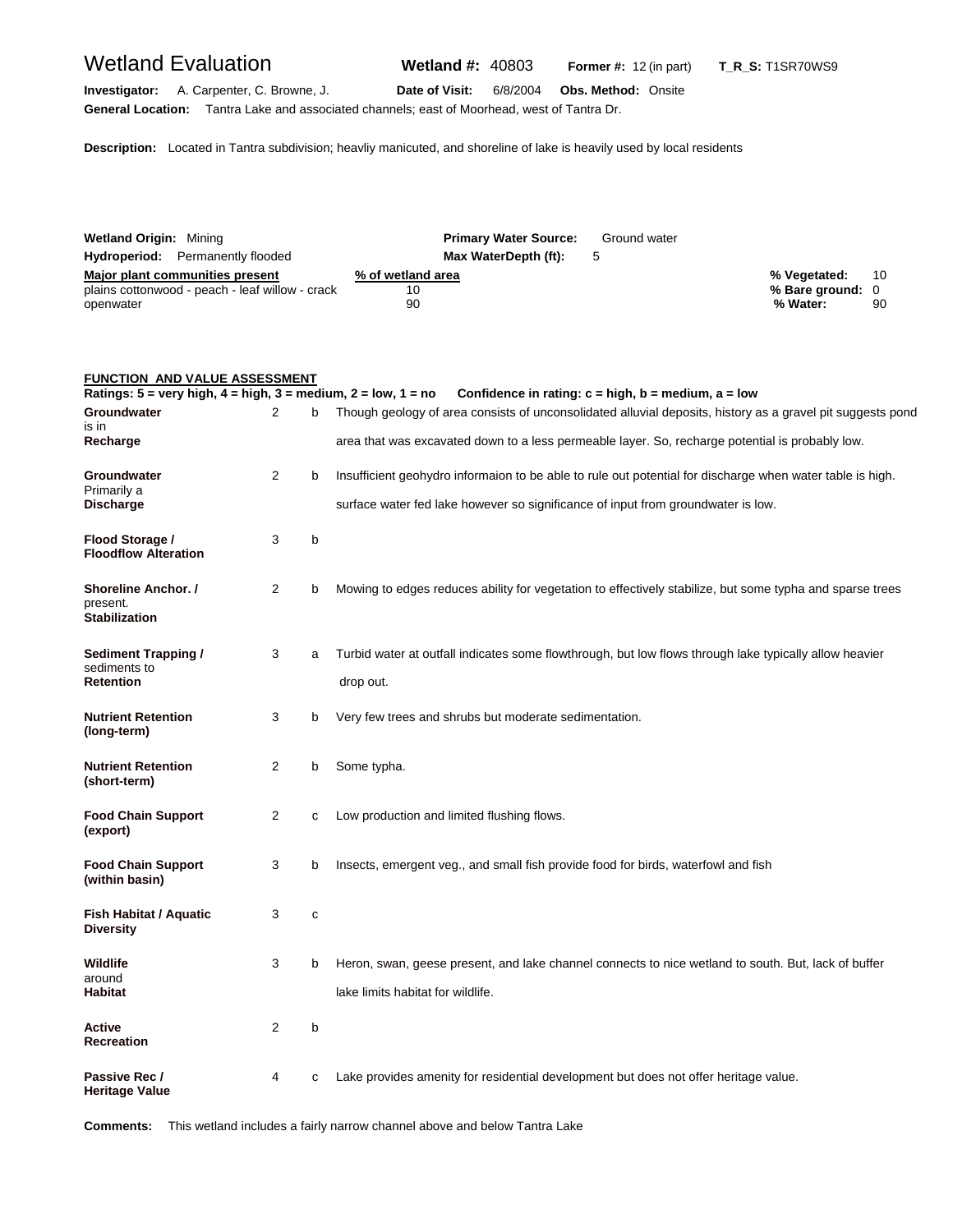# Wetland Evaluation **Wetland #:** 40804 **Former #:** <sup>12</sup> (in part) **T\_R\_S:** T1SR70WS9

**Investigator:** A. Carpenter, C. Browne **Date of Visit:** 8/16/2004 **Obs. Method:** onsite **General Location:** In park south of Tantra Lake access via public sidewalk from Moorehead Circle south of Tantra Lake sales office

**D escription:** Many leopard frogs present; concrete-lined pond; one outlet pipe in NW corner of pond; no inlet pipe observed, but S. Boulder/Bear Creek ditch to southeast may support.

| Wetland Origin: Urban/ industrial            | <b>Primary Water Source:</b> | Urban / industrial runoff |                  |     |
|----------------------------------------------|------------------------------|---------------------------|------------------|-----|
| <b>Hydroperiod:</b> Semi-permanently flooded | Max WaterDepth (ft):         |                           |                  |     |
| Major plant communities present              | % of wetland area            |                           | % Vegetated: 0   |     |
| urban forest                                 | 25                           |                           | % Bare ground: 0 |     |
| open water                                   | 75                           |                           | % Water:         | 100 |

| <b>FUNCTION AND VALUE ASSESSMENT</b>                                                               |                |              |                                                                                       |
|----------------------------------------------------------------------------------------------------|----------------|--------------|---------------------------------------------------------------------------------------|
| Ratings: $5 = \text{very high}, 4 = \text{high}, 3 = \text{medium}, 2 = \text{low}, 1 = \text{no}$ |                |              | Confidence in rating: $c = high$ , $b = medium$ , $a = low$                           |
| Groundwater<br>Recharge                                                                            | 1              | $\mathbf{c}$ | Concrete lined/No interaction with subsurface.                                        |
| Groundwater<br><b>Discharge</b>                                                                    | $\mathbf{1}$   | $\mathbf c$  |                                                                                       |
| Flood Storage /<br><b>Floodflow Alteration</b>                                                     | $\overline{2}$ | b            | Receives some rainwater runoff via ditch but limited opportunity and small pond area. |
| <b>Shoreline Anchor. /</b><br><b>Stabilization</b>                                                 | $\mathbf{1}$   | $\mathbf{C}$ |                                                                                       |
| <b>Sediment Trapping /</b><br><b>Retention</b>                                                     | $\overline{2}$ | b            | Some minor sediment deposits but input is limited                                     |
| <b>Nutrient Retention</b><br>(long-term)                                                           | 2              | b            | Minor amt in seds.                                                                    |
| <b>Nutrient Retention</b><br>(short-term)                                                          | $\overline{2}$ | b            |                                                                                       |
| <b>Food Chain Support</b><br>(export)                                                              | 2              | b            | Low productivitry and low vol. of export water                                        |
| <b>Food Chain Support</b><br>(within basin)                                                        | $\overline{2}$ | b            |                                                                                       |
| <b>Fish Habitat / Aquatic</b><br><b>Diversity</b>                                                  | $\overline{2}$ | b            | Frogs and dragonflies present, but small pond area.                                   |
| <b>Wildlife</b><br>Habitat                                                                         | $\overline{2}$ | b            | small mammals and birds may visit for water supply and food                           |
| Active<br><b>Recreation</b>                                                                        | 1              | b            |                                                                                       |
| Passive Rec /<br><b>Heritage Value</b>                                                             | 2              | b            | Paths pass by.                                                                        |

**Comments:** Very small constructed concrete lined pond surrounded by trees; leopard frogs present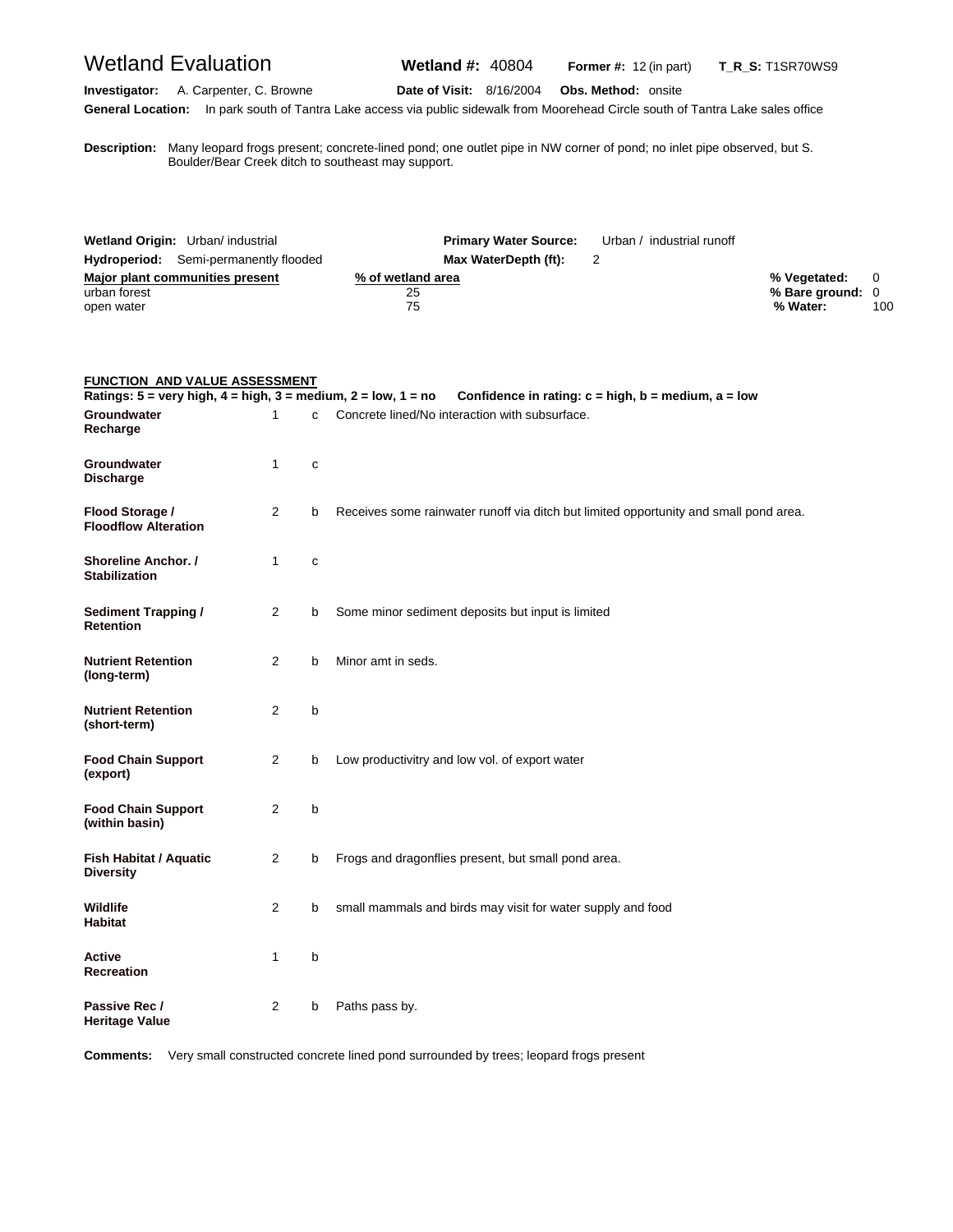# Wetland Evaluation **Wetland #:** 40805 **Former #:** <sup>12</sup> (in part) **T\_R\_S:** T1SR70WS9

**Investigator:** A. Carpenter, C. Browne **Date of Visit:** 6/8/2004 **Obs. Method:** Onsite **General Location:** On Viele Channel east of Tantra Drive to CU access road

**D** beaver-chewed tree stumps). **escription:** Nice wetland with good wildlife habitat, Canada geese nesting, bull frogs present, evidence of past beaver activity (old

| <b>Wetland Origin: Mining</b>   | <b>Primary Water Source:</b><br>Ground water |    |
|---------------------------------|----------------------------------------------|----|
| <b>Hydroperiod:</b> Saturated   | Max WaterDepth (ft):                         |    |
| Major plant communities present | % Vegetated:<br>% of wetland area            | 50 |
| cattail                         | % Bare ground:<br>50<br>% Water:             | 50 |

| <b>FUNCTION AND VALUE ASSESSMENT</b><br>Ratings: $5 = \text{very high}, 4 = \text{high}, 3 = \text{medium}, 2 = \text{low}, 1 = \text{no}$ |                |              | Confidence in rating: $c = high$ , $b = medium$ , $a = low$                                                                                                                                                                                 |
|--------------------------------------------------------------------------------------------------------------------------------------------|----------------|--------------|---------------------------------------------------------------------------------------------------------------------------------------------------------------------------------------------------------------------------------------------|
| Groundwater<br>Recharge                                                                                                                    | $\overline{2}$ | b            | Unlikely but not impossible when water table low and surface water high                                                                                                                                                                     |
| Groundwater<br><b>Discharge</b>                                                                                                            | 3              | b            | Insufficient geohydro information reviewd to be able to evaluate extent of discharge. Primarily a ditch fed<br>wetland, however, so significance of input from groundwater is lecpected to be ow.                                           |
| Flood Storage /<br>waters.<br><b>Floodflow Alteration</b><br>the                                                                           | 3              | b            | upstream ditches and lake controls expected to moderate the opportunity for this wetland to receive flood<br>Previous evaluation apparently included additional wetlands to the east which are outside the limits of<br>current study area. |
| Shoreline Anchor. /<br><b>Stabilization</b>                                                                                                | 3              | b            |                                                                                                                                                                                                                                             |
| <b>Sediment Trapping /</b><br><b>Retention</b>                                                                                             | 3              | b            |                                                                                                                                                                                                                                             |
| <b>Nutrient Retention</b><br>(long-term)                                                                                                   | 3              | b            |                                                                                                                                                                                                                                             |
| <b>Nutrient Retention</b><br>(short-term)                                                                                                  | 3              | b            |                                                                                                                                                                                                                                             |
| <b>Food Chain Support</b><br>(export)                                                                                                      | 3              | b            |                                                                                                                                                                                                                                             |
| <b>Food Chain Support</b><br>(within basin)                                                                                                | 4              | b            |                                                                                                                                                                                                                                             |
| <b>Fish Habitat / Aquatic</b><br><b>Diversity</b>                                                                                          | 3              | $\mathbf{C}$ |                                                                                                                                                                                                                                             |
| <b>Wildlife</b><br><b>Habitat</b>                                                                                                          | 4              | b            |                                                                                                                                                                                                                                             |
| <b>Active</b><br><b>Recreation</b>                                                                                                         | $\mathbf{1}$   | b            |                                                                                                                                                                                                                                             |
| Passive Rec /<br>evaluation<br><b>Heritage Value</b>                                                                                       | 4              | с            | Boardwalk and plaques in small park provide educational /heritage and passive rec. value. Previous<br>must have proceeded access and park development.                                                                                      |

**Comments:** wetland weedy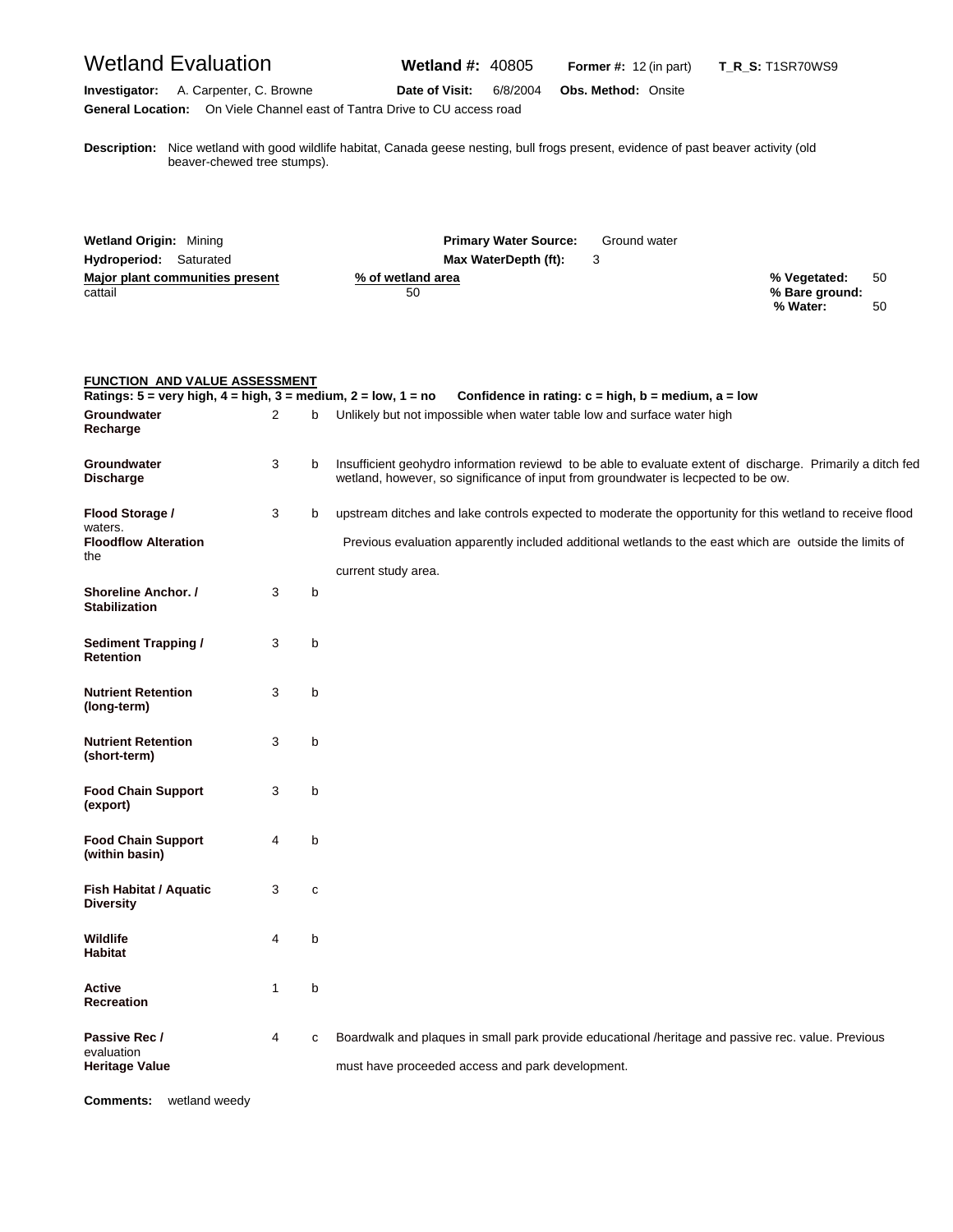# Wetland Evaluation **Wetland #:** 40901 **Former #:** <sup>15</sup> (in part) **T\_R\_S:** T1SR70WS3

**Investigator:** A. Carpenter, C. Browne **Date of Visit:** 6/2/2004 **Obs. Method:** Onsite **General Location:** Ponds immediately south of East Boulder Recreation Center

**Description:** Two constructed ponds that encompass nearly 6 acres.

| Wetland Origin: Urban/ industrial                                                                  |                |              | <b>Primary Water Source:</b>                                                          | Urban / industrial runoff |                                                   |    |
|----------------------------------------------------------------------------------------------------|----------------|--------------|---------------------------------------------------------------------------------------|---------------------------|---------------------------------------------------|----|
| Hydroperiod: Permanently flooded                                                                   |                |              | Max WaterDepth (ft):                                                                  |                           |                                                   |    |
| Major plant communities present<br>plains cottonwood / mixed graminoid<br>cattail                  |                |              | % of wetland area<br>2<br>$\mathbf{1}$                                                |                           | % Vegetated:<br>1<br>% Bare ground: 0<br>% Water: | 99 |
| wooly sedge / mixed graminoid<br>mixed graminoid<br>open water                                     |                |              | 1<br>1<br>95                                                                          |                           |                                                   |    |
| <b>FUNCTION AND VALUE ASSESSMENT</b>                                                               |                |              |                                                                                       |                           |                                                   |    |
| Ratings: $5 = \text{very high}, 4 = \text{high}, 3 = \text{medium}, 2 = \text{low}, 1 = \text{no}$ |                |              | Confidence in rating: $c = high$ , $b = medium$ , $a = low$                           |                           |                                                   |    |
| Groundwater<br>Recharge                                                                            | 2              | b            |                                                                                       |                           |                                                   |    |
| Groundwater<br><b>Discharge</b>                                                                    | $\overline{2}$ | c            |                                                                                       |                           |                                                   |    |
| Flood Storage /<br><b>Floodflow Alteration</b>                                                     | $\overline{2}$ | $\mathbf{C}$ |                                                                                       |                           |                                                   |    |
| <b>Shoreline Anchor. /</b><br><b>Stabilization</b>                                                 | 2              | b            |                                                                                       |                           |                                                   |    |
| <b>Sediment Trapping /</b><br><b>Retention</b>                                                     | 3              | b            |                                                                                       |                           |                                                   |    |
| <b>Nutrient Retention</b><br>(long-term)                                                           | 3              | b            |                                                                                       |                           |                                                   |    |
| <b>Nutrient Retention</b><br>(short-term)                                                          | 3              | b            |                                                                                       |                           |                                                   |    |
| <b>Food Chain Support</b><br>(export)                                                              | 2              | b            | low opportunity due to controls                                                       |                           |                                                   |    |
| <b>Food Chain Support</b><br>(within basin)                                                        | 2              | b            | mowed to edges                                                                        |                           |                                                   |    |
| Fish Habitat / Aquatic<br><b>Diversity</b>                                                         | 3              | $\mathbf C$  |                                                                                       |                           |                                                   |    |
| Wildlife<br><b>Habitat</b>                                                                         | 2              | b            | geese, but human activity and dogs probably reduce effectiveness of area for wildlife |                           |                                                   |    |
| Active<br>Recreation                                                                               | 5              | C            | Frequent use of ponds in dog park area                                                |                           |                                                   |    |
| Passive Rec /<br>Heritage Value                                                                    | 4              | b            | Rec. center visitors                                                                  |                           |                                                   |    |

**Comments:** margins partially manicured (with some unmaintained areas) resident Canada goose population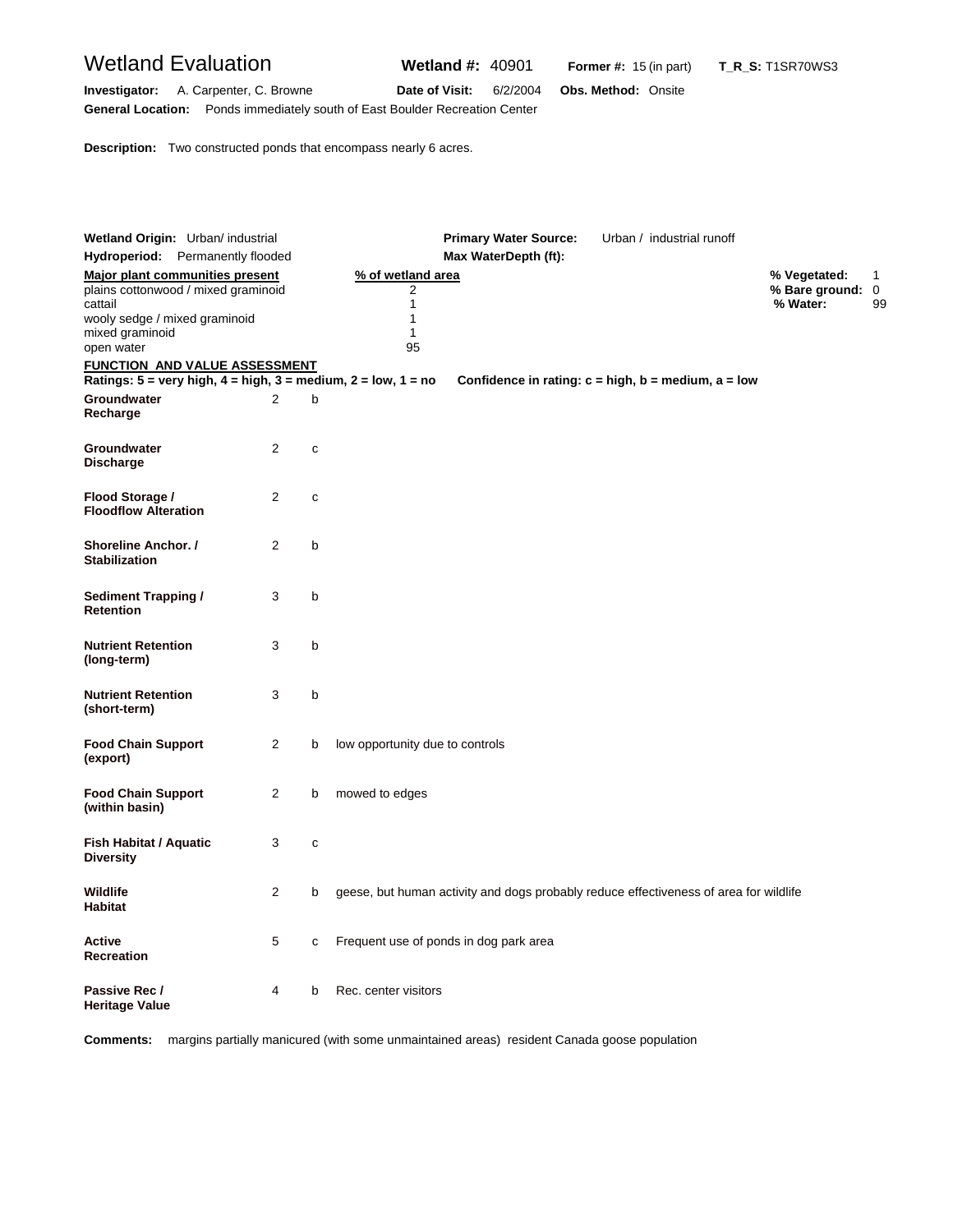Wetland Evaluation **Wetland #:** 40902 **Former #:** <sup>15</sup> (in part) **T\_R\_S:** T1SR70WS3

**Investigator:** A. Carpenter, C. Browne, J. **Date of Visit:** 6/2/2004 **Obs. Method:** Onsite **G eneral Location:** Constructed wetland east of East Boulder Recreation Center and west of South Boulder Creek in South Boulder Creek flood plain

**Description:** Palustrine wetland, cattails and grasses. Located in floodplain of South Boulder Creek and supported by high groundwater.

| <b>Wetland Origin:</b> Urban/ industrial<br><b>Hydroperiod:</b> Saturated                                                                  |                |   | <b>Primary Water Source:</b><br>Ground water<br>$\overline{2}$<br>Max WaterDepth (ft):                                       |                                              |          |
|--------------------------------------------------------------------------------------------------------------------------------------------|----------------|---|------------------------------------------------------------------------------------------------------------------------------|----------------------------------------------|----------|
| <b>Major plant communities present</b><br>open water<br>cattail<br>mixed graminoid<br>reed canarygrass<br>plains cottonwood/mixed graminod |                |   | % of wetland area<br>10<br>45<br>40<br>4<br>1                                                                                | % Vegetated:<br>% Bare ground: 0<br>% Water: | 90<br>10 |
| <u>FUNCTION AND VALUE ASSESSMENT</u>                                                                                                       |                |   |                                                                                                                              |                                              |          |
|                                                                                                                                            |                |   | Ratings: 5 = very high, 4 = high, 3 = medium, 2 = low, 1 = no<br>Confidence in rating: $c = high$ , $b = medium$ , $a = low$ |                                              |          |
| Groundwater<br>Recharge                                                                                                                    | 2              | b |                                                                                                                              |                                              |          |
| Groundwater<br>and                                                                                                                         | 3              | C | Water table mapped within 5 ft of gorund, and construction grading appears to have been designed to try                      |                                              |          |
| <b>Discharge</b>                                                                                                                           |                |   | intercept high groundwater                                                                                                   |                                              |          |
| Flood Storage /<br><b>Floodflow Alteration</b>                                                                                             | 2              | b | limited opportunity                                                                                                          |                                              |          |
| Shoreline Anchor. /<br><b>Stabilization</b>                                                                                                | 2              | b | limited opportunity                                                                                                          |                                              |          |
| <b>Sediment Trapping /</b><br>Retention                                                                                                    | 2              | b | Limited source                                                                                                               |                                              |          |
| <b>Nutrient Retention</b><br>(long-term)                                                                                                   | 2              | b | No woody species or sig. sed. Deposits                                                                                       |                                              |          |
| <b>Nutrient Retention</b><br>(short-term)                                                                                                  | 3              | b | cattails                                                                                                                     |                                              |          |
| <b>Food Chain Support</b><br>(export)                                                                                                      | $\mathbf{1}$   | b | No outflow observed nor evident from the past                                                                                |                                              |          |
| <b>Food Chain Support</b><br>(within basin)                                                                                                | 3              | b |                                                                                                                              |                                              |          |
| Fish Habitat / Aquatic<br><b>Diversity</b>                                                                                                 | $\overline{2}$ | b | Very small area of open water at south end for aquatic insects                                                               |                                              |          |
| Wildlife<br><b>Habitat</b>                                                                                                                 | 3              | b |                                                                                                                              |                                              |          |
| Active<br>Recreation                                                                                                                       | 1              | b |                                                                                                                              |                                              |          |
| Passive Rec /<br>Heritage Value                                                                                                            | 3              | c |                                                                                                                              |                                              |          |

**Comments:** Quite a nice wetland with major red wing black bird nesting area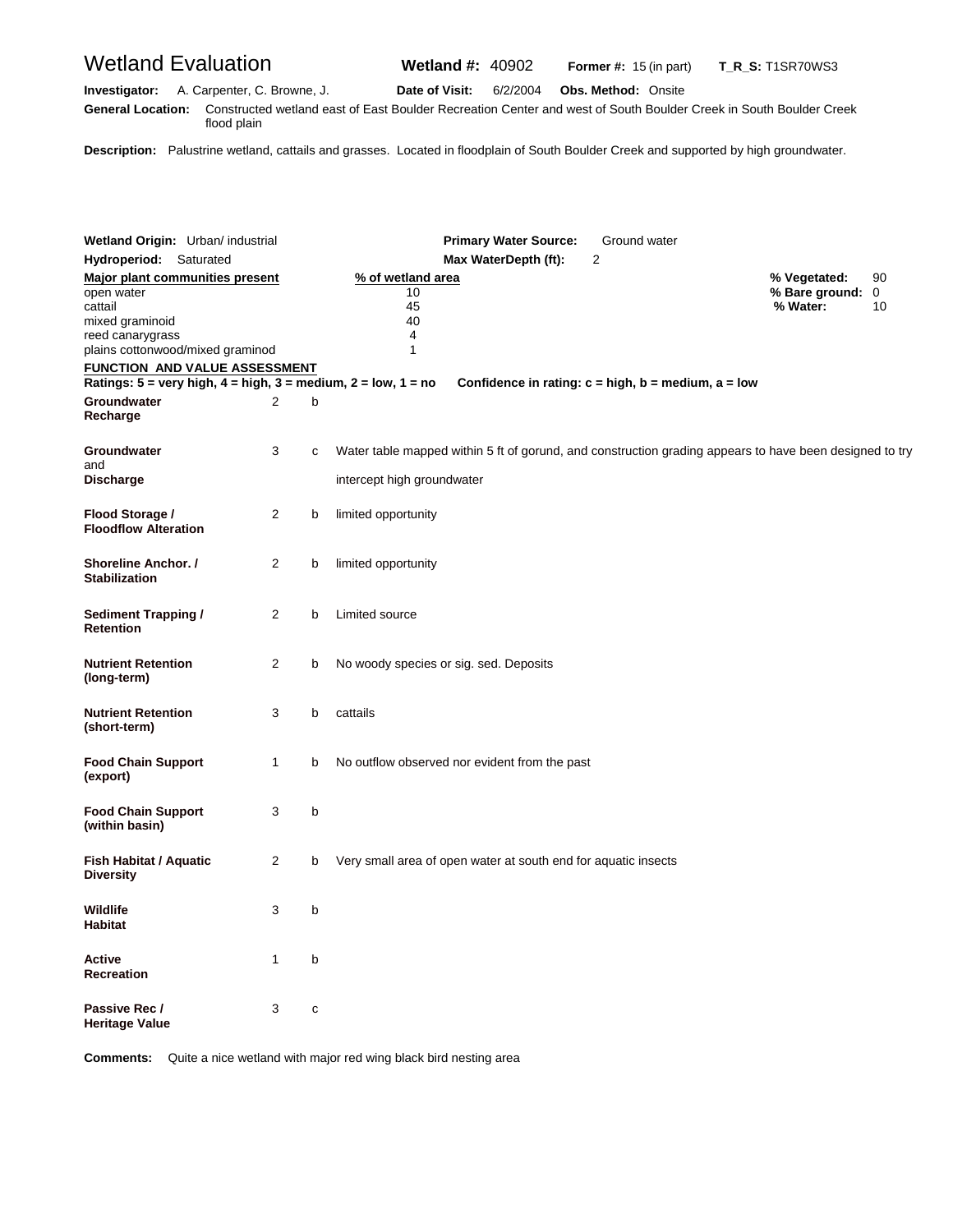#### Wetland Evaluation **Wetland #:** 40903 **Former #:** <sup>14</sup> **T\_R\_S:** T1SR70WS4 **Investigator:** A. Carpenter, C. Browne **Date of Visit:** 6/30/2004 **Obs. Method:** Onsite and viewed from property **General Location:** South of intersection of Baseline Road and Foothills Parkway

**D escription:** Wetland is located at interface between two landforms -- at the base an upland terrace to the southwest (associated with Pierre shale formation) and on the western edge of the lowlands associated with S. Boulder Creek. Water flows through a pipe under Foothills and along Baseline before eventually dishcarging into Dry Creek ditch No. 2. It is supported by a combination of urban runoff and a high water table. It recieves significant urban runoff from major transportation routes as well and has a high functional value for nutrient and sediment retention. It could be easily improved by less mowing on the edges,tree plantings and/or limited regrading. Wetland Origin: Urban/ industrial **Primary Water Source:** Urban / industrial runoff **Hydroperiod:** Intermittently flooded **Max WaterDepth (ft):** 1 **Major plant communities present <b>match of the set of wetland area match of the set of the set of the set of the set of the set of the set of the set of the set of the set of the set of the set of the set of the set of t** cattail- bulrush 35 **% Bare ground:** 0 meadow foxtail 10 **% Water:** 1

#### **FUNCTION AND VALUE ASSESSMENT**

cattail- reed canarygrass 60 wet meadow 5

**Ratings: 5 = very high, 4 = high, 3 = medium, 2 = low, 1 = no Confidence in rating: c = high, b = medium, a = low Groundwater** 2 b Could potentially recharge when water table declines and surface inflows are high. **Recharge**  Groundwater 3 b Located at the base of a Pierre Shale bedrock formation along the base of a terrace, where groundwater **Discharge** discharge is likely to occur along the contact in the southwest portion of the wetland **Flood Storage /** 3 b Receives significant stormwater runoff from Baseline and Foothills Parkway. **Floodflow Alteration Shoreline Anchor. /** 2 b Little opportunity. **Stabilization Sediment Trapping / 4 c** Cattail bullrush stands in channel trap sediments effectively. Thick deposits observed. Only uncertainty is extent<br>Retention to which large storm can resuspend sediments & transport. **Nutrient Retention** 4 b Sediments, source from road runoff **(long-term) Nutrient Retention** 3 b cattails **(short-term) Food Chain Support** 2 b Although in channel production is relatively high it is mostly in cattails and no mobile leaf litter. Overall wetland **(export)** area is fairly small. Also flushing flows are expected to be infrequent. **Food Chain Support** 2 b Relatively small area and could be easily enlarged to increase effectiveness. **(within basin) Fish Habitat / Aquatic 1 c Diversity Wildlife** 2 a possibly small mammals and birds **Habitat Active** 1 c **Recreation** Passive Rec / 1 b **Heritage Value** 

**Comments:** Stormwater conveyance channel and overflow area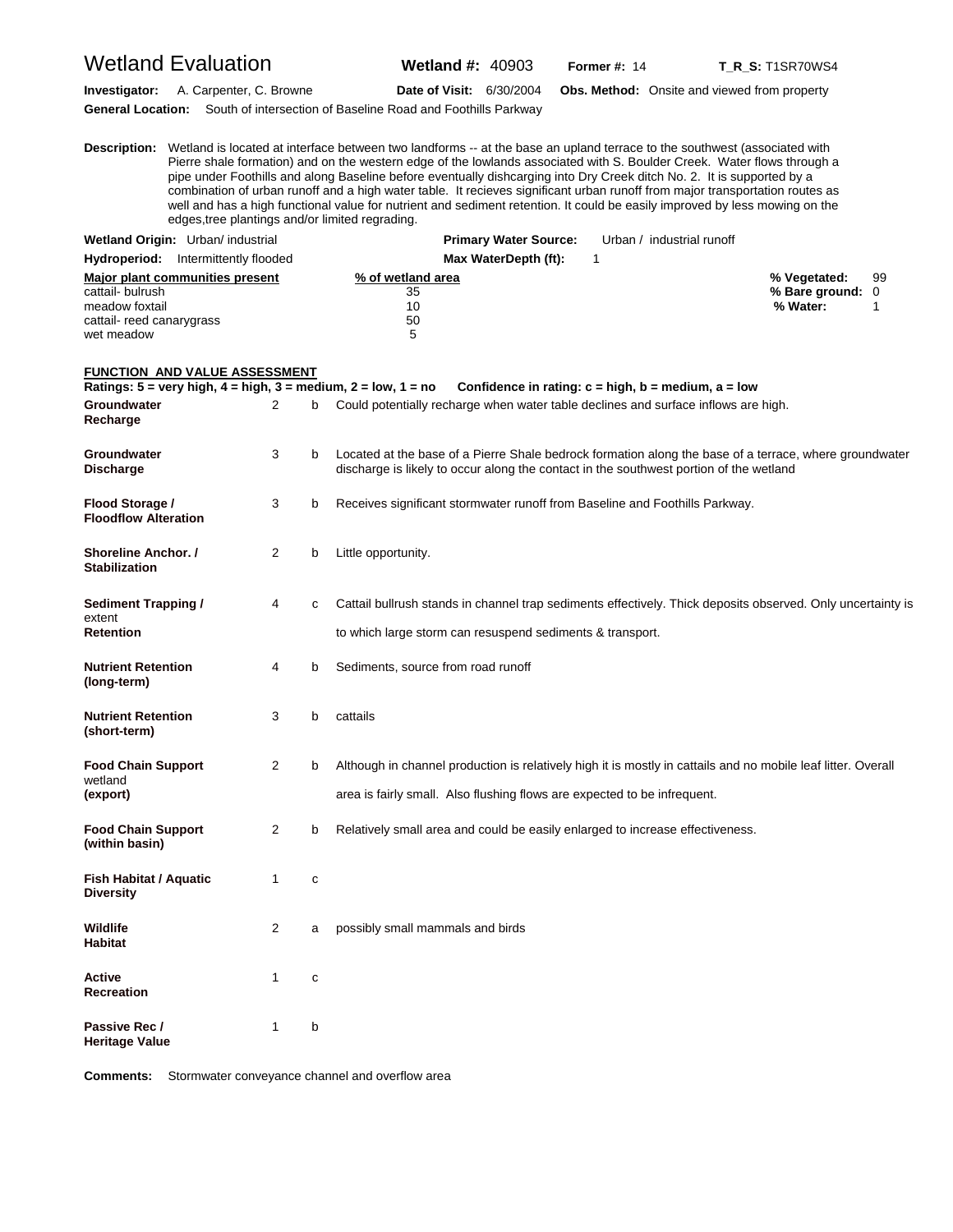## Wetland Evaluation **Wetland #:** 40904 **Former #:** <sup>12</sup> **T\_R\_S:** T 1SR70WS4

#### **Investigator:** A. Carpenter, C. Browne **Date of Visit:** 7/4/2004 **Obs. Method:** Onsite **General Location:** Thunderbird Lake, north of Frasier Meadows Manor retirement home

**D escription:** Pond sits in a depression on a terrace feature underlain by Pierre shale bedrock. Previous assessor noted pond was constructed in former gravel pit. Appears to have experienced signficant decline in water level. Water very turbid, yellow in color.

| <b>Wetland Origin: Mining</b>           | <b>Primary Water Source:</b> | Ground water |                  |    |
|-----------------------------------------|------------------------------|--------------|------------------|----|
| <b>Hydroperiod:</b> Permanently flooded | Max WaterDepth (ft):         |              |                  |    |
| Major plant communities present         | % of wetland area            |              | % Vegetated:     |    |
| bulrush                                 |                              |              | % Bare ground: 2 |    |
| bare ground                             |                              |              | % Water:         | 90 |
| openwater                               | 90                           |              |                  |    |

#### **FUNCTION AND VALUE ASSESSMENT**

| Ratings: $5 = \text{very high}, 4 = \text{high}, 3 = \text{medium}, 2 = \text{low}, 1 = \text{no}$ |                |   | Confidence in rating: $c = high$ , $b = medium$ , $a = low$                                                                                                    |
|----------------------------------------------------------------------------------------------------|----------------|---|----------------------------------------------------------------------------------------------------------------------------------------------------------------|
| Groundwater<br>pond                                                                                | 2              | a | Located on a terrace, in small pocket of alluvial deposits surrounded by Pierre shale bedrock. Uncertain if                                                    |
| Recharge<br>possible                                                                               |                |   | bottom is bedrock as previous assessor noted pond is in former gravel pit. Some infiltraion along fringe                                                       |
|                                                                                                    |                |   | when water level is high.                                                                                                                                      |
| Groundwater<br>from                                                                                | $\overline{2}$ | b | Appears to be a perched rainwater collection pond. Local groundwater probably contributes some inflows                                                         |
| <b>Discharge</b>                                                                                   |                |   | the southwest, but shallow aquifer is thin in this area.                                                                                                       |
| Flood Storage /<br>view).<br><b>Floodflow Alteration</b>                                           | 2              | b | Low opportunity due to topography and apparent absence of inflow pipes (dark water color obscured                                                              |
| <b>Shoreline Anchor. /</b><br><b>Stabilization</b>                                                 | $\overline{2}$ | C | Little opportunity other than from wind and bullrushes along edges are somewhat effective.                                                                     |
| <b>Sediment Trapping /</b><br><b>Retention</b>                                                     | 2              | b | Sediiment accumulation is limited due to the absence of surface water inflows.                                                                                 |
| <b>Nutrient Retention</b><br>(long-term)                                                           | 3              | b | Long-term nutrient retention is occurring because of accumulation of waste from waterfowl and absence of<br>significant outflow.                               |
| <b>Nutrient Retention</b><br>(short-term)                                                          | 2              | b | Short-term retention in bullrush stands.                                                                                                                       |
| <b>Food Chain Support</b><br>(export)                                                              | 1              | b |                                                                                                                                                                |
| <b>Food Chain Support</b><br>(within basin)                                                        | 3              | b |                                                                                                                                                                |
| <b>Fish Habitat / Aquatic</b><br><b>Diversity</b>                                                  | 2              | a | Water quality suspect. (algae bloom?) Probably very high conductivity and low oxygen                                                                           |
| Wildlife<br><b>Habitat</b>                                                                         | 2              | b | waterfowl (baby ducks presentl                                                                                                                                 |
| Active<br><b>Recreation</b>                                                                        | 1              | a |                                                                                                                                                                |
| Passive Rec /<br><b>Heritage Value</b>                                                             | 3              | a | Park surrounds pond and provides excellent access, but suspect that drought and poor water quality have<br>degraded the pond along with its aesthetic quality. |

**Comments:** Water level in pond down substantially from peak; mud flats abundant on western, southern sides of pond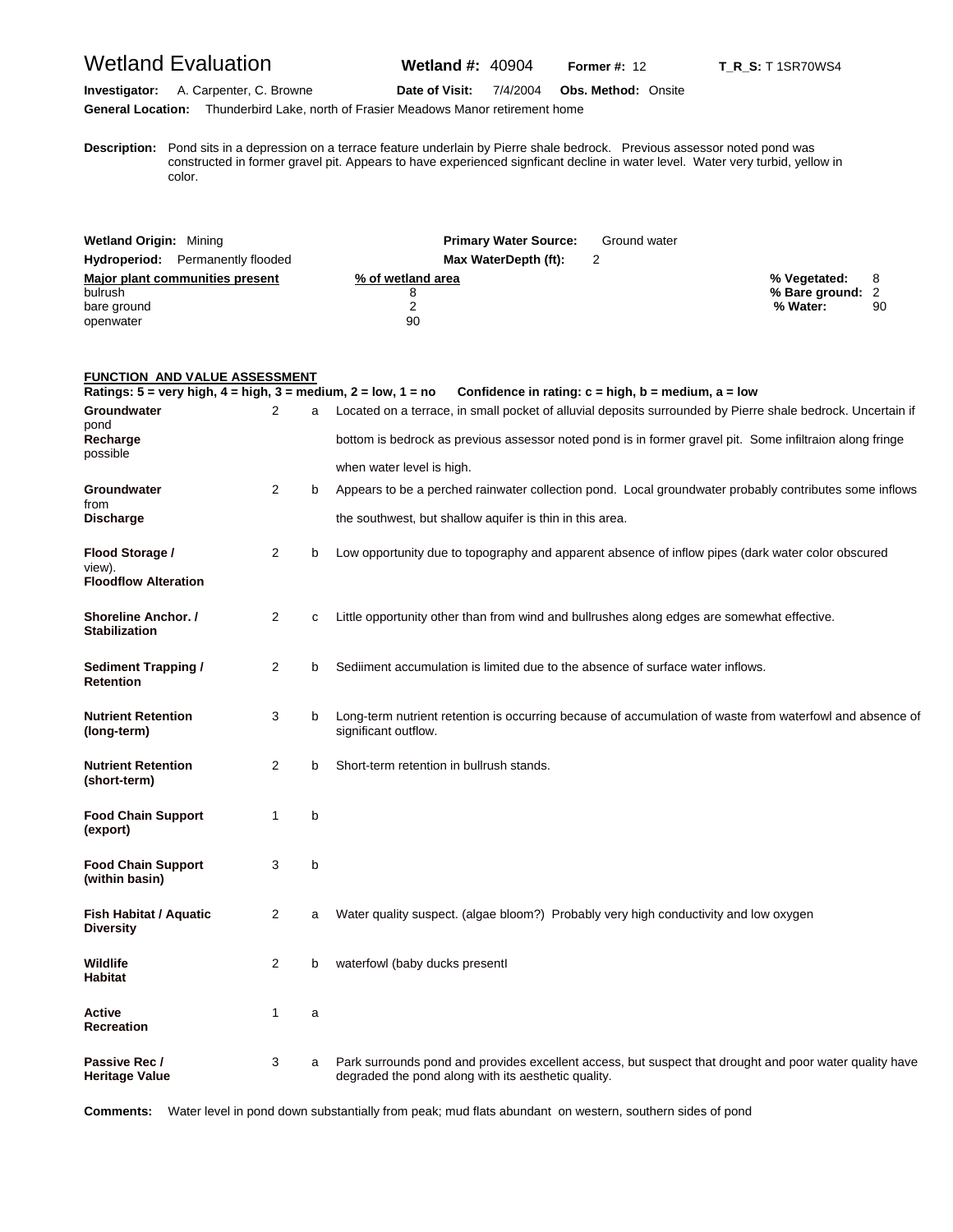# Wetland Evaluation **Wetland #:** 40905 **Former #:** <sup>11</sup> **T\_R\_S:** T1NR70S24

#### **Investigator:** J. Sanderson, C. Browne **Date of Visit:** 6/29/2004 **Obs. Method:** Onsite **General Location:** In the Meadow Glen subdivision, east of 55th and north of Baseline

**D escription:** A series of shallow ponds with little to know fringe, connected by narrow channels in the highly manicured open space of the Meadow Glen subdivision

| <b>Wetland Origin: Mining</b>                | <b>Primary Water Source:</b> | Ditch |                  |  |
|----------------------------------------------|------------------------------|-------|------------------|--|
| <b>Hydroperiod:</b> Semi-permanently flooded | Max WaterDepth (ft):         |       |                  |  |
| Major plant communities present              | % of wetland area            |       | % Vegetated:     |  |
| cattail                                      |                              |       | % Bare ground: 0 |  |
|                                              |                              |       | % Water:<br>98   |  |

|                                                | <b>FUNCTION AND VALUE ASSESSMENT</b><br>Ratings: $5 = \text{very high}, 4 = \text{high}, 3 = \text{medium}, 2 = \text{low}, 1 = \text{no}$<br>Confidence in rating: $c = high$ , $b = medium$ , $a = low$ |             |                                                                                                                          |  |
|------------------------------------------------|-----------------------------------------------------------------------------------------------------------------------------------------------------------------------------------------------------------|-------------|--------------------------------------------------------------------------------------------------------------------------|--|
| Groundwater<br>limits<br>Recharge              | $\overline{2}$                                                                                                                                                                                            | b           | Geohydrology map indicates potential for groundwater recharge. But high water table <5 ft below ground<br>effectiveness. |  |
| Groundwater<br><b>Discharge</b>                | 2                                                                                                                                                                                                         | b           |                                                                                                                          |  |
| Flood Storage /<br><b>Floodflow Alteration</b> | 3                                                                                                                                                                                                         | b           | Recieves stormwater inflow from Baseline Road at south end. (Increased ranking based on large size and<br>opportunity)   |  |
| Shoreline Anchor. /<br><b>Stabilization</b>    | $\overline{2}$                                                                                                                                                                                            | b           | manicured lawn, rubble substrate in places                                                                               |  |
| <b>Sediment Trapping /</b><br><b>Retention</b> | 3                                                                                                                                                                                                         | с           |                                                                                                                          |  |
| <b>Nutrient Retention</b><br>(long-term)       | 2                                                                                                                                                                                                         | b           |                                                                                                                          |  |
| <b>Nutrient Retention</b><br>(short-term)      | 3                                                                                                                                                                                                         | b           |                                                                                                                          |  |
| <b>Food Chain Support</b><br>(export)          | 2                                                                                                                                                                                                         | b           |                                                                                                                          |  |
| <b>Food Chain Support</b><br>(within basin)    | $\overline{2}$                                                                                                                                                                                            | b           |                                                                                                                          |  |
| Fish Habitat / Aquatic<br><b>Diversity</b>     | 3                                                                                                                                                                                                         | b           |                                                                                                                          |  |
| Wildlife<br><b>Habitat</b>                     | 3                                                                                                                                                                                                         | b           |                                                                                                                          |  |
| Active<br><b>Recreation</b>                    | $\mathbf{1}$                                                                                                                                                                                              | b           | prohibited by homeowners assoc.                                                                                          |  |
| Passive Rec /<br><b>Heritage Value</b>         | 4                                                                                                                                                                                                         | $\mathbf c$ |                                                                                                                          |  |

**Comments:** cut/poison tamarisk plants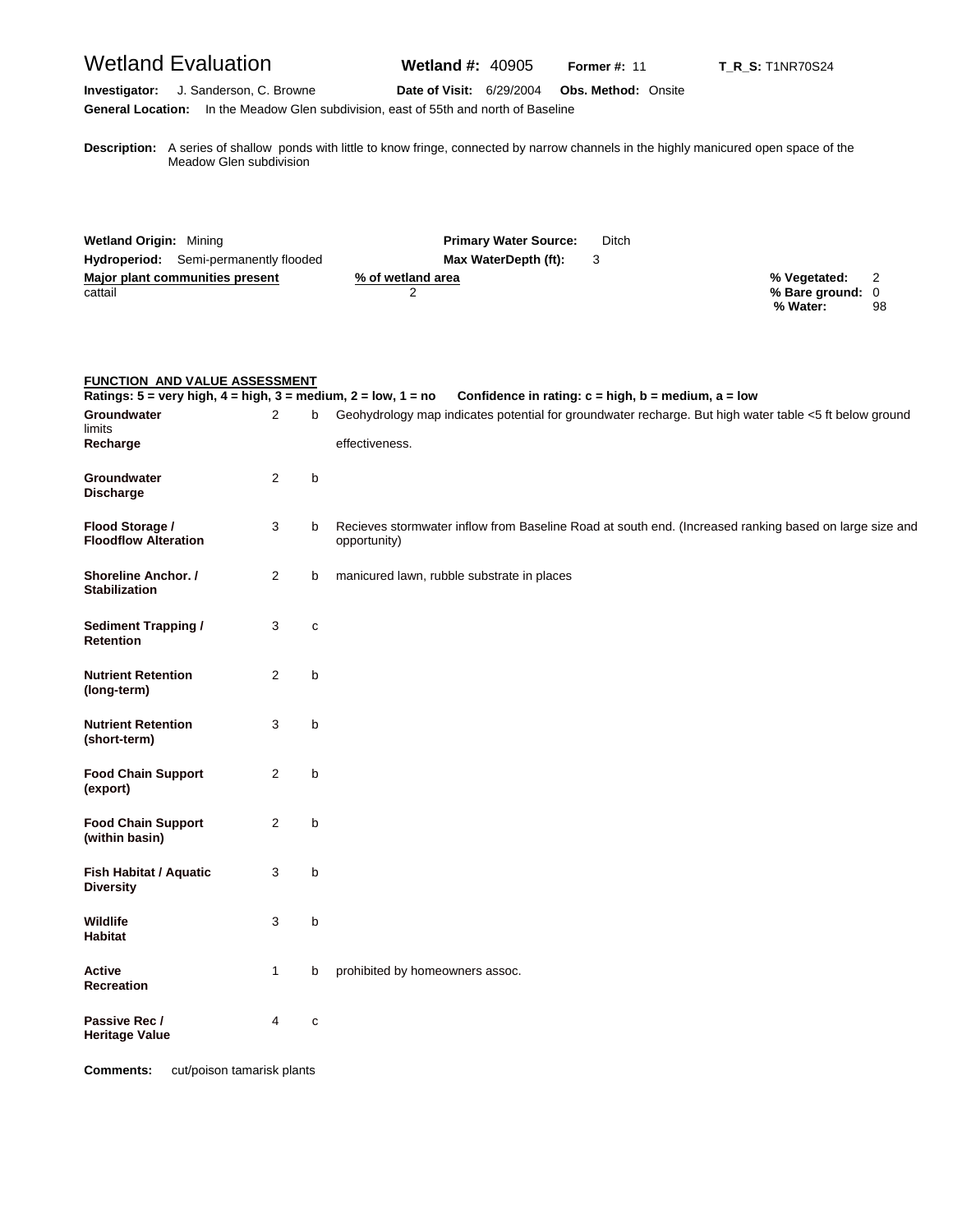**General Location:** East side of Meadow Glen Park

**Investigator:** J. Sanderson, C. Browne **Date of Visit:** 6/29/2004 **Obs. Method:** Onsite

**D** since previous mapping. Fill was placed on 1/2 of it and Meadow Glen Park was built. **escription:** Palustrine wetland comprised of cattails, reed canary grass and sedge. The mapped wetland area has changed much

| <b>Wetland Origin: Agriculture</b>                                |                |   | <b>Primary Water Source:</b><br>Ditch                                                                                    |                              |    |
|-------------------------------------------------------------------|----------------|---|--------------------------------------------------------------------------------------------------------------------------|------------------------------|----|
| Hydroperiod: Saturated                                            |                |   | 2<br>Max WaterDepth (ft):                                                                                                |                              |    |
| <b>Major plant communities present</b>                            |                |   | % of wetland area                                                                                                        | % Vegetated:                 | 95 |
| cattail<br>pond weed<br>manna<br>wooly sedge<br>reed canary grass |                |   | 25<br>3<br>$\overline{2}$<br>30<br>25                                                                                    | % Bare ground: 0<br>% Water: | 5  |
| <b>FUNCTION AND VALUE ASSESSMENT</b>                              |                |   |                                                                                                                          |                              |    |
| Ratings: 5 = very high, 4 = high, 3 = medium, 2 = low, 1 = no     |                |   | Confidence in rating: $c = high$ , $b = medium$ , $a = low$                                                              |                              |    |
| Groundwater<br>limits<br>Recharge                                 | 2              | b | Geohydrology map indicates potential for groundwater recharge. But high water table <5 ft below ground<br>effectiveness. |                              |    |
| Groundwater<br><b>Discharge</b>                                   | 4              | b | Vegetation patterns on slopes suggest seepage but no seeps observed directly. High ground water.                         |                              |    |
| Flood Storage /<br><b>Floodflow Alteration</b>                    | 3              | b | In puts limited, but large area with irregular surfaces has potential to be effective stormwater control.                |                              |    |
| <b>Shoreline Anchor. /</b><br><b>Stabilization</b>                | 2              | b | Little opportunity                                                                                                       |                              |    |
| Sediment Trapping /<br>Retention                                  | 3              | b |                                                                                                                          |                              |    |
| <b>Nutrient Retention</b><br>(long-term)                          | 3              | b |                                                                                                                          |                              |    |
| <b>Nutrient Retention</b><br>(short-term)                         | 3              | b |                                                                                                                          |                              |    |
| <b>Food Chain Support</b><br>(export)                             | $\overline{2}$ | b |                                                                                                                          |                              |    |
| <b>Food Chain Support</b><br>(within basin)                       | 3              | b |                                                                                                                          |                              |    |
| Fish Habitat / Aquatic<br>Diversity                               | 2              | a | aquatic insects may be present                                                                                           |                              |    |
| Wildlife<br>Habitat                                               | 4              | b | deer, birds, small mammals                                                                                               |                              |    |
| Active<br>Recreation                                              | $\mathbf{1}$   | b | prohibited by homeowners assoc.                                                                                          |                              |    |
| Passive Rec /<br>Heritage Value                                   | 4              | b | located adjacent to Meadow Glen Park                                                                                     |                              |    |

Comments: soils and hydrology; suggesting that the wetland has been affected by recent disturbances and plant communities may still There are many areas that are a mess of wetland species and upland species (sep. weeds), but don't appear to have hydric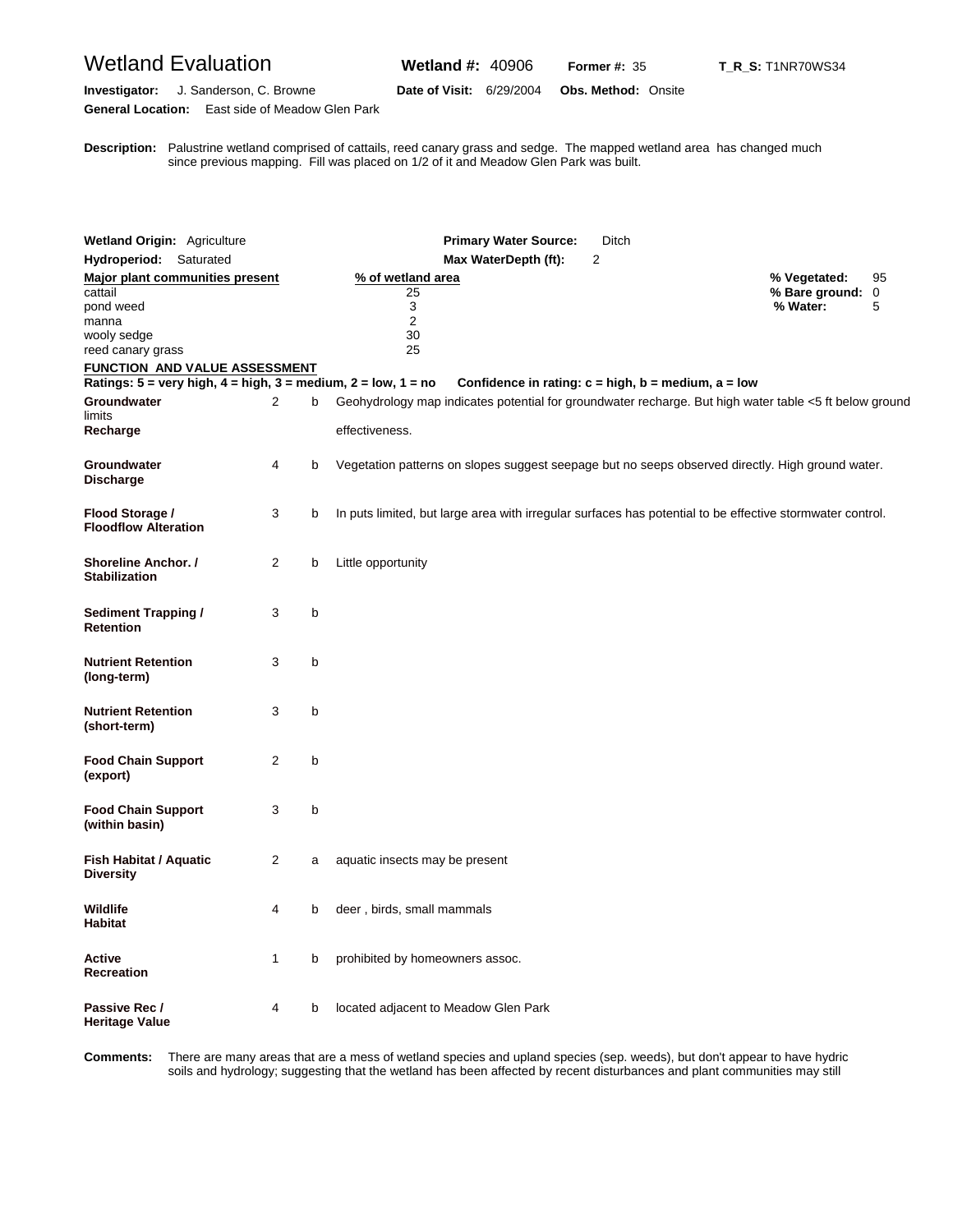# Wetland Evaluation **Wetland #:** 40907 **Former #: 11** T\_R\_S: T1NR70WS34

#### **Investigator:** A. Carpenter, C. Browne **Date of Visit:** 7/6/2004 **Obs. Method:** Onsite **General Location:** Flatirons Golf Course, south of Arapahoe ave and east of 55th Street

**D escription:** Mostly constructed ponds and connecting channels; one area of natural wet meadow wetland in northeastern corner of golf course.

| Wetland Origin: Urban/ industrial<br>Hydroperiod: Seasonally flooded                                 |                |   | <b>Primary Water Source:</b><br>Max WaterDepth (ft):<br>5                                                                                                                                       | Ditch                                                                                                                                                                                                          |
|------------------------------------------------------------------------------------------------------|----------------|---|-------------------------------------------------------------------------------------------------------------------------------------------------------------------------------------------------|----------------------------------------------------------------------------------------------------------------------------------------------------------------------------------------------------------------|
| <b>Major plant communities present</b><br>prairie cordgrass<br>sedge meadow<br>bulrush<br>open water |                |   | % of wetland area<br>0.5<br>4<br>0.5<br>95                                                                                                                                                      | % Vegetated:<br>7<br>% Bare ground:<br>0<br>% Water:<br>93                                                                                                                                                     |
| FUNCTION AND VALUE ASSESSMENT                                                                        |                |   |                                                                                                                                                                                                 |                                                                                                                                                                                                                |
| Groundwater<br>Recharge                                                                              | 2              | b | Ratings: $5 = \text{very high}, 4 = \text{high}, 3 = \text{medium}, 2 = \text{low}, 1 = \text{no}$<br>In upper areas recharge may occur in select locations but clay soils limit effectiveness. | Confidence in rating: $c = high$ , $b = medium$ , $a = low$                                                                                                                                                    |
| <b>Groundwater</b><br><b>Discharge</b>                                                               | 3              | c | course, groundwater discharge contributes as well.                                                                                                                                              | Although ditch water is the main source of water that maintains the extensive network of ponds on the golf                                                                                                     |
| Flood Storage /<br><b>Floodflow Alteration</b>                                                       | 2              | b |                                                                                                                                                                                                 |                                                                                                                                                                                                                |
| Shoreline Anchor. /<br><b>Stabilization</b>                                                          | $\overline{2}$ | b |                                                                                                                                                                                                 | Main source of erosion would be from recreational use, and turf is mowed to edges in most areas.                                                                                                               |
| <b>Sediment Trapping /</b><br><b>Retention</b>                                                       | $\overline{2}$ | b |                                                                                                                                                                                                 |                                                                                                                                                                                                                |
| <b>Nutrient Retention</b><br>manager<br>(long-term)<br>were                                          | 3              | c | higher at the inlet than outlet)                                                                                                                                                                | Some portion of incoming nutrient load settles out in ponds and is retained in mature trees. Course<br>reports no elevated nitrates in water samples from course (and pesticides are no longer used onsite and |
| <b>Nutrient Retention</b><br>(short-term)                                                            | 2              | b |                                                                                                                                                                                                 |                                                                                                                                                                                                                |
| <b>Food Chain Support</b><br>(export)                                                                | 2              | c |                                                                                                                                                                                                 |                                                                                                                                                                                                                |
| <b>Food Chain Support</b><br>(within basin)                                                          | $\overline{2}$ | с |                                                                                                                                                                                                 |                                                                                                                                                                                                                |
| <b>Fish Habitat / Aquatic</b><br>fish kill in<br><b>Diversity</b>                                    | 2              | с | spring 04 unknown.                                                                                                                                                                              | Striped bass reported, carp, bluegill, snapping turtle. Fairly abundant fish population, Cause of a recent                                                                                                     |
| Wildlife<br>Habitat                                                                                  | 2              | с | Deer and waterfowl                                                                                                                                                                              |                                                                                                                                                                                                                |
| Active<br>Recreation                                                                                 | 1              | b | No boating or fishing so not active uses.                                                                                                                                                       |                                                                                                                                                                                                                |
| Passive Rec /<br><b>Heritage Value</b>                                                               | 4              | c | Golf course amenity. Only prarie cordgrass community observed in City wetlands.                                                                                                                 |                                                                                                                                                                                                                |

**Comments:** Ponds typically have a narrow fringe (2-3 ft. wide) of sedges around the edge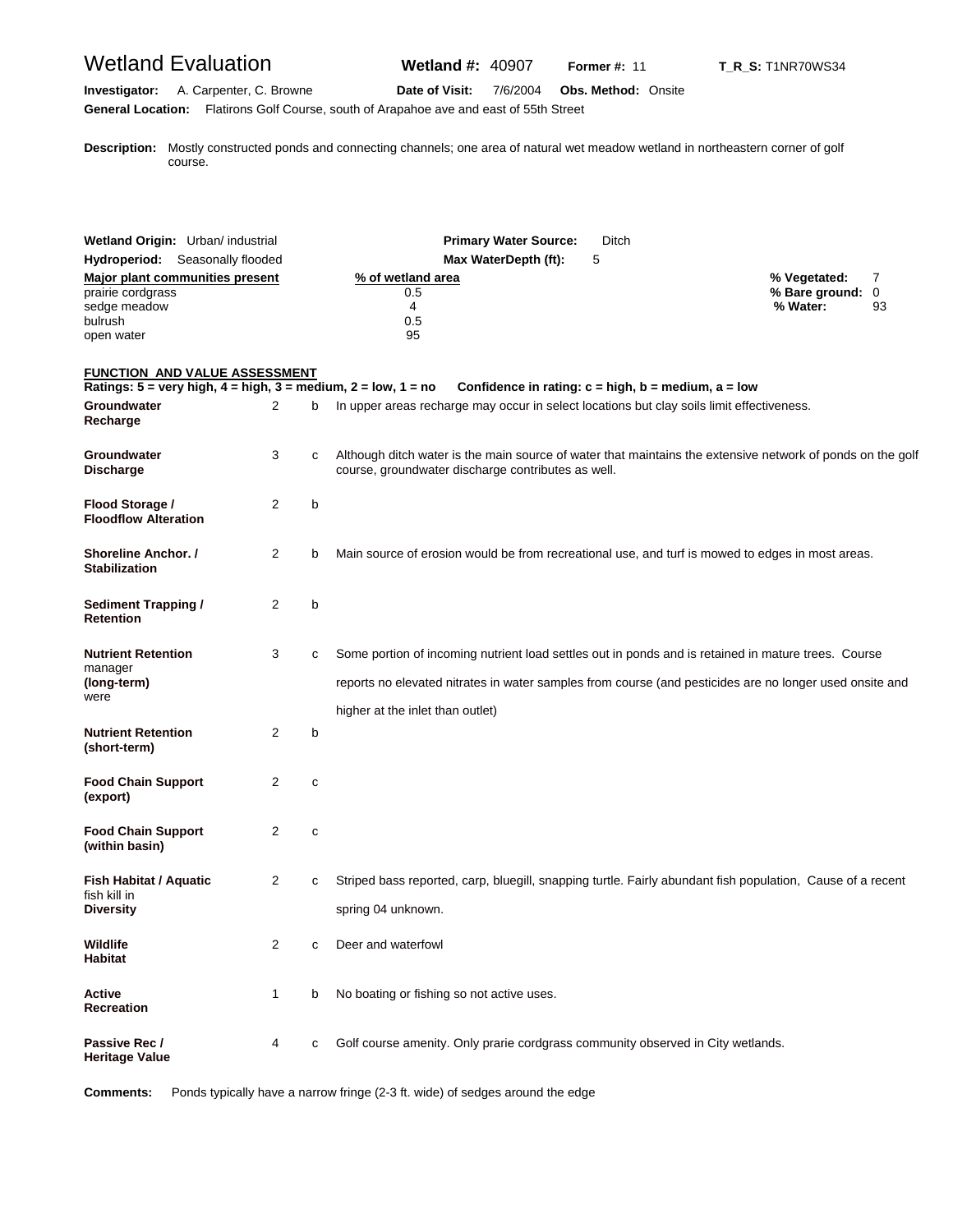Wetland Evaluation **Wetland #:** 40908 **Former #:** <sup>52</sup> (in part) **T\_R\_S:** T1NR70WS27

**Investigator:** J. Sanderson, C. Browne, A. **Date of Visit:** 6/1/2004 **Obs. Method:** Onsite and viewed from property **G eneral Location:** North of Arapahoe Ave., south of railroad tracks, surrounded by industrial buildings, north of Flatirons Golf Course; includies small pond, to culvert that runs under business/ industrial complex

**D escription:** Narrow channels and pond north of the golf course carrying water via channel identified as Dry Creek (more accurately described as Dry Creek No. 2 dtch) flowing into the wetlands to the north. Functiional values are reduced somwhat by current mowing practices and limited vegetation in southern part of wetland.

| Wetland Origin: Urban/ industrial                                            | <b>Primary Water Source:</b>  | Ground water |                                                 |  |
|------------------------------------------------------------------------------|-------------------------------|--------------|-------------------------------------------------|--|
| <b>Hydroperiod:</b> Intermittently flooded                                   | Max WaterDepth (ft):          | 0.5          |                                                 |  |
| Major plant communities present<br>coyote willow / wooly sedge<br>open water | % of wetland area<br>85<br>15 |              | % Vegetated: 97<br>% Bare ground: 0<br>% Water: |  |

| <b>FUNCTION AND VALUE ASSESSMENT</b>                                                               |                |   |                                                                                                                                                                                      |
|----------------------------------------------------------------------------------------------------|----------------|---|--------------------------------------------------------------------------------------------------------------------------------------------------------------------------------------|
| Ratings: $5 = \text{very high}, 4 = \text{high}, 3 = \text{medium}, 2 = \text{low}, 1 = \text{no}$ |                |   | Confidence in rating: $c = high$ , $b = medium$ , $a = low$                                                                                                                          |
| Groundwater<br>Recharge                                                                            | 2              | b | Minor amount possible when water table drops, in ponds and in southern (upgradient end)                                                                                              |
| Groundwater<br><b>Discharge</b>                                                                    | 3              | C | Geohydrologic maps indicate groundwater discharge likely to occur, however, relative input appears to be<br>greater from surface water from urban runoff and golf course irrigation. |
| Flood Storage /<br><b>Floodflow Alteration</b>                                                     | 3              | b | Narrow chanel mowed to edges limits effectiveness though ponds provide some storage. (Cooper was<br>evaluating larger system which we have subdivided)                               |
| Shoreline Anchor. /<br><b>Stabilization</b>                                                        | 3              | b | Crack willow roots along banks                                                                                                                                                       |
| <b>Sediment Trapping /</b><br><b>Retention</b>                                                     | 4              | b | In ponds                                                                                                                                                                             |
| <b>Nutrient Retention</b><br>(long-term)                                                           | 3              | b | In mature trees and pond sediments                                                                                                                                                   |
| <b>Nutrient Retention</b><br>(short-term)                                                          | 4              | b | In cattails                                                                                                                                                                          |
| <b>Food Chain Support</b><br>(export)                                                              | 2              | b | Relatively low op. for flushing flows                                                                                                                                                |
| <b>Food Chain Support</b><br>(within basin)                                                        | $\overline{2}$ | b | Lawn up to edge reduces productivity                                                                                                                                                 |
| <b>Fish Habitat / Aquatic</b><br><b>Diversity</b>                                                  | $\overline{2}$ | a |                                                                                                                                                                                      |
| <b>Wildlife</b><br><b>Habitat</b>                                                                  | 2              | b | Small mammals and birds, diverse food supply.                                                                                                                                        |
| <b>Active</b><br><b>Recreation</b>                                                                 | 1              | b |                                                                                                                                                                                      |
| Passive Rec /<br><b>Heritage Value</b>                                                             | $\overline{2}$ | b | Rich plant diversity.                                                                                                                                                                |

Comments: very narrow margin around pond, and stream channel. **omments:** Vegetation weedy; adjacent grounds maintained to edge of southern reach of stream and pond. Wetland includes a pond,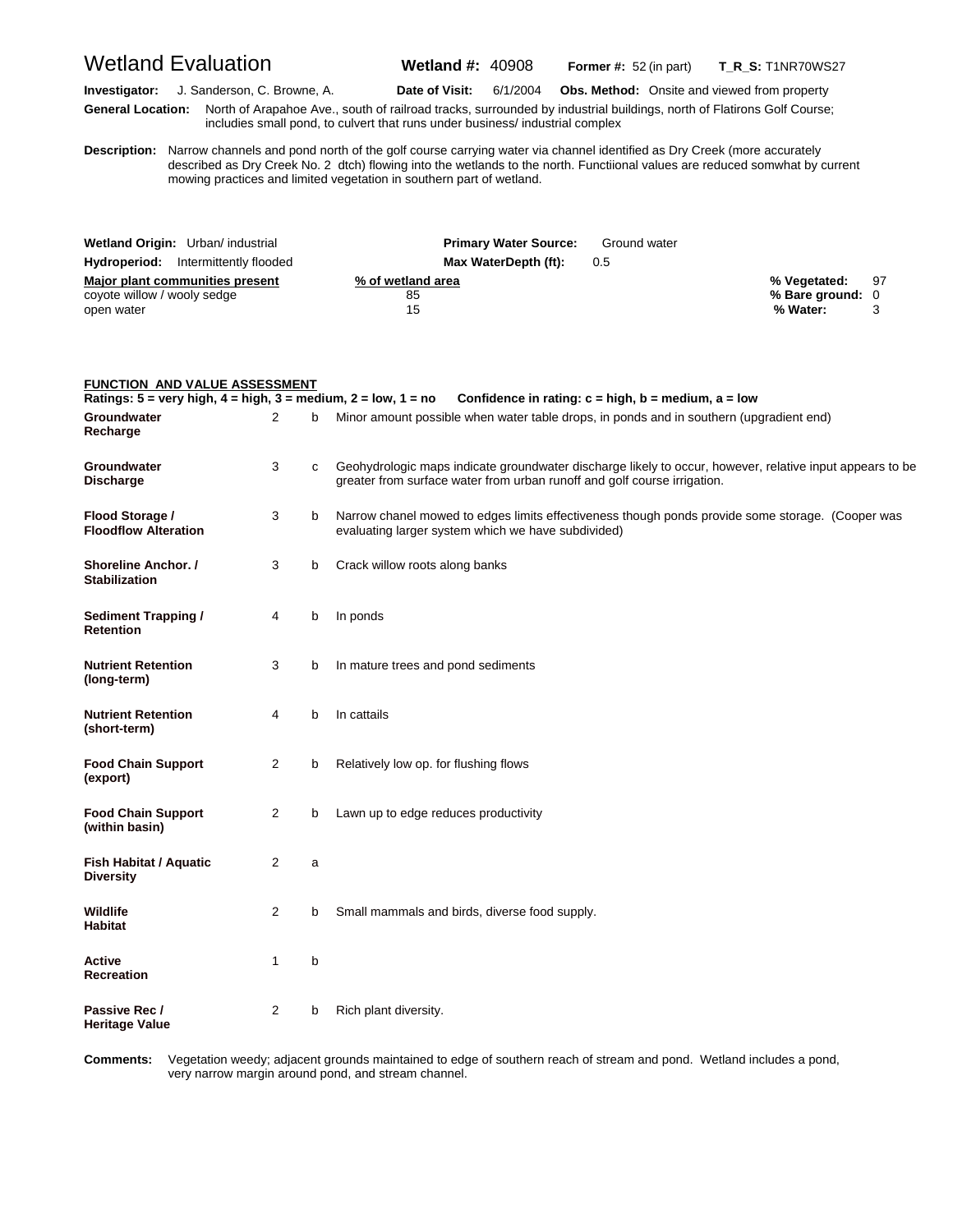# Wetland Evaluation **Wetland #:** 40909 **Former #:** <sup>52</sup> (in part) **T\_R\_S:** T1NR70WS27

**Investigator:** A. Carpenter, C. Browne **Date of Visit:** 6/1/2004 **Obs. Method:** Onsite

**General Location:** Along Dry Creek east of 55th St., South of Valmont, and north of railroad tracks, office park

**D escription:** This wetland is located in the bottomlands of two major creek systems where there is a perrenial high water table. Groundwater flows from the west, south, and east converge in this area and discharge into South Boulder Creek and Boulder Creek. Bedrock formations to the east also create boundary and channel water movement into this area. Functional values are high for urban stormwater management.

| <b>Wetland Origin: Natural</b>                                                                                                                   |              |   | <b>Primary Water Source:</b><br>Ground water                                                                                                                                                                                                                          |                                            |              |
|--------------------------------------------------------------------------------------------------------------------------------------------------|--------------|---|-----------------------------------------------------------------------------------------------------------------------------------------------------------------------------------------------------------------------------------------------------------------------|--------------------------------------------|--------------|
| Hydroperiod: Saturated                                                                                                                           |              |   | 2<br>Max WaterDepth (ft):                                                                                                                                                                                                                                             |                                            |              |
| Major plant communities present<br>wooly sedge<br>reed canarygrass<br>cattail<br>coyote willow / baltic rush<br>coyote willow / reed canarygrass |              |   | % of wetland area<br>5<br>5<br>85<br>$\overline{\mathbf{c}}$<br>3                                                                                                                                                                                                     | % Vegetated:<br>% Bare ground:<br>% Water: | 93<br>0<br>7 |
| FUNCTION AND VALUE ASSESSMENT<br>Ratings: $5 = \text{very high}, 4 = \text{high}, 3 = \text{medium}, 2 = \text{low}, 1 = \text{no}$              |              |   | Confidence in rating: $c = high$ , $b = medium$ , $a = low$                                                                                                                                                                                                           |                                            |              |
| Groundwater<br>Recharge                                                                                                                          | 2            | b | Minor amount possible when water table drops and in southern (upgradient end)                                                                                                                                                                                         |                                            |              |
| Groundwater<br>Creek<br><b>Discharge</b><br>probably due                                                                                         | 4            | с | Groundwater flows from the west, south, and east converge in this area and discharge into South Boulder<br>and Boulder Creek. High water table conditions predominate throughout. Difference in evaluations<br>to availability of new geohydrologic information.      |                                            |              |
| Flood Storage /<br><b>Floodflow Alteration</b><br>developments                                                                                   | 5            | b | Major urban stormwater corridor in the bottomland of two of the city's major creeks. Typha stands and<br>topography help to slow flows and store water. Uncertain extent to which surrounding industrial<br>have impacted effectiveness by paving infiltration areas. |                                            |              |
| Shoreline Anchor. /<br><b>Stabilization</b>                                                                                                      | 3            | b | Broad corridor without distinct banks in many places.                                                                                                                                                                                                                 |                                            |              |
| <b>Sediment Trapping /</b><br><b>Retention</b>                                                                                                   | 4            | c | Very effective sediment trapping by cattails.                                                                                                                                                                                                                         |                                            |              |
| <b>Nutrient Retention</b><br>(long-term)                                                                                                         | 4            | b | In sediments, significant loading from urban runoff (may be more industrial than when Cooper viewed)                                                                                                                                                                  |                                            |              |
| <b>Nutrient Retention</b><br>(short-term)                                                                                                        | 4            | b | In cattails                                                                                                                                                                                                                                                           |                                            |              |
| <b>Food Chain Support</b><br>(export)                                                                                                            | 3            | b |                                                                                                                                                                                                                                                                       |                                            |              |
| <b>Food Chain Support</b><br>(within basin)                                                                                                      | 4            | a | Very productive area and generally slow moving water limits export                                                                                                                                                                                                    |                                            |              |
| <b>Fish Habitat / Aquatic</b><br><b>Diversity</b>                                                                                                | 1            | b |                                                                                                                                                                                                                                                                       |                                            |              |
| Wildlife<br>Habitat                                                                                                                              | 3            | b | Small mammals and birds, diverse food supply.                                                                                                                                                                                                                         |                                            |              |
| <b>Active</b><br>Recreation                                                                                                                      | $\mathbf{1}$ | b |                                                                                                                                                                                                                                                                       |                                            |              |
| Passive Rec /<br><b>Heritage Value</b>                                                                                                           | 3            | b | Rich plant diversity.                                                                                                                                                                                                                                                 |                                            |              |

**Comments:** This is quite a nice wetland, with good plant diversity and relatively few noxious weeds. The shallow water ponds provide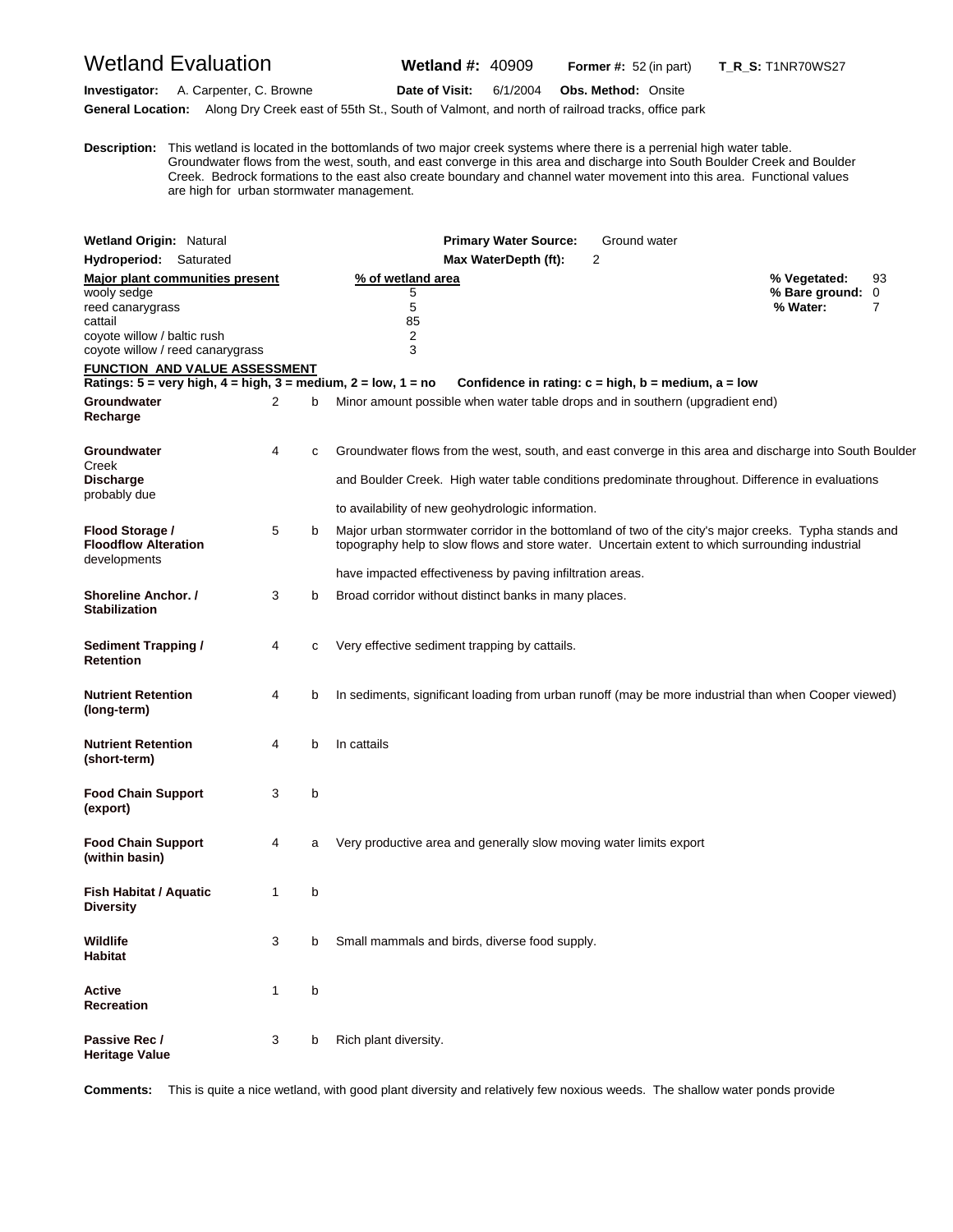### Wetland Evaluation **Wetland #:** 40910 **Former #:** <sup>11</sup> **T\_R\_S:** T1NR70WS27

**Investigator:** A. Carpenter, C. Browne **Date of Visit:** 6/1/2004 **Obs. Method:** Onsite **General Location:** Immediately south of Central Ave., east of 55th Street, office park area

**D escription:** Pond is located near the base of an upland terrace (located to the southwest). Primary water source appears to be from stormwater runoff, although some groundwater dishcharge into the pond is likely from the south as groundwater moves north to the bottomlands associated with Boulder Creek.

| <b>Wetland Origin: Mining</b>           | <b>Primary Water Source:</b> | Urban / industrial runoff |                  |    |
|-----------------------------------------|------------------------------|---------------------------|------------------|----|
| <b>Hydroperiod:</b> Permanently flooded | Max WaterDepth (ft):         | $\mathbf{b}$              |                  |    |
| Major plant communities present         | % of wetland area            |                           | % Vegetated: 5   |    |
| open water                              | 100                          |                           | % Bare ground: 0 |    |
|                                         |                              |                           | % Water:         | 95 |

### **FUNCTION AND VALUE ASSESSMENT Ratings: 5 = very high, 4 = high, 3 = medium, 2 = low, 1 = no Confidence in rating: c = high, b = medium, a = low Groundwater** 3 b Some infiltration and mounding possible on east side **Recharge Groundwater** 3 b Pond is located along the northeast edge of a terrace, and seepage evident at the toe of the slope. (Surface **Discharge** water inflows appear to be more significant source of pond's water supply) **Flood Storage / 3 b** Not on creek system so primarily stores parking lot runoff. **Floodflow Alteration Shoreline Anchor. /** 2 a Little opportunity, but mowed landscaped edges limit effectivenesss **Stabilization Sediment Trapping / 3 b Retention Nutrient Retention** 2 b Some in sediments but few trees for retention **(long-term) Nutrient Retention** 2 b **(short-term) Food Chain Support** 2 b Little food to export during periods of occassional overflow **(export) Food Chain Support** 2 b Fish, insects, and aquatic biota provide some in basin food. **(within basin) Fish Habitat / Aquatic** 3 c Blue gills and minnow and carp observed **Diversity Wildlife** 3 b waterfowl, snapping turtle. Deer bedding to southeast. Industrial setting limits effectiveness, but proximity to **Habitat** wetland to the east offers connection to other habitat **Active** 1 b **Recreation Passive Rec / 3 b** Limited access but nearby employees in office park enjoy. **Heritage Value**

**Comments:** Wetland includes the pond and a small seep area in the southwestern corner.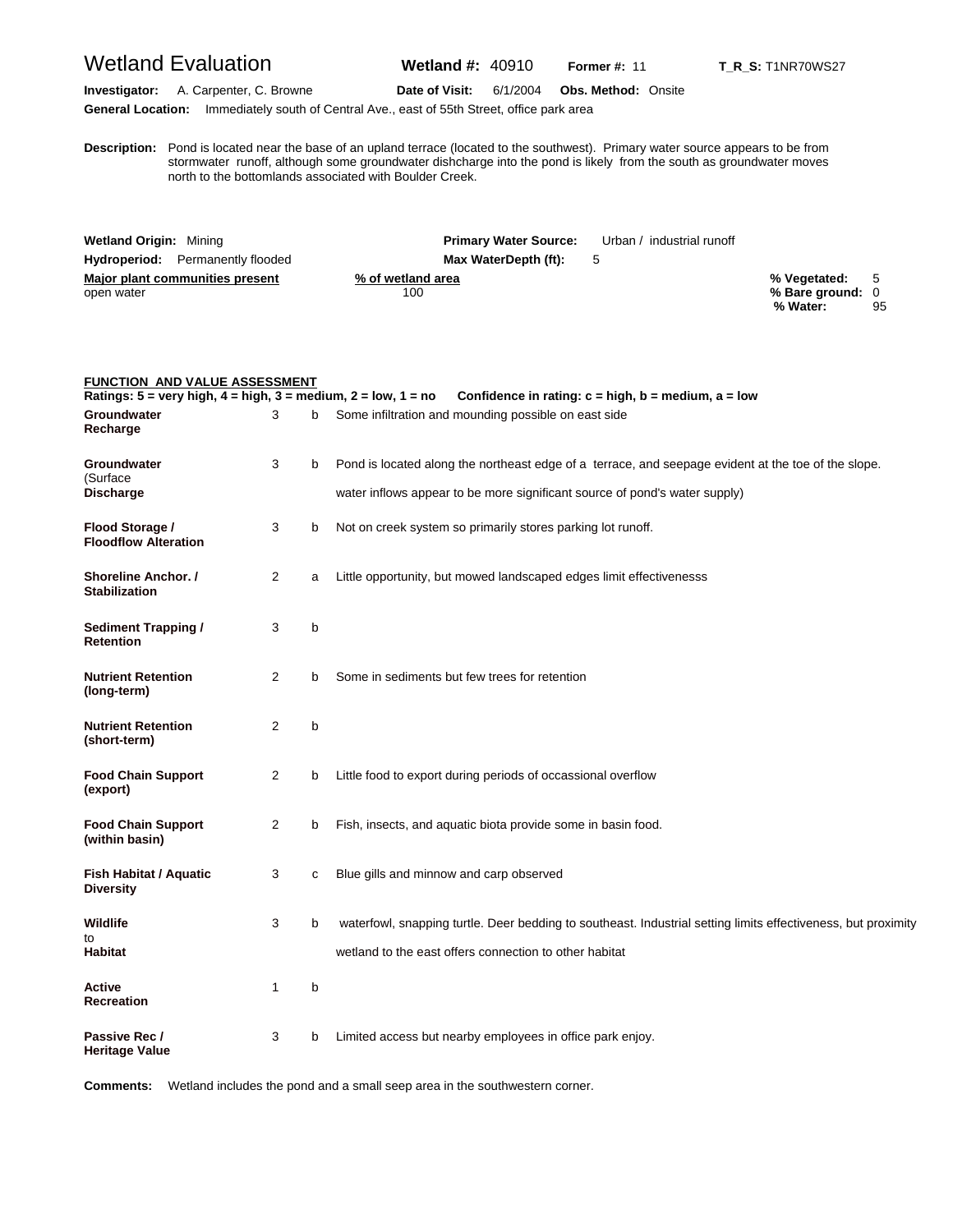# Wetland Evaluation **Wetland #:** 40911 **Former #: 16 T\_R\_S:** T1NR70WS34

**Investigator:** A. Carpenter, C. Browne **Date of Visit:** 8/16/2004 **Obs. Method:** Onsite and viewed from property **General Location:** South Boulder Creek west of Cherryvale Road at Congregation Bonai Shalom; flood plain South of Boulder Creek

**Description:** Stream section that includes large meander.Wetland defined by bankful width

| <b>Wetland Origin: Natural</b>          | <b>Primary Water Source:</b><br>Creek |                      |
|-----------------------------------------|---------------------------------------|----------------------|
| <b>Hydroperiod:</b> Permanently flooded | Max WaterDepth (ft):                  |                      |
| Major plant communities present         | % of wetland area                     | - 35<br>% Vegetated: |
| crack willow-green ash                  | 100                                   | % Bare ground: 0     |
|                                         |                                       | % Water:<br>65       |

#### **FUNCTION AND VALUE ASSESSMENT**

| Ratings: $5 = \text{very high}, 4 = \text{high}, 3 = \text{medium}, 2 = \text{low}, 1 = \text{no}$ |   |   | Confidence in rating: $c = high$ , $b = medium$ , $a = low$                                                                                                                                                           |
|----------------------------------------------------------------------------------------------------|---|---|-----------------------------------------------------------------------------------------------------------------------------------------------------------------------------------------------------------------------|
| Groundwater<br>limits                                                                              | 2 | b | Geohydrology map indicates potential for groundwater recharge. But high water table <5 ft below ground                                                                                                                |
| Recharge                                                                                           |   |   | effectiveness.                                                                                                                                                                                                        |
| Groundwater<br>expected                                                                            | 3 | b | Groundwater discharge occurs but relative volume of input as compared to inflows from surface water                                                                                                                   |
| <b>Discharge</b>                                                                                   |   |   | to be low.                                                                                                                                                                                                            |
| Flood Storage /<br>shrubs.<br><b>Floodflow Alteration</b>                                          | 4 | b | Large meander feature will slow flows. Evidence of flood debris 3 ft above water level on tree trunks and                                                                                                             |
| Shoreline Anchor. /<br><b>Stabilization</b>                                                        | 4 | b | Crack willows, ash, and shrub understory ancho shore. Rock has been installed at bend in the river to help<br>stabilize, but some evidence of erosion observed on edges of rock area (hence the decrease in ranking), |
| Sediment Trapping /<br>evaluated                                                                   | 3 | b | In pockets and flood debris for short term (Difference in ranking may be because Cooper mayhave                                                                                                                       |
| <b>Retention</b>                                                                                   |   |   | larger section of stream))                                                                                                                                                                                            |
| <b>Nutrient Retention</b><br>(long-term)                                                           | 4 | b | Abundance of woody species                                                                                                                                                                                            |
| <b>Nutrient Retention</b><br>(short-term)                                                          | 3 | b | Some short term seds and herbaceous                                                                                                                                                                                   |
| <b>Food Chain Support</b><br>(export)                                                              | 4 | b | Extensive canopy cover provides leaf litter                                                                                                                                                                           |
| <b>Food Chain Support</b><br>(within basin)                                                        | 4 | b | Function is lower because smaller area than previously assessed.                                                                                                                                                      |
| Fish Habitat / Aquatic<br><b>Diversity</b>                                                         | 3 | b |                                                                                                                                                                                                                       |
| Wildlife<br><b>Habitat</b>                                                                         | 4 | b |                                                                                                                                                                                                                       |
| Active<br><b>Recreation</b>                                                                        | 1 | b |                                                                                                                                                                                                                       |
| Passive Rec /<br>Heritage Value                                                                    | 3 | b |                                                                                                                                                                                                                       |
| <b>Comments:</b>                                                                                   |   |   |                                                                                                                                                                                                                       |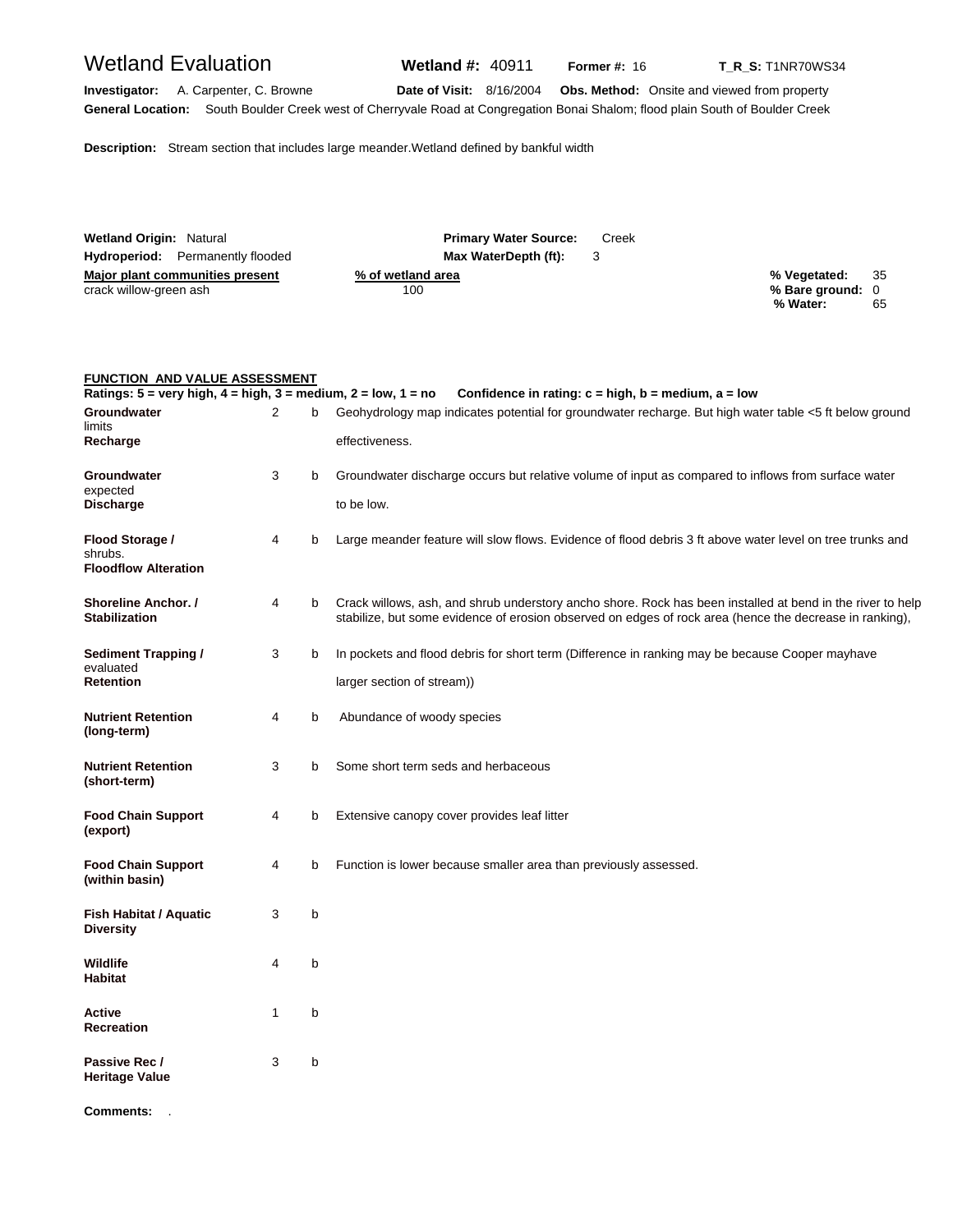# Wetland Evaluation **Wetland #:** 40912 **Former #:** <sup>50</sup> **T\_R\_S:** T1NR70WS27

**Investigator:** A. Carpenter, C. Browne **Date of Visit:** 9/9/2004 **Obs. Method:** Onsite **G eneral Location:** Ditch north of Arapahoe Ave. at point where Cherryvale Road would cross wetland if Cherryvale continued north of Arapahoe Ave.; north of car dealerships

**Description:** Section of Leggett Inlet ditch with fairly shallow, slow-moving water, sttep ditch banks

| Wetland Origin: Urban/ industrial<br>Hydroperiod: Saturated                                                                                |   |   | <b>Primary Water Source:</b><br>Creek<br>Max WaterDepth (ft):<br>3                                                          |                                                                       |
|--------------------------------------------------------------------------------------------------------------------------------------------|---|---|-----------------------------------------------------------------------------------------------------------------------------|-----------------------------------------------------------------------|
| Major plant communities present<br>reed canary rass<br>Emory's sedge<br>aquatic bed<br>water smartweed                                     |   |   | % of wetland area<br>9<br>1<br>1<br>89                                                                                      | % Vegetated:<br>11<br>$\mathbf 0$<br>% Bare ground:<br>% Water:<br>89 |
| <b>FUNCTION AND VALUE ASSESSMENT</b><br>Ratings: $5 = \text{very high}, 4 = \text{high}, 3 = \text{medium}, 2 = \text{low}, 1 = \text{no}$ |   |   | Confidence in rating: $c = high$ , $b = medium$ , $a = low$                                                                 |                                                                       |
| Groundwater<br>groundwater<br>Recharge                                                                                                     | 4 | b | Localized recharge/seepage occurs adjacent to ditch. Geohydrology map shows primary path for<br>flow is to north from ditch |                                                                       |
| Groundwater<br>Discharge                                                                                                                   | 2 | b |                                                                                                                             |                                                                       |
| Flood Storage /<br><b>Floodflow Alteration</b>                                                                                             | 4 | b | Control structures probably limit inflows but capacity for channel storage exists.                                          |                                                                       |
| <b>Shoreline Anchor. /</b><br>upstream<br><b>Stabilization</b>                                                                             | 3 | C | Moderate tree cover and moderate erosional forces. No evidence of erosion occurring except around<br>dam structure.         |                                                                       |
| <b>Sediment Trapping /</b><br>Retention                                                                                                    | 3 | b |                                                                                                                             |                                                                       |
| <b>Nutrient Retention</b><br>(long-term)                                                                                                   | 2 | b |                                                                                                                             |                                                                       |
| <b>Nutrient Retention</b><br>(short-term)                                                                                                  | 4 | b |                                                                                                                             |                                                                       |
| <b>Food Chain Support</b><br>(export)                                                                                                      | 3 | b | Good export opportunity but little leaf litter from overhanging limbs                                                       |                                                                       |
| <b>Food Chain Support</b><br>(within basin)                                                                                                | 3 | b | Fairly productive aquatic vegetation                                                                                        |                                                                       |
| Fish Habitat / Aquatic<br>Diversity                                                                                                        | 2 | b |                                                                                                                             |                                                                       |
| Wildlife<br>Habitat                                                                                                                        | 2 | b | Relatively narrow channel adjoining commercial development. Swallows and waterfowl present.                                 |                                                                       |
| Active<br><b>Recreation</b>                                                                                                                | 1 | a | Commercial develoipment area and poor access, uncertain if may get occassional fisherman.                                   |                                                                       |
| Passive Rec /<br><b>Heritage Value</b>                                                                                                     | 1 | a | Dirt trail to north may get occassional passerby                                                                            |                                                                       |

**Comments:** Conveys water from South Boulder Creek to Leggett Reservior; narrow band of wetland vegetation that grows along ditch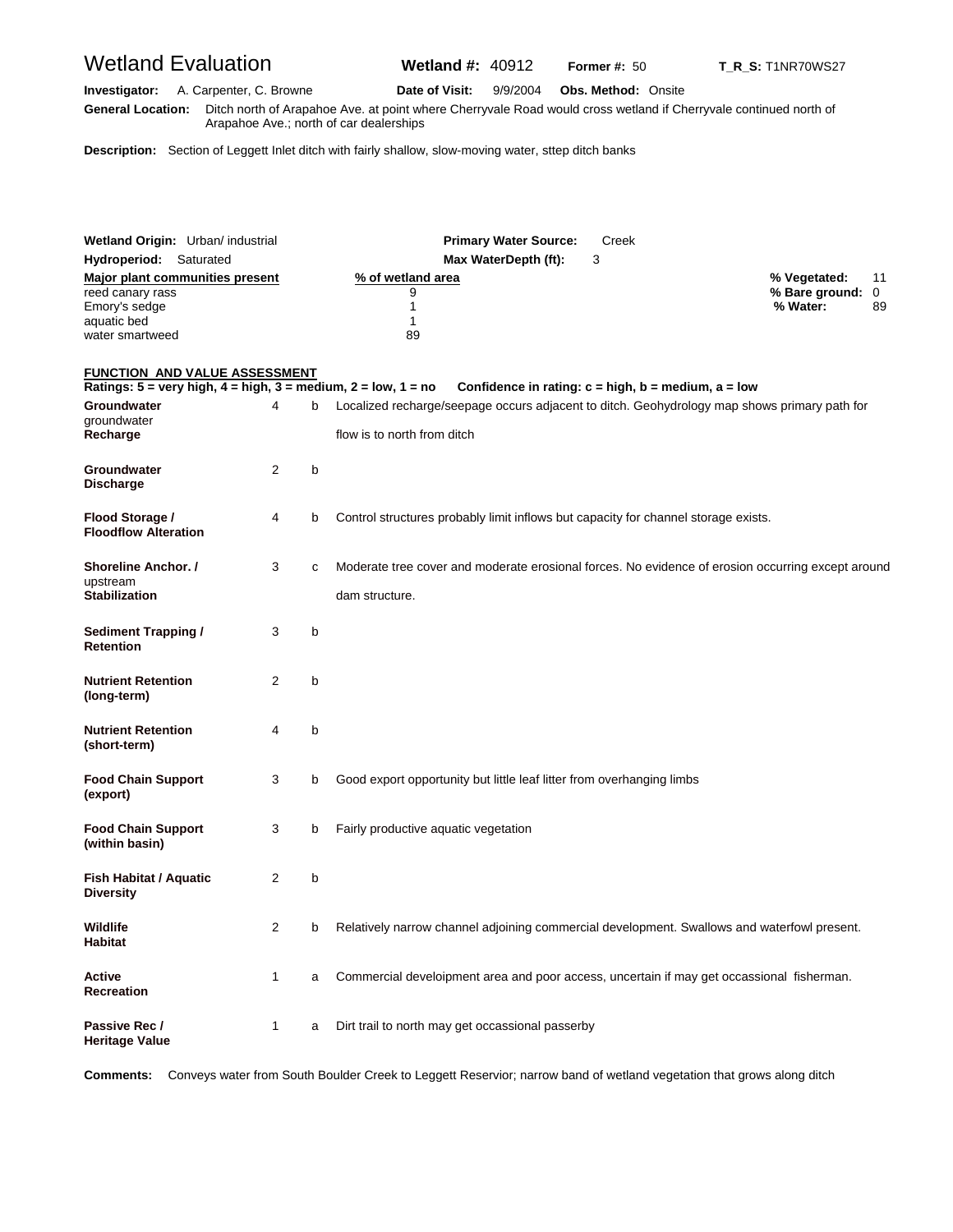| <b>Wetland Evaluation</b>                                                                             |                         |   | <b>Wetland #: 40913</b>                                                                                                                                                                                                                                                                                                                                                 |                              | Former $#: 53$                                              | <b>T_R_S:</b> T1NR70WS27                                                                                                                                                                                                                                                                                                                                                                             |  |
|-------------------------------------------------------------------------------------------------------|-------------------------|---|-------------------------------------------------------------------------------------------------------------------------------------------------------------------------------------------------------------------------------------------------------------------------------------------------------------------------------------------------------------------------|------------------------------|-------------------------------------------------------------|------------------------------------------------------------------------------------------------------------------------------------------------------------------------------------------------------------------------------------------------------------------------------------------------------------------------------------------------------------------------------------------------------|--|
| Investigator:<br><b>General Location:</b>                                                             | J. Sanderson, C. Browne |   | <b>Date of Visit: 7/14/2004</b>                                                                                                                                                                                                                                                                                                                                         |                              | <b>Obs. Method: Onsite</b>                                  | W of 65th, N. of Boulder Recycling Center, SE of Leggett Reservoir inlet ditch (Previously mapped portion to north of                                                                                                                                                                                                                                                                                |  |
|                                                                                                       | ditch not included.)    |   | South Boulder Creek in an area that receives surface water and groundwater draining from higher levations (terrace<br>formation) in the south. The source of water is groundwater discharge from the south and ditch leakage from the north,<br>the alkali deposits in the western portion of the wetland suggests that perched precipitation is present on the surface |                              |                                                             | Description: Wetland 53 is a large depressional wetland with ponded water and fringe. The wetland is situated in the bottomlands along<br>supplemented by stormwater runoff. The underlying geology is characterized by a thin saturated thickness (of unconsolidated<br>Broadway alluvial deposits overlying Pierre Shale. Soils consist of relatively low permeability sandy clay. The presence of |  |
| <b>Wetland Origin: Mining</b>                                                                         |                         |   |                                                                                                                                                                                                                                                                                                                                                                         | <b>Primary Water Source:</b> | Ditch                                                       |                                                                                                                                                                                                                                                                                                                                                                                                      |  |
| <b>Hydroperiod:</b> Permanently flooded                                                               |                         |   |                                                                                                                                                                                                                                                                                                                                                                         | Max WaterDepth (ft):         | 3                                                           |                                                                                                                                                                                                                                                                                                                                                                                                      |  |
| <b>Major plant communities present</b><br>cattail<br>bulrush<br>American three square<br>widgeongrass |                         |   | % of wetland area<br>15<br>5<br>35<br>45                                                                                                                                                                                                                                                                                                                                |                              |                                                             | % Vegetated:<br>65<br>% Bare ground: 0<br>% Water:<br>35                                                                                                                                                                                                                                                                                                                                             |  |
| <b>FUNCTION AND VALUE ASSESSMENT</b>                                                                  |                         |   |                                                                                                                                                                                                                                                                                                                                                                         |                              |                                                             |                                                                                                                                                                                                                                                                                                                                                                                                      |  |
|                                                                                                       |                         |   | Ratings: $5 = \text{very high}, 4 = \text{high}, 3 = \text{medium}, 2 = \text{low}, 1 = \text{no}$                                                                                                                                                                                                                                                                      |                              | Confidence in rating: $c = high$ , $b = medium$ , $a = low$ |                                                                                                                                                                                                                                                                                                                                                                                                      |  |
| Groundwater<br>soils                                                                                  | 2                       | b |                                                                                                                                                                                                                                                                                                                                                                         |                              |                                                             | Regional geohydrologic maps indicate potential recharge could occur when groundwater table is low, but                                                                                                                                                                                                                                                                                               |  |
| Recharge                                                                                              |                         |   | limit effectiveness.                                                                                                                                                                                                                                                                                                                                                    |                              |                                                             |                                                                                                                                                                                                                                                                                                                                                                                                      |  |
| Groundwater<br>table is                                                                               | 3                       | c |                                                                                                                                                                                                                                                                                                                                                                         |                              |                                                             | Local discharge from north ditch seepage. Geohydrologic maps indicate discharge possible and water                                                                                                                                                                                                                                                                                                   |  |
| Discharge                                                                                             |                         |   | within 5 ft. Low permeable clay layer retains water in pond.                                                                                                                                                                                                                                                                                                            |                              |                                                             |                                                                                                                                                                                                                                                                                                                                                                                                      |  |
| Flood Storage /<br>heavily                                                                            | 3                       | b |                                                                                                                                                                                                                                                                                                                                                                         |                              |                                                             | Has storage capacity but unclear where flood waters would flow from as South Bouder Creek flows are                                                                                                                                                                                                                                                                                                  |  |
| <b>Floodflow Alteration</b>                                                                           |                         |   | manipulated into Legett and Valmont Resevoir.                                                                                                                                                                                                                                                                                                                           |                              |                                                             |                                                                                                                                                                                                                                                                                                                                                                                                      |  |
| <b>Shoreline Anchor. /</b><br><b>Stabilization</b>                                                    | 2                       | b |                                                                                                                                                                                                                                                                                                                                                                         |                              |                                                             |                                                                                                                                                                                                                                                                                                                                                                                                      |  |
| <b>Sediment Trapping /</b><br>Retention                                                               | 3                       | b |                                                                                                                                                                                                                                                                                                                                                                         |                              |                                                             |                                                                                                                                                                                                                                                                                                                                                                                                      |  |
| Nutrient Retention                                                                                    | 4                       | c |                                                                                                                                                                                                                                                                                                                                                                         |                              |                                                             | sources of nutrients from waterfowl and stormwarter from recycling center are trapped in bottom sediments                                                                                                                                                                                                                                                                                            |  |
| with<br>(long-term)                                                                                   |                         |   | absence of outflow                                                                                                                                                                                                                                                                                                                                                      |                              |                                                             |                                                                                                                                                                                                                                                                                                                                                                                                      |  |
| <b>Nutrient Retention</b><br>(short-term)                                                             | 4                       | C | cattails and bullrush                                                                                                                                                                                                                                                                                                                                                   |                              |                                                             |                                                                                                                                                                                                                                                                                                                                                                                                      |  |
| <b>Food Chain Support</b><br>(export)                                                                 | 1                       | a | No significant outlet observed.                                                                                                                                                                                                                                                                                                                                         |                              |                                                             |                                                                                                                                                                                                                                                                                                                                                                                                      |  |
| <b>Food Chain Support</b><br>(within basin)                                                           | 4                       | b | Very productive herbaceous layer, but tree and shrubs sparse                                                                                                                                                                                                                                                                                                            |                              |                                                             |                                                                                                                                                                                                                                                                                                                                                                                                      |  |
| Fish Habitat / Aquatic<br>Diversity                                                                   | 2                       | b | No fish observed (water quality?), but aquatic insects observed                                                                                                                                                                                                                                                                                                         |                              |                                                             |                                                                                                                                                                                                                                                                                                                                                                                                      |  |
| Wildlife<br>Habitat                                                                                   | 3                       | b |                                                                                                                                                                                                                                                                                                                                                                         |                              |                                                             |                                                                                                                                                                                                                                                                                                                                                                                                      |  |
| Active<br>Recreation                                                                                  | 1                       | b |                                                                                                                                                                                                                                                                                                                                                                         |                              |                                                             |                                                                                                                                                                                                                                                                                                                                                                                                      |  |
| Passive Rec /<br>Heritage Value                                                                       | 3                       | a | Workers and visitors to the recycling center may enjoy visual appeal.                                                                                                                                                                                                                                                                                                   |                              |                                                             |                                                                                                                                                                                                                                                                                                                                                                                                      |  |

**Comments:** pH across the site ranged from 8.4-9.2; conductivity ranged from 2350-2500.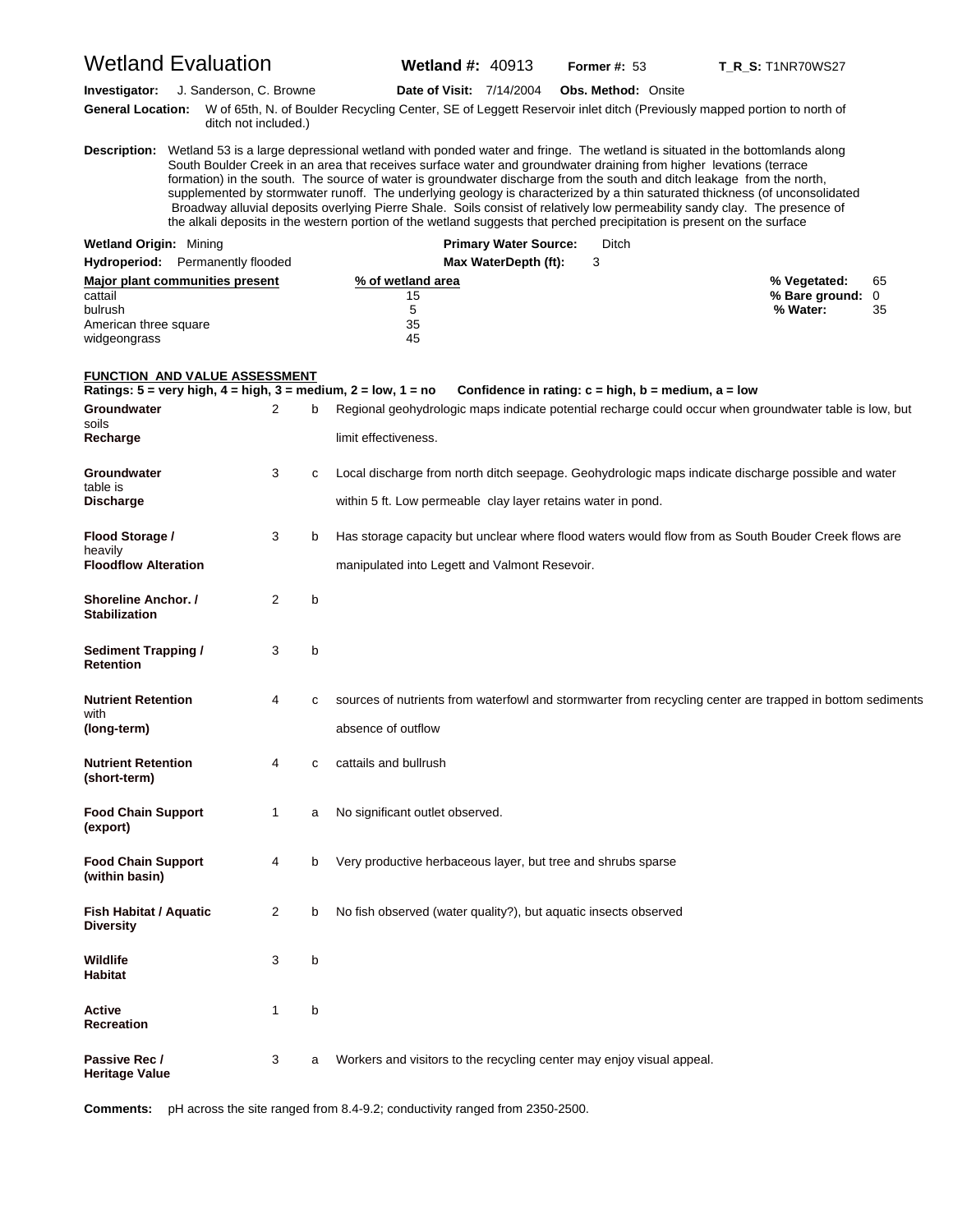| <b>Wetland Evaluation</b>                                                                                                                |                |   | <b>Wetland #: 40914</b>                                                                                                                                                                                              |                              | <b>Former #: 13</b>                                         | $T_R$ _S: |                                              |          |
|------------------------------------------------------------------------------------------------------------------------------------------|----------------|---|----------------------------------------------------------------------------------------------------------------------------------------------------------------------------------------------------------------------|------------------------------|-------------------------------------------------------------|-----------|----------------------------------------------|----------|
| A. Carpenter, C. Browne<br>Investigator:<br>General Location: East of Stazio Way, south of Valmont Butte, and north of Stazio ballfields |                |   | Date of Visit:                                                                                                                                                                                                       | 9/9/2004                     | <b>Obs. Method: Onsite</b>                                  |           |                                              |          |
| <b>Description:</b> Shallow-water cattail stands and saturated soils with American three-square prediminate                              |                |   |                                                                                                                                                                                                                      |                              |                                                             |           |                                              |          |
| <b>Wetland Origin: Natural</b>                                                                                                           |                |   |                                                                                                                                                                                                                      | <b>Primary Water Source:</b> | Ground water                                                |           |                                              |          |
| Hydroperiod: Saturated                                                                                                                   |                |   |                                                                                                                                                                                                                      | Max WaterDepth (ft):         | 0                                                           |           |                                              |          |
| <b>Major plant communities present</b><br>baltic rush<br>Nebraska sedge                                                                  |                |   | % of wetland area<br>34<br>$\mathbf{1}$                                                                                                                                                                              |                              |                                                             |           | % Vegetated:<br>% Bare ground: 0<br>% Water: | 100<br>0 |
| cattail<br>American three square                                                                                                         |                |   | 20<br>45                                                                                                                                                                                                             |                              |                                                             |           |                                              |          |
| <b>FUNCTION AND VALUE ASSESSMENT</b>                                                                                                     |                |   |                                                                                                                                                                                                                      |                              |                                                             |           |                                              |          |
| Ratings: $5 = \text{very high}, 4 = \text{high}, 3 = \text{medium}, 2 = \text{low}, 1 = \text{no}$                                       |                |   |                                                                                                                                                                                                                      |                              | Confidence in rating: $c = high$ , $b = medium$ , $a = low$ |           |                                              |          |
| Groundwater<br>Recharge                                                                                                                  | 2              | b |                                                                                                                                                                                                                      |                              |                                                             |           |                                              |          |
| Groundwater<br><b>Discharge</b><br>east                                                                                                  | 3              | a | High water table present but direct discharge uncertain. Groundwater flows from the west, south, and east<br>converge in this area and discharge into South Boulder Creek and Boulder Creek. (Rock formations to the |                              |                                                             |           |                                              |          |
|                                                                                                                                          | $\overline{2}$ |   | also create boundary that restricts groundwater movement to this area)                                                                                                                                               |                              |                                                             |           |                                              |          |
| Flood Storage /<br>distance                                                                                                              |                | b | Low storage/collection of overland flows off terrace to east and ballfields, but opportunity limited given                                                                                                           |                              |                                                             |           |                                              |          |
| <b>Floodflow Alteration</b>                                                                                                              |                |   | from streams.                                                                                                                                                                                                        |                              |                                                             |           |                                              |          |
| <b>Shoreline Anchor. /</b><br><b>Stabilization</b>                                                                                       | 1              | b |                                                                                                                                                                                                                      |                              |                                                             |           |                                              |          |
| <b>Sediment Trapping /</b><br>ballfield area                                                                                             | 3              | a | Effective flat area for trapping but source limited to overland flows off terrace so opportunity limited.                                                                                                            |                              |                                                             |           |                                              |          |
| <b>Retention</b>                                                                                                                         |                |   | runoff and paved parking area runoff likely to enter wetland.                                                                                                                                                        |                              |                                                             |           |                                              |          |
| <b>Nutrient Retention</b><br>(long-term)                                                                                                 | 3              | b | Source of nutrients from ballfields likely                                                                                                                                                                           |                              |                                                             |           |                                              |          |
| <b>Nutrient Retention</b><br>(short-term)                                                                                                | 3              | b | Cattails                                                                                                                                                                                                             |                              |                                                             |           |                                              |          |
| <b>Food Chain Support</b><br>(export)                                                                                                    | 2              | a | Outlet into ditch to north does not appear to receive high flows, so opportunity for export low.                                                                                                                     |                              |                                                             |           |                                              |          |
| <b>Food Chain Support</b><br>(within basin)                                                                                              | 3              | b |                                                                                                                                                                                                                      |                              |                                                             |           |                                              |          |
| <b>Fish Habitat / Aquatic</b><br>Diversity                                                                                               | 1              | с |                                                                                                                                                                                                                      |                              |                                                             |           |                                              |          |
| Wildlife<br>Habitat                                                                                                                      | 2              | b |                                                                                                                                                                                                                      |                              |                                                             |           |                                              |          |
| Active<br><b>Recreation</b>                                                                                                              | 1              | b |                                                                                                                                                                                                                      |                              |                                                             |           |                                              |          |
| Passive Rec /<br><b>Heritage Value</b>                                                                                                   | 3              | b |                                                                                                                                                                                                                      |                              |                                                             |           |                                              |          |

**C** irrigation of bluegrass turf at ballfields **omments:** Old floodplain south of Boulder Creek, very weedy, but has large area of three-square; wetland may be supported in part by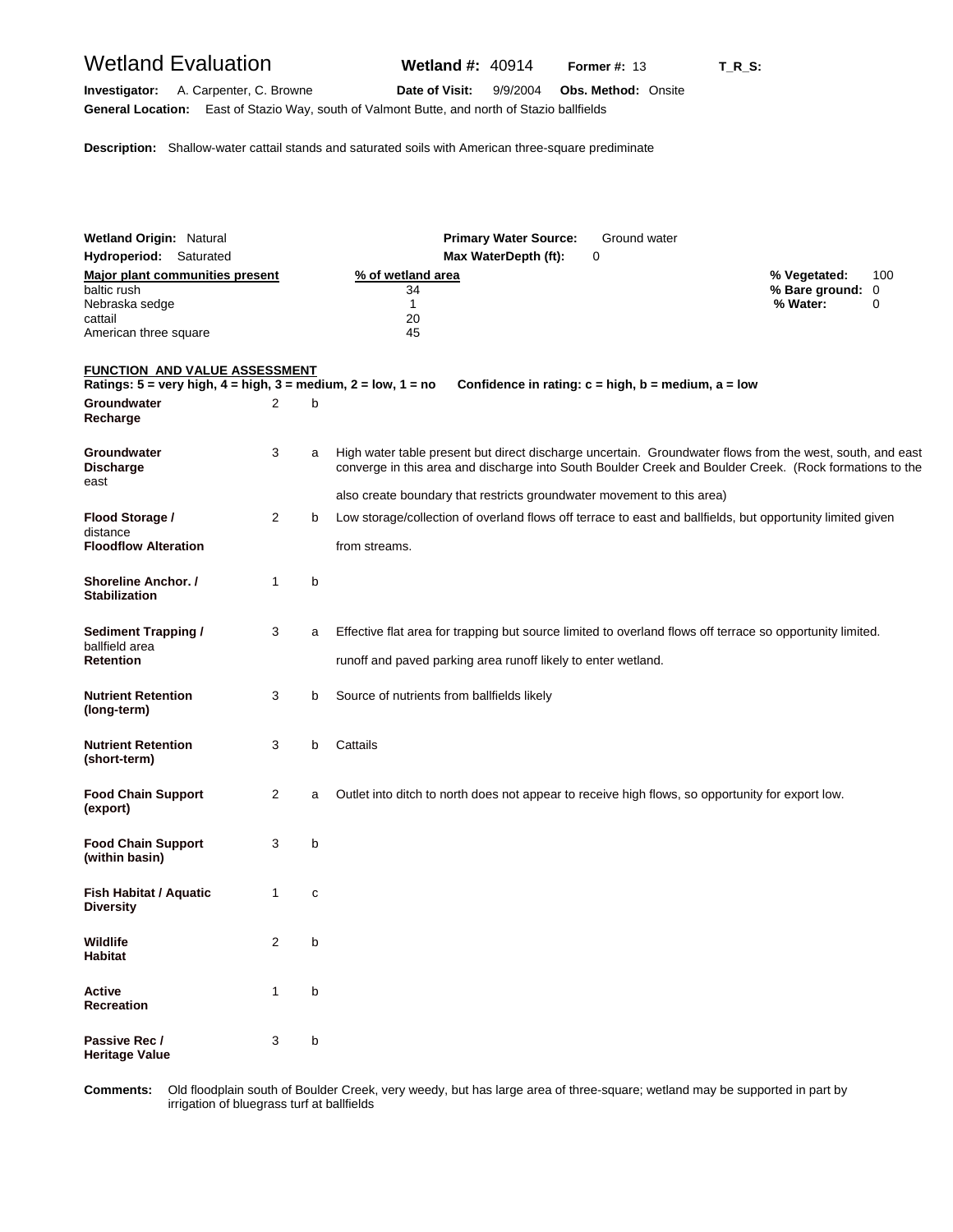# Wetland Evaluation **Wetland #:** 40915 **Former #:** <sup>11</sup> **T\_R\_S:** T1NR70WS27

**Investigator:** J.Sanderson, C. Browne **Date of Visit:** 10/7/2004 **Obs. Method:** Onsite

**G eneral Location:** "Flatiron Channel", just north of Arapahoe, east of 55th, mostly along channel on north side of RR tracks, but also including some wetlands on the south side of the tracks.

**D escription:** Slope wetlands and cattail marsh in industrial park. Appears to have a divide near the center with drainage in either direction to northwest and northeast, but most of water at time of visit draining to northeast. Soil maps suggest wetland is located on edge of former gravel mining area .

| Wetland Origin: Urban/ industrial                                                                                                 |                |   | <b>Primary Water Source:</b><br>ditch                                                                    |                              |    |
|-----------------------------------------------------------------------------------------------------------------------------------|----------------|---|----------------------------------------------------------------------------------------------------------|------------------------------|----|
| Hydroperiod: Saturated                                                                                                            |                |   | Max WaterDepth (ft):<br>1                                                                                |                              |    |
| Major plant communities present                                                                                                   |                |   | % of wetland area                                                                                        | % Vegetated:                 | 98 |
| cattail<br>coyote willow/mesic graminoid<br>reed canarygrass<br>mixed graminoid (very weedy)<br>plains cottonwood/mixed graminoid |                |   | 33<br>30<br>30<br>5<br>$\overline{2}$                                                                    | % Bare ground: 0<br>% Water: | 2  |
| <b>FUNCTION AND VALUE ASSESSMENT</b>                                                                                              |                |   |                                                                                                          |                              |    |
| Ratings: $5 = \text{very high}, 4 = \text{high}, 3 = \text{medium}, 2 = \text{low}, 1 = \text{no}$                                |                |   | Confidence in rating: $c = high$ , $b = medium$ , $a = low$                                              |                              |    |
| <b>Groundwater</b><br>Recharge                                                                                                    | $\overline{2}$ | b | Water table within 5 ft of surface.                                                                      |                              |    |
| Groundwater<br><b>Discharge</b>                                                                                                   | 3              | b |                                                                                                          |                              |    |
| Flood Storage /<br>water                                                                                                          | 3              | b | Capacity exists to receive stormwater runoff and high groundwater (but no direct connection to surface   |                              |    |
| <b>Floodflow Alteration</b>                                                                                                       |                |   | observed).                                                                                               |                              |    |
| <b>Shoreline Anchor.</b> /<br><b>Stabilization</b>                                                                                | 3              | b | No evidence of erosion but probably little opportunity except for precip runoff.                         |                              |    |
| <b>Sediment Trapping /</b><br><b>Retention</b>                                                                                    | 4              | b | accumulation of sediments observed.                                                                      |                              |    |
| <b>Nutrient Retention</b><br>(long-term)                                                                                          | 3              | b | In sediments but few woody species                                                                       |                              |    |
| <b>Nutrient Retention</b><br>(short-term)                                                                                         | 3              | b | Cattails                                                                                                 |                              |    |
| <b>Food Chain Support</b><br>(export)                                                                                             | 3              | b |                                                                                                          |                              |    |
| <b>Food Chain Support</b><br>(within basin)                                                                                       | 3              | b |                                                                                                          |                              |    |
| Fish Habitat / Aquatic<br><b>Diversity</b>                                                                                        | 2              | a | Small minnows observed in shallow pool                                                                   |                              |    |
| <b>Wildlife</b><br><b>Habitat</b>                                                                                                 | $\overline{2}$ | b | small mammals, connection to S. Boulder Creek corridor, but  industrial park to north and south restrict |                              |    |
| <b>Active</b><br><b>Recreation</b>                                                                                                | $\mathbf{1}$   | C |                                                                                                          |                              |    |
| Passive Rec /<br><b>Heritage Value</b>                                                                                            | $\overline{2}$ | a |                                                                                                          |                              |    |

**Comments:** High groundwater from upgradient ditch leakage supports hydrology. No photos taken.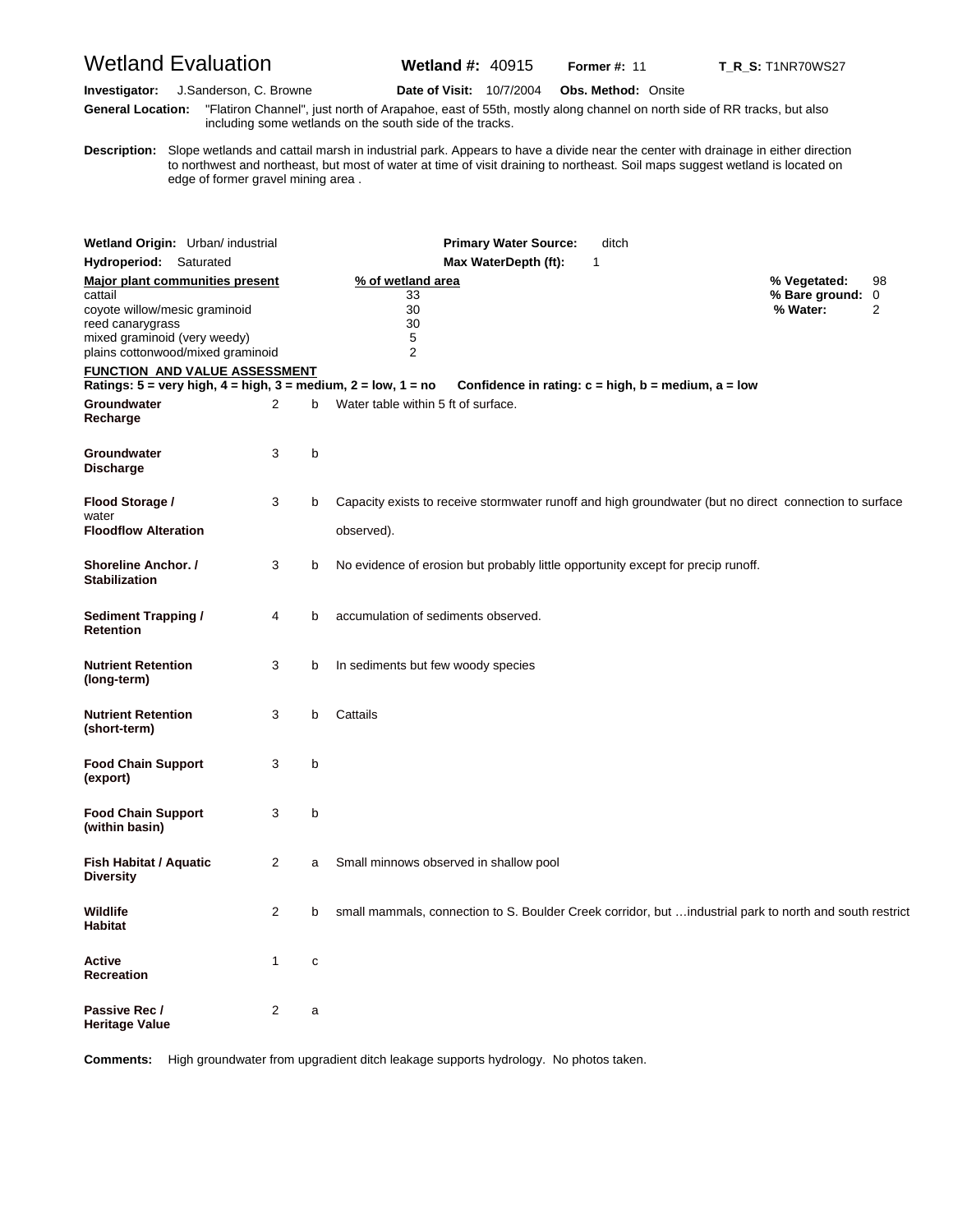| Wetland Evaluation                                                                                                                   | Wetland $\#$ : 41001            | <b>Former #:</b> $13$ (in part) | T R S: T1NR70WS2                                        |
|--------------------------------------------------------------------------------------------------------------------------------------|---------------------------------|---------------------------------|---------------------------------------------------------|
| Investigator:<br>A. Carpenter, C. Browne<br>General Location: On IBM property immediately south of Tom Watson Park, east of 63rd St. | <b>Date of Visit: 5/27/2004</b> | <b>Obs. Method: Onsite</b>      |                                                         |
| <b>Description:</b> Irrigation pond located on alluvial deposit terrace. Minimal fringe of wetland vegetation                        |                                 |                                 |                                                         |
|                                                                                                                                      |                                 |                                 |                                                         |
|                                                                                                                                      |                                 |                                 |                                                         |
| <b>Wetland Origin: Agriculture</b>                                                                                                   | <b>Primary Water Source:</b>    | Ditch                           |                                                         |
| Hydroperiod: Semi-permanently flooded                                                                                                | Max WaterDepth (ft):            | 5                               |                                                         |
| <b>Major plant communities present</b><br>open water                                                                                 | % of wetland area<br>100        |                                 | 5<br>% Vegetated:<br>% Bare ground: 0<br>% Water:<br>95 |

| <b>FUNCTION AND VALUE ASSESSMENT</b> |  |
|--------------------------------------|--|
|                                      |  |

|                                                    |                |              | Ratings: 5 = very high, 4 = high, 3 = medium, 2 = low, 1 = no Confidence in rating: c = high, b = medium, a = low                                      |
|----------------------------------------------------|----------------|--------------|--------------------------------------------------------------------------------------------------------------------------------------------------------|
| Groundwater<br>Recharge                            | 3              | $\mathbf{C}$ | Groundwater recharge occurs from irrigation pond as evidenced by downgradient seepage to the south as<br>groundwater flows from northwest to southeast |
| Groundwater<br><b>Discharge</b>                    | 2              | b            |                                                                                                                                                        |
| Flood Storage /<br><b>Floodflow Alteration</b>     | 2              | b            |                                                                                                                                                        |
| <b>Shoreline Anchor.</b> /<br><b>Stabilization</b> | $\overline{2}$ | $\mathbf{C}$ |                                                                                                                                                        |
| <b>Sediment Trapping /</b><br><b>Retention</b>     | $\overline{2}$ | b            | Little opportunity other than from park runoff                                                                                                         |
| <b>Nutrient Retention</b><br>(long-term)           | 2              | b            |                                                                                                                                                        |
| <b>Nutrient Retention</b><br>(short-term)          | 2              | b            |                                                                                                                                                        |
| <b>Food Chain Support</b><br>(export)              | 2              | b            |                                                                                                                                                        |
| <b>Food Chain Support</b><br>(within basin)        | 2              | b            |                                                                                                                                                        |
| Fish Habitat / Aquatic<br><b>Diversity</b>         | 2              | b            |                                                                                                                                                        |
| Wildlife<br>Habitat                                | 2              | b            |                                                                                                                                                        |
| Active<br><b>Recreation</b>                        | 1              | $\mathbf{C}$ |                                                                                                                                                        |
| Passive Rec /<br><b>Heritage Value</b>             | 2              | b            |                                                                                                                                                        |

**Comments:**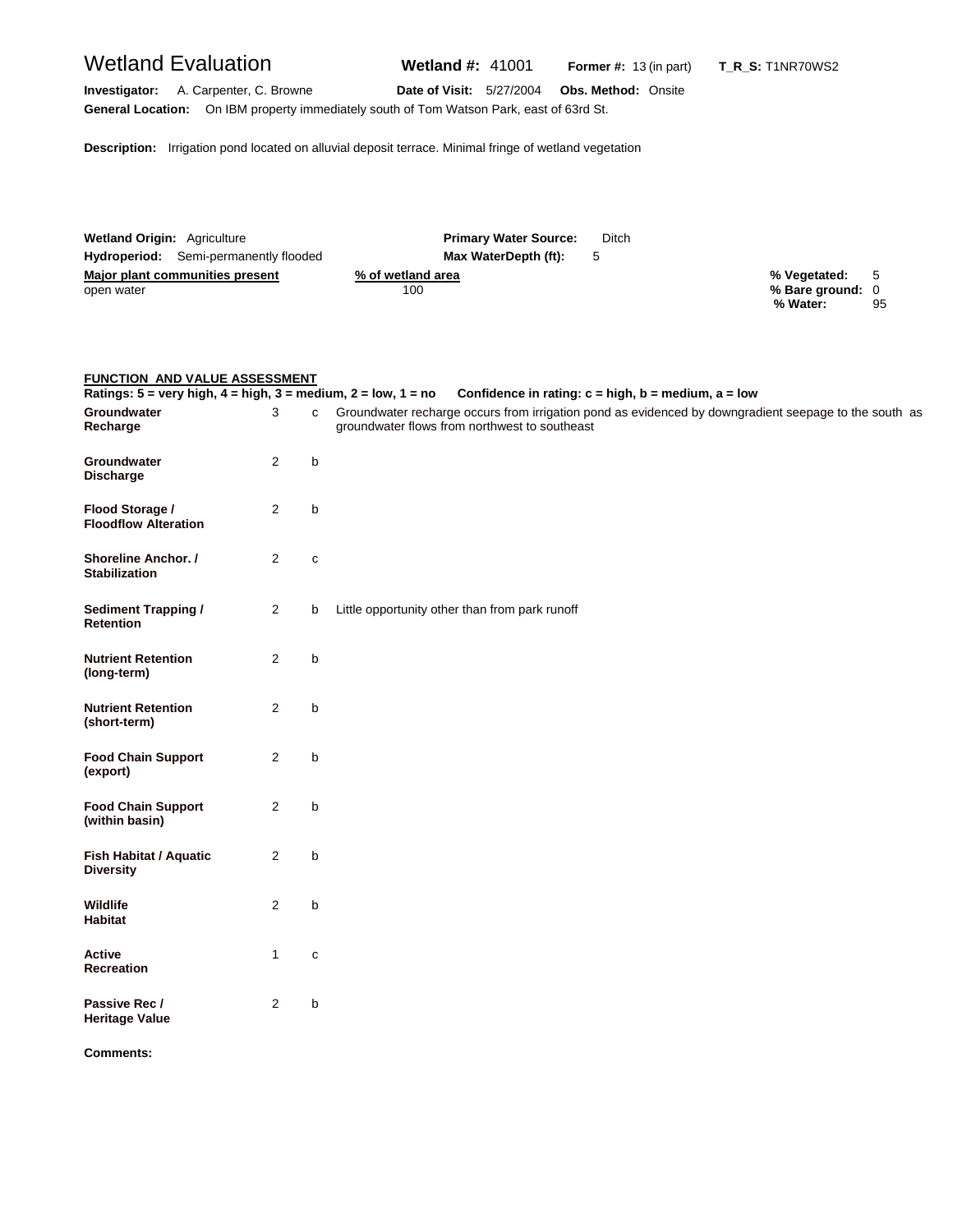# Wetland Evaluation **Wetland #:** 41002 **Former #:** <sup>13</sup> (in part) **T\_R\_S:** T1NR70WS2

#### **Investigator:** A. Carpenter, C. Browne, J. **Date of Visit:** 5/27/2004 **Obs. Method:** Onsite **General Location:** Immediately south (down hill) of pond at Watson Park,100 yrds east of 63rd Street, IBM land

**D escription:** Slope wetland l(about 1 acre) ocated on south facing slope; transition between flat-topped upland terrace to north and Dry Creek channel to the south.

| Wetland Origin: Urban/ industrial | <b>Primary Water Source:</b> | Pond |                  |     |
|-----------------------------------|------------------------------|------|------------------|-----|
| Hydroperiod: Saturated            | Max WaterDepth (ft):         |      |                  |     |
| Major plant communities present   | % of wetland area            |      | % Vegetated:     | 100 |
| cattail                           | 65                           |      | % Bare ground: 0 |     |
| Baltic rush                       | 30                           |      | % Water:         |     |
| American three-square             | 5                            |      |                  |     |

#### **FUNCTION AND VALUE ASSESSMENT**

| Ratings: $5 = \text{very high}, 4 = \text{high}, 3 = \text{medium}, 2 = \text{low}, 1 = \text{no}$ |                |              | Confidence in rating: $c = high$ , $b = medium$ , $a = low$ |
|----------------------------------------------------------------------------------------------------|----------------|--------------|-------------------------------------------------------------|
| Groundwater<br>Recharge                                                                            | 1              | b            |                                                             |
| Groundwater<br><b>Discharge</b>                                                                    | 3              | b            |                                                             |
| Flood Storage /<br><b>Floodflow Alteration</b>                                                     | 2              | b            |                                                             |
| Shoreline Anchor. /<br><b>Stabilization</b>                                                        | 2              | b            |                                                             |
| <b>Sediment Trapping /</b><br><b>Retention</b>                                                     | $\overline{2}$ | b            |                                                             |
| <b>Nutrient Retention</b><br>(long-term)                                                           | $\overline{2}$ | b            | Little input and no woody plants.                           |
| <b>Nutrient Retention</b><br>(short-term)                                                          | $\overline{2}$ | b            | Cattails but little input reduces opportunity.              |
| <b>Food Chain Support</b><br>(export)                                                              | $\mathbf{1}$   | $\mathbf{C}$ |                                                             |
| <b>Food Chain Support</b><br>(within basin)                                                        | 3              | b            |                                                             |
| Fish Habitat / Aquatic<br><b>Diversity</b>                                                         | 1              | C            |                                                             |
| Wildlife<br><b>Habitat</b>                                                                         | 3              | b            |                                                             |
| Active<br><b>Recreation</b>                                                                        | 1              | C            |                                                             |
| Passive Rec /<br><b>Heritage Value</b>                                                             | $\overline{2}$ | b            |                                                             |

**Comments:** Source of water is seepage from pond to the north. observed one plant that resembled purple loosetrife in vegetative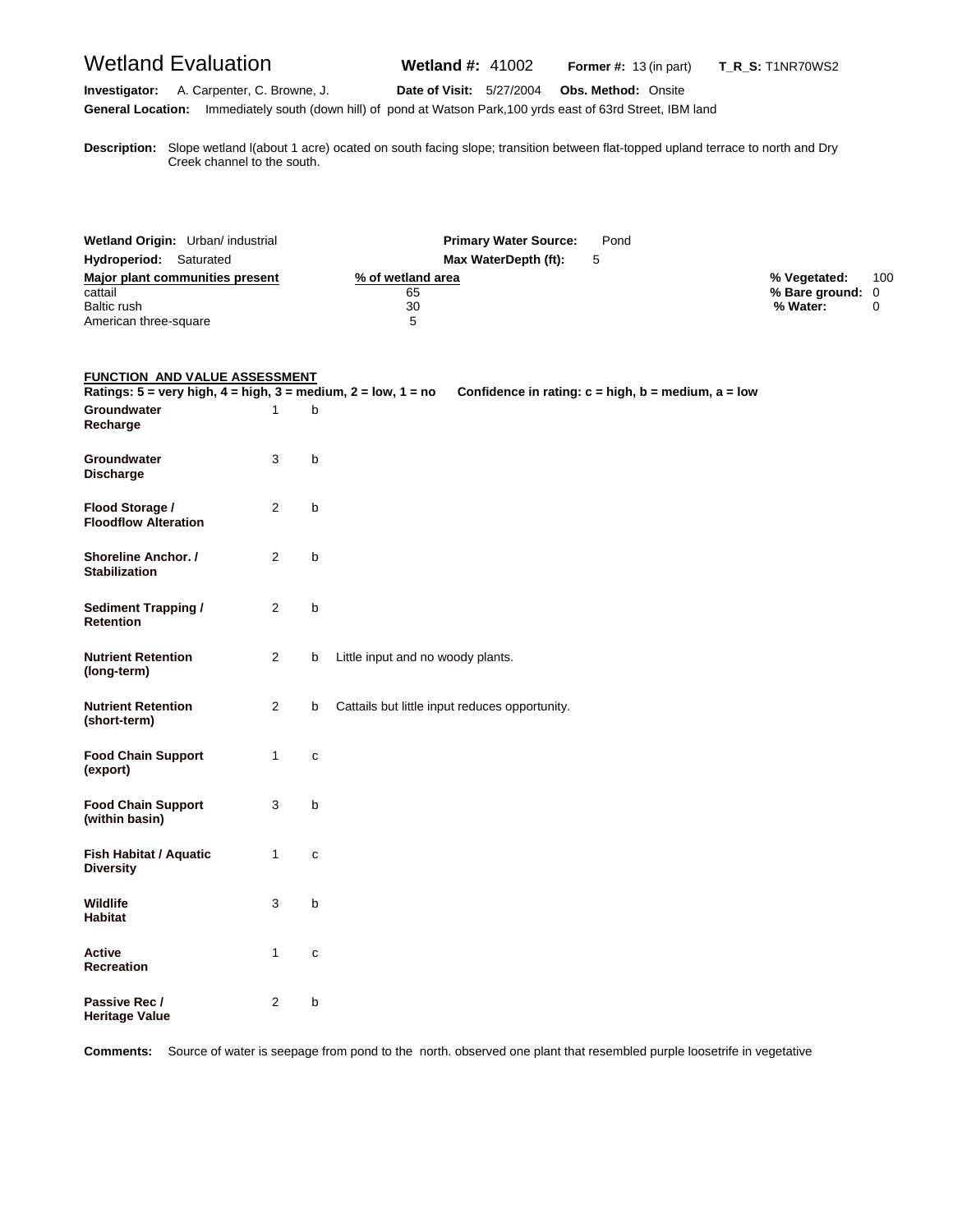## Wetland Evaluation **Wetland #:** 41003 **Former #:** <sup>32</sup> **T\_R\_S:** T1NR70WS2

**Investigator:** A. Carpenter, C. Browne, J. **Date of Visit:** 5/27/2004 **Obs. Method:** Onsite **General Location:** East of 63rd St. and north of Diagonal Highway on IBM land; along Dry Creek

**D escription:** Fairly large wetland (8acres) that includes slope wetlands and riverine systems ( Dry Creek) draining from Boulder Reservoir. Area also collects and transports water from Coot Lake to northwest and small channel in south with water from east of Foothills Parkway. Located in terrace upland area where bedrock is near ground surface.

| <b>Wetland Origin: Natural</b>                       | <b>Primary Water Source:</b> | surface water and groundwater |                  |    |
|------------------------------------------------------|------------------------------|-------------------------------|------------------|----|
| Hydroperiod:<br>Saturated                            | Max WaterDepth (ft):         | 2                             |                  |    |
| Major plant communities present<br>% of wetland area |                              |                               | % Vegetated:     | 96 |
| cattail-teasel                                       |                              |                               | % Bare ground: 3 |    |
| Baltic rush                                          |                              |                               | % Water:         |    |
| saltgrass / alkali sacaton                           |                              |                               |                  |    |

#### **FUNCTION AND VALUE ASSESSMENT**

| Ratings: $5 = \text{very high}, 4 = \text{high}, 3 = \text{medium}, 2 = \text{low}, 1 = \text{no}$ |                |   | Confidence in rating: $c = high$ , $b = medium$ , $a = low$                                                                  |
|----------------------------------------------------------------------------------------------------|----------------|---|------------------------------------------------------------------------------------------------------------------------------|
| Groundwater<br>Recharge                                                                            | 2              | b | Little infiltration given shale bedrock near surface and saturated soils                                                     |
| Groundwater<br><b>Discharge</b>                                                                    | 3              | b | Wetland is supported mostly by surface water, but references show potential for discharge.                                   |
| Flood Storage /<br><b>Floodflow Alteration</b>                                                     | 3              | b | Capacity available but may have imted opportuntiy given upstream manipulations.                                              |
| Shoreline Anchor. /<br><b>Stabilization</b>                                                        | $\overline{2}$ | b | Little opportunity                                                                                                           |
| <b>Sediment Trapping /</b><br>absence<br><b>Retention</b>                                          | 3              | с | Source of sediments reduced by upstream lakes (reservoir), nevertheless very fine deposits observed;<br>of flushing flows I  |
| <b>Nutrient Retention</b><br>(long-term)                                                           | 3              | b | Retention in sediments and organic deposits                                                                                  |
| <b>Nutrient Retention</b><br>(short-term)                                                          | 3              | b | Cattails                                                                                                                     |
| <b>Food Chain Support</b><br>(export)                                                              | 3              | b |                                                                                                                              |
| <b>Food Chain Support</b><br>(within basin)                                                        | 3              | b | Most production likely to stay in basin                                                                                      |
| <b>Fish Habitat / Aquatic</b><br><b>Diversity</b>                                                  | $\overline{2}$ | b | Minnows and perrenial flows, but relatively shallow water without shade cover                                                |
| <b>Wildlife</b><br><b>Habitat</b>                                                                  | 3              | b | shorebirds                                                                                                                   |
| Active<br>Recreation                                                                               | $\mathbf{1}$   | b |                                                                                                                              |
| Passive Rec /<br>value for<br><b>Heritage Value</b>                                                | 3              | b | Good size area that includes slope wetland and creek supported by high water from resevoir. Heritage<br>Distichilis habitat. |

**Comments:** Wetland along Dry Creek; outling areas supported by groundwater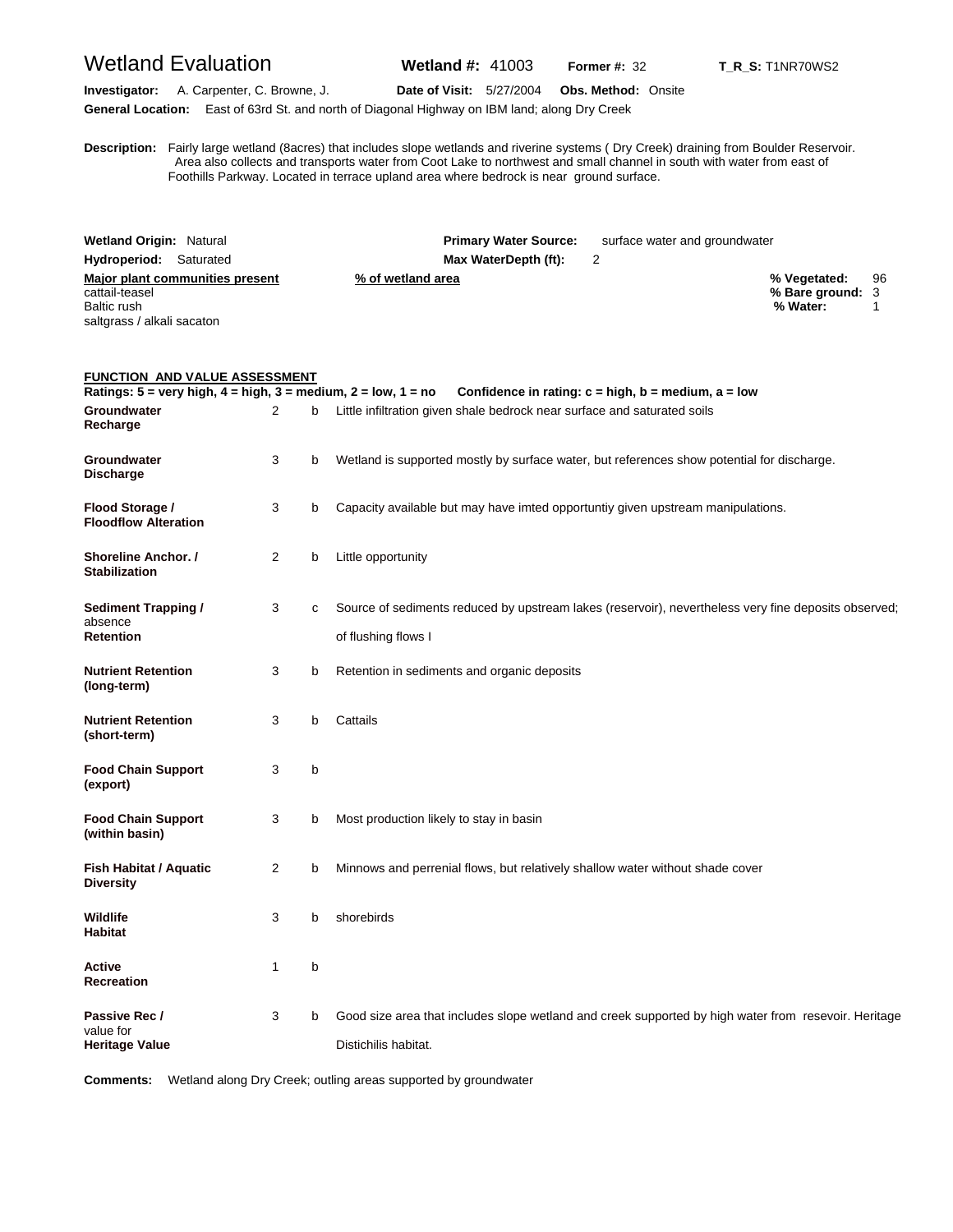## Wetland Evaluation **Wetland #:** 41004 **Former #:** <sup>33</sup> **T\_R\_S:** T1NR70WS2

**Investigator:** A. Carpenter, C. Browne **Date of Visit:** 6/11/2004 **Obs. Method:** Onsite **General Location:** Northwest of Diagonal Highway, east of 63rd Street and south of IBM buildings

**Description:** Constructed retention pond potentially occupying several acres when full, now mostly cattails, shallow basin

| Wetland Origin: Urban/ industrial          | <b>Primary Water Source:</b> | Urban / industrial runoff |                  |    |
|--------------------------------------------|------------------------------|---------------------------|------------------|----|
| <b>Hydroperiod:</b> Intermittently flooded | Max WaterDepth (ft):         | 6                         |                  |    |
| Major plant communities present            | % of wetland area            |                           | % Vegetated:     | 90 |
| cattail                                    | 90                           |                           | % Bare ground: 0 |    |
| open water                                 | 10                           |                           | % Water:         | 10 |
|                                            |                              |                           |                  |    |

#### **FUNCTION AND VALUE ASSESSMENT**

| Ratings: $5 = \text{very high}, 4 = \text{high}, 3 = \text{medium}, 2 = \text{low}, 1 = \text{no}$ |                |              | Confidence in rating: $c = high$ , $b = medium$ , $a = low$ |
|----------------------------------------------------------------------------------------------------|----------------|--------------|-------------------------------------------------------------|
| Groundwater<br>Recharge                                                                            | 3              | $\mathbf b$  |                                                             |
| Groundwater<br><b>Discharge</b>                                                                    | $\mathbf{1}$   | $\mathbf{C}$ |                                                             |
| Flood Storage /<br><b>Floodflow Alteration</b>                                                     | $\overline{4}$ | $\sf b$      |                                                             |
| <b>Shoreline Anchor.</b> /<br><b>Stabilization</b>                                                 | $\mathbf{1}$   | $\mathsf b$  |                                                             |
| <b>Sediment Trapping /</b><br><b>Retention</b>                                                     | 4              | $\mathsf b$  |                                                             |
| <b>Nutrient Retention</b><br>(long-term)                                                           | $\overline{4}$ | $\sf b$      |                                                             |
| <b>Nutrient Retention</b><br>(short-term)                                                          | 3              | $\mathsf b$  |                                                             |
| <b>Food Chain Support</b><br>(export)                                                              | $\overline{2}$ | $\sf b$      |                                                             |
| <b>Food Chain Support</b><br>(within basin)                                                        | 3              | $\sf b$      |                                                             |
| <b>Fish Habitat / Aquatic</b><br><b>Diversity</b>                                                  | $\mathbf{1}$   | $\mathbf{C}$ |                                                             |
| Wildlife<br>Habitat                                                                                | $\overline{2}$ | $\sf b$      |                                                             |
| <b>Active</b><br>Recreation                                                                        | $\mathbf{1}$   | $\mathbf{C}$ |                                                             |
| Passive Rec /<br><b>Heritage Value</b>                                                             | $\overline{2}$ | a            |                                                             |

**Comments:** Cattail marsh; wetland created by IBM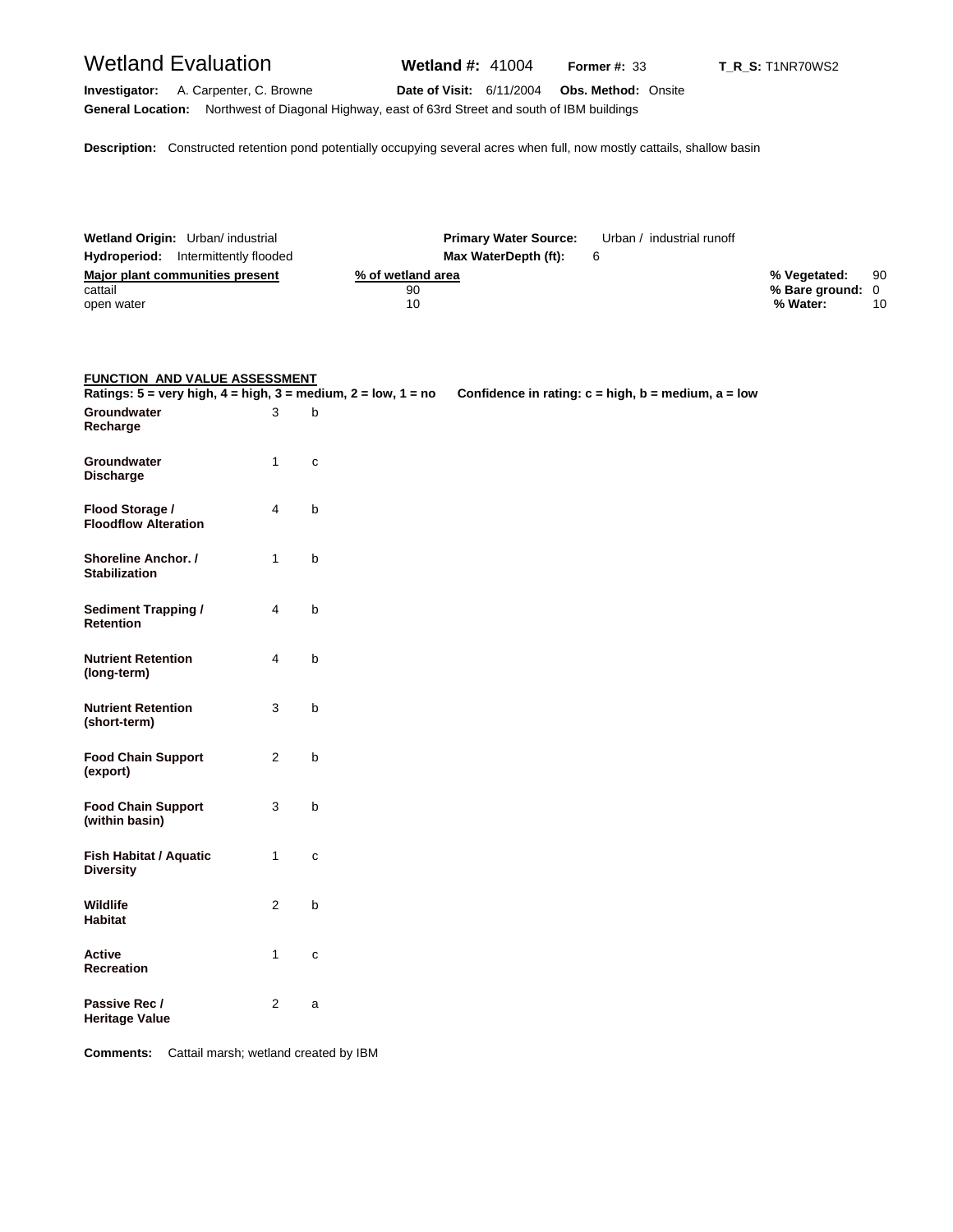# Wetland Evaluation **Wetland #:** 41005 **Former #:** <sup>31</sup> **T\_R\_S:** T1NR70WS2

**Investigator:** A. Carpenter, C. Browne, J. **Date of Visit:** 7/11/2004 **Obs. Method:** Onsite **General Location:** North of Diagonal Highway and east of 63rd St.

**D escription:** Ephemeral wetlands, alkali flat located east of Boulder resevoir in terrace upland area with clayey soils and bedrock near ground surface.

| <b>Wetland Origin: Natural</b><br>Hydroperiod: Intermittently flooded<br>Major plant communities present |              |   | <b>Primary Water Source:</b><br>Ground water<br>Max WaterDepth (ft):<br>0<br>% of wetland area    | % Vegetated:                  | 75 |
|----------------------------------------------------------------------------------------------------------|--------------|---|---------------------------------------------------------------------------------------------------|-------------------------------|----|
| Gerard's rush<br>cattail<br>alkali grass<br>bare ground                                                  |              |   | 30<br>30<br>20<br>20                                                                              | % Bare ground: 25<br>% Water: | 0  |
| <u>FUNCTION AND VALUE ASSESSMENT</u>                                                                     |              |   |                                                                                                   |                               |    |
| Ratings: 5 = very high, 4 = high, 3 = medium, 2 = low, 1 = no<br>Groundwater<br>Recharge                 | 1            | b | Confidence in rating: $c = high$ , $b = medium$ , $a = low$<br>Clay and shale limit infiltration. |                               |    |
| Groundwater<br><b>Discharge</b>                                                                          | 3            | c | Local seepage from resevoir. High water table evident by presence of typha on slope.              |                               |    |
| Flood Storage /<br><b>Floodflow Alteration</b>                                                           | 2            | b | Limited opportunity as not on stream system.                                                      |                               |    |
| <b>Shoreline Anchor. /</b><br><b>Stabilization</b>                                                       | 1            | C |                                                                                                   |                               |    |
| <b>Sediment Trapping /</b><br><b>Retention</b>                                                           | $\mathbf{1}$ | b | No source of sediments observed.                                                                  |                               |    |
| <b>Nutrient Retention</b><br>(long-term)                                                                 | 2            | b | low productivity and inputs                                                                       |                               |    |
| <b>Nutrient Retention</b><br>(short-term)                                                                | 2            | b |                                                                                                   |                               |    |
| <b>Food Chain Support</b><br>(export)                                                                    | $\mathbf{1}$ | c |                                                                                                   |                               |    |
| <b>Food Chain Support</b><br>(within basin)                                                              | 2            | b |                                                                                                   |                               |    |
| Fish Habitat / Aquatic<br><b>Diversity</b>                                                               | 1            | С |                                                                                                   |                               |    |
| Wildlife<br><b>Habitat</b>                                                                               | 3            | b | Relatively large open space with kill deer and swallows observed, surrounded by prairie dogs      |                               |    |
| Active<br>Recreation                                                                                     | 1            | C |                                                                                                   |                               |    |
| Passive Rec /<br><b>Heritage Value</b>                                                                   | 4            | b | Salt flats are unusual wetland type in Boulder area                                               |                               |    |

**Comments:** Some ground water may come from Boulder Reservior; slope wetland and salt flat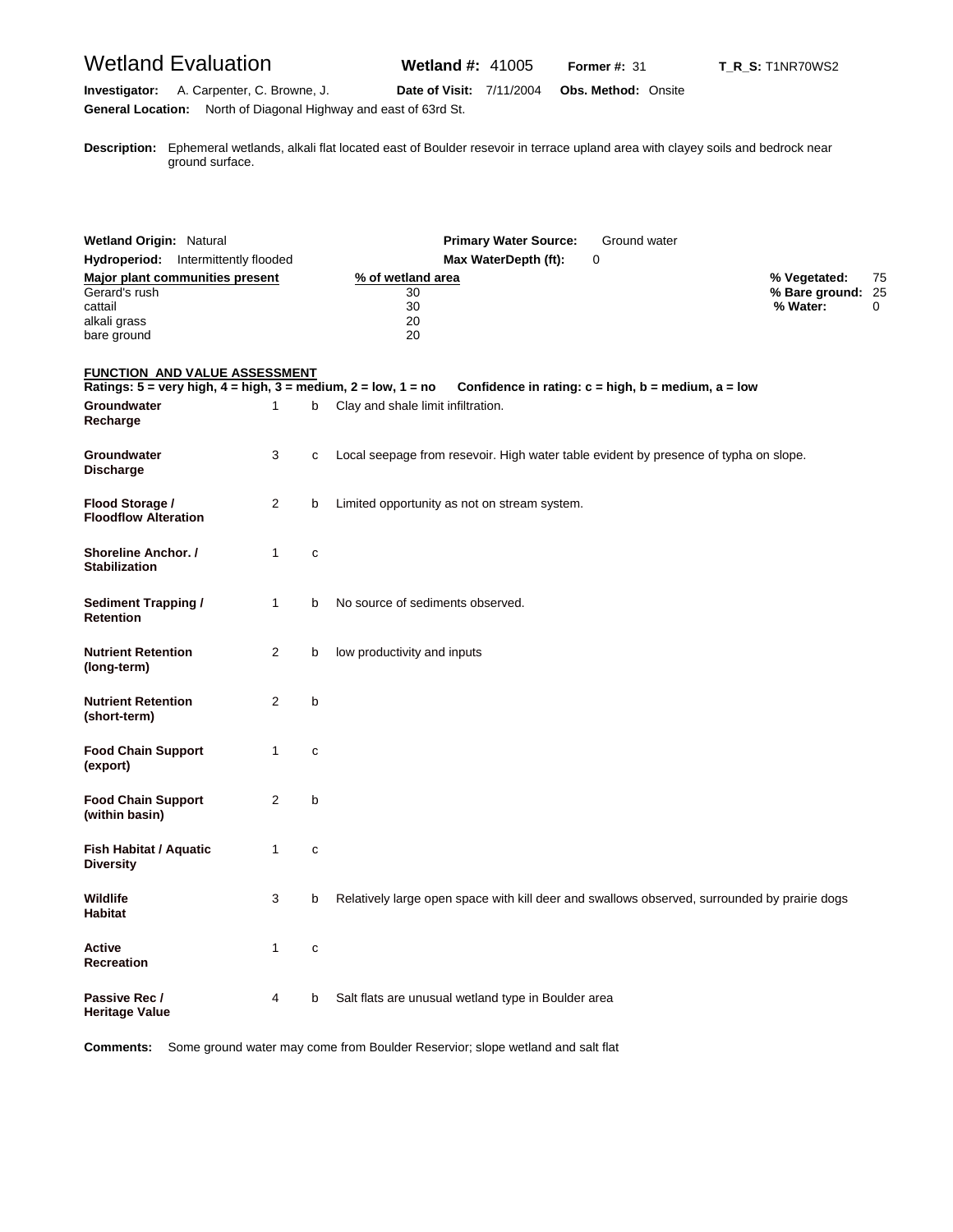# Wetland Evaluation **Wetland #:** 41006 **Former #:** 39 **T\_R\_S:** T1NR70WS2

**Investigator:** J. Sanderson, C. Browne **Date of Visit:** 7/13/2004 **Obs. Method:** Onsite and viewed from property **General Location:** Southeast of intersection of 119 Street and 63rd Street.

**Description:** Most of this wetland is a swale that receives outflow from Boulder Reservoir, urban runoff, and some groundwater discharge.

| <b>Wetland Origin: Natural</b>                                                     |                                                                                                         |   | <b>Primary Water Source:</b><br>Reservoir                                                                                                                            |                                              |         |  |  |
|------------------------------------------------------------------------------------|---------------------------------------------------------------------------------------------------------|---|----------------------------------------------------------------------------------------------------------------------------------------------------------------------|----------------------------------------------|---------|--|--|
|                                                                                    | <b>Hydroperiod:</b> Permanently Flooded                                                                 |   | 2<br>Max WaterDepth (ft):                                                                                                                                            |                                              |         |  |  |
| cattail<br>Zannichellia palustris<br>coyote willow / mesic graminoid<br>Open water | Major plant communities present                                                                         |   | % of wetland area<br>85<br>10<br>3<br>$\overline{2}$                                                                                                                 | % Vegetated:<br>% Bare ground: 0<br>% Water: | 98<br>2 |  |  |
|                                                                                    | FUNCTION AND VALUE ASSESSMENT                                                                           |   |                                                                                                                                                                      |                                              |         |  |  |
| Groundwater                                                                        | Ratings: $5 = \text{very high}, 4 = \text{high}, 3 = \text{medium}, 2 = \text{low}, 1 = \text{no}$<br>2 | b | Confidence in rating: $c = high$ , $b = medium$ , $a = low$<br>Depth to regional groundwater depcicted as 5-10 ft below ground, so potential for recharge exists but |                                              |         |  |  |
| Recharge                                                                           |                                                                                                         |   | effectiveness limited by geology and soils.                                                                                                                          |                                              |         |  |  |
| Groundwater<br>from the                                                            | 3                                                                                                       | C | Geohydrologic map shows this area as a very localized area of groundwater discharge receiving inflow                                                                 |                                              |         |  |  |
| <b>Discharge</b><br>ditches in                                                     |                                                                                                         |   | west, south and east. These local gorundwater flows are supported by infiltration from the resevoir and                                                              |                                              |         |  |  |
|                                                                                    |                                                                                                         |   | the area.                                                                                                                                                            |                                              |         |  |  |
| Flood Storage /<br><b>Floodflow Alteration</b>                                     | 4                                                                                                       | b | Outflow is only partially restricted, receives urban runoff                                                                                                          |                                              |         |  |  |
| Shoreline Anchor. /<br><b>Stabilization</b>                                        | 2                                                                                                       | b |                                                                                                                                                                      |                                              |         |  |  |
| <b>Sediment Trapping /</b><br>4<br>(Note<br><b>Retention</b><br>portion            |                                                                                                         | b | Dense vegetation is effective trap and source is from stormwater drainage from fairly large paved area.                                                              |                                              |         |  |  |
|                                                                                    |                                                                                                         |   | that while sedimentation can be a counter-indicator of groundwater discharge, in a system this large one                                                             |                                              |         |  |  |
|                                                                                    |                                                                                                         |   | of the site may receive groundwater and another can receive sediment deposits.)                                                                                      |                                              |         |  |  |
| Nutrient Retention<br>(long-term)                                                  | 4                                                                                                       | b | sediments                                                                                                                                                            |                                              |         |  |  |
| Nutrient Retention<br>(short-term)                                                 | 4                                                                                                       | b | cattails                                                                                                                                                             |                                              |         |  |  |
| <b>Food Chain Support</b><br>(export)                                              | 3                                                                                                       | b | No significant leaf litter.                                                                                                                                          |                                              |         |  |  |
| <b>Food Chain Support</b><br>(within basin)                                        | 4                                                                                                       | b |                                                                                                                                                                      |                                              |         |  |  |
| <b>Fish Habitat / Aquatic</b><br>Diversity                                         | 3                                                                                                       | b | minnows (& dragonflies)                                                                                                                                              |                                              |         |  |  |
| Wildlife<br>Habitat                                                                | 2                                                                                                       | b | Birds and small mammals. (Connection to offsite habitat is beneath the Diagonal so Imited accessibilty)                                                              |                                              |         |  |  |
| Active<br>Recreation                                                               | 1                                                                                                       | b |                                                                                                                                                                      |                                              |         |  |  |
| Passive Rec /<br><b>Heritage Value</b>                                             | 2                                                                                                       | b | Intense development of the area since 1987 probably accounts for the difference in rankings.                                                                         |                                              |         |  |  |

**Comments:** Photo was taken on west end of wetland near 63rd Street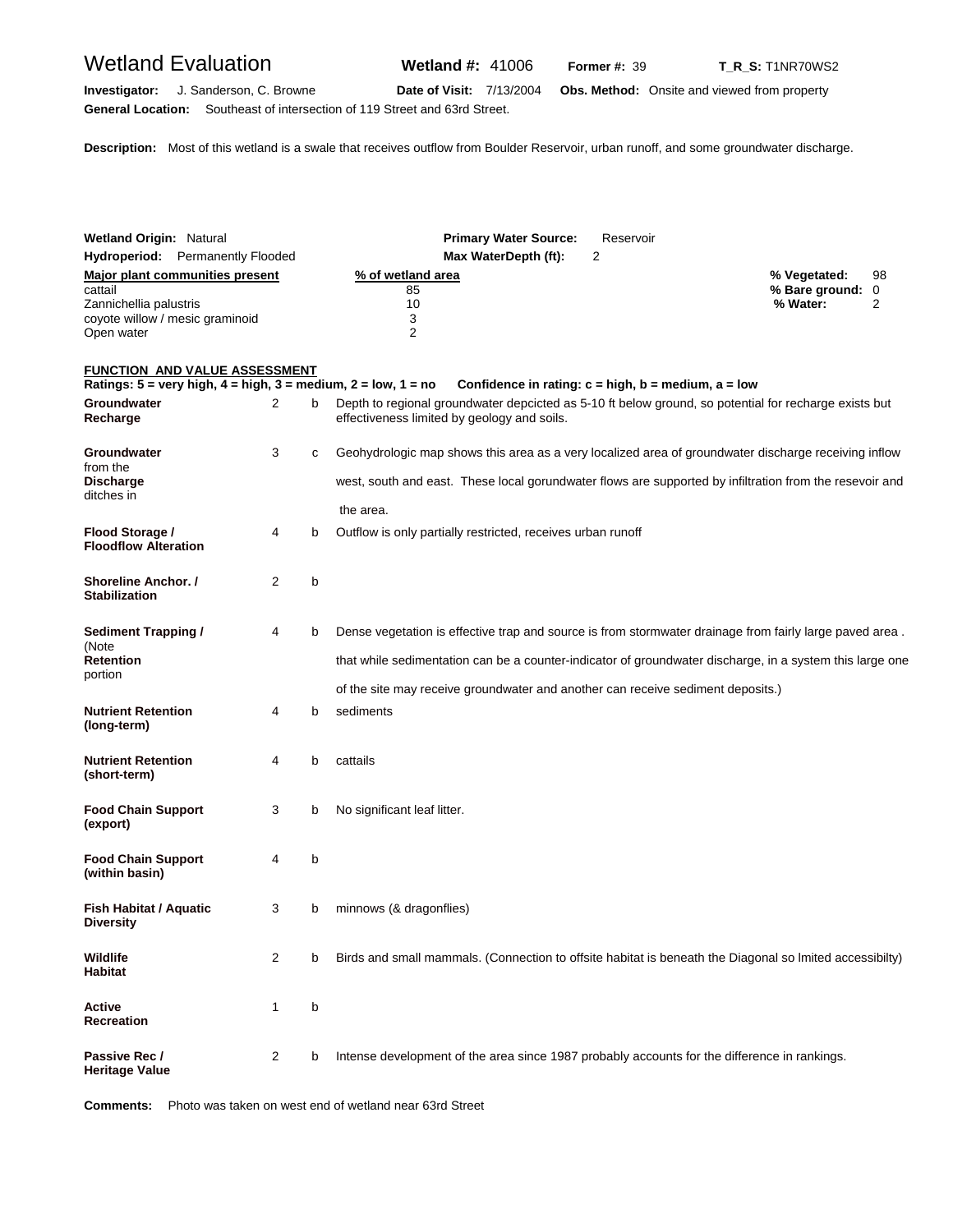### Wetland Evaluation **Wetland #:** 41007 **Former #:** <sup>16</sup> **T\_R\_S:** T1NR70WS11

**Investigator:** A. Carpenter, C. Browne **Date of Visit:** 6/24/2004 **Obs. Method:** Onsite **General Location:** West of Spine Road and north of Gunpark Drive; east of office buildings

**Description:** Ephemeral salt flat recently constructed in office park for stormwater retention. Clayey soils retain moisture near surface.

| Wetland Origin: Urban/ industrial                                       |              |              | <b>Primary Water Source:</b><br>Urban / industrial runoff                                               |                                            |                            |
|-------------------------------------------------------------------------|--------------|--------------|---------------------------------------------------------------------------------------------------------|--------------------------------------------|----------------------------|
| Hydroperiod: Intermittently flooded                                     |              |              | Max WaterDepth (ft):<br>0.5                                                                             |                                            |                            |
| <b>Major plant communities present</b><br>allkali grass<br>cattail      |              |              | % of wetland area<br>62<br>5                                                                            | % Vegetated:<br>% Bare ground:<br>% Water: | 68<br>30<br>$\overline{2}$ |
| American three square<br>open water<br>bare ground                      |              |              | $\mathbf{1}$<br>$\overline{2}$<br>30                                                                    |                                            |                            |
| <b>FUNCTION AND VALUE ASSESSMENT</b>                                    |              |              |                                                                                                         |                                            |                            |
| Ratings: $5 =$ very high, $4 =$ high, $3 =$ medium, $2 =$ low, $1 =$ no |              |              | Confidence in rating: $c = high$ , $b = medium$ , $a = low$                                             |                                            |                            |
| Groundwater<br>Recharge                                                 | 1            | b            | Clay soils likey to prohibit infiltration.                                                              |                                            |                            |
| Groundwater<br><b>Discharge</b>                                         | 1            | C            |                                                                                                         |                                            |                            |
| Flood Storage /<br><b>Floodflow Alteration</b>                          | 4            | b            | Constructed to serve as stormwater retention basin for office park.                                     |                                            |                            |
| Shoreline Anchor. /<br><b>Stabilization</b>                             | $\mathbf{1}$ | b            |                                                                                                         |                                            |                            |
| <b>Sediment Trapping /</b><br>Retention                                 | 3            | b            | Any sediments entering wetland will be trapped but limited source given relatively small drainage area. |                                            |                            |
| <b>Nutrient Retention</b><br>(long-term)                                | 3            | b            | accumulation in sediments                                                                               |                                            |                            |
| <b>Nutrient Retention</b><br>(short-term)                               | 3            | b            | Cattails and herbaceous                                                                                 |                                            |                            |
| <b>Food Chain Support</b><br>(export)                                   | 1            | C            |                                                                                                         |                                            |                            |
| <b>Food Chain Support</b><br>(within basin)                             | 2            | b            | Low productivity due to limited water supply                                                            |                                            |                            |
| Fish Habitat / Aquatic<br><b>Diversity</b>                              | 1            | $\mathbf{C}$ |                                                                                                         |                                            |                            |
| Wildlife<br><b>Habitat</b>                                              | 2            | a            |                                                                                                         |                                            |                            |
| Active<br>Recreation                                                    | 1            | C            |                                                                                                         |                                            |                            |
| Passive Rec /<br>Heritage Value                                         | 2            | a            |                                                                                                         |                                            |                            |

Comments: (but not in) east side of wetland; no noxious weeds observed in wetland **omments:** Well-vegetated with wetland species; no noxious weeds observed in wetland; small amounts of Canada thistle adjacent to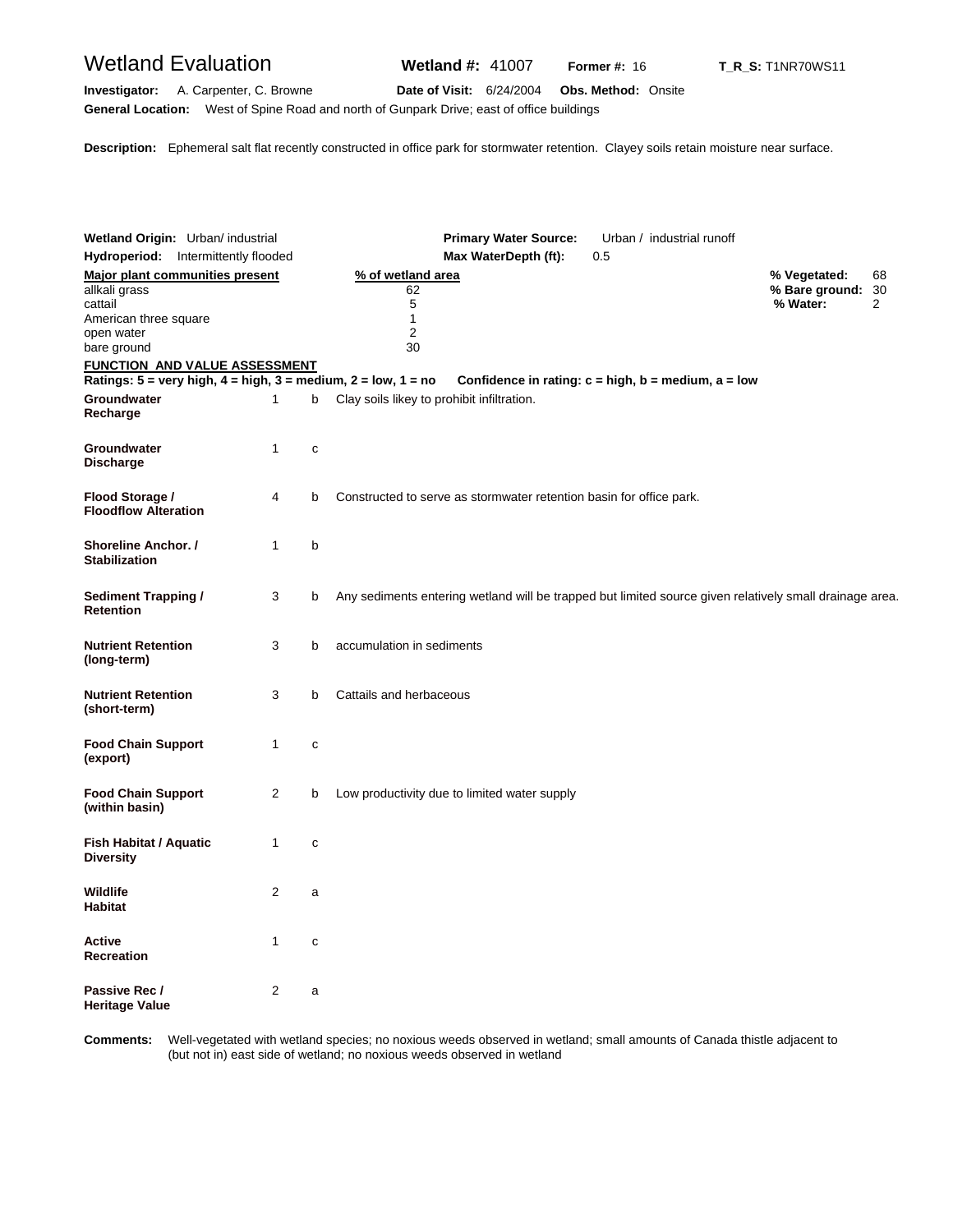## Wetland Evaluation **Wetland #:** 41008 **Former #:** <sup>37</sup> **T\_R\_S:** T1NR70WS11

**Investigator:** A. Carpenter, C. Browne **Date of Visit:** 8/16/2004 **Obs. Method:** Onsite **General Location:** East of commerical building and west of Gunpark Drive; east of Spike Road in Gunbarrel

**Description:** Alkili flat (in small shallow depression), wetland is heavily impacted by encroaching urbanization and vehicles.

| Wetland Origin: Urban/ industrial          |                      | <b>Primary Water Source:</b> Urban / industrial runoff |                   |    |
|--------------------------------------------|----------------------|--------------------------------------------------------|-------------------|----|
| <b>Hydroperiod:</b> Intermittently flooded | Max WaterDepth (ft): | 0.5                                                    |                   |    |
| Major plant communities present            | % of wetland area    |                                                        | % Vegetated:      | 65 |
| alkali sacaton                             | 65                   |                                                        | % Bare ground: 30 |    |
| salt grass                                 | 35                   |                                                        | % Water:          |    |

### **FUNCTION AND VALUE ASSESSMENT**

|                                                   |   |   | Ratings: $5 =$ very high, $4 =$ high, $3 =$ medium, $2 =$ low, $1 =$ no Confidence in rating: $c =$ high, $b =$ medium, $a =$ low |
|---------------------------------------------------|---|---|-----------------------------------------------------------------------------------------------------------------------------------|
| Groundwater<br>Recharge                           | 2 | þ | clayey soils likely to prohibit infiltration.                                                                                     |
| Groundwater<br><b>Discharge</b>                   | 1 | b |                                                                                                                                   |
| Flood Storage /<br><b>Floodflow Alteration</b>    | 2 | b | No significant stormwater directed toward this location, but is a natural retention area for runoff                               |
| Shoreline Anchor. /<br><b>Stabilization</b>       | 1 | b |                                                                                                                                   |
| <b>Sediment Trapping /</b><br><b>Retention</b>    | 2 | a | Sediments entering wetland with runoff will be trapped but limited source                                                         |
| <b>Nutrient Retention</b><br>(long-term)          | 2 | b | accumulation in sediments                                                                                                         |
| <b>Nutrient Retention</b><br>(short-term)         | 2 | b | herbaceous                                                                                                                        |
| <b>Food Chain Support</b><br>(export)             | 1 | C |                                                                                                                                   |
| <b>Food Chain Support</b><br>(within basin)       | 2 | b | Low productivity due to limited water supply                                                                                      |
| <b>Fish Habitat / Aquatic</b><br><b>Diversity</b> | 1 | C |                                                                                                                                   |
| <b>Wildlife</b><br><b>Habitat</b>                 | 2 | a | Commercial development of area limits access                                                                                      |
| Active<br><b>Recreation</b>                       | 1 | c |                                                                                                                                   |
| Passive Rec /<br><b>Heritage Value</b>            | 3 | a | Heritage value in these alkili flat wetlands which are not common in Boulder                                                      |

**Comments:** Depression with heavy clay soils that fills with water after storms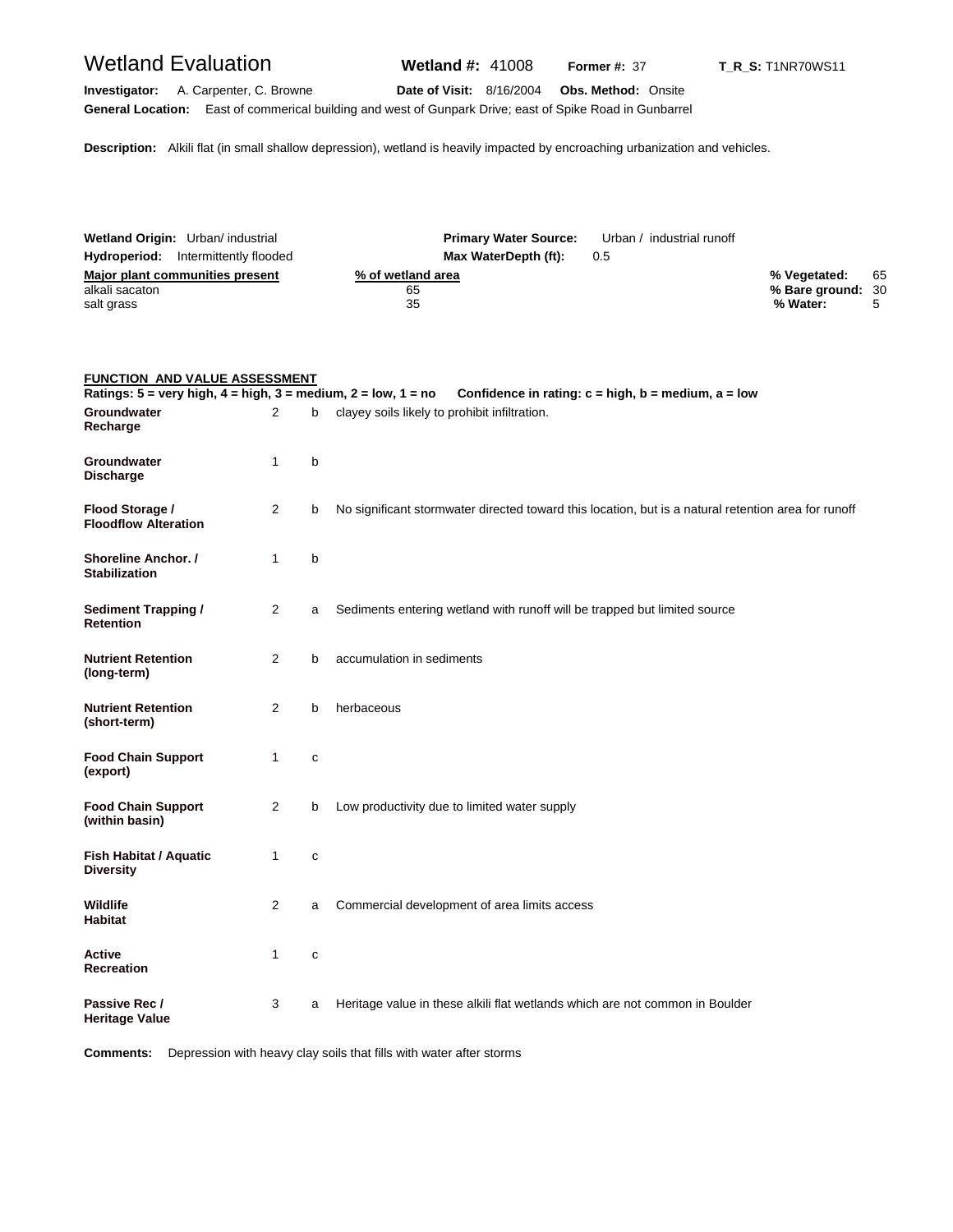# Wetland Evaluation **Wetland #:** 41009 **Former #: 12 T\_R\_S:** T1NR70WS10 **Investigator:** A. Carpenter, C. Browne **Date of Visit:** 6/24/2004 **Obs. Method:** Onsite **G eneral Location:** Longbow Pond, located one block west of 63rd Street, immediately north of Longbow Dr., and immediately south of Boulder- White Rocks Ditch

**D escription:** Water in pond very turbid, perhaps due to large carp in pond stirring up bottom sediment; outflow pipe created a small cattail wetland adjacent to Boulder - Whiterocks Ditch; very narrow band of wetland vegetation around pond margin.

| Wetland Origin: Urban/ industrial            | <b>Primary Water Source:</b> | Urban / industrial runoff |                  |    |
|----------------------------------------------|------------------------------|---------------------------|------------------|----|
| <b>Hydroperiod:</b> Semi-permanently flooded | Max WaterDepth (ft):         |                           |                  |    |
| Major plant communities present              | % of wetland area            |                           | % Vegetated:     |    |
| cattail                                      |                              |                           | % Bare ground: 0 |    |
| bulrush-cattail                              |                              |                           | % Water:         | 98 |
| open water                                   | 98                           |                           |                  |    |

#### **FUNCTION AND VALUE ASSESSMENT**

|                                                  |                |   | Ratings: $5 =$ very high, $4 =$ high, $3 =$ medium, $2 =$ low, $1 =$ no Confidence in rating: $c =$ high, $b =$ medium, $a =$ low         |
|--------------------------------------------------|----------------|---|-------------------------------------------------------------------------------------------------------------------------------------------|
| Groundwater<br>Recharge                          | 2              | b | Depth to groundwater mapped at 5-10 feet below ground so possible but pond bottom substrate unknown.                                      |
| Groundwater<br><b>Discharge</b>                  | $\overline{2}$ | b | Minor local seepage possible                                                                                                              |
| Flood Storage /<br><b>Floodflow Alteration</b>   | 3              | b | receives stormwater (spillway for overflow on north side flows down into Boulder Whiterock ditch                                          |
| Shoreline Anchor. /<br><b>Stabilization</b>      | $\overline{2}$ | b | some trees provide anchoring but low opportunity                                                                                          |
| <b>Sediment Trapping /</b><br>would<br>Retention | 4              | b | Appears to serve as effective trap and sources present, uncertain extent to which large flushing flows<br>resuspend sediments for export. |
| <b>Nutrient Retention</b><br>(long-term)         | 3              | b | Sediments and trees                                                                                                                       |
| <b>Nutrient Retention</b><br>(short-term)        | 3              | b |                                                                                                                                           |
| <b>Food Chain Support</b><br>(export)            | 2              | b |                                                                                                                                           |
| <b>Food Chain Support</b><br>(within basin)      | 2              | b |                                                                                                                                           |
| Fish Habitat / Aquatic<br><b>Diversity</b>       | 2              | b |                                                                                                                                           |
| Wildlife<br><b>Habitat</b>                       | $\overline{2}$ | b | Some connection to offiste habitat along ditchway but limited by surrounding roads an offices.                                            |
| <b>Active</b><br><b>Recreation</b>               | 1              | C |                                                                                                                                           |
| Passive Rec /<br><b>Heritage Value</b>           | 3              | b |                                                                                                                                           |

Comments: areas of wetland south of Longbow Drive **omments:** storm water detention pond in office park, also cattail wetland between pond and Boulder. White Rocks Ditch; also small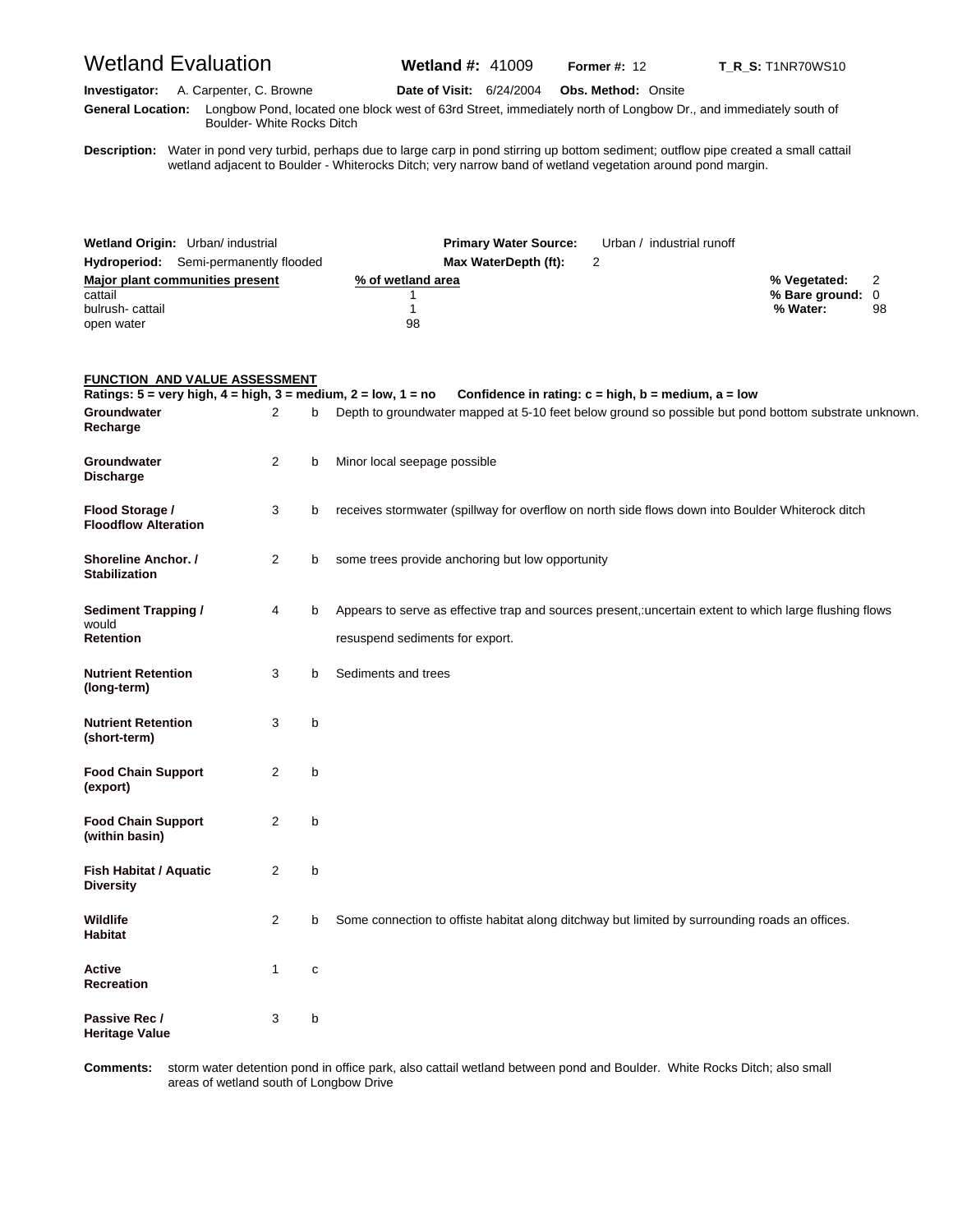# Wetland Evaluation **Wetland #:** 41010 **Former #: 36** T\_R\_S: T1NR70WS11

**Investigator:** A. Carpenter, C. Browne **Date of Visit:** 6/24/2004 **Obs. Method:** Onsite **General Location:** East of intersection of Nautilus Drive and Spine Road; west of Twin Lakes

**D** Locally high groundwater from Twin Lakes seepage probably provides primary support for wetland hydrology. **escription:** This a dense stand of cattails receiving ditch inflows from the west and urban runoff from the industrial park and roads.

| <b>Wetland Origin: Agriculture</b> | <b>Primary Water Source:</b> | Ground water |                  |     |
|------------------------------------|------------------------------|--------------|------------------|-----|
| <b>Hydroperiod:</b> Saturated      | Max WaterDepth (ft):         |              |                  |     |
| Major plant communities present    | % of wetland area            |              | % Vegetated:     | 100 |
| cattail                            | 100                          |              | % Bare ground: 0 |     |
|                                    |                              |              | % Water:         |     |

| <b>FUNCTION AND VALUE ASSESSMENT</b>                                                               |              |             |                                                                                                       |  |  |
|----------------------------------------------------------------------------------------------------|--------------|-------------|-------------------------------------------------------------------------------------------------------|--|--|
| Ratings: $5 = \text{very high}, 4 = \text{high}, 3 = \text{medium}, 2 = \text{low}, 1 = \text{no}$ |              |             | Confidence in rating: $c = high$ , $b = medium$ , $a = low$                                           |  |  |
| Groundwater<br>recharge.                                                                           | 2            | b           | Depth to regional groundwater is mapped at 5-10 ft below ground, indicating potential for groundwater |  |  |
| Recharge<br>loarm                                                                                  |              |             | However, local conditions limit effectiveness such as high ground water fromTwin Lakes and sandy clay |  |  |
|                                                                                                    |              |             | soils.                                                                                                |  |  |
| <b>Groundwater</b><br>Lakes<br><b>Discharge</b>                                                    | 2            | b           | Locally and seasonally high water table may intersect bottom of basin. Also local seepage from Twin   |  |  |
| Flood Storage /<br><b>Floodflow Alteration</b>                                                     | 4            | b           | Stormwater runoff slows in broad flat basin.                                                          |  |  |
| <b>Shoreline Anchor.</b> /<br><b>Stabilization</b>                                                 | 2            | b           | low opportunity given flat grade                                                                      |  |  |
| <b>Sediment Trapping /</b><br><b>Retention</b>                                                     | 4            | b           |                                                                                                       |  |  |
| <b>Nutrient Retention</b><br>(long-term)                                                           | 3            | b           | in sediments                                                                                          |  |  |
| <b>Nutrient Retention</b><br>(short-term)                                                          | 4            | b           | in cattails                                                                                           |  |  |
| <b>Food Chain Support</b><br>(export)                                                              | 2            | b           |                                                                                                       |  |  |
| <b>Food Chain Support</b><br>(within basin)                                                        | 3            | b           |                                                                                                       |  |  |
| <b>Fish Habitat / Aquatic</b><br><b>Diversity</b>                                                  | $\mathbf{1}$ | C           |                                                                                                       |  |  |
| Wildlife<br><b>Habitat</b>                                                                         | 3            | b           |                                                                                                       |  |  |
| <b>Active</b><br><b>Recreation</b>                                                                 | 1            | $\mathbf c$ |                                                                                                       |  |  |
| Passive Rec /<br><b>Heritage Value</b>                                                             | 3            | b           | Some aesthetic benefits for office park and twin lakes visitors                                       |  |  |

**Comments:** noxious weeds encroaching on wetland periphery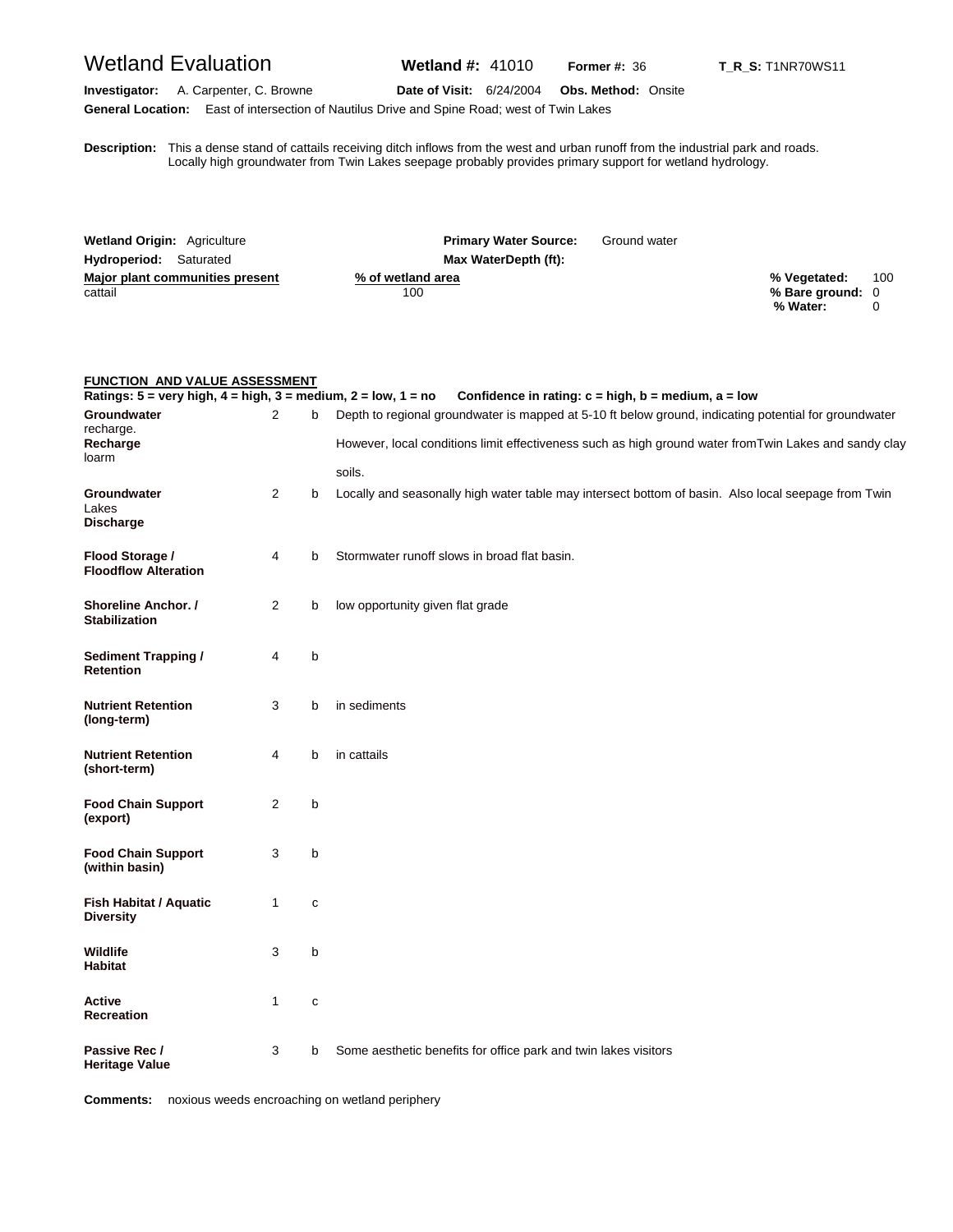## Wetland Evaluation **Wetland #:** 41011 **Former #:** <sup>34</sup> **T\_R\_S:** T1NR70WS11

**Investigator:** J. Sanderson, C. Browne **Date of Visit:** 7/13/2004 **Obs. Method:** Onsite

**General Location:** Extensive wetland north of Twin Lakes; "Eaton Park"

**D** surface water inflows observed. Water supply is seepage along the southern boundary from Twin Lakes. Low permeability **escription:** This is the largest palustrine wetland (13.8 acres) mapped within the city during the '04 remapping project. No source of soils likely to cause precipitation to remain on surface. Small outlet in northwest corner drains northward through concrete channel (unknown terminus). Access is from small park to the south.

| <b>Wetland Origin: Mining</b>                                                                                                  |                |              | <b>Primary Water Source:</b><br>Ground water                                                                                                                                                                                                                                         |                                              |          |
|--------------------------------------------------------------------------------------------------------------------------------|----------------|--------------|--------------------------------------------------------------------------------------------------------------------------------------------------------------------------------------------------------------------------------------------------------------------------------------|----------------------------------------------|----------|
| Hydroperiod: Saturated                                                                                                         |                |              | Max WaterDepth (ft):<br>1                                                                                                                                                                                                                                                            |                                              |          |
| Major plant communities present<br>cattail<br>roundfruit rush<br>Baltic rush<br>Phalaris arundinaceae<br>American three square |                |              | % of wetland area<br>50<br>45<br>3<br>1<br>1                                                                                                                                                                                                                                         | % Vegetated:<br>% Bare ground: 0<br>% Water: | 100<br>0 |
| FUNCTION AND VALUE ASSESSMENT                                                                                                  |                |              |                                                                                                                                                                                                                                                                                      |                                              |          |
| Ratings: $5 = \text{very high}, 4 = \text{high}, 3 = \text{medium}, 2 = \text{low}, 1 = \text{no}$                             |                |              | Confidence in rating: $c = high$ , $b = medium$ , $a = low$                                                                                                                                                                                                                          |                                              |          |
| Groundwater<br>Recharge                                                                                                        | $\mathbf{1}$   | b            |                                                                                                                                                                                                                                                                                      |                                              |          |
| Groundwater<br><b>Discharge</b>                                                                                                | 5              | C            | The elevated groundwater is supported by seepage from Twin Lakes. Geologic contact where upper unit of<br>Pierre shale nears ground surface here (extending in a west to east belt just north of Twin Lakes) with<br>groundwater discharge entering the wetland along this boundary. |                                              |          |
| Flood Storage /<br><b>Floodflow Alteration</b>                                                                                 | $\overline{2}$ | b            |                                                                                                                                                                                                                                                                                      |                                              |          |
| Shoreline Anchor. /<br><b>Stabilization</b>                                                                                    | 1              | b            |                                                                                                                                                                                                                                                                                      |                                              |          |
| Sediment Trapping /<br><b>Retention</b>                                                                                        | 2              | b            |                                                                                                                                                                                                                                                                                      |                                              |          |
| <b>Nutrient Retention</b><br>(long-term)                                                                                       | 3              | b            |                                                                                                                                                                                                                                                                                      |                                              |          |
| <b>Nutrient Retention</b><br>(short-term)                                                                                      | 3              | b            |                                                                                                                                                                                                                                                                                      |                                              |          |
| <b>Food Chain Support</b><br>(export)                                                                                          | $\overline{2}$ | b            | low outflow                                                                                                                                                                                                                                                                          |                                              |          |
| <b>Food Chain Support</b><br>(within basin)                                                                                    | 4              | b            |                                                                                                                                                                                                                                                                                      |                                              |          |
| <b>Fish Habitat / Aquatic</b><br><b>Diversity</b>                                                                              | 1              | C            |                                                                                                                                                                                                                                                                                      |                                              |          |
| <b>Wildlife</b><br><b>Habitat</b>                                                                                              | 3              | $\mathbf{C}$ |                                                                                                                                                                                                                                                                                      |                                              |          |
| Active<br>Recreation                                                                                                           | 1              | b            |                                                                                                                                                                                                                                                                                      |                                              |          |
| Passive Rec /<br><b>Heritage Value</b>                                                                                         | 4              | b            | Large wetland with adjoining parks and residential areas                                                                                                                                                                                                                             |                                              |          |

**C omments:** Large sedge and Juncus meadows; very weedy. No standing water for pH and conductivity in main wetland, but in slough just west of Twin Lakes there was standing water with pH 7.3 and conductivity 317.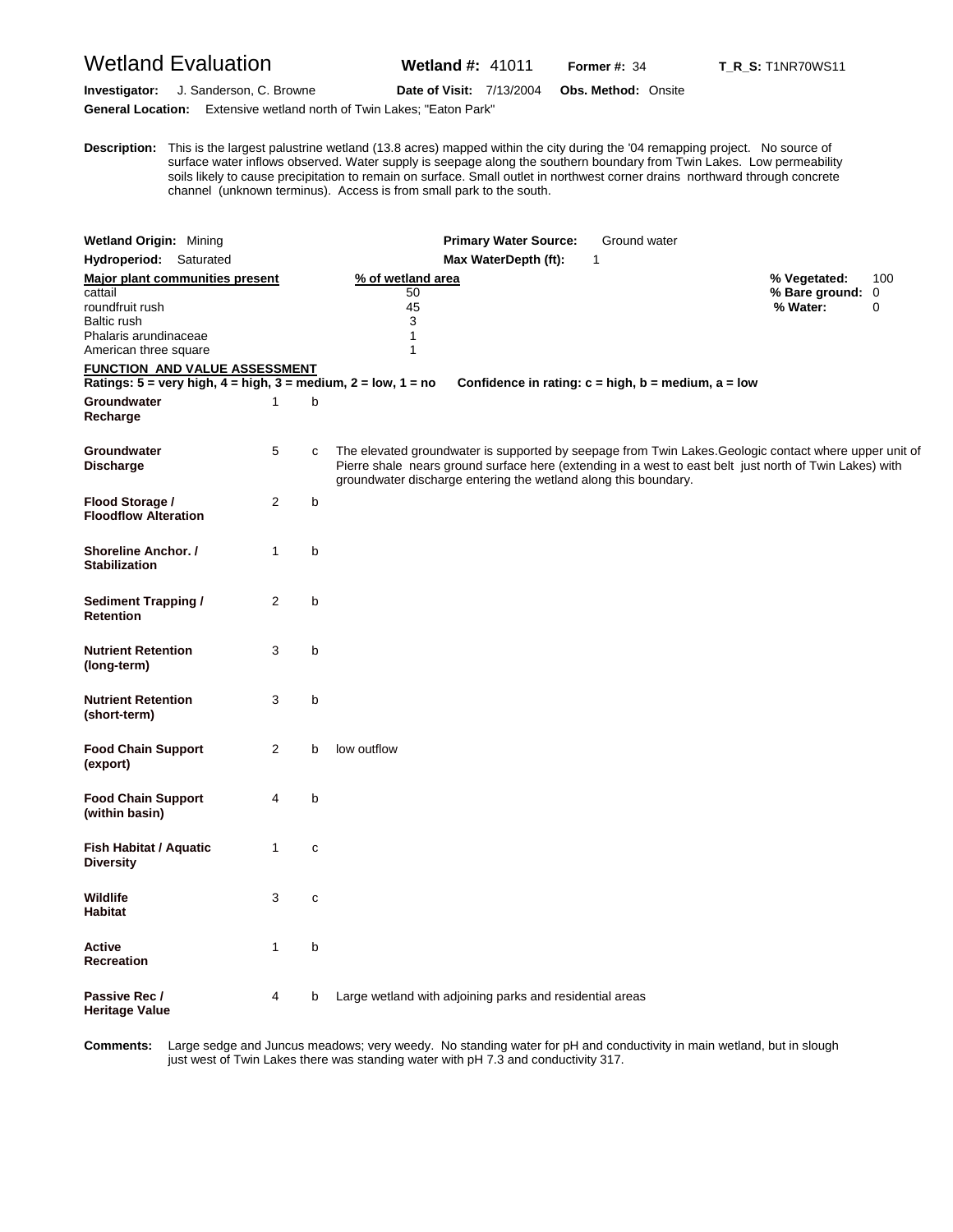## Wetland Evaluation **Wetland #:** 41012 **Former #:** <sup>47</sup> **T\_R\_S:** T1NR70WS15

#### **Investigator:** A. Carpenter, C. Browne **Date of Visit:** 6/24/2004 **Obs. Method:** Onsite **General Location:** Begins150 feet west of Orchard Creek Circle and flows east to Spine Road.

**D escription:** This is a section of a lateral ditch from Boulder Whiterock Ditch in the west. Channel is narrow as it flows eastward through greenspace in residential area. Bike path parallels wetland

| <b>Wetland Origin: Agriculture</b>                                                                                                         |                |   | <b>Primary Water Source:</b><br>Ditch                                                                                                           |                                                         |
|--------------------------------------------------------------------------------------------------------------------------------------------|----------------|---|-------------------------------------------------------------------------------------------------------------------------------------------------|---------------------------------------------------------|
| Hydroperiod: Intermittently flooded                                                                                                        |                |   | Max WaterDepth (ft):<br>2                                                                                                                       |                                                         |
| <b>Major plant communities present</b><br>Joe Pye weed<br>crack willow-plains cottonwood/ mixed<br>cattail<br>open water                   |                |   | % of wetland area<br>10<br>75<br>5<br>10                                                                                                        | % Vegetated:<br>90<br>% Bare ground: 5<br>% Water:<br>5 |
| <b>FUNCTION AND VALUE ASSESSMENT</b><br>Ratings: $5 = \text{very high}, 4 = \text{high}, 3 = \text{medium}, 2 = \text{low}, 1 = \text{no}$ |                |   | Confidence in rating: $c = high$ , $b = medium$ , $a = low$                                                                                     |                                                         |
| Groundwater<br>of<br>Recharge                                                                                                              | 2              | b | Water table is mapped at 5-10 ft below ground surface so potential exisits to recharge though no evidence<br>losing stream conditions observed. |                                                         |
| Groundwater<br><b>Discharge</b>                                                                                                            | 2              | b | Potential to receive groundwater discharge indicated byu gorundwater contours when water table is high.                                         |                                                         |
| Flood Storage /<br><b>Floodflow Alteration</b>                                                                                             | 3              | b | Receives and transports local runoff water but little storage                                                                                   |                                                         |
| <b>Shoreline Anchor. /</b><br>places.<br><b>Stabilization</b>                                                                              | 2              | b | Cottonwoods and russian olive provide some stabilization but bank erosion and sloughing evident in                                              |                                                         |
| <b>Sediment Trapping /</b><br>Retention                                                                                                    | 3              | b |                                                                                                                                                 |                                                         |
| <b>Nutrient Retention</b><br>(long-term)                                                                                                   | $\overline{2}$ | b | Trees and shrubs and some sediment accumulation along banks                                                                                     |                                                         |
| <b>Nutrient Retention</b><br>(short-term)                                                                                                  | 3              | b | Herbaceous plants and grasses along riparian corrdor                                                                                            |                                                         |
| <b>Food Chain Support</b><br>(export)                                                                                                      | 3              | b | Leaf litter from overhanging trees,                                                                                                             |                                                         |
| <b>Food Chain Support</b><br>(within basin)                                                                                                | 3              | b |                                                                                                                                                 |                                                         |
| <b>Fish Habitat / Aquatic</b><br>Diversity                                                                                                 | 2              | b | Abundant aquatic insects                                                                                                                        |                                                         |
| Wildlife<br>Habitat                                                                                                                        | З              | b | small mammals and songbirds                                                                                                                     |                                                         |
| Active<br>Recreation                                                                                                                       | 1              | a |                                                                                                                                                 |                                                         |
| Passive Rec /<br><b>Heritage Value</b>                                                                                                     | 3              | b |                                                                                                                                                 |                                                         |

Comments: Wetland defined by bankfull channel **omments:** Channel has downcut in the past and is now establishing a new floodplain surface in the bottom of the downcut channel.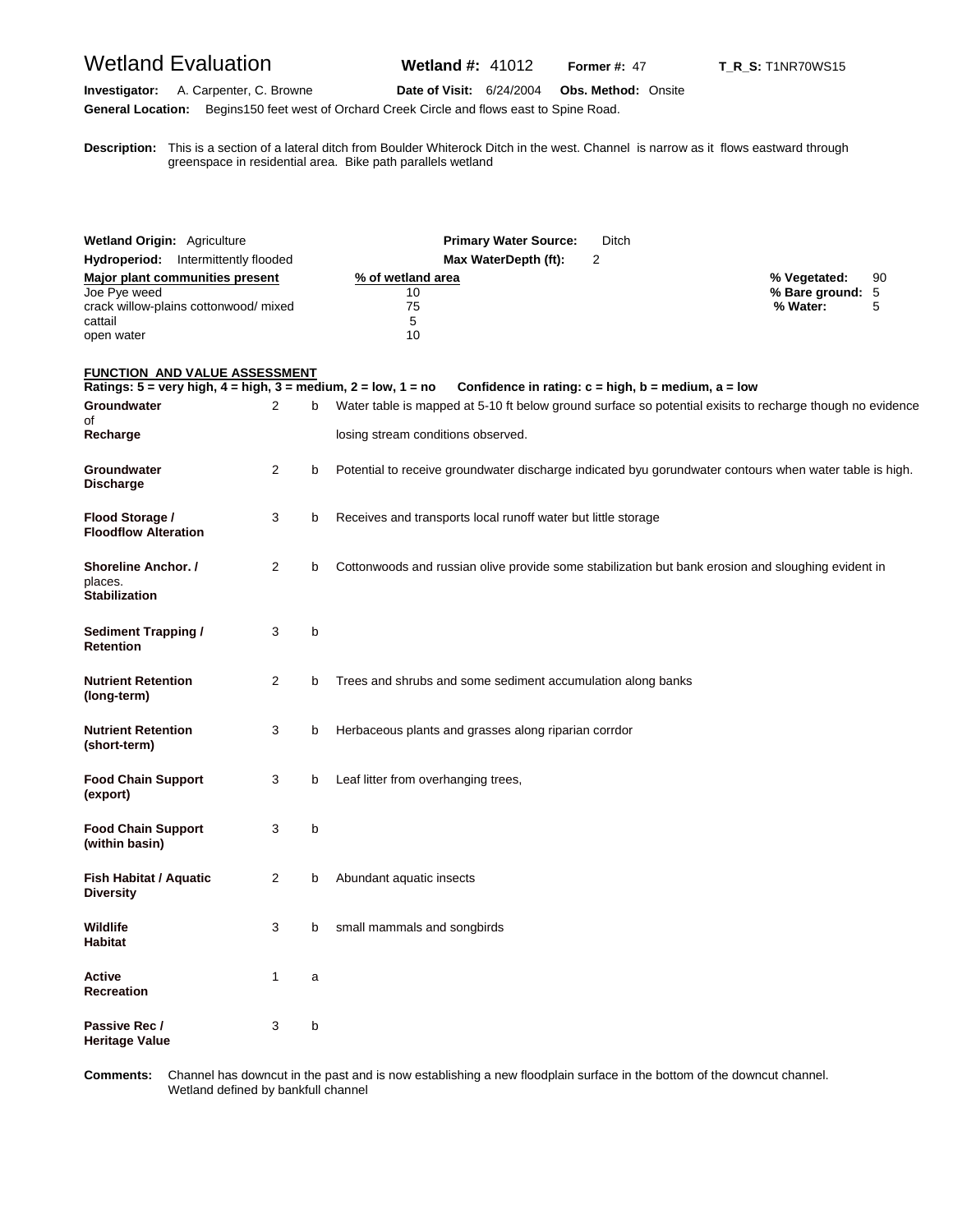Wetland Evaluation **Wetland #:** 41013 **Former #:** <sup>0</sup> (in part) **T\_R\_S:** T1NR70WS3

**Investigator:** A. Carpenter, C. Browne **Date of Visit:** 10/4/2004 **Obs. Method:** Onsite General Location: Boulder Reservoir is north of the city, near the northern city limits. It is west of 63rd, north of the Diagonal Highway.

**D escription:** All of this wetland is related to the presence of Boulder Reservoir. As delineated, this wetland excludes Coot Lakes and slope wetland north and west of the Reservoir. The wetland includes the reservoir itself plus wetland along tirbutaries that are mostly north and west of the reservoir. The wetland is approximately 700 acre area of which about 99% is open water and unvegetated shore. Most significant wetland vegetation and habitat are located along western side of the reservoir.

|                                                                                       | Wetland Origin: Urban/ industrial                                                                  |   | <b>Primary Water Source:</b>                                                                            | ditch                                                       |                |  |  |
|---------------------------------------------------------------------------------------|----------------------------------------------------------------------------------------------------|---|---------------------------------------------------------------------------------------------------------|-------------------------------------------------------------|----------------|--|--|
| Hydroperiod: Permanently flooded                                                      |                                                                                                    |   | Max WaterDepth (ft):                                                                                    | 10                                                          |                |  |  |
|                                                                                       | Major plant communities present                                                                    |   | % of wetland area                                                                                       | % Vegetated:                                                |                |  |  |
| plains cottonwood<br>Baltic rush<br>cattail<br>American three-square<br>coyote willow |                                                                                                    |   | 0.5<br>1<br>7<br>1<br>0.5                                                                               | % Water:                                                    | % Bare ground: |  |  |
|                                                                                       | FUNCTION AND VALUE ASSESSMENT                                                                      |   |                                                                                                         |                                                             |                |  |  |
|                                                                                       | Ratings: $5 = \text{very high}, 4 = \text{high}, 3 = \text{medium}, 2 = \text{low}, 1 = \text{no}$ |   |                                                                                                         | Confidence in rating: $c = high$ , $b = medium$ , $a = low$ |                |  |  |
| Groundwater<br>where                                                                  | $\overline{2}$                                                                                     | b | Groundwater recharge restricted by near surface bedrock, but evidence of recharge visible downgradient  |                                                             |                |  |  |
| Recharge                                                                              |                                                                                                    |   | water emerges in wetlands along 63rd St.                                                                |                                                             |                |  |  |
| Groundwater<br>water                                                                  | $\overline{2}$                                                                                     | b | Groundwater discharge and local seepage occur into Dry Creek and a western drainage channel, but        |                                                             |                |  |  |
| <b>Discharge</b>                                                                      |                                                                                                    |   | regime is dominated by ditch inflows (and primary export is probably evaporation).                      |                                                             |                |  |  |
| Flood Storage /<br>structures.<br><b>Floodflow Alteration</b>                         | 4                                                                                                  | b | Large basin with significant capacity, unsure of extent that opportunity is limited by upstream control |                                                             |                |  |  |
| <b>Shoreline Anchor. /</b><br>than wind                                               | 3                                                                                                  | a | Northwest edge of resevoir shows signs of bank erosion (may be exacerbated by human activity rather     |                                                             |                |  |  |
| <b>Stabilization</b>                                                                  |                                                                                                    |   | and waves).                                                                                             |                                                             |                |  |  |
| <b>Sediment Trapping /</b><br><b>Retention</b>                                        | 4                                                                                                  | c |                                                                                                         |                                                             |                |  |  |
| <b>Nutrient Retention</b><br>(long-term)                                              | 4                                                                                                  | b |                                                                                                         |                                                             |                |  |  |
| <b>Nutrient Retention</b><br>(short-term)                                             | 4                                                                                                  | b |                                                                                                         |                                                             |                |  |  |
| <b>Food Chain Support</b><br>(export)                                                 | 3                                                                                                  | b |                                                                                                         |                                                             |                |  |  |
| <b>Food Chain Support</b><br>(within basin)                                           | 3                                                                                                  | b |                                                                                                         |                                                             |                |  |  |
| <b>Fish Habitat / Aquatic</b><br>Diversity                                            | 5                                                                                                  | b |                                                                                                         |                                                             |                |  |  |
| Wildlife<br><b>Habitat</b>                                                            | 4                                                                                                  | b |                                                                                                         |                                                             |                |  |  |
| Active<br>Recreation                                                                  | 5                                                                                                  | C |                                                                                                         |                                                             |                |  |  |
| Passive Rec /<br><b>Heritage Value</b>                                                | 5                                                                                                  | C |                                                                                                         |                                                             |                |  |  |

**Comments:** Among noxious weeds, Linaria vulgaris is also present, with less than 1 stem/100 m2.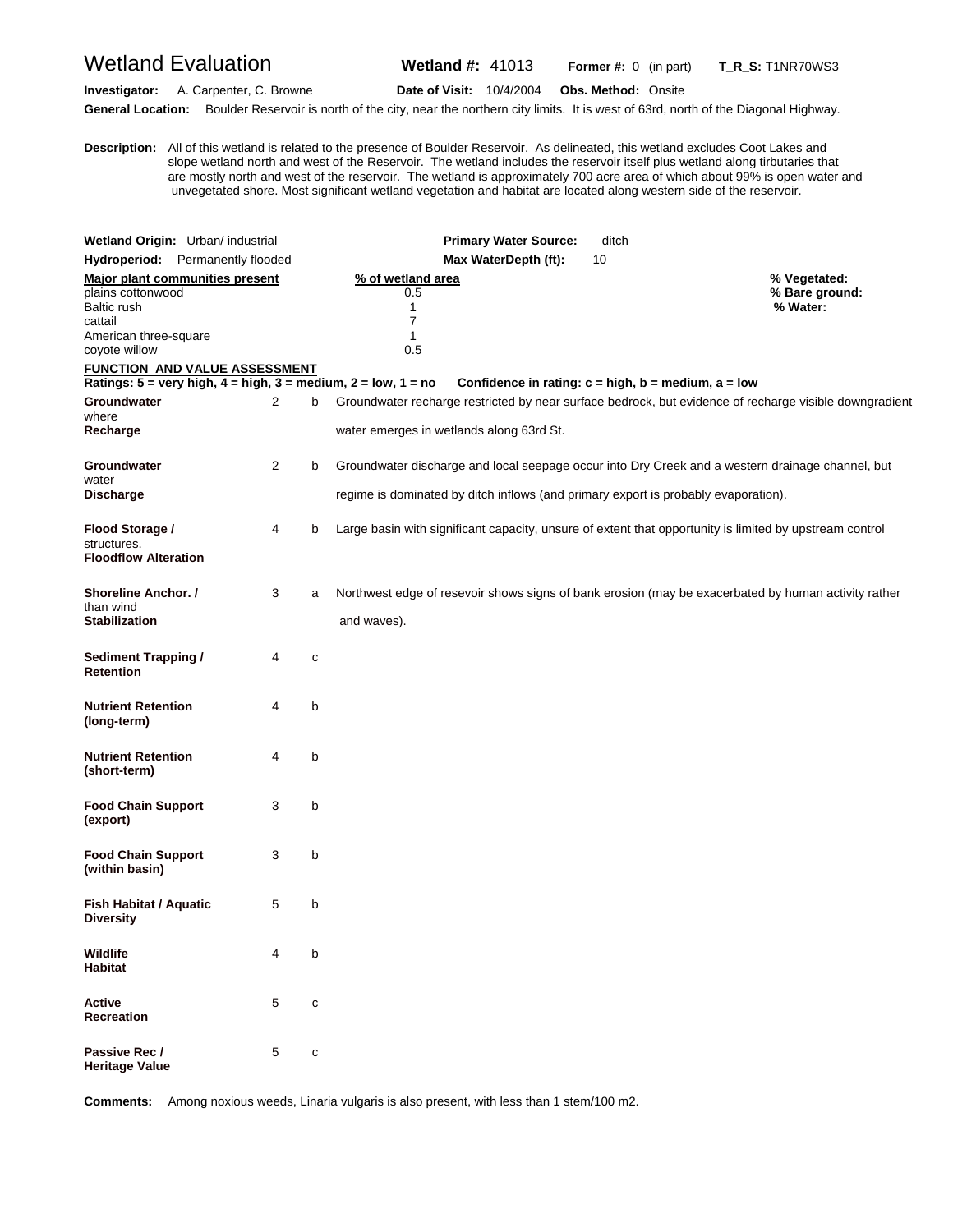Wetland Evaluation **Wetland #:** 41014 **Former #:** <sup>0</sup> (in part) **T\_R\_S:** T2NR70WS34

**Investigator:** A. Carpenter, C. Browne **Date of Visit:** 10/4/2004 **Obs. Method:** Onsite **General Location:** Slope wetlands north and west of Boulder Reservoir, east of 51st street.

**D** hillsides below adjacent gentle uplands. **escription:** These wetlands are not hydrologically supported by Boulder Reservoir. They are supported by ground water seeping from

| <b>Wetland Origin: Natural</b>  | <b>Primary Water Source:</b><br>aroundwater |                  |     |
|---------------------------------|---------------------------------------------|------------------|-----|
| Hydroperiod: Saturated          | Max WaterDepth (ft):                        |                  |     |
| Major plant communities present | % of wetland area                           | % Vegetated:     | 100 |
| Baltic rush                     | 100                                         | % Bare ground: 0 |     |
|                                 |                                             | % Water:         |     |

#### **FUNCTION AND VALUE ASSESSMENT**

| Ratings: $5 = \text{very high}, 4 = \text{high}, 3 = \text{medium}, 2 = \text{low}, 1 = \text{no}$ |                |              |                    | Confidence in rating: $c = high$ , $b = medium$ , $a = low$ |
|----------------------------------------------------------------------------------------------------|----------------|--------------|--------------------|-------------------------------------------------------------|
| Groundwater<br>Recharge                                                                            | $\overline{2}$ | a            |                    |                                                             |
| Groundwater<br><b>Discharge</b>                                                                    | 3              | $\sf b$      |                    |                                                             |
| Flood Storage /<br><b>Floodflow Alteration</b>                                                     | 2              | C            |                    |                                                             |
| Shoreline Anchor. /<br><b>Stabilization</b>                                                        | 2              | b            |                    |                                                             |
| <b>Sediment Trapping /</b><br><b>Retention</b>                                                     | $\mathbf{1}$   | b            | Little opportunity |                                                             |
| <b>Nutrient Retention</b><br>(long-term)                                                           | $\overline{2}$ | $\mathsf b$  |                    |                                                             |
| <b>Nutrient Retention</b><br>(short-term)                                                          | $\overline{2}$ | $\mathsf b$  |                    |                                                             |
| <b>Food Chain Support</b><br>(export)                                                              | 1              | $\sf b$      |                    |                                                             |
| <b>Food Chain Support</b><br>(within basin)                                                        | 2              | $\mathsf b$  |                    |                                                             |
| Fish Habitat / Aquatic<br><b>Diversity</b>                                                         | $\mathbf{1}$   | $\mathbf{C}$ |                    |                                                             |
| <b>Wildlife</b><br><b>Habitat</b>                                                                  | 2              | b            |                    |                                                             |
| Active<br><b>Recreation</b>                                                                        | $\mathbf{1}$   | $\mathbf{C}$ |                    |                                                             |
| Passive Rec /<br><b>Heritage Value</b>                                                             | 2              | b            |                    |                                                             |

**Comments:** These wetlands are on the front lines of nutrient runoff from upgradient pastures but low productivity and water source limits